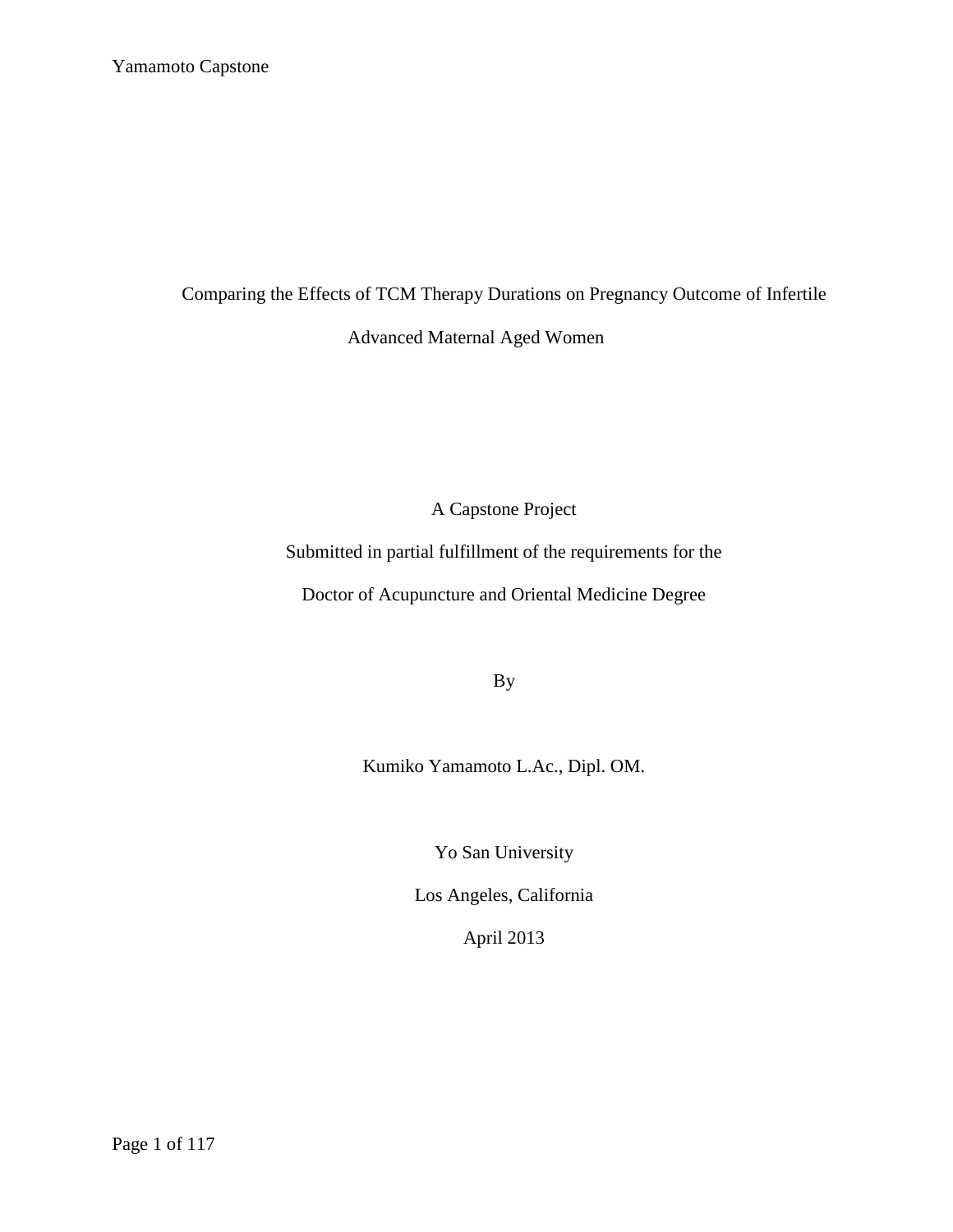# **Approval Signature Page**

This Capstone Project has been reviewed and approved by:

Tur Gan J

.

Lawrence J. Ryan, PhD., Capstone Advisor *June 10, 2013*

andary hi

Daoshing Ni, PhD., L.Ac. Specialty Chair *June 10, 2013*

hudrea

Andrea Murchison, DAOM, L.Ac. *June 10, 2013*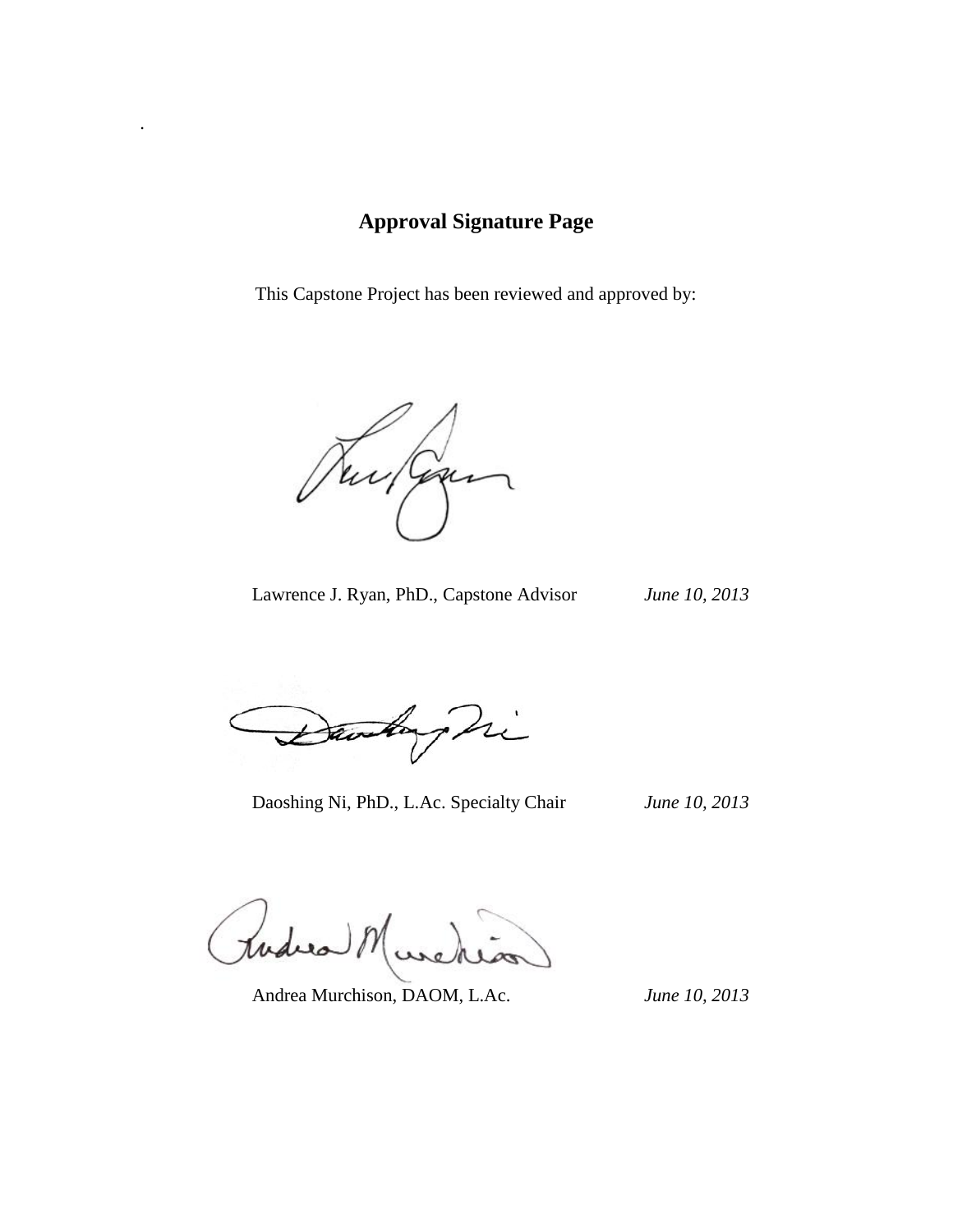#### **ABSTRACT**

Fertility declines with age, and age is one of the most important factors that affect female fertility. There is an increasing population of advanced maternal aged (AMA) women with infertility, however, their treatment options are often limited, and prognoses are poor. Traditional Chinese Medicine (TCM) has been utilized as a complementary and alternative medicine modality for treating infertility. The goal of this study was to investigate the effects of TCM treatment durations (less than 3 months vs. more than 3 months) on the pregnancy outcome (yes or no) of AMA women with infertility. A retrospective chart review of more than 500 charts using purposive, convenience sampling was engaged, and 67 eligible charts were reviewed. The results revealed that there was no significant difference between the two TCM treatment durations. From the findings of the current study, it is reasonable to state that AMA patients are likely to respond to TCM therapy within the first 3 months of treatments. Although not statistically significant, this trend from the current study implies that the 3-month period may be considered as an appropriate treatment cycle for TCM therapy when treating AMA patients with infertility. This finding may indicate the 3-month period treatment duration as an important milestone for TCM practitioners to assess patients' progress. However, when AMA patients continue with TCM treatments longer than 3 months, it appears to have no adverse effects on pregnancy outcomes, since pregnancy results were seen among some of the AMA patients studied in this review. The current study initiated a new area of research on determining an effective duration of TCM therapy to achieve pregnancy among infertile AMA patients.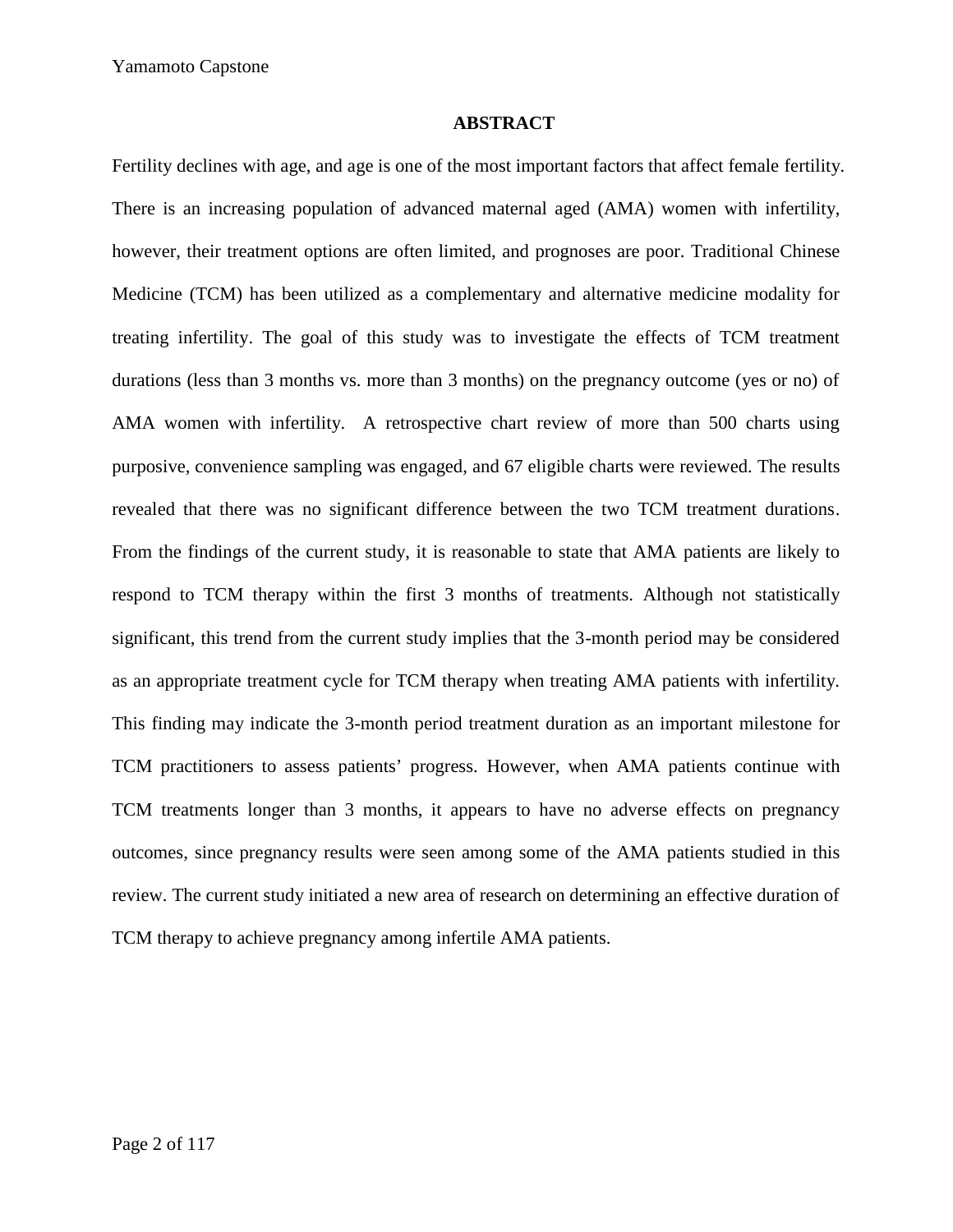## **ACKNOWLEDGENTS**

This capstone thesis project would not be possible without the warm support and the excellent guidance of my amazing advisors Dr. Larry Ryan, Dr. Carola Gehrke, Linda Deacon, and guidance and enthusiasm from Yo San University DAOM professors, Dr. Meridith Qian, Dr. Jennifer Magnabosco, Dr. Paul Magarelli, and Dr. Margo DeLeaver and Yo San University DAOM staff. I would also like to express my gratitude for Drs. Daoshing Ni, Mao Shing Ni, Dr. Jessica Chen for their support and the Tao of Wellness Clinic who have generously provided the resources for this study. I would also like to express my sincere gratitude and appreciation for my husband, Kevin Lynch, my parents, my great fellow classmates of the Yo San University DAOM program, and my dear friends who have supported me with this journey throughout. Thank you all so much for the support, love, encouragement, and patience.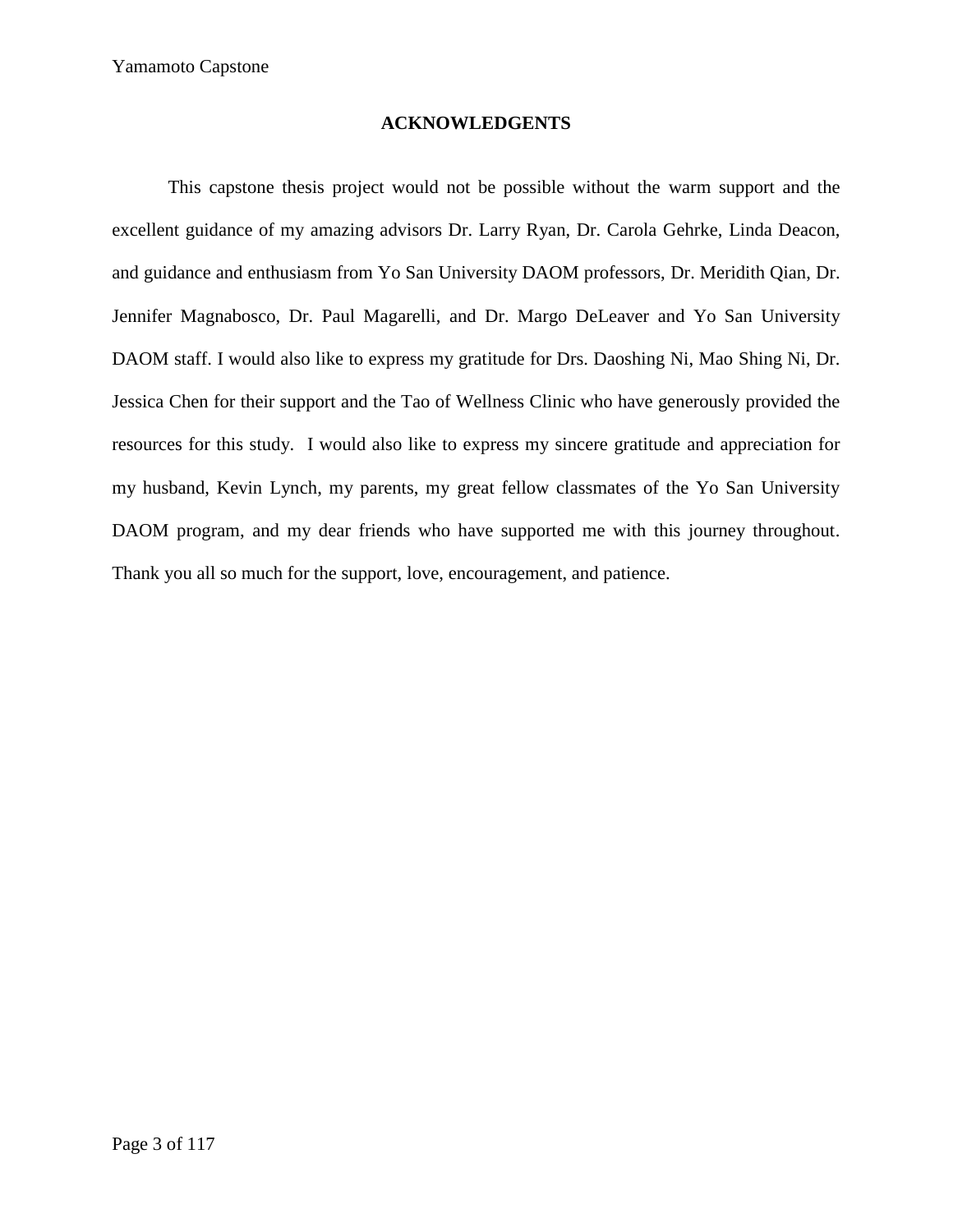# TABLE OF CONTENTS

| 1. |                                                                         |  |  |  |  |
|----|-------------------------------------------------------------------------|--|--|--|--|
| 2. |                                                                         |  |  |  |  |
|    | a. Effects of acupuncture on neuroendocrine and endocrine mechanisms24  |  |  |  |  |
|    | b. Effects of acupuncture on uterine and ovarian blood flow and uterine |  |  |  |  |
|    |                                                                         |  |  |  |  |
|    | $\mathbf{c}$ .                                                          |  |  |  |  |
|    | d.                                                                      |  |  |  |  |
|    | e.                                                                      |  |  |  |  |
|    | f.                                                                      |  |  |  |  |
|    | g.                                                                      |  |  |  |  |
| 3. |                                                                         |  |  |  |  |
|    | i.                                                                      |  |  |  |  |
|    | 11.                                                                     |  |  |  |  |
|    |                                                                         |  |  |  |  |
|    | $\mathbf{c}$ .                                                          |  |  |  |  |
|    | d.                                                                      |  |  |  |  |
|    | e.                                                                      |  |  |  |  |
| 4. |                                                                         |  |  |  |  |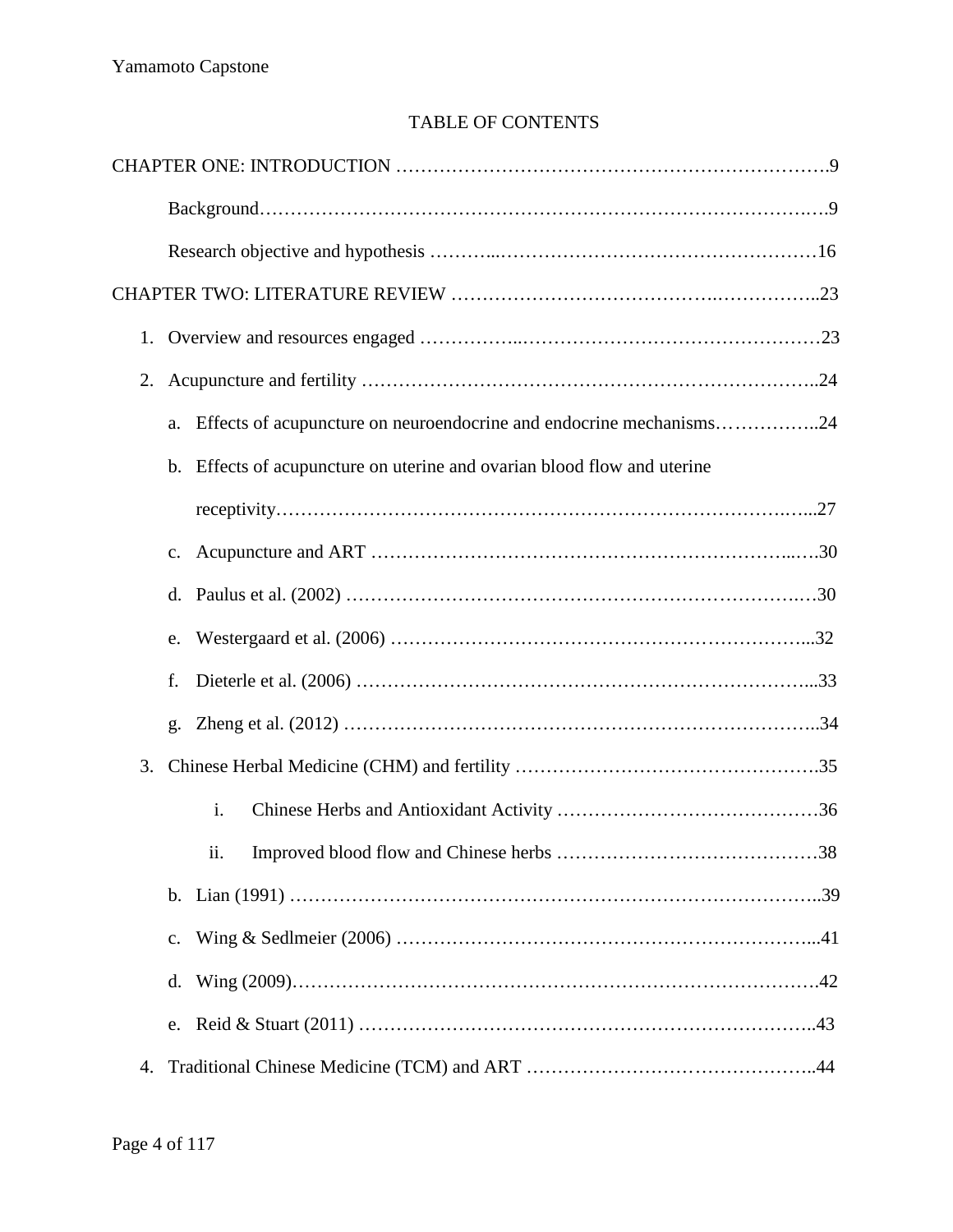| 5. |                                                                                                  |
|----|--------------------------------------------------------------------------------------------------|
| 6. |                                                                                                  |
|    |                                                                                                  |
|    |                                                                                                  |
| 2. |                                                                                                  |
| 3. |                                                                                                  |
| 4. |                                                                                                  |
| 5. |                                                                                                  |
| 6. |                                                                                                  |
| 7. |                                                                                                  |
| 8. |                                                                                                  |
|    |                                                                                                  |
| 1. |                                                                                                  |
|    |                                                                                                  |
|    |                                                                                                  |
|    |                                                                                                  |
|    |                                                                                                  |
|    | History of ART use of other medical fertility assisting treatments before seeking<br>$c_{\cdot}$ |
|    |                                                                                                  |
|    | d.                                                                                               |
|    | e.                                                                                               |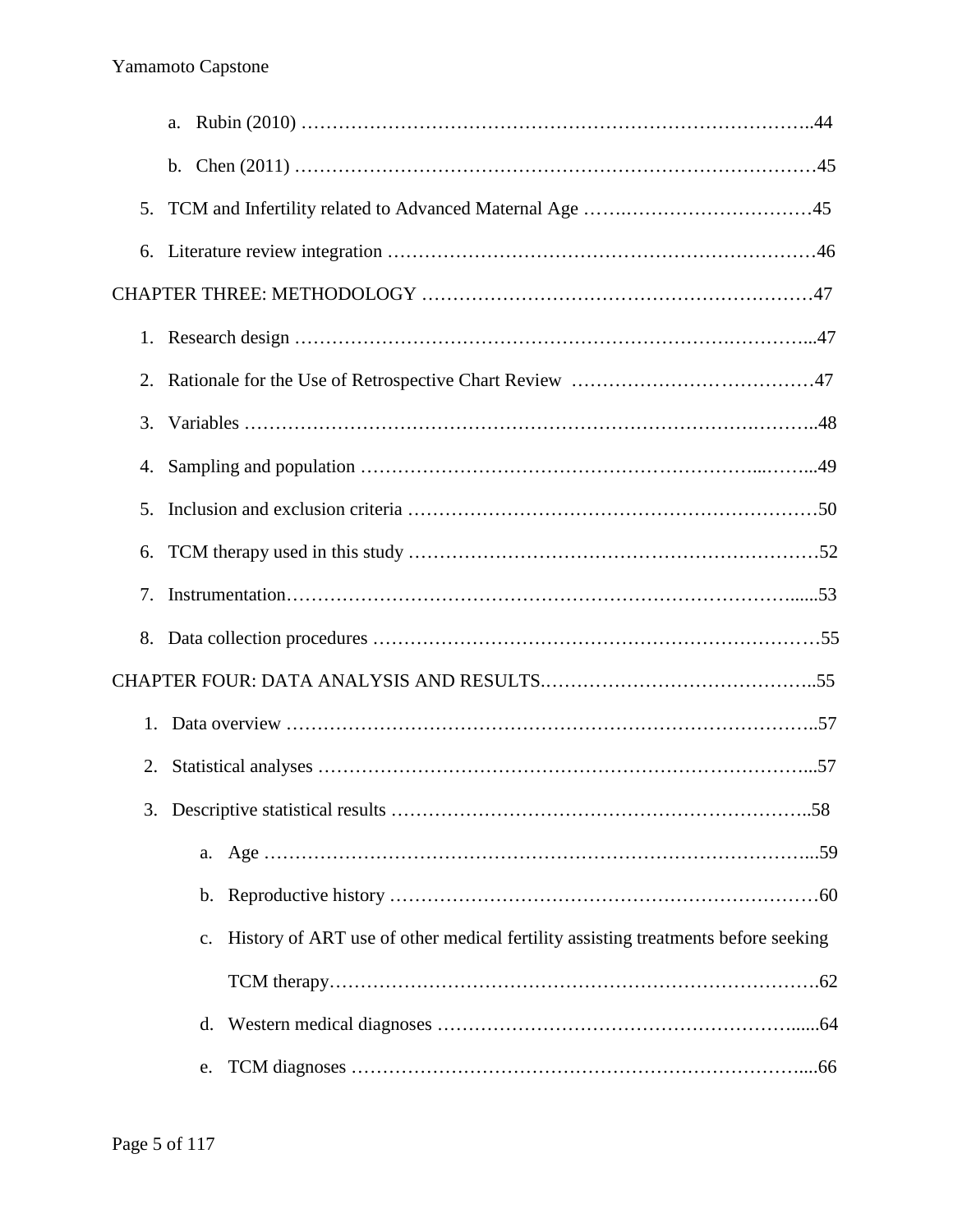|    | f.                 |                                                                             |  |
|----|--------------------|-----------------------------------------------------------------------------|--|
|    | g.                 |                                                                             |  |
| 4. |                    |                                                                             |  |
|    | a.                 |                                                                             |  |
|    | b.                 | <b>Effects of TCM Treatment Durations</b>                                   |  |
|    |                    |                                                                             |  |
|    | c.                 | Effects of TCM Treatment Durations on Pregnancy Outcomes and the Effects of |  |
|    |                    |                                                                             |  |
| 5. |                    |                                                                             |  |
|    | a.                 |                                                                             |  |
|    | b.                 | Assessing adverse effects and additional Benefits of TCM Therapy 80         |  |
|    |                    |                                                                             |  |
| 1. |                    |                                                                             |  |
| 2. |                    |                                                                             |  |
| 3. |                    |                                                                             |  |
|    |                    |                                                                             |  |
|    |                    |                                                                             |  |
| 6. |                    |                                                                             |  |
|    |                    |                                                                             |  |
|    | <b>APPENDICES</b>  |                                                                             |  |
|    | Appendix 1.        |                                                                             |  |
|    | Appendix 2.        |                                                                             |  |
|    | <b>ATTACHMENTS</b> |                                                                             |  |
|    | Attachment 1.      |                                                                             |  |
|    |                    |                                                                             |  |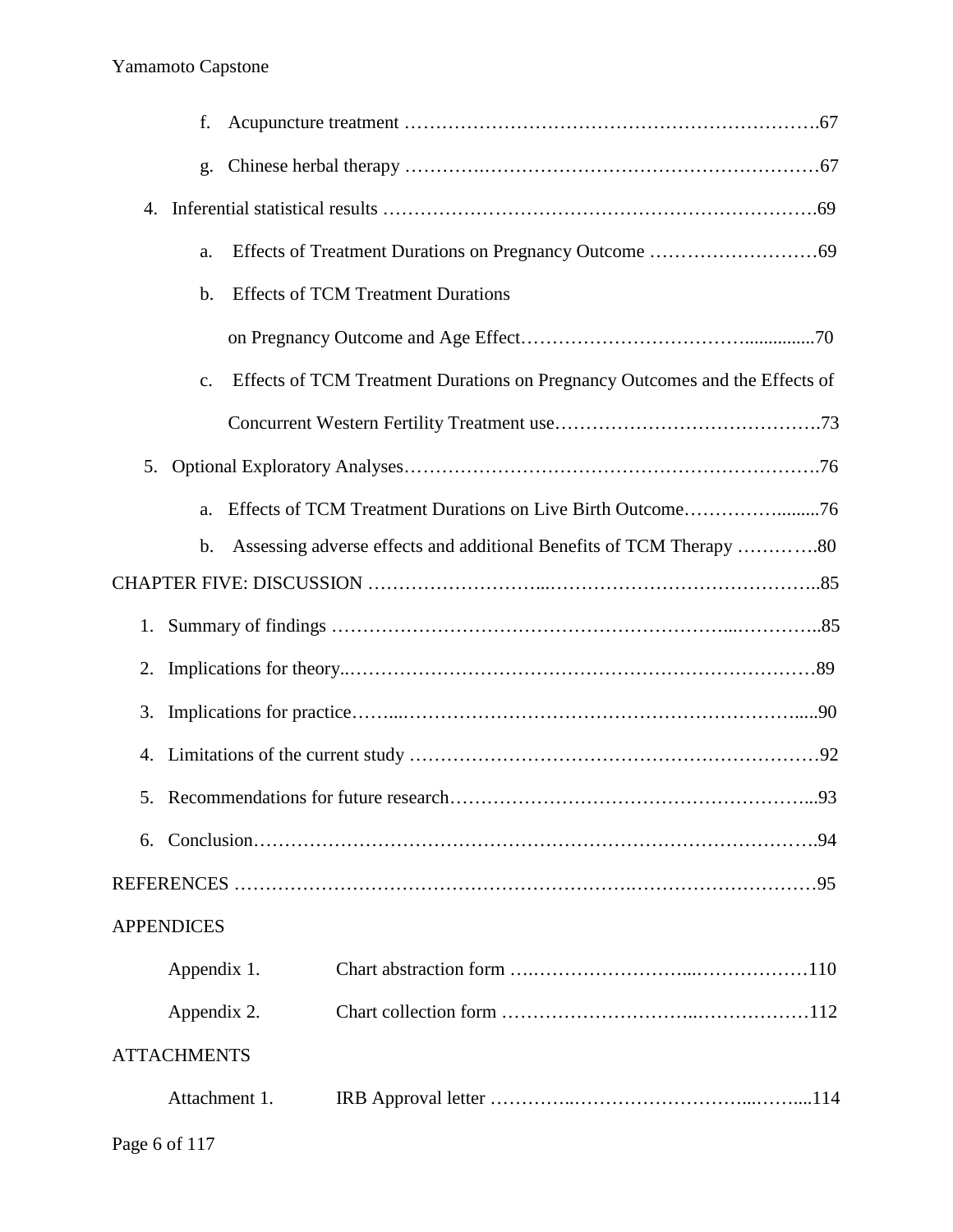|           | Attachment 2. |                                                             | Authorization letter from Tao of Wellness Clinic116                      |  |
|-----------|---------------|-------------------------------------------------------------|--------------------------------------------------------------------------|--|
|           |               | <b>LIST OF TABLES &amp; FIGURES</b>                         |                                                                          |  |
|           |               | <b>FIGURES</b>                                              |                                                                          |  |
| Figure 1. |               |                                                             |                                                                          |  |
| Figure 2. |               |                                                             |                                                                          |  |
| Figure 3. |               |                                                             |                                                                          |  |
|           |               | <b>TABLES</b>                                               |                                                                          |  |
| Table 1.  |               |                                                             |                                                                          |  |
| Table 2.  |               |                                                             |                                                                          |  |
| Table 3.  |               |                                                             |                                                                          |  |
| Table 4.  |               |                                                             |                                                                          |  |
| Table 5.  |               |                                                             | Months Patients Spent Trying to Conceive before Seeking TCM Treatment 60 |  |
| Table 6.  |               |                                                             |                                                                          |  |
| Table 7.  |               |                                                             |                                                                          |  |
| Table 8.  |               |                                                             | Western fertility treatment types and number of cycles used prior to TCM |  |
| Table 9.  |               |                                                             |                                                                          |  |
| Table 10. |               |                                                             |                                                                          |  |
| Table 11. |               | Comparison of Pregnancy Outcomes by TCM Treatment Durations |                                                                          |  |
| Table 12. |               |                                                             |                                                                          |  |
| Table 13. |               | Comparison of Pregnancy Outcomes by TCM Treatment Durations |                                                                          |  |
| Table 14. |               |                                                             |                                                                          |  |
| Table 15. |               |                                                             | Types of Western fertility treatments used with TCM therapy 74           |  |
| Table 16. |               | Comparison of Pregnancy Outcomes by TCM Treatment Durations |                                                                          |  |
|           |               |                                                             |                                                                          |  |

Page 7 of 117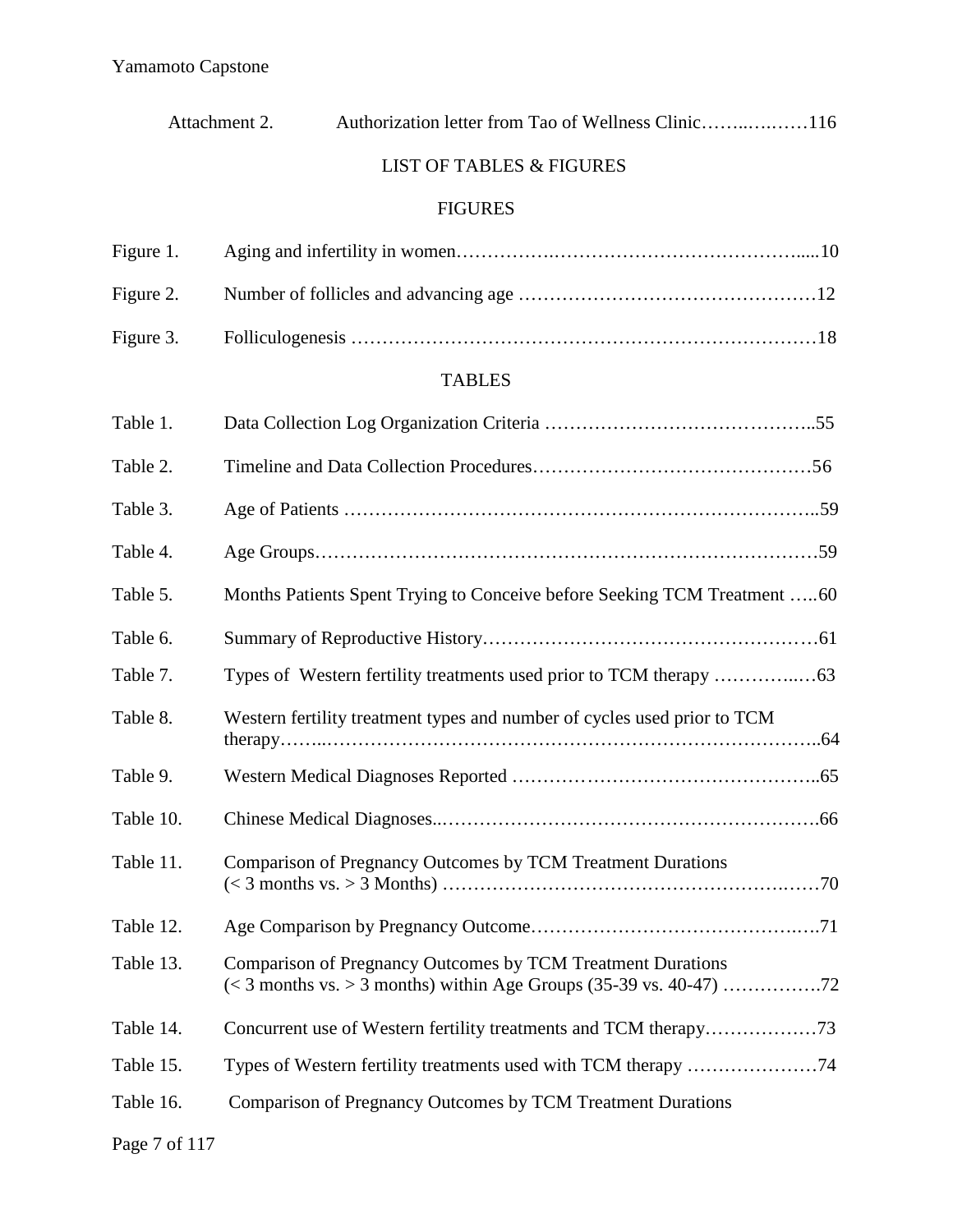|           | $\approx$ 3 months vs. > 3 months) within Treatment Types (TCM Only vs. TCM plus                                                                                              |
|-----------|-------------------------------------------------------------------------------------------------------------------------------------------------------------------------------|
| Table 17. | Comparison of Live Birth Outcomes by TCM Treatment Durations                                                                                                                  |
| Table 18. | Comparison of Live Birth Outcomes by TCM Treatment Duration                                                                                                                   |
| Table 19. | Comparison of Live Birth Outcomes by TCM Treatment Durations within Treatment<br>Types (TCM + Western tx group vs. TCM only group) $\dots\dots\dots\dots\dots\dots\dots\dots$ |
| Table 20. |                                                                                                                                                                               |
| Table 21. |                                                                                                                                                                               |
| Table 22. | Positive Experience (yes or no) Reported during TCM Therapy82                                                                                                                 |
| Table 23. |                                                                                                                                                                               |

# ILLUSTRATIONS

| Illustration 1.  |                                                                                    |
|------------------|------------------------------------------------------------------------------------|
| Illustration 2.  | Months patients spent trying to conceive prior to seeking TCM Therapy 61           |
| Illustration 3.  |                                                                                    |
| Illustration 4.  |                                                                                    |
| Illustration 5.  | Types of western fertility treatments used before seeking TCM therapy63            |
| Illustration 6.  |                                                                                    |
| Illustration 7.  |                                                                                    |
| Illustration 8.  | TCM Treatment duration groups in this study ( $\langle$ 3months vs. $>$ 3months)69 |
| Illustration 9.  |                                                                                    |
| Illustration 10. |                                                                                    |
| Illustration 11. |                                                                                    |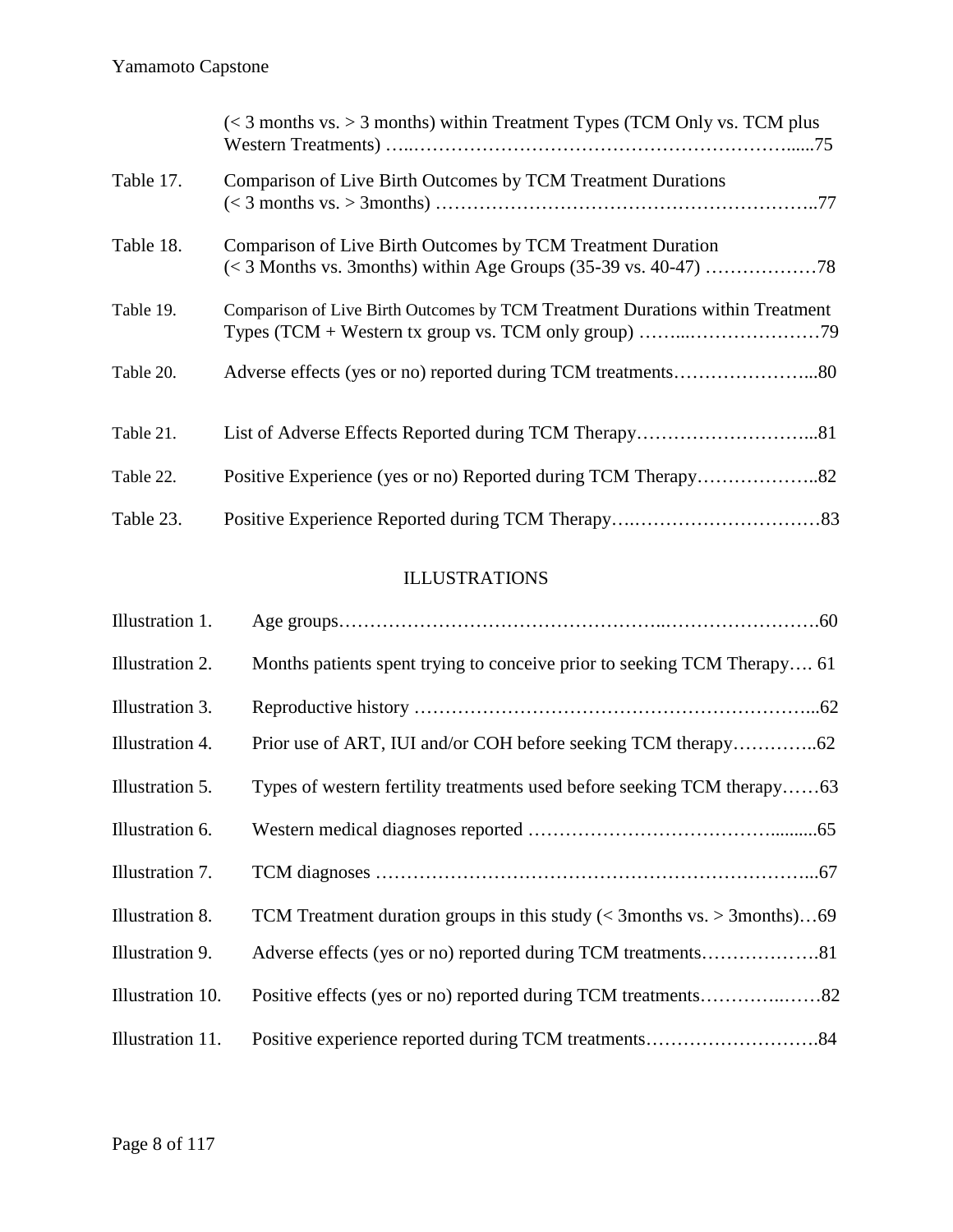### **CHAPTER ONE: INTRODUCTION**

## **Background**

Age-related infertility as a medical problem is becoming more common in today's society. Approximately 1 in 5 women in the United States has her first child after age 35 according to the American Society of Reproductive Medicine (ASRM). Several factors have contributed to this trend, including improved contraception and delayed childbearing. Greater interest in advanced education and careers among women as well as later marriage and more frequent divorce are other factors that have contributed to this trend (Fritz  $\&$  Speroff, 2011). According to the Center for Disease Control (CDC), more couples are experiencing infertility with higher prevalence among women over 34 years of age (CDC, 2008). Fertility declines with age, and age is one of the most important factors that affect female fertility (Fritz & Speroff, 2011). Advanced maternal aged (AMA) is defined as 35 years or older (Wang et al., 2011). Infertility for AMA women is defined as inability of a couple to conceive after 6 months of unprotected intercourse (U.S. Department of Health and Human Services, 2013). AMA women with infertility constitute the largest portion of the total infertility population (Sharara, Scott, & Seifer, 1998).

Naturally, there is an age-related decline in fecundity (George & Kamath, 2010). Female fertility peaks between ages of 20 and 24 and begins to decline more rapidly and progressively after late 20s and early 30s (Fritz & Speroff, 2011) with a dramatic fall after the age of 37 (George & Kamath, 2010). A chance of natural conception per month for a healthy 30-year-old woman is about 20% (ASRM, 2003), and it decreases to below 10% above the age of 35 (Spandorfer et al., 1998). By age 40, natural monthly fecundity is only about 5% per month (ASRM, 2003). In other words, the average time for AMA couple to conceive is 1-2 years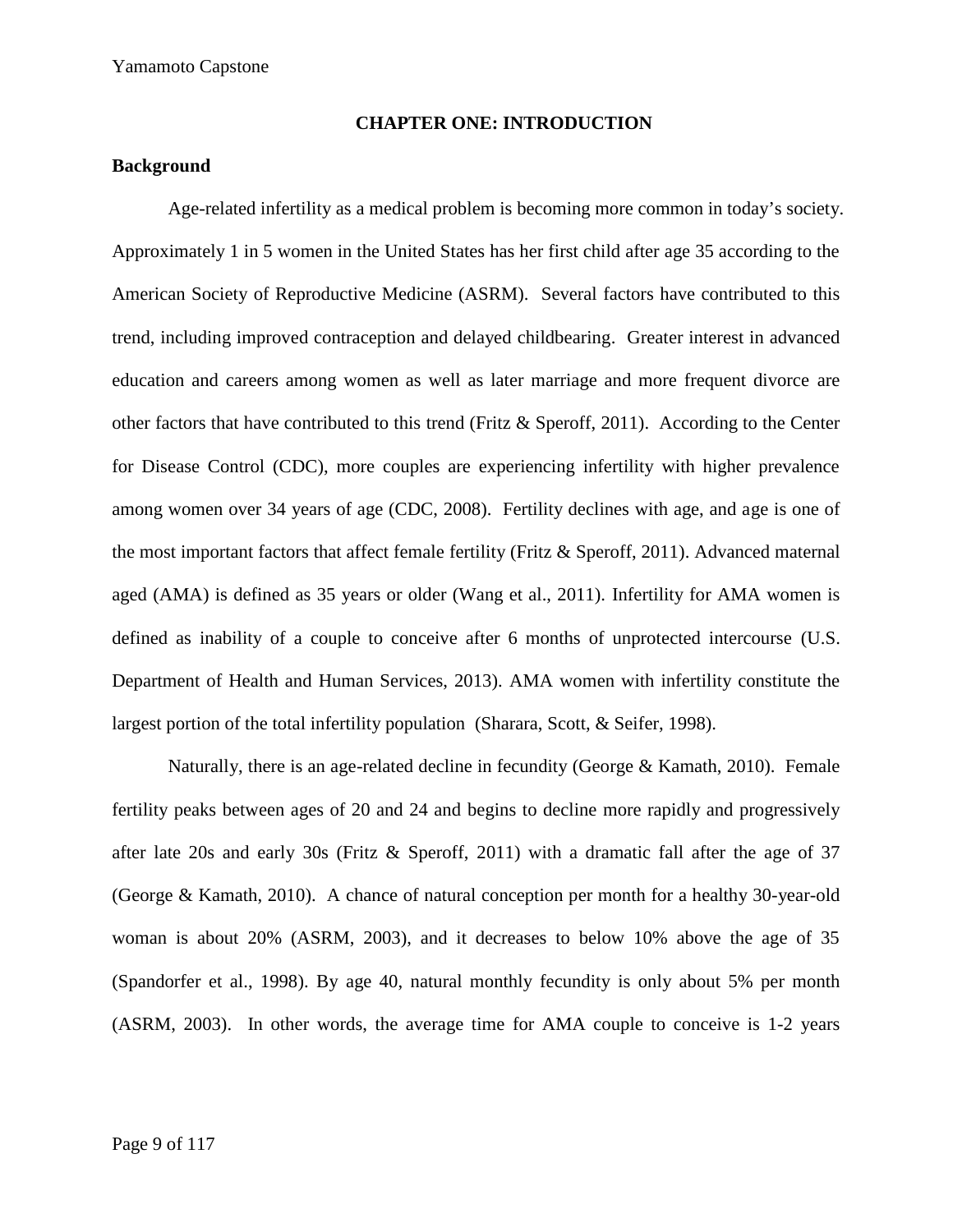(American Pregnancy Association (APA), 2012) while approximately 85-90% of healthy young couples conceive within 6 months to 1 year (Fritz & Speroff, 2011).



ASRM Practise Commitee. Aging and infertility in woman. Fertil Steril 2006.

Figure 1. Aging and Infertility in Women (ASRM Practice Committee, 2006).

Natural fecundity as well as assisted reproductive technology (ART) success is significantly lower for women in their late 30s and 40s except with egg donation (Reproductive Endocrinology and Infertility Committee et al., 2011). ART encompasses all techniques involving direct manipulation of oocytes outside the body for the purpose of reproduction (Fritz & Speroff, 2011). ART includes in vitro fertilization embryo-transfer (IVF-ET), gamete intrafallopian transfer (GIFT), zygote intrafallopian transfer (ZIFT), and frozen embryo transfer (FET) (SART, 2013). Intrauterine insemination (IUI) another procedure used for the purpose of assisting reproduction. IUI involves placing of sperm into a woman's uterus when she is ovulating. This procedure is used for couples with unexplained infertility, minimal male factor infertility, and women with cervical mucus problems. IUI is often done in conjunction with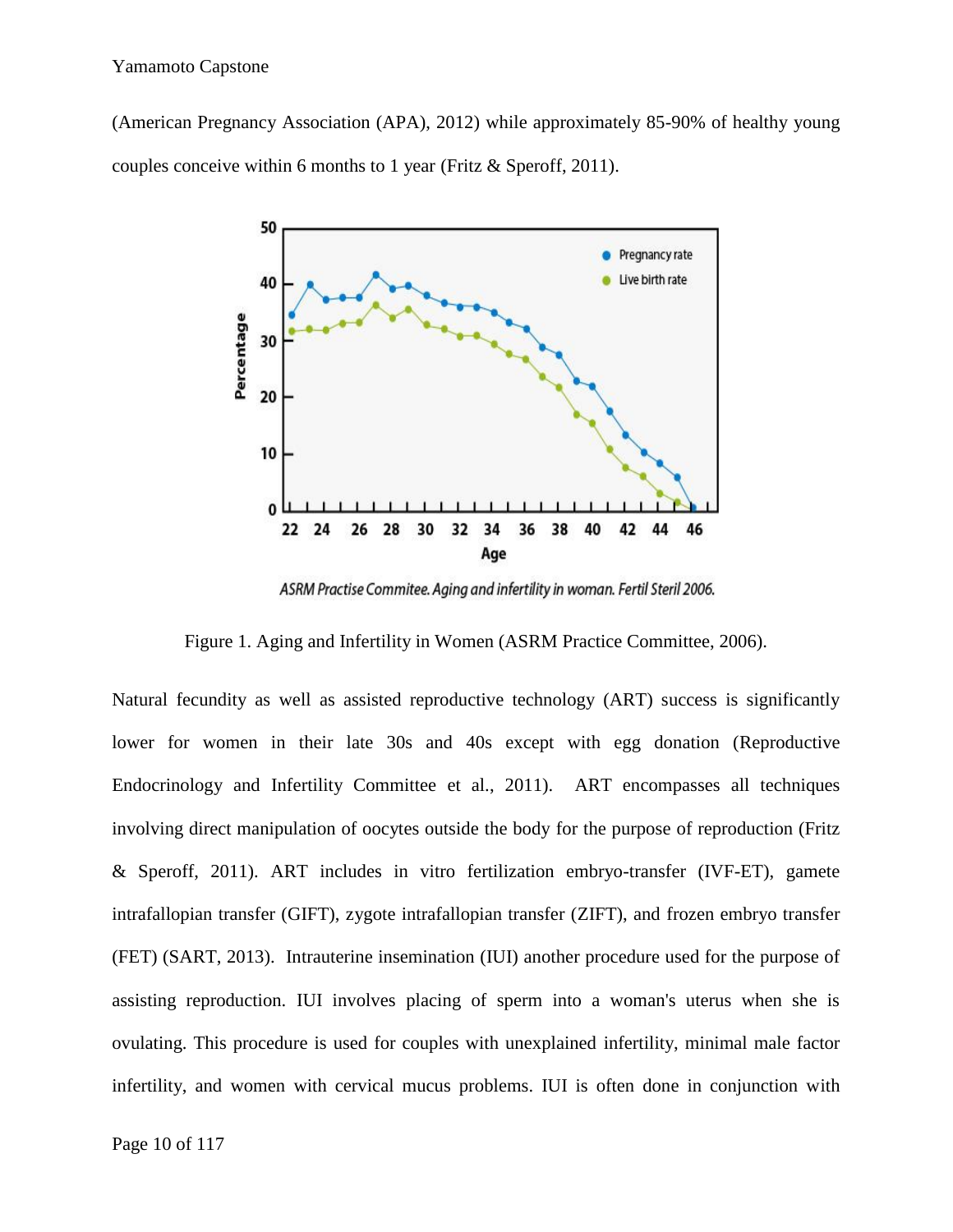ovulation-stimulating drugs, such as clomiphine citrate, gonadotropins, or urofollitropins (RESOLVE, 2013). Reported pregnancy rates per cycle for IUI range from 8 to 22% (Kamath et al., 2010). Fritz & Speroff (2011) state that age is the single most important factor affecting the probability of success with ART. One of the main factors leading to decreased fertility and poor ovarian response in ART is the age effect on oocytes (Fritz & Speroff, 2011; Surrey & Schoolcraft, 2000). In the 2011 national summary, the pregnancy rate per fresh embryo (from non-donor) transfer cycle was 46.2% for women under age 35, 38.5% for ages 35-37, 29.3% for ages 38-40, 19.5% for ages 41-42, and 9.1% for women aged over 42 years (SART, 2013). Similarly, the live birth rates per cycle in this summary was 40.1% for women under age 35, 31.9% for ages 35-37, 21.6% for ages 38-40, 12.2% for ages 41-42, and 4.2% for women aged over 42 years (SART, 2013). Furthermore, advanced maternal age is also associated with increased risks for pregnancy complications such as miscarriage, chromosomal abnormalities, hypertensive complications, pre-term birth, low birth weight infant, as well as stillbirth (Heffner, 2004).

This natural decline of female fertility potential is inevitable. This is due to the aging of the female reproductive system including the hypothalamic-pituitary-ovarian axis, the ovaries, as well as the uterus and oocyte depletion due to progressive atresia (Gindoff & Jewelewicz, 1986). Primordial follicles grow and undergo atresia from infancy to menopause. This process results in a decrease in the number of follicles from 6-7 million during gestation, 1-2 million at birth, and 300,000 to 500,000 follicles at menarche, and by age of 40, the follicular pool declines to approximately 25,000 and at menopause, less than 1,000 (Fritz & Speroff, 2011). Studies indicate the deleterious influence of AMA on oocyte yield and quality (Nichi et al., 2011). In fact, AMA women present a reduction in follicular diameter when compared to younger women, suggesting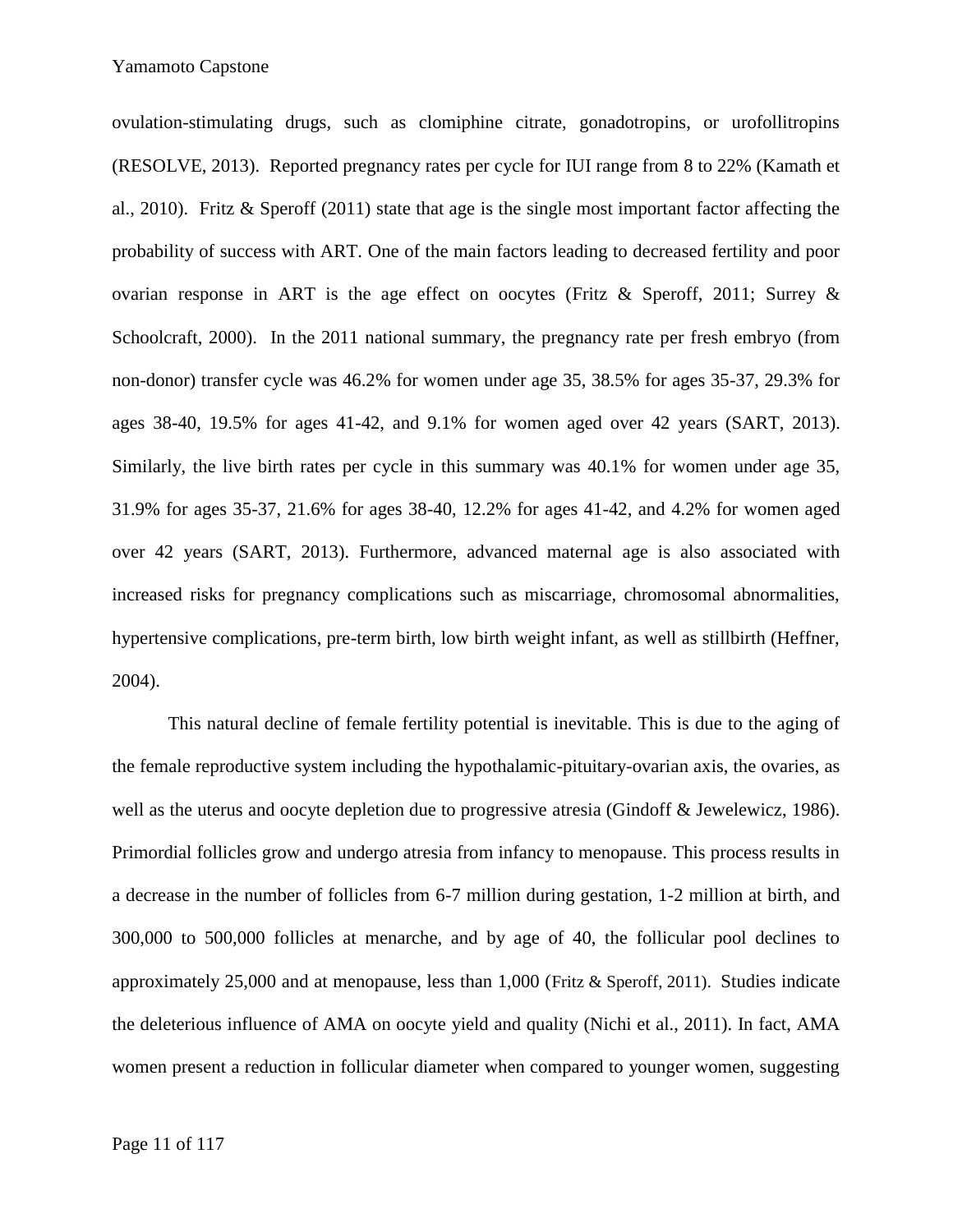that only larger follicles are generally recruited in the beginning of reproductive life, and as women get older the remaining follicles show a decrease not only in diameter but in quality as well (Nichi et al., 2011). The figure below illustrates the decline of follicles with advancing age. er follicles are generally recruited in the beginning of reproductive life, and as<br>der the remaining follicles show a decrease not only in diameter but in quality as<br>al., 2011). The figure below illustrates the decline of



Figure 2. Number of follicles and advancing age

The clinical signs of follicular depletion include elevated follicular-stimulating hormone (FSH), decrease in inhibin B, and a shortened follicular phase due to an advanced follicular development (Fritz & Speroff, 2011). Diminished ovarian reserve (DOR) can be measured by biochemical tests such as FSH, estradiol, inhibin B, and antimullerian hormone (AMH) and ultrasonographic tests for antral follicle count and ovarian volume (Fritz & Speroff, 2011). An FSH level greater than 10 IU/L is associated with poor prognosis for ovarian stimulation response (Fritz & Speroff, 2011). An early elevation of serum estradiol ( $> 60-80$  pg/mL) also reflects diminished ovarian reserve<br>and a poor prognosis for stimulation response. An early elevation of estradiol also indicates<br>advanced follicular developmen and a poor prognosis for stimulation response. An early elevation of estradiol also indicates advanced follicular development and early selection of a dominant follicle, and will suppress otherwise elevated FSH concentrations (Fritz & Speroff, 2011). The likelihood of pregnancy and stimulation response are poor when both FSH and estradiol are elevated (Fritz & Speroff, 2011). Figure 2. Number of follicles and advancing age<br>
linical signs of follicular depletion include elevated follicular-stimulating hormone (FSH),<br>
ase in inhibin B, and a shortened follicular phase due to an advanced follicula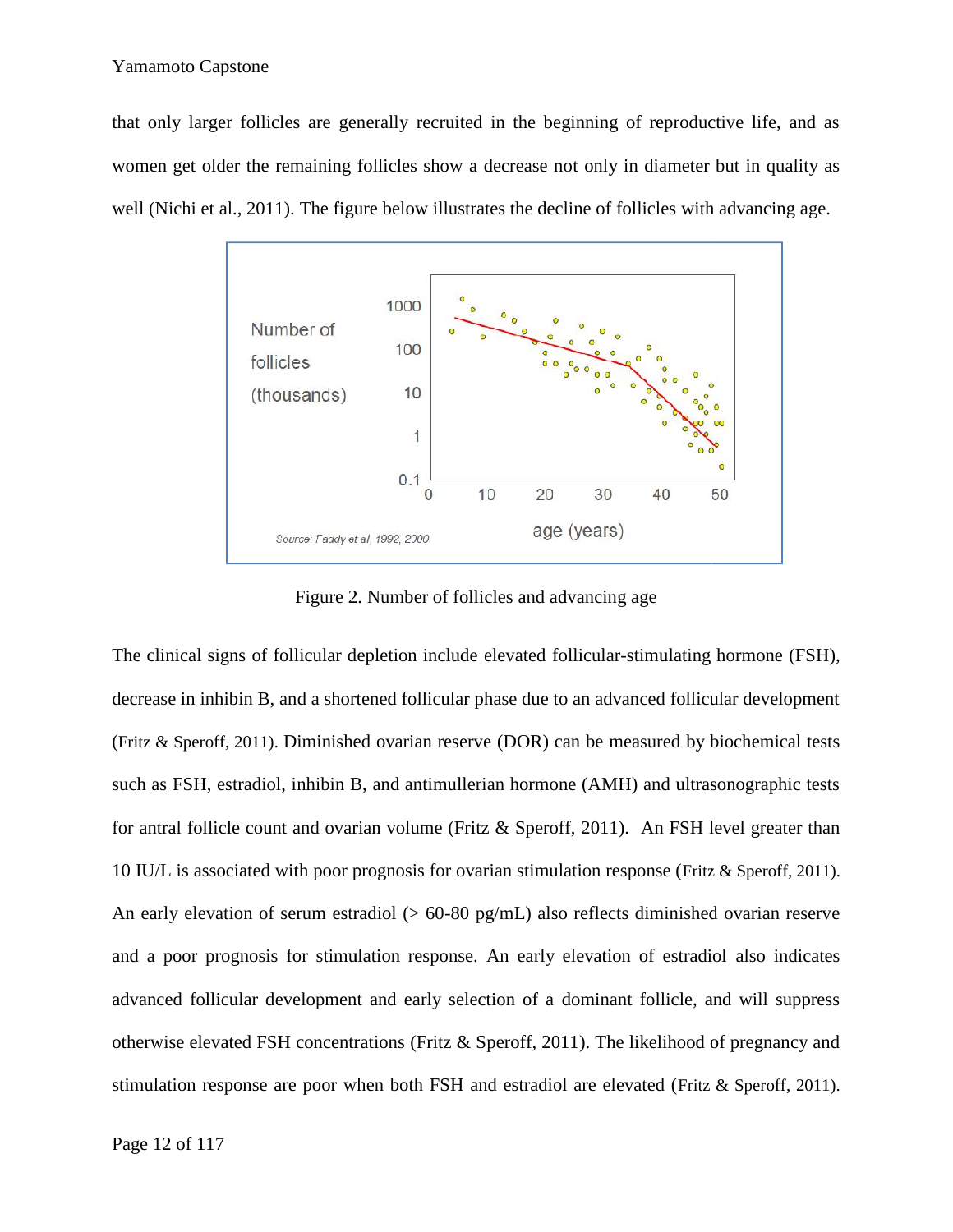Anti-mullerian hormone (AMH) is produced by the granulose cells of preantal and small antral follicles, beginning when primordial follicles start development and ending when they reach diameter of 2-6 mm (Fritz & Speroff, 2011). The number of small antral follicles correlates with the size of the residual follicle pool and AMH levels decline progressively, becoming undetectable near the menopause (Fritz & Speroff, 2011). A lower level of serum AMH (0.2-0.7 ng/mL) as well as low antral follicle counts of less than 3 are considered as a predictor for poor response to ovarian stimulation for ART (Fritz & Speroff, 2011).

The currently available treatment options for AMA women with diminished ovarian reserve or infertility are limited other than egg donation (Reproductive Endocrinology and Infertility Committee et al., 2011). This limitation is due to their poor prognosis for pregnancy outcome with currently available reproductive assisting treatments such as IVF and controlled ovarian stimulation treatments (Reproductive Endocrinology and Infertility Committee et al., 2011). Therefore, there is a need for a research that investigates treatment options that can improve reproductive functions and increase pregnancy outcomes of infertile AMA women.

Complementary and alternative medicine (CAM) is widely used for the treatment of infertility (Weiss, Harris, & Smith, 2011). Acupuncture is the most commonly used CAM fertility treatment in the U.S. and has the most literature-based support (Weiss, Harris, & Smith, 2011). Similarly, herbal therapy is another CAM modality that infertile couples commonly seek and use (Smith et al., 2010). Acupuncture and Chinese herbal medicine (CHM) therapies are the main modalities of Traditional Chinese Medicine (TCM), which is an ancient medical system that is more than 2000 years old (Kaptchuk, 2000). Acupuncture involves insertion and manipulation of thin metallic needles into anatomically defined locations on the body to affect physiological functions. The traditional theory of acupuncture treatment is based on the premise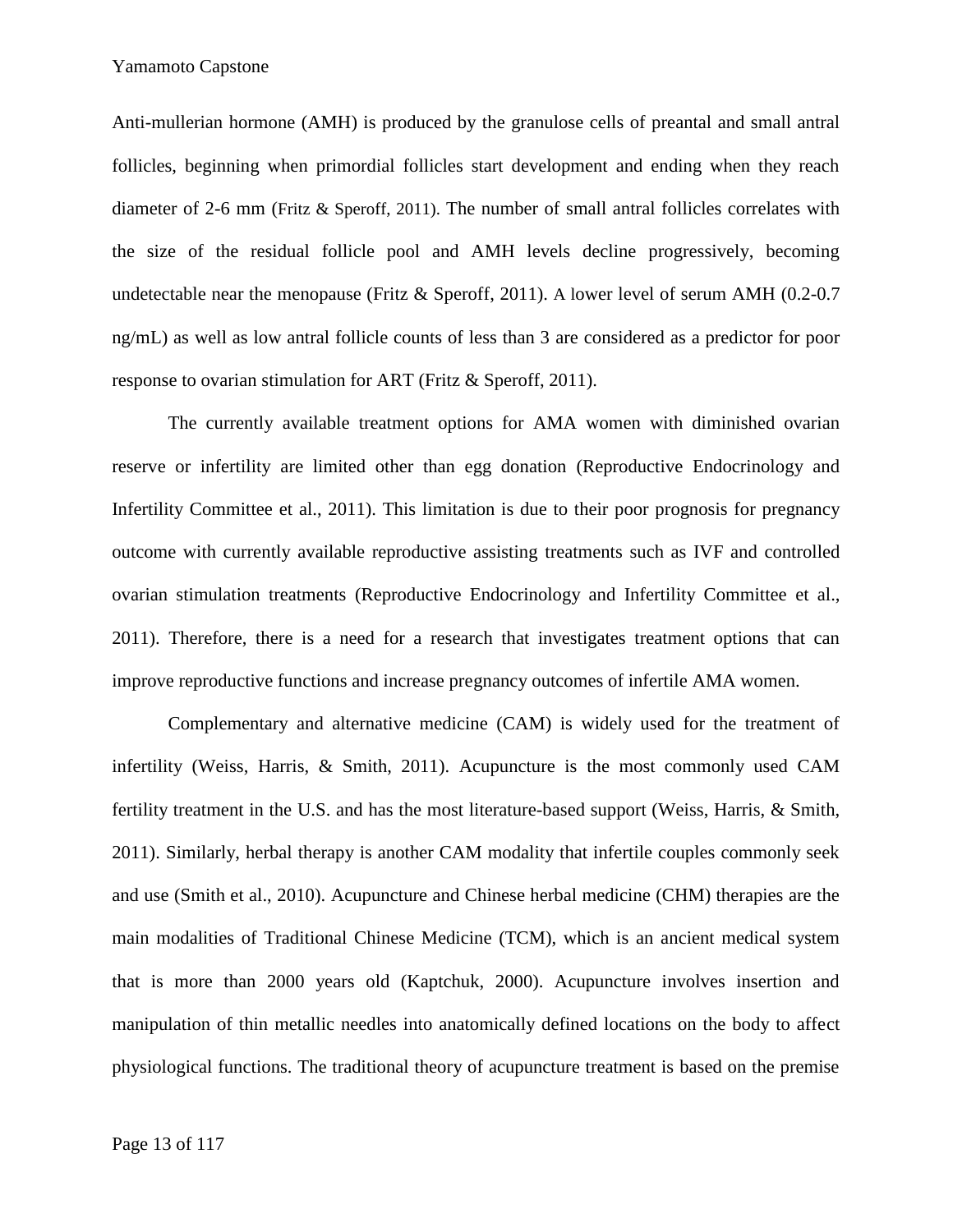that there are patterns of energy flow (Qi) through the body that are essential for health. In TCM theory, diseases derive from disruption of this healthy energy flow as well as deficiencies and excess of organ systems. The traditional objective of acupuncture treatment is to correct such imbalances of energy flow by manipulating acupuncture points located throughout the body. Acupuncture points are chosen based on treatment principles that address individualized diagnoses. Similar to acupuncture, individualized herbal formulations are constructed based on a TCM diagnosis determined by symptom presentations and pattern differentiations.

#### **Infertility in TCM**

The earliest treatments of infertility was recorded in Sun Si Miao's book *Thousand Golden Ducat Prescriptions (Qian Jin Yao Fang,* 652A.D) and later in the Song dynasty (960- 1279), in the *Great Treatise of Useful Prescriptions for Women (Fu Ren Liang Fang Da Quan,* 1237) (Maciocia, 2011). From the perspective of TCM theory, common differential diagnostic patterns for infertility include Kidney deficiency, Blood deficiency, Blood stasis, Cold in the Uterus, and Damp-Phlegm (Maciocia, 2004). Kidney system is the one of the main organ systems that governs reproductive function (Maciocia, 2004). The Kidney essence is the basis for the *Tian Gui*, which is equivalent of hormonal system including reproductive organs and their functions in modern medicine (Maciocia, 2011). As an overall pattern, Kidney deficiency has been found to be the most common diagnosis among infertility (Maciocia, 2011). One of the infertility pattern associated with advanced maternal age is the declining of the *Tian Kui* and the Kidney Essence. In fact, female physiology and its natural decline were described in one of the early ancient treatises, the *Yellow Emperor's classics of medicine (Huangdi Neijing)* from around 2600 BC. It is mentioned that secondary sex characteristics are complete at age 28, representing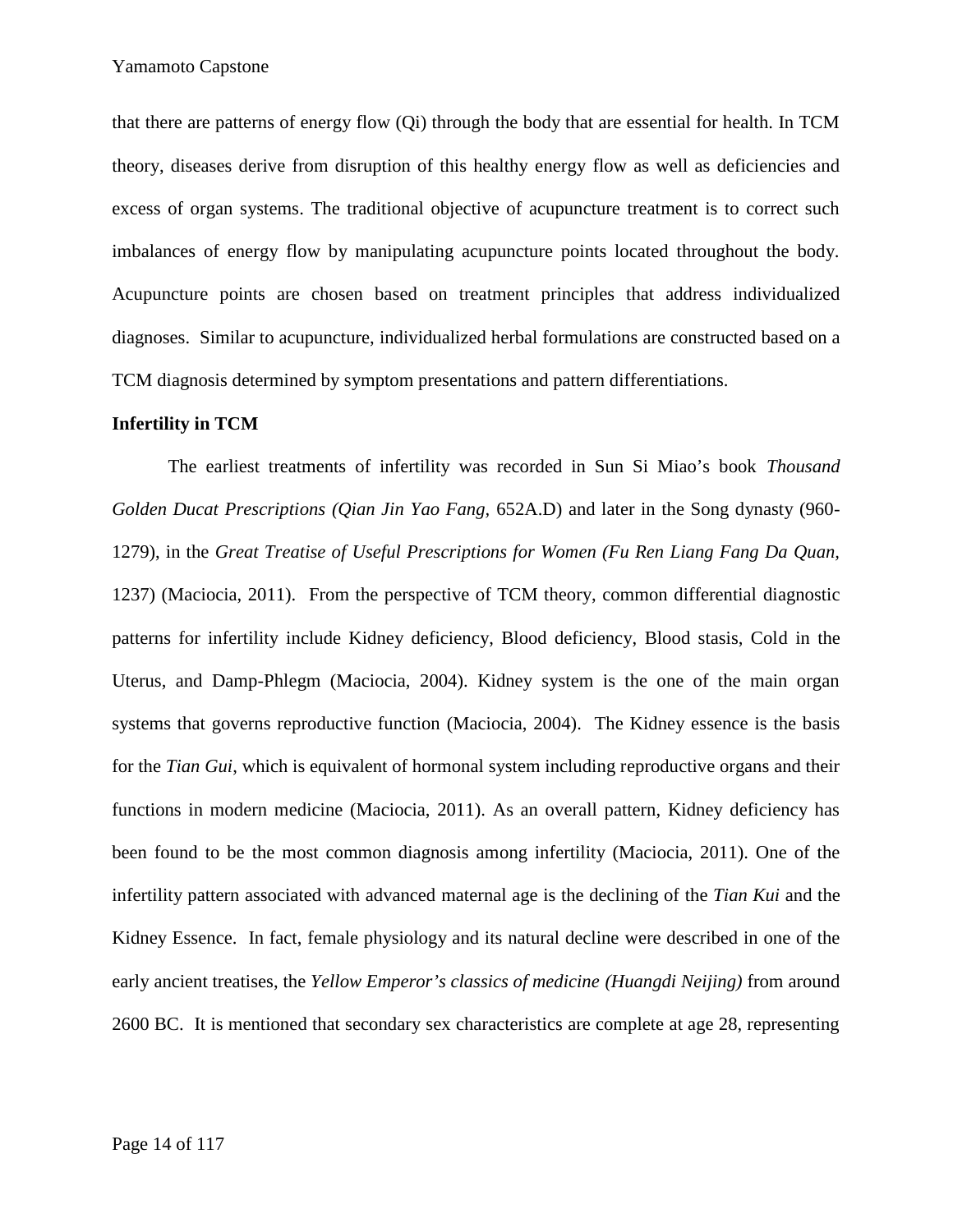the height of female development, and at age 35, women's Qi and Blood begin to decline where yangming channels start to deplete (Ni, 1995).

TCM therapy has been utilized from the ancient time to the modern time as a medical modality to treat infertility in China. Today, TCM has been utilized as a sole or in conjunction with western reproductive assisting treatments such as ART in the U.S. as well as in China. Acupuncture has been demonstrated to effectively normalize ovulation (Song, Zheng, & Ma, 2008; Yang et al., 2005; Stener-Victorin et al., 2000; Chen, 1997), and regulate the hypothalamic-pituitary-ovarian (HPO) functions and gonadotropin secretions (Huang & Chen, 2008; Mo et al., 1993; Chen, 1997; Yu, Zheng, & Ping, 1989). Acupuncture has also been demonstrated to improve pregnancy outcomes of IVF (Paulus, 2002; Westergaard, 2006; Dierterle et al., 2006; Magarelli, Cridennda, & Cohen, 2009; Zheng et al., 2012). Similarly, herbal therapy is another CAM modality that infertile couples commonly seek and use (Smith et al., 2010). Chinese herbal medicine (CHM) has also been demonstrated to improve pregnancy outcomes (Wing, 2009; Wing & Sedlmeier, 2006; Reid & Stuart, 2011). Rubin (2010) and Chen (2011) have also demonstrated that CHM can improve the pregnancy outcome of IVF.

TCM has been demonstrated to be an effective treatment modality for improving pregnancy outcomes and treating infertility associated conditions. However, despite the increasing popularity of the use of acupuncture and herbal therapy for reproductive assistance, only a few reviews have evaluated the quality of evidence underlying the use of CAM fertility treatments (Weiss, Harris, & Smith, 2011). The amount of literature available that demonstrate the effectiveness and mechanisms of acupuncture and CHM for treating infertility is still limited. Furthermore, to my best knowledge there is only a very few articles available that demonstrate effective treatments for improving the pregnancy outcomes of age related infertility. There is a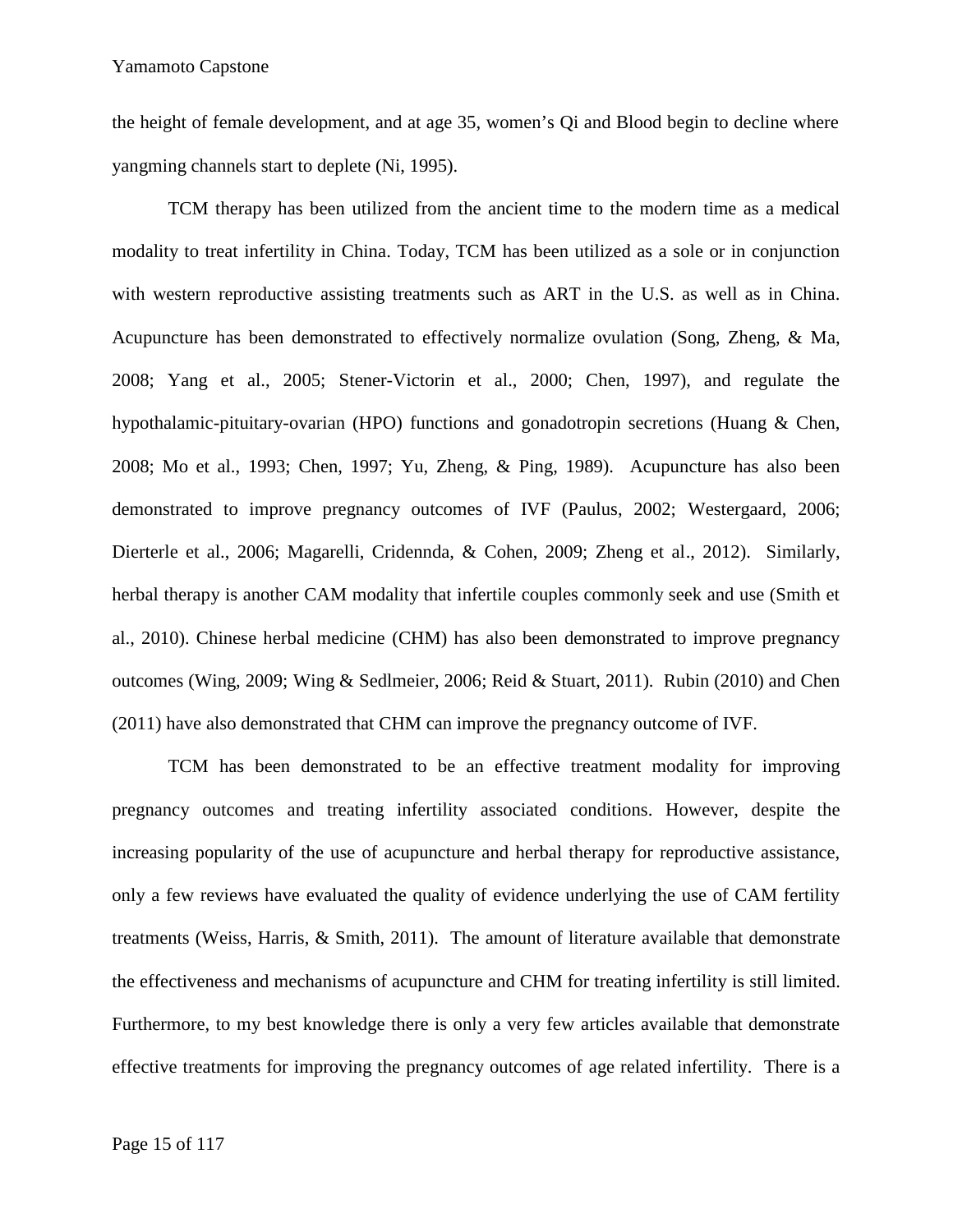need for more research to be added to currently existing knowledge on the efficacy of TCM therapy, effective method of administration as an established TCM treatment cycle as well as safety. Furthermore, a new area of research on the effectiveness of TCM therapy for age related infertility is needed because of the increasing patient population, limited treatment options as well as poor prognosis for this patient population.

## **Research Objectives and Hypothesis**

The purpose of this study is to compare the effects of different TCM therapy durations on the pregnancy outcomes of infertile AMA women.To my best knowledge, there is no literature available that demonstrates the most effective durations of TCM therapy for treating age related infertility. The benefits and efficacy of TCM therapy for treating infertility or related conditions have been studied and reported by various investigators mentioned above. Therefore, this study is intended to add a new knowledge about effective TCM treatment duration for treating infertility to the existing literatures. Secondly, this study is also intended to establish a new area of knowledge on TCM therapy for treating age related infertility. Furthermore, as an integration of TCM therapy and Western medical procedures become more common in the area of Reproductive medicine, it is important to define what a TCM treatment cycle is that can yield to its intended effect. With this knowledge established, Western medical professionals can better understand about TCM therapy. The knowledge from this study is intended to contribute for better integration and collaboration between TCM practitioners and Western medical professionals.

In my clinical experience, I have observed pregnancy and live birth successes achieved among infertile AMA women with using TCM therapy. Patients were able to conceive during TCM therapy as a sole therapy or used along with Western medical fertility treatments such as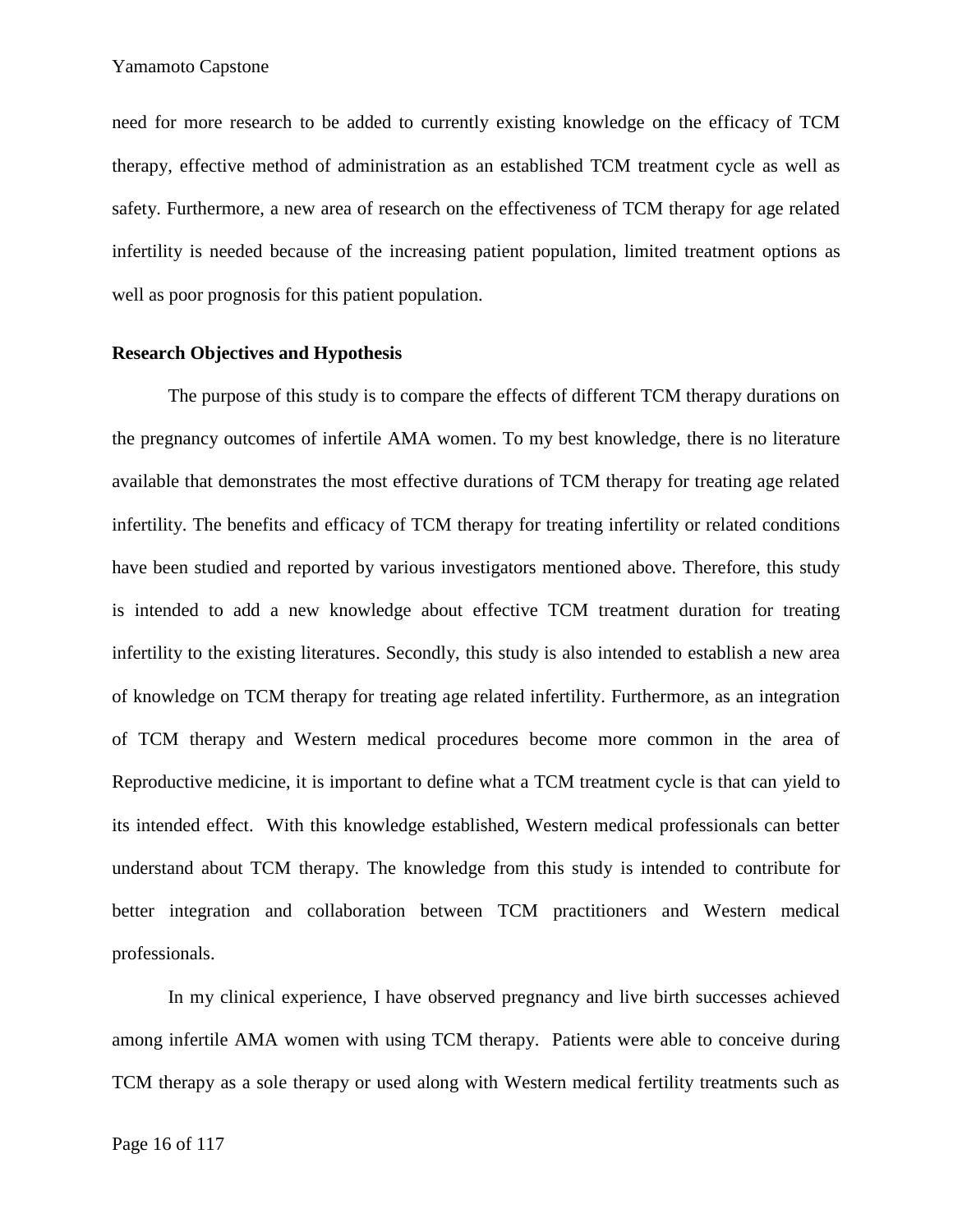ART. One of the most common questions presented by AMA patients to me was about the durations of TCM therapy that yields to pregnancy. Often there seems to be a dilemma that AMA patients struggling with infertility face; two stressful factors that one, pregnancy may take a long period of time to achieve and two, the fact of declining reproductive physiology. On top of having stress around infertility, AMA patients often feel stressed especially when it comes to spending months for treatments. This is because they feel that their reproductive function and chances of conceiving are declining as time passes. I was unable to provide an evidence based answer to this question other than providing them with recommendation of 3-6 months based on available evidence. Among available literature, the most common duration of TCM therapy used or TCM therapy demonstrating its efficacy in improving pregnancy outcome appears to be 3 months or more. Wing & Sedlmeier (2006) observed that with CHM therapy, most pregnancies occur in the first six cycles and the pregnancy rate drops dramatically after six cycles, implying that CHM attains its maximum effects in the first six treatment cycles. A meta-analysis by Reid & Stuart (2011) found improved pregnancy outcome in a 4-month period from CHM treatment. For acupuncture, treatments over 3 menstrual cycles yielded to a higher pregnancy rate among women in acupuncture group compared to the women in clomiphene group (Song, Zheng, & Ma, 2008). From this observation of the currently available literature, TCM treatment duration of more than 3 month appears to be an effective duration yielding to intended outcomes.

From Western physiological point of view, ovarian folliculogenesis involves a steady process of multi-faceted follicular recruitment. Cohorts of resting primordial, also called non growing follicles (NGFs), are consistently recruited though, ultimately, only one single oocyte usually reaches ovulation (Coccia & Rizzello, 2008). Although how primordial follicles are activated to enter maturation is not well understood, the process is speculated to involve complex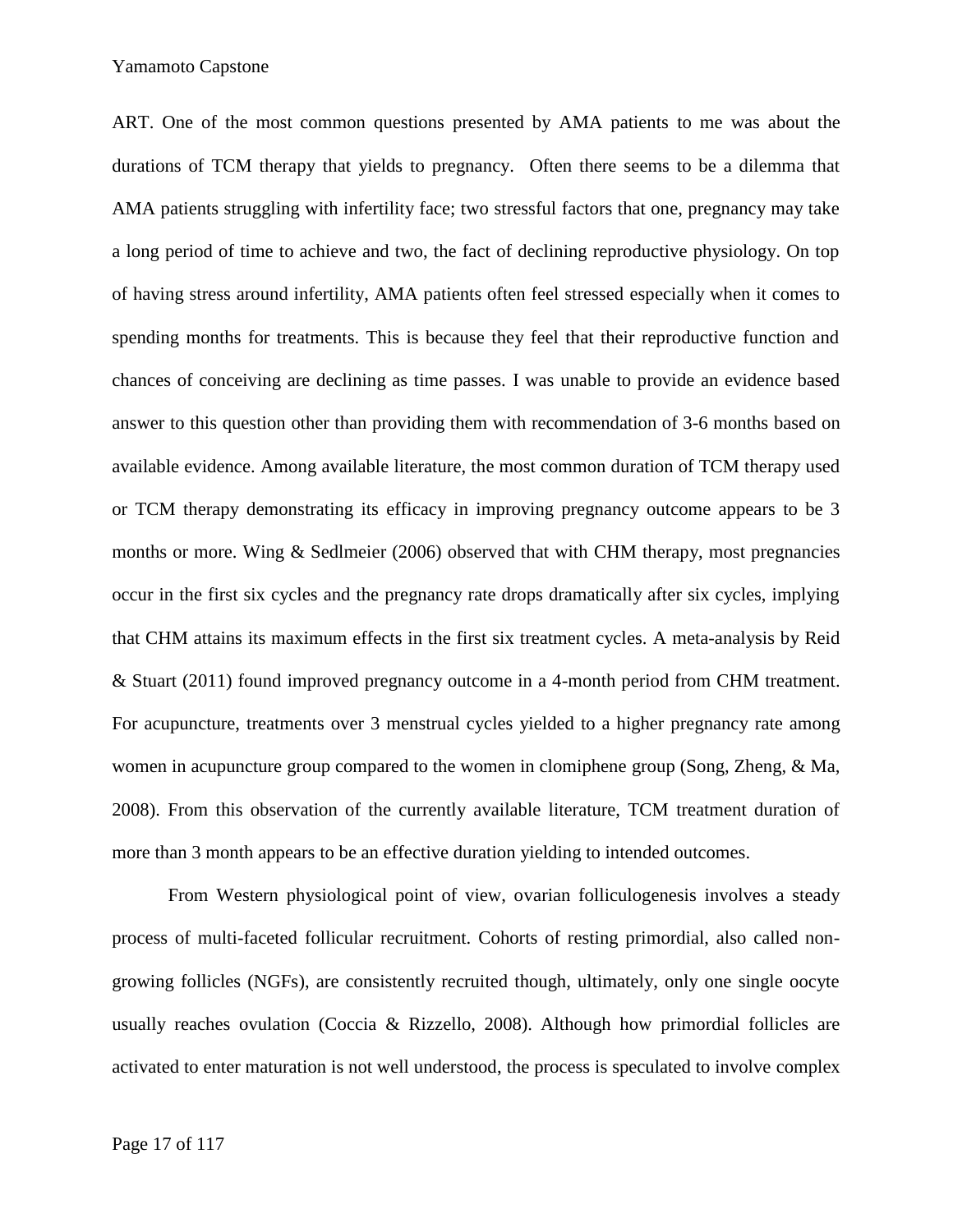bi-directional signalling between oocytes and surrounding somatic cells (McLaughlin & McIver, 2009). The entire period of ovarian folliculogenesis, including the transition of primordial follicles into pre-ovulatory follicles is estimated to be more than 175 days (Gougeon, 1986). The time that elapses in progressing from a primary follicle to ovulation is approximately 85 days (Gougeon, 1986; Gougeon, 1996; Macklon & Fauser, 1999). The figure below illustrates the process of folliculogenesis.



Figure 3. Folliculogenesis (Gougeon, 1986)

The exact mechanisms and effects of acupuncture and CHM on the folliculogenesis have not been studied. However, based on the fact that acupuncture and CHM can improve various physiological mechanisms involved in reproductive physiology, it is reasonable to speculate the potential benefits of TCM therapy on follicles at the antral, pre-antral, or primordial stage of folliculogenesis. This, in turn, may contribute to improve the growth and selection process of the oocyte, leading to better pregnancy outcome. Determining the effects of the TCM therapy on the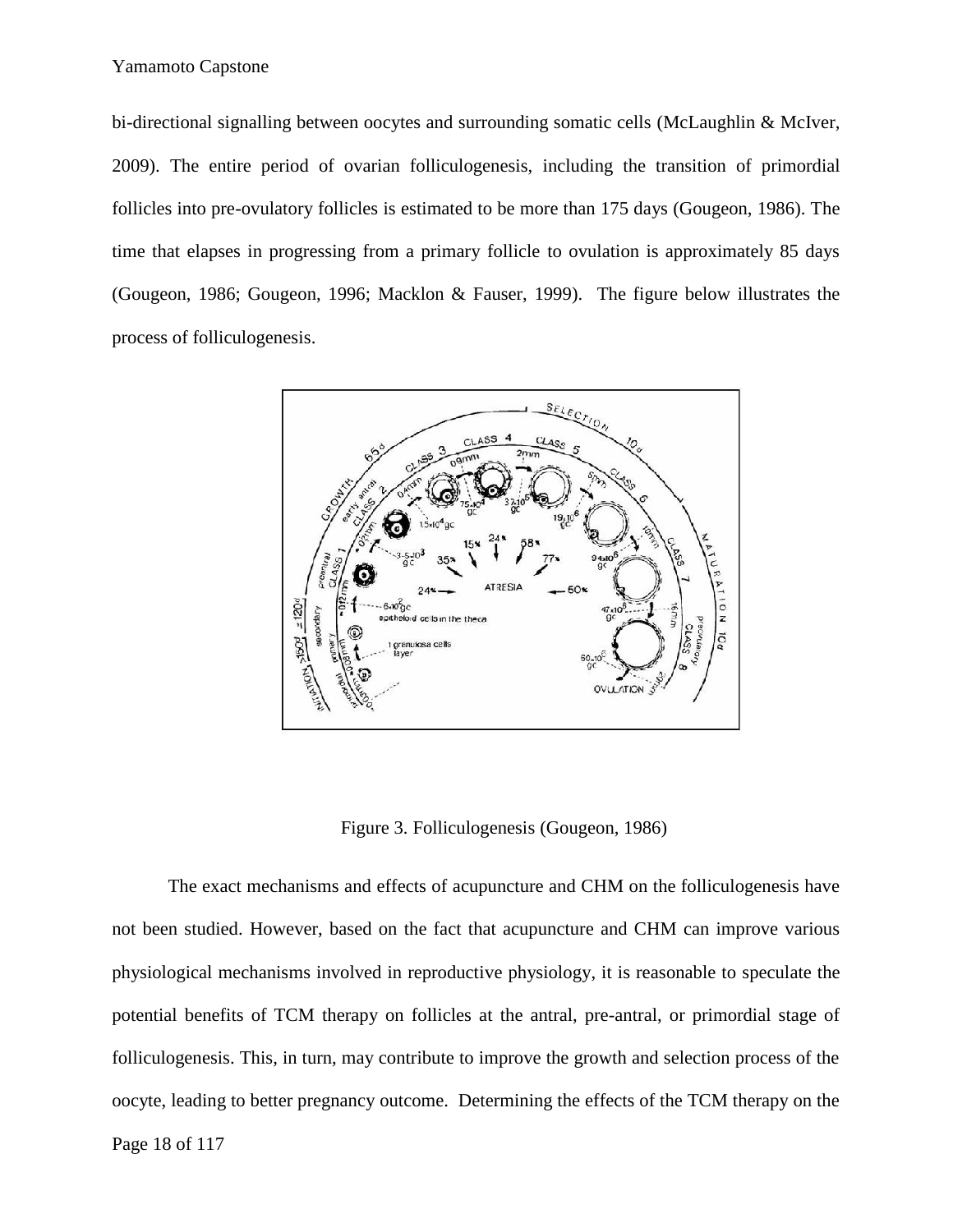folliculogenesis is not within the scope of this study. However, based on the observations from literature on TCM therapy for treating infertility and related conditions as well as the mechanisms involved in folliculogenesis, I hypothesize that TCM treatment duration of more than 3 months would yield to better pregnancy outcome compared to TCM treatment duration of less than 3 months.

This project will proceed with the literature review in chapter two followed by the explication of the research method in chapter three. Consequently, chapter four will include the results and analysis followed by chapter five wherein discussion regarding the findings of the current study will be engaged.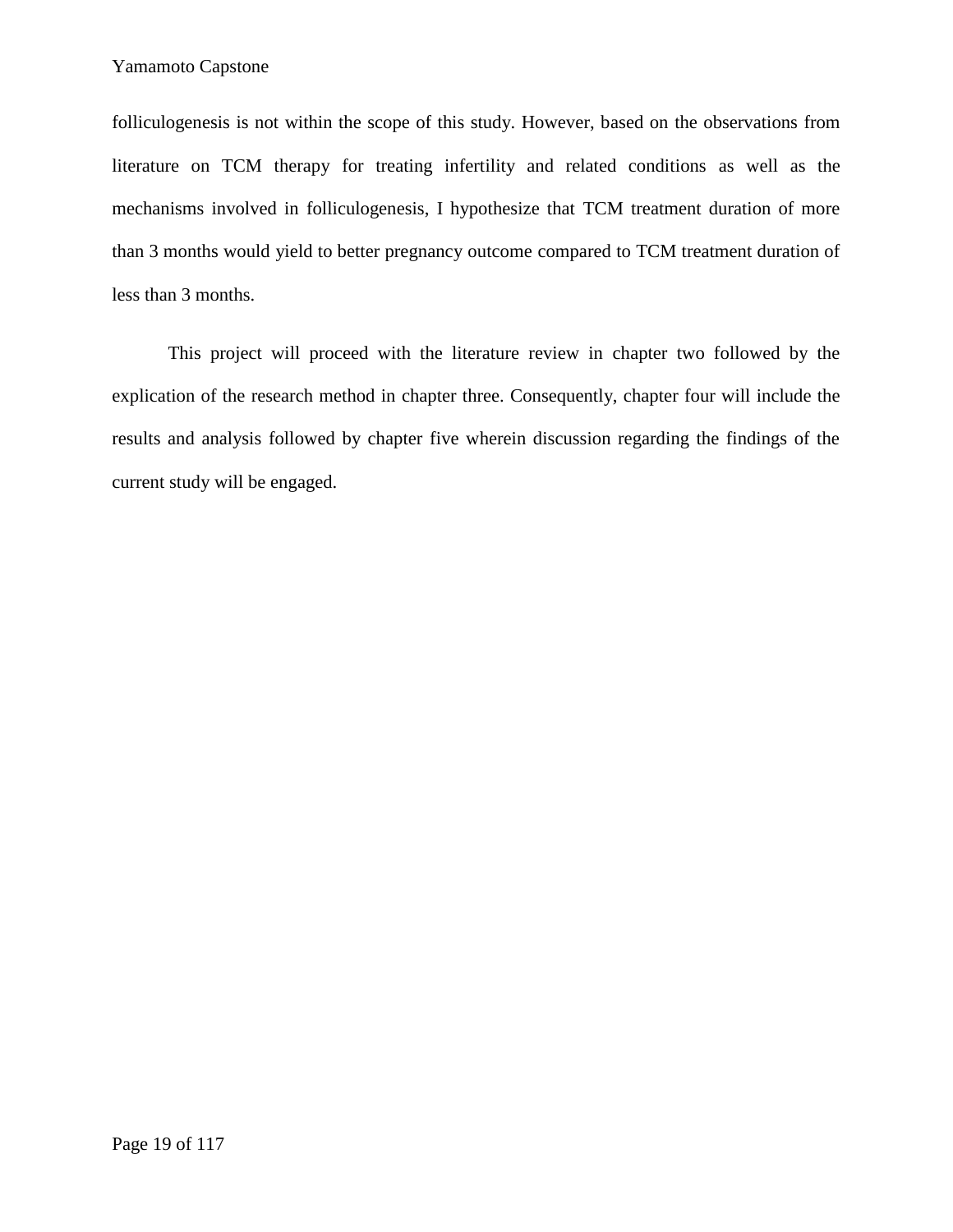## **DEFINITIONS OF TERMS**

## **ABBREVIATIONS:**

- **AFC:** Antral follicle count
- **AMA:** Advanced maternal age
- **AMH**: Antimullerian hormone
- **ART:** Assisted Reproductive Technologies
- **COS:** Controlled ovarian stimulation
- **CHM:** Chinese Herbal Medicine
- **DOR:** Diminished ovarian reserve
- **E2**: Estradiol
- **FET:** Frozen embryo transfer
- **FSH:** Follicular-stimulating hormone
- **HPOA:** Hypothalamic-Pituitary-Ovarian-Axis
- **ICSI**: Intracytoplasmic sperm injection
- **IVF:** In vitro fertilization
- **IUI:** Intrauterine Insemination
- **LH:** Leutinizing hormone
- **FSH:** Follicular stimulating hormone
- **FET:** Fronzen Embryo Transfer
- **OI:** Ovarian induction
- **P:** Progesterone
- **PCOS:** Polycystic ovarian syndrome
- **TCM**: Traditional Chinese Medicine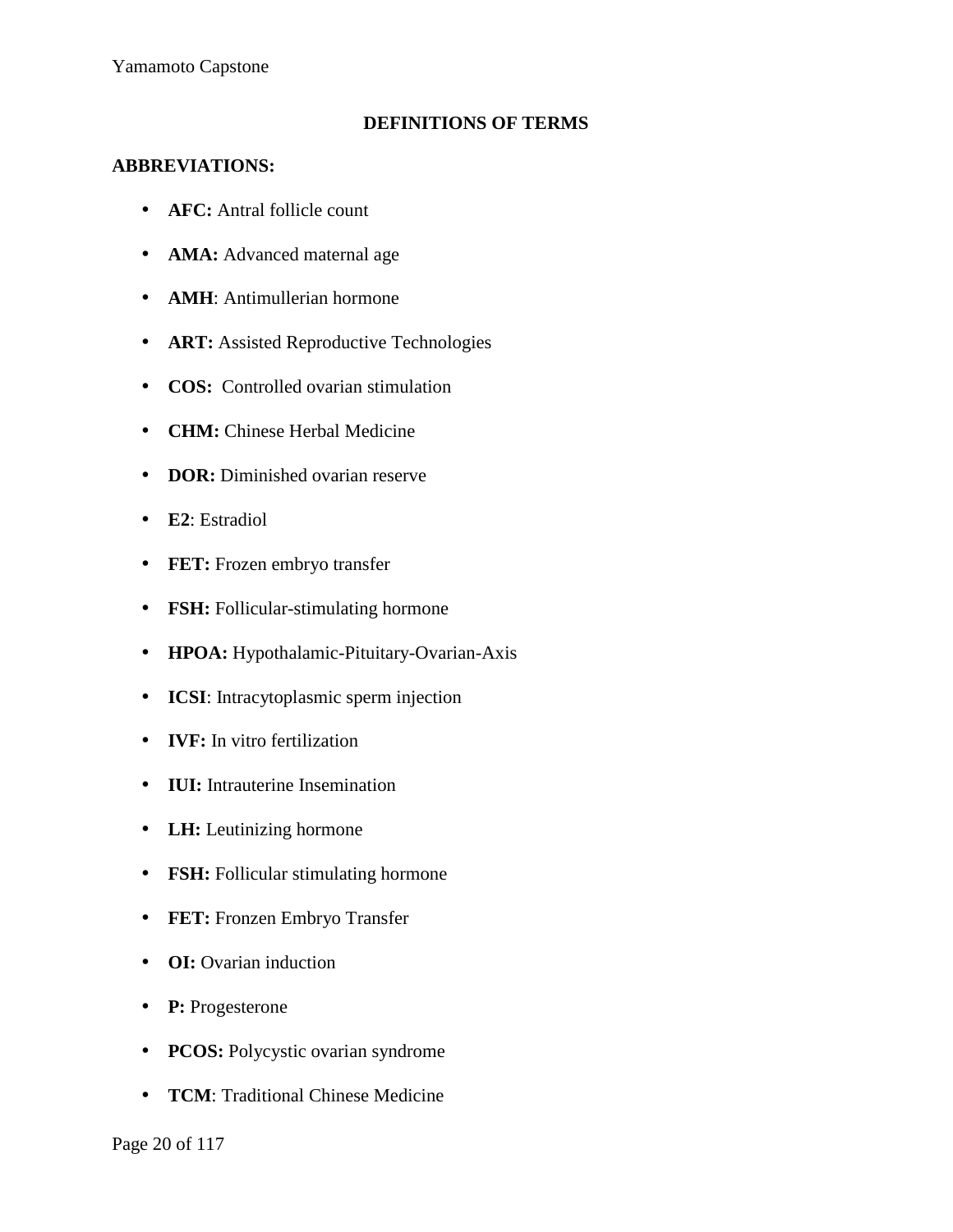## **DEFINITIONS**

- **Antral follicle count (AFC):** The total number of antral follicles measuring 2-10 mm in both ovaries during the early follicular phase and is a useful measure of ovarian reserve as it quantifies the number of follicles at the stage of development that responds to ovarian stimulation (Fritz & Speroff, 2011).
- **Advanced maternal age (AMA):** 35 years and older (Wang et al., 2011)
- **Assisted Reproductive Technologies (ART):** All techniques involving direct manipulation of oocytes outside of the body such as IVF, GIFT, ZIFT, TET, ICSI, and PGD (Fritz & Speroff, 2011).
- **Controlled ovarian stimulation (COS):** A medical reproductive assisting treatment that involves the use of exogenous gonadotropins to stimulate the development and ovulation of more than one mature ovum in efforts to increase cycle fecundity. This procedure is often combined with timely IUI (Fritz & Speroff, 2011).
- **Diminished ovarian reserve (DOR):** A threshold value above which is associated with a reduction in the oocyte pool, leading to impaired fertility (Scott et al., 1989). DOR is associated with increased subfertility, miscarriage rates, and poor ovarian response, higher cancellation rates, and reduced live birth rates with assisted reproduction (Sun et al., 2008). DOR can be measured by biochemical tests such as FSH, estradiol, inhibin B, and AMH and ultrasonographic tests for antral follicle count and ovarian volume (Fritz  $\&$ Speroff, 2011). An FSH level greater than 10 IU/L is associated with poor prognosis for ovarian stimulation response (Fritz & Speroff, 2011). An early elevation of serum estradiol (> 60-80 pg/mL) also reflects diminished ovarian reserve and a poor prognosis for stimulation response. Lower level of serum AMH (0.2-0.7 ng/mL) as well as low antral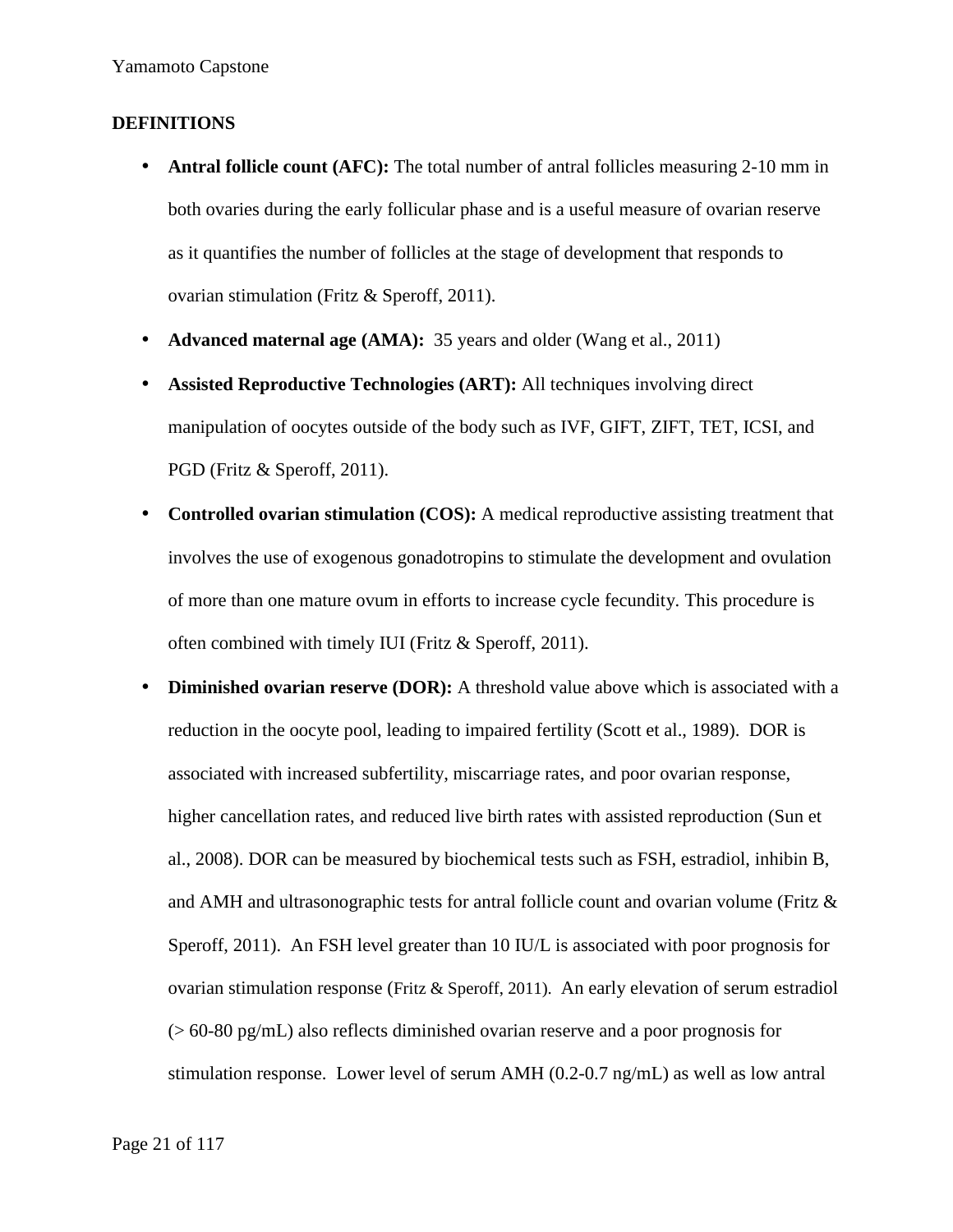follicle counts of less than 3 is considered as a predictor for poor response to ovarian stimulation for ART (Fritz & Speroff, 2011).

- **Electroacupuncture:** A variation of traditional acupuncture. In this process, acupuncture needles are placed at selected points and then pulsed with an electric current to stimulate the acupuncture points (NCCAM, 2012).
- **Fecundity:** The probability that a cycle will result in a live birth (Fritz & Speroff, 2011).
- **Intracytoplasmic sperm injection (ICSI):** A technique used as a form of ART indicated especially for male factor infertility. A single selected sperm is first immobilized by compressing the sperm trail with an injection pipette, then drawn into the pipette, which then pierces the zona and oolemma and injected into oocyte cytoplasm (Fritz & Speroff, 2011)
- **Intrauterine insemination (IUI):** An artificial insemination performed by depositing sperm into the uterus to improve cycle fecundity (Fritz & Speroff, 2011).
- In vitro fertilization (IVF): Assisted reproductive technology involving a sequence of highly coordinated steps beginning with controlled ovarian hyper-stimulation with exogenous gonadotropins, followed by retrieval of oocytes from the ovaries, fertilization in the laboratory, and transcervical transfer of embryos into the uterus (Fritz & Speroff, 2011).
- **Moxibustion:** A TCM modality often used as an adjunctive therapy and involves application of heat near the skin at acupuncture point from the burning of the herb, moxa. Its intended therapeutic effect is to stimulate energy flow (NCCAM, 2012).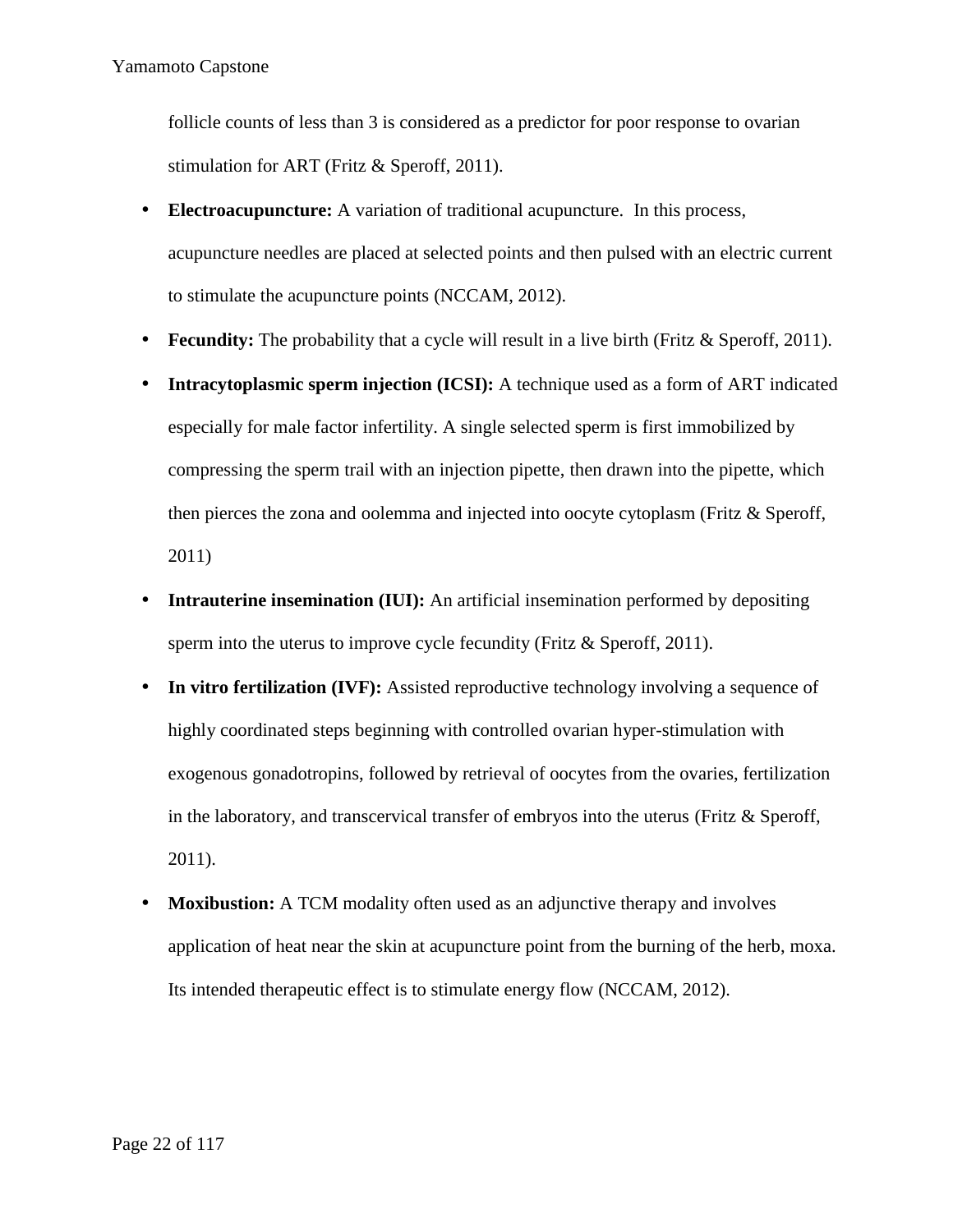#### **CHAPTER TWO: LITERATURE REVIEW**

## **Overview**

This chapter provides the scholarly foundation for the current study. A summary and review of the literature on the topic of TCM therapy (Acupuncture and Chinese herbal medicine) and its efficacy as a fertility assisting treatment as well as for treating reproductive related conditions are presented.

Currently available literature has demonstrated the efficacy of TCM modalities such as acupuncture and Chinese herbal medicine (CHM) for treating infertility or improving reproductive functions. However, there are only a few articles available that specifically study the area of advanced maternal age (AMA) related infertility or articles that demonstrate and define what a treatment cycle is for TCM therapy that yields its intended outcome. This chapter will first engage in the literature review of acupuncture followed by the review of literature on the integration of TCM therapy with Assisted Reproductive Technologies (ART). Thirdly, the review of literature related with CHM is presented. Lastly, literatures related with AMA related infertility and TCM treatments are presented.

## **Resources Engaged**

Searches for this literature review included a web search in Pubmed, Google Scholar, Cochrane Review, Fertility and Sterility, Human Reproduction, Journal of Chinese Medicine, Chinese Journal of Integrative Medicine. Key search words included: acupuncture and ovulation, acupuncture and infertility, Chinese herbal medicine, Chinese herbs, and Chinese medicine and fertility, acupuncture and fertility, Chinese herbal medicine and fertility, acupuncture and pregnancy, Chinese herbs and pregnancy.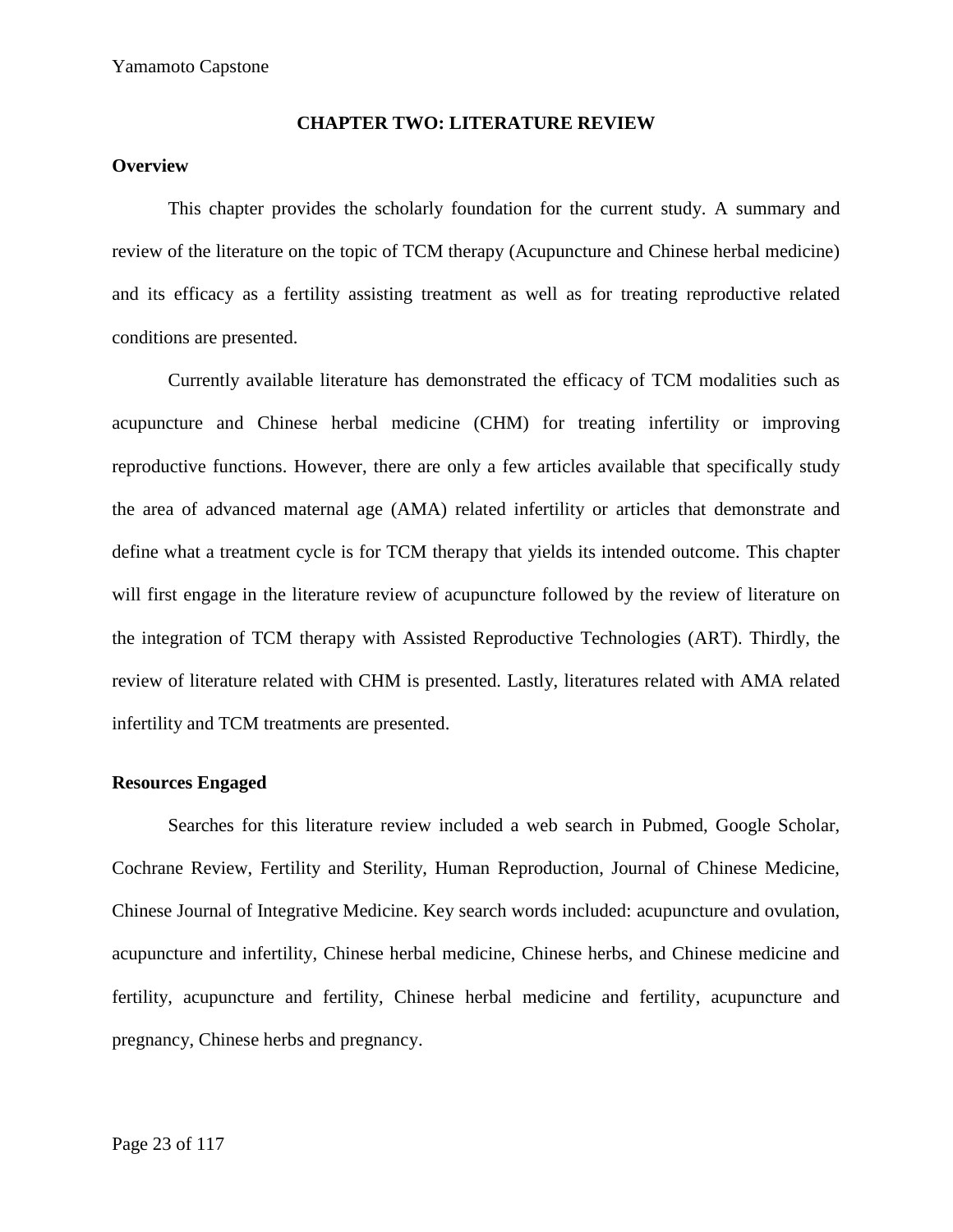### **Acupuncture for Fertility**

Acupuncture has become a popular treatment choice for infertility (Smith et al., 2010). One of the evidence based scientific mechanisms of acupuncture, it has been found that the acupuncture points demonstrate higher electrical conductance due to the presence of higher density of gap junctions along cell borders (Chang, Chung, & Rosenwaks, 2002). Moreover, acupuncture points act as converging points for electromagnetic fields, and a higher metabolic rate, temperature, and calcium ion concentration have also been observed at these points (Chang, Chung, & Rosenwaks, 2002). In the area of reproductive medicine, acupuncture has been shown to benefit reproductive functions and pregnancy outcomes by modulating endogenous regulatory systems such as the sympathetic nervous system, endocrine system, and the neuroendocrine system and also by improving the uterine and ovarian blood flow and endometrial receptivity.

## **Effects of Acupuncture on Neuroendocrine and Endocrine Functions**

Acupuncture has been shown to cause a significant increase in beta-endorphin levels during treatment (Petti, et al., 1998). Opioid peptides such as beta-endorphin have been demonstrated to play an important role in the neuroendocrine aspect of a healthy reproductive system. The increase in beta-endorphin levels in the brain, in turn, affects the release of gonadotropin releasing hormone (GnRH) by the hypothalamus, follicle-stimulating hormone (FSH) from the pituitary gland, and estrogen and progesterone levels from the ovary (Ng, 2008; Huang, 2008; Lim 2010; Stener-Victorin, 2010). This intricate cascade of neuroendocrine and endocrine events constitutes a healthy hypothalamic-pituitary-ovarian axis (HPOA) mechanism that is essential for healthy reproductive function. The role of opioid peptides such as beta endorphin in the initiation of the mid-cycle LH surge for ovulation in normal cycling women was also demonstrated by Rossmanith et al. (1988). Furthermore, beta-endorphin has also been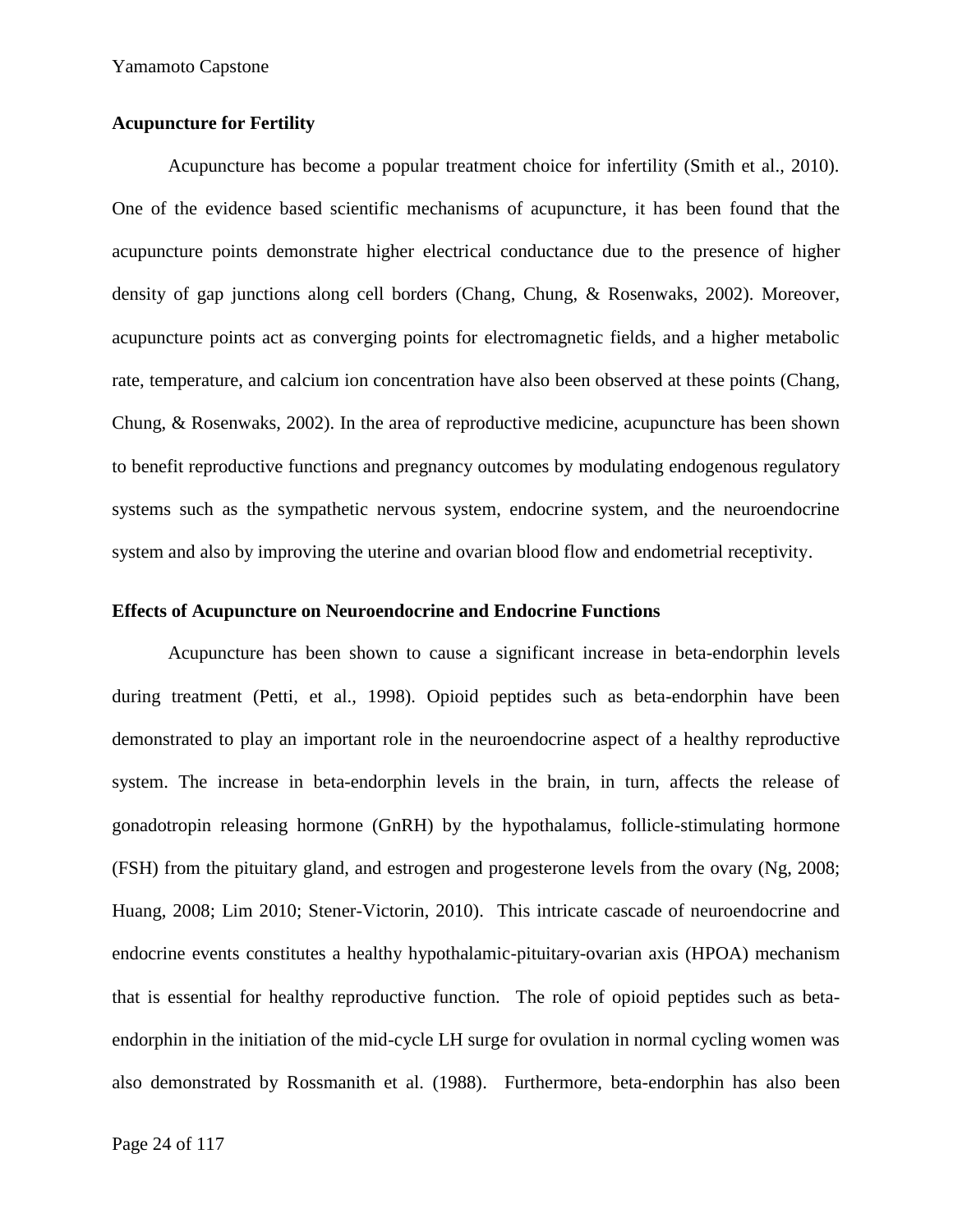found to have a peripheral impact on reproductive physiology. Petraglia et al. (1987) and Petraglia et al. (1985) found much higher beta-endorphin levels in ovarian follicular fluid of healthy ovulatory women than in their circulating plasma. The highest level of beta-endorphin was also found to be in the preovulatory follicle (Petraglia et al., 1987). In comparison, the concentration of beta-endorphin was found to be undetectable in ovarian follicular fluids among postmenopausal women (Petraglia et al., 1985). From these findings, beta-endorphins seem to play an active role in normal reproductive physiology such as ovulation, regulation of HPO axis, and hormonal secretions. From these findings, the effect of acupuncture on beta-endorphin appears to be one of the critical mechanisms that acupuncture can benefit reproductive functions.

Various investigators conducted studies and confirmed that acupuncture can effectively normalize ovulation (Song, Zheng, & Ma, 2008; Yang et al., 2005; Stener-Victorin et al., 2000; Chen, 1997). Furthermore, acupuncture has been shown to regulate the HPO functions and gonadotropin secretions (Huang & Chen, 2008; Mo et al., 1993; Chen, 1997; Yu, Zheng, & Ping, 1989). Earlier literature involving small animal study also established this finding of the effect of acupuncture on restoring normal ovulation and regulating HPO axis and gonadotropin secretions (Lin et al, 1988; Chen, 1993; Yang, Yu, & He, 1994). Cai (1997) conducted a cohort, observational clinical study (n=11) and demonstrated that acupuncture can be used as a surrogate for hCG in ovulation induction and prevent chances of ovarian hyper-stimulation syndrome (OHSS). Gerhard and Posteck (1992) found that auricular-acupuncture to be an effective fertility therapy for women with hormonal disorders such as oligomenorrhea and luteal deficiency. 90 women were included in this study and were separated into the acupuncture group and the control group who received hormone treatments. The pregnancy rates were similar in both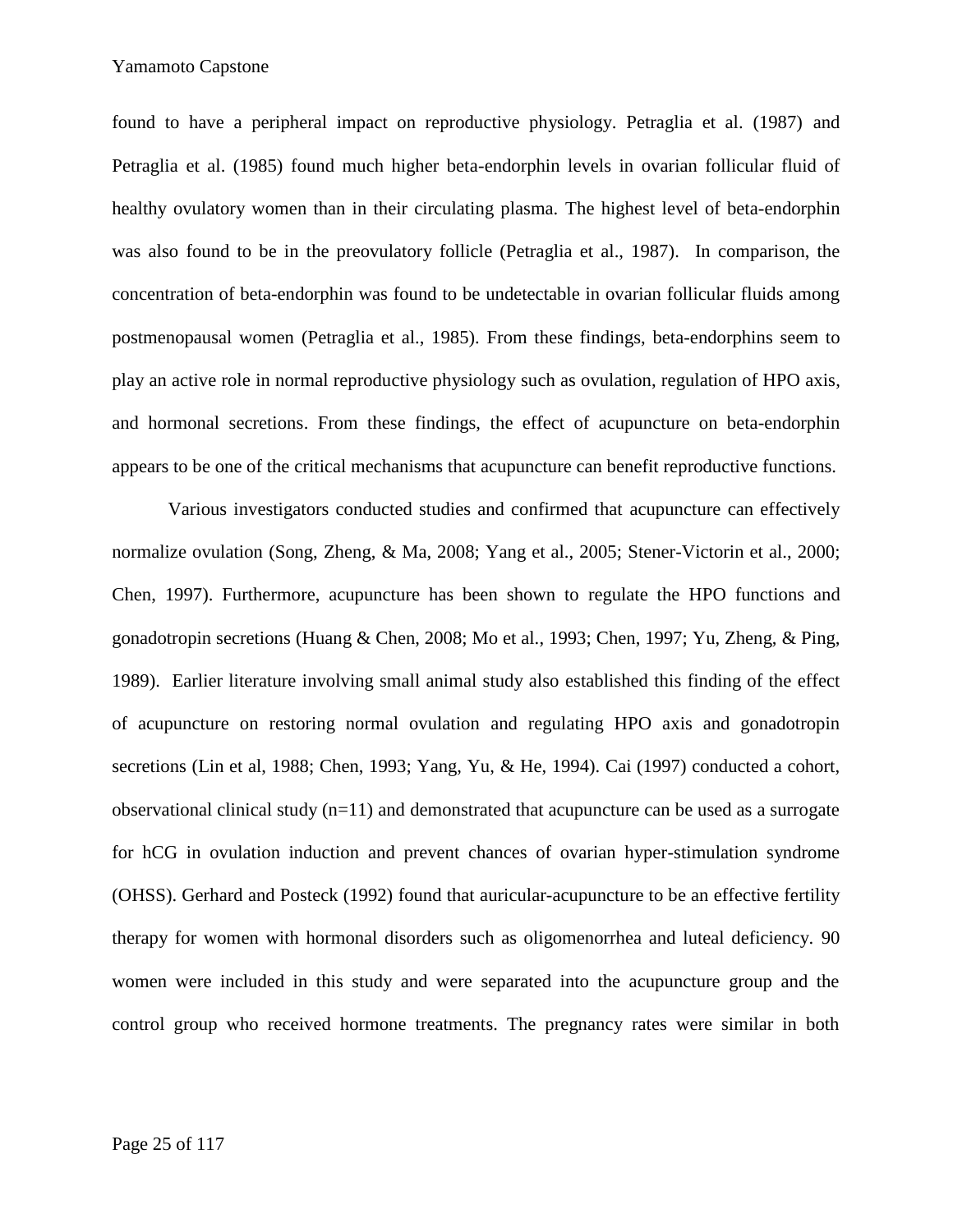groups, indicating that acupuncture may be as effective as hormone therapy to improve reproductive functions and therefore yielding to pregnancy.

Acupuncture not only has stimulatory effects on the HPO axis and gonadotropin secretions, acupuncture also has regulating and normalizing effects on these mechanisms by its ability to inhibit hyper-secretion of gonadotropins (Chen, 1997) via central sympathetic inhibition (Ng, et al., 2008). Aso et al. (1976) also confirmed that the rise of hormone levels such as LH, FSH, estradiol, and progesterone by acupuncture were all within the normal range when administered on normal ovulatory women. These findings further confirm the regulatory effects of acupuncture on HPO axis and gonadotropin and hormonal secretion. Furthermore, it is reasonable to state that acupuncture is safe without risks of hyper-stimulation of HPO axis and serum hormone levels.

Effects of acupuncture on improving pregnancy outcomes were also explored by several investigators. Song, Zheng, and Ma (2008) conducted a randomized controlled trial with 120 infertile women with ovulatory dysfunction. The trial compared the effects of acupuncture (plus moxibustion) to medication (oral clomiphene citrate) After treatment of three menstrual cycles, women in both group showed similar increase in ovulation rates, however, acupuncture group resulted in significantly higher pregnancy rate  $(P \le 0.05)$ . Similarly, an earlier randomized controlled trial by Yang et al. (2005) also found a significantly higher pregnancy rate  $(P<0.05)$ among acupuncture group (65% pregnancy rate) compared to clomiphene group (45% pregnancy rate). This study involved 240 women with endocrine dysfunctional infertility and 160 women receiving acupuncture and 80 women receiving clomiphene citrate treatment.

Acupuncture points used in the literature reviewed were similar, including the most common points used; Ren-4 (Guanyuan), Ren-3 (Zhongji), and SP-6 (Sanyinjiao) (Chen, 1997;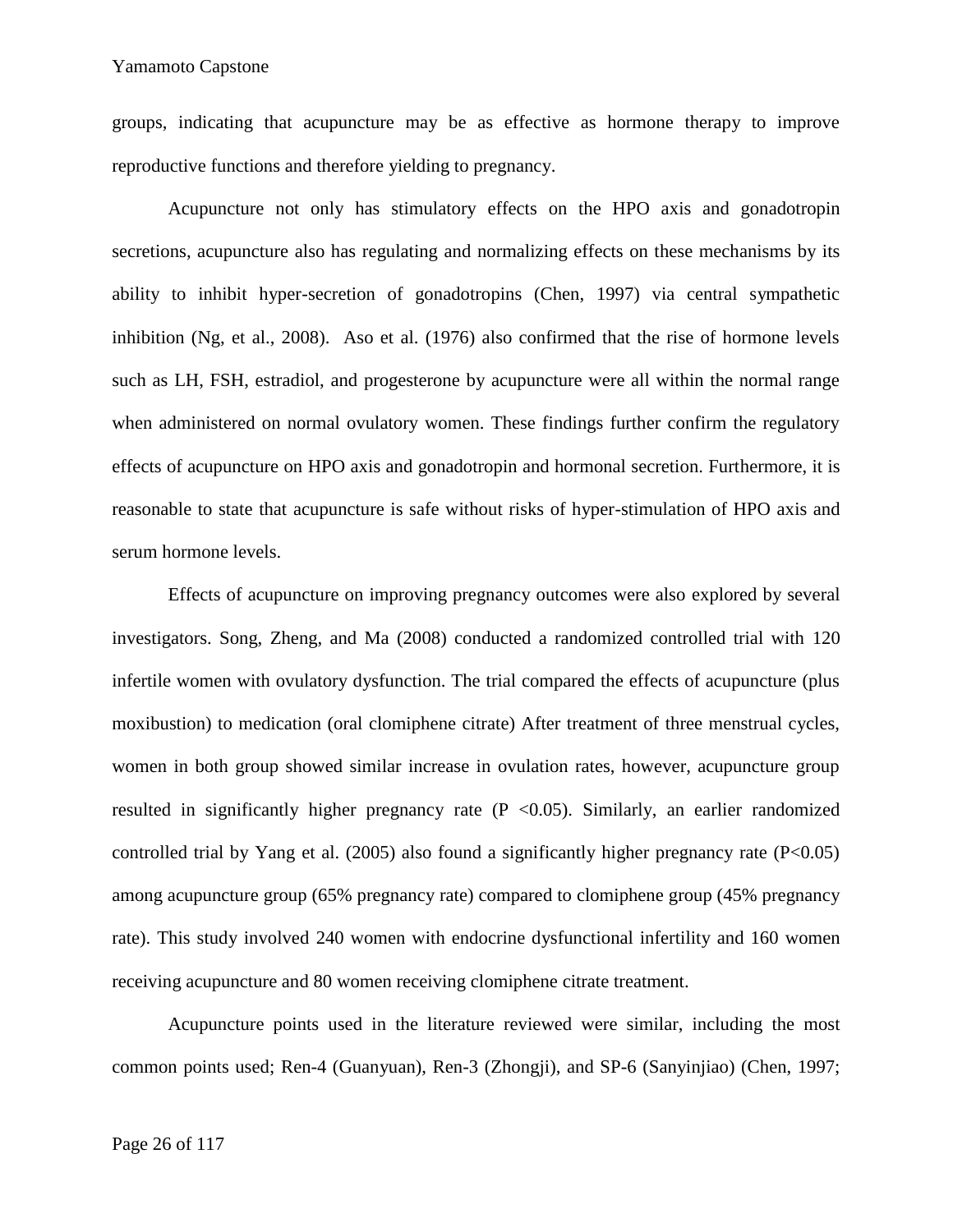Cai, 1997; Mo et al., 1993; Yu, Zheng & Ping, 1989). Other points also used were Zi Gong (EX CA-1) (Chen, 1997; Cai, 1997; Song, Zheng, & Ma, 2008), and UB-23 (Shenshu) (Cai, 1997; Mo et al.,1993) and UB-18 (Ganshu), and ST-36 (Zusanli) (Song, Zheng, & Ma, 2008). Stener- Victorin et al. (2000) used UB-23 (Shenshu), UB-28 (Pangguangshu), SP-6 (Sanyinjiao), SP-9 (Yinlingquan), PC-6 (Neiguan), TB-5 (Waiguan), and GB-20 (Feng Chi) in their treatment protocols. Song, Zheng, and Ma (2008) also utilized suspended moxibustion at Ren-8 (Shenque) and SP-6 (Sanyinjiao). Electro-acupuncture was commonly used among the available studies (Chen, 1997; Yu, Zheng and Ping, 1989; Stener-Victorin et al., 2000).

#### **Effects of Acupuncture on Uterine and Ovarian Blood Flow and Uterine Receptivity**

Acupuncture has been demonstrated to impact reproductive functions by improving uterine blood flow, ovarian blood flow, and uterine morphology and receptivity (Stener-Victorin et al.,1996; Huang, 2008; Jin et al., 2009; Fu et al., 2010). One of the mechanisms that acupuncture involves is inhibition of sympathetic activity, which in turn improves blood flow to the ovaries and the uterus (Stener-Victorin et al.,1996; Stener-Victorin et al., 2004; Lim & Wong, 2010).

Endometrial thickness, endometrial morphology, and uterine artery blood flow have been implicated as important parameters for successful embryo implantation and pregnancy outcome (Chiang et al., 2000; Giudice,1999; Chien et al., 2002; Al-Ghamdi et al., 2008; Momeni et al., 2011). Giudice (1999) demonstrated endometrial receptivity and normal endometrial morphology is one of the important maternal physiological factors affecting fertility. An earlier study by Lessey et al. (1995) found reduced endometrial receptivity among an increasing number of unexplained infertilities. Steer et al. (1994) also concluded from their findings that the impedance of the uterine blood flow may be an important contributing factor to infertility.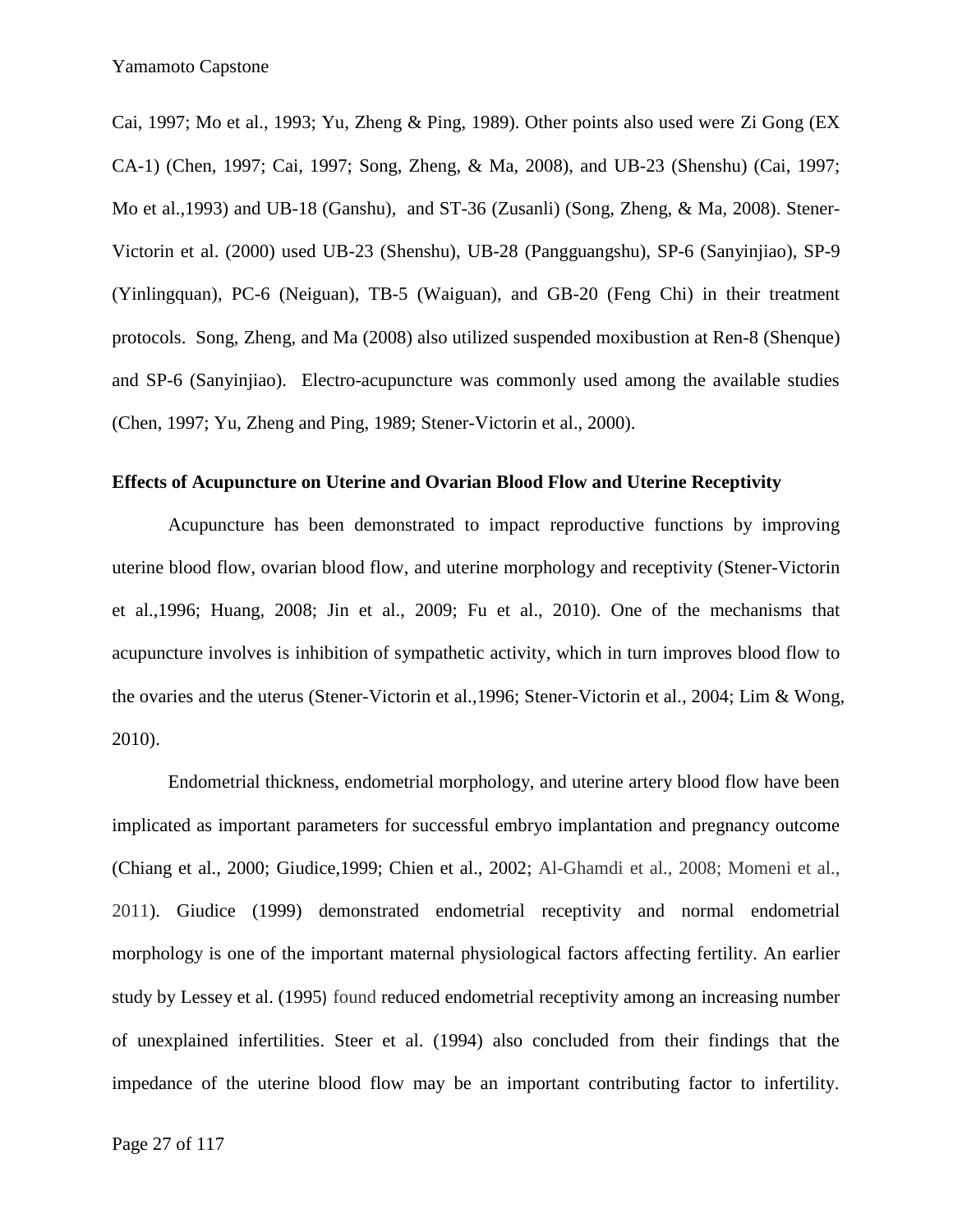Furthermore, similar to the aging effects of the ovaries, the uterus also undergoes its aging effect, including reduced vascular perfusion (Goswamy, Williams, & Steptoe, 1988). Chiang et al. (2000) found that increased uterine perfusion in the early follicular phase enhanced the pregnancy rate of IVF in women aged 40 and above. The authors of this study stated that AMA patients, particularly aged 40 or older with poor basal uterine perfusion, should be identified early in the early follicular phase of the menstrual cycle and apply appropriate intervention to improve the uterine circulation for the subsequent chance of pregnancy (Chiang et al., 2000).

Chien et al. (2002) also investigated the effect of endometrial receptivity on pregnancy and implantation rates by using transvaginal color Doppler examination. The authors found that the presence of both endometrial and subendometrial blood flow is indicative of good endometrial receptivity while the absence of both represents a poor uterine environment (Chien et al., 2002). Consequently, the pregnancy and implantation rates of patients with the presence of both endometrial and sub-endometrial flow were found to be 5.9 times higher than those with the undetectable endometrial and sub-endometrial flow (Chien et al., 2002). Al-Ghamdi et al. (2008) also found a positive correlation between endometrial thickness and pregnancy rate in IVF. A meta-analysis of 14 studies by Momeni et al., (2011) further confirmed earlier findings of the positive, significant correlation between higher endometrial thickness and higher pregnancy rates from IVF. Stener-Victorin et al. (1996) found that electro-acupuncture is effective in improving uterine blood flow by reducing uterine blood impedance via inhibition of sympathetic nervous system. This study was a prospective, non-randomized study, involving 10 infertile women aged between 25-40 years old. A total of 8 acupuncture treatments were giving over 4-week period, and pulsatility index (PI) was measured as an indicator of uterine blood flow.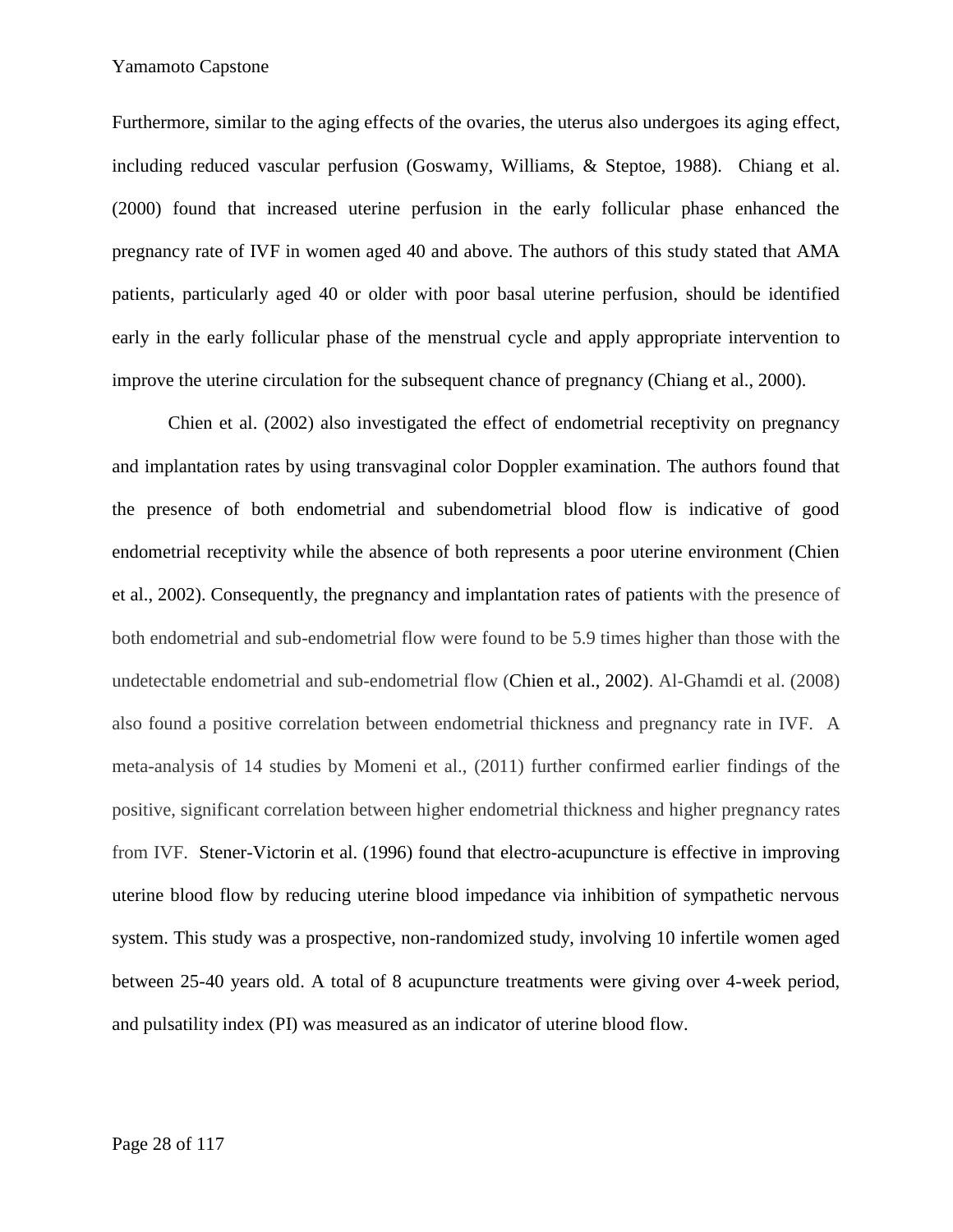Ho et al. (2009) further investigated the effects of electro-acupuncture on uterine blood flow and also pregnancy rate. This study was a prospective, randomized study involving 44 women undergoing IVF. Electro-acupuncture was given twice a week for 2 weeks, a total of 4 treatments before the oocyte retrieval. Pulsatility index (PI) indicating uterine blood flow and pregnancy rates were measured. The authors of this study found a significant reduction in PI, indicating improved uterine blood flow in the EA group; however, there was no significant increase found in pregnancy rate in this study. Jin et al. (2009) conducted an animal study and found positive effects of acupuncture on endometrial morphology.

Uterine contraction is another mechanism that plays an important role in reproductive physiology. Stress stimulates the sympathetic nervous system, which may indirectly cause constriction of ovarian and uterine arteries as well as contraction of the uterus. Similarly, during an embryo transfer, uterine contraction can be initiated by the stimulation of the cervix by the catheter (Mansour & Aboulghar, 2002). Stimulation of the cervix causes release of oxytocin, which in turn increases uterine contractility (Mansour & Aboulghar, 2002). Prevention of the uterine contraction has been recommended in order to support embryo implantation by preventing an immediate or delayed expulsion of the embryos (Mansour & Aboulghar, 2002). Although adequate uterine contractility may be required for successful embryo implantation by providing for gamete/embryo transportation through the utero-tubal cavities and avoiding ectopic pregnancies (Bulletti et al., 2004; Bulletti & De Ziegler, 2006), uterine contraction during the time of implantation has been found to have negative effects on pregnancy outcome (Fachin et al., 1998; Mansour & Aboulghar, 2002). In fact, poorer pregnancy and implantation rates were seen among IVF patients displaying higher uterine contractility frequency compared with those presenting lower uterine contractility frequency (Fachin et al., 1998). Acupuncture has been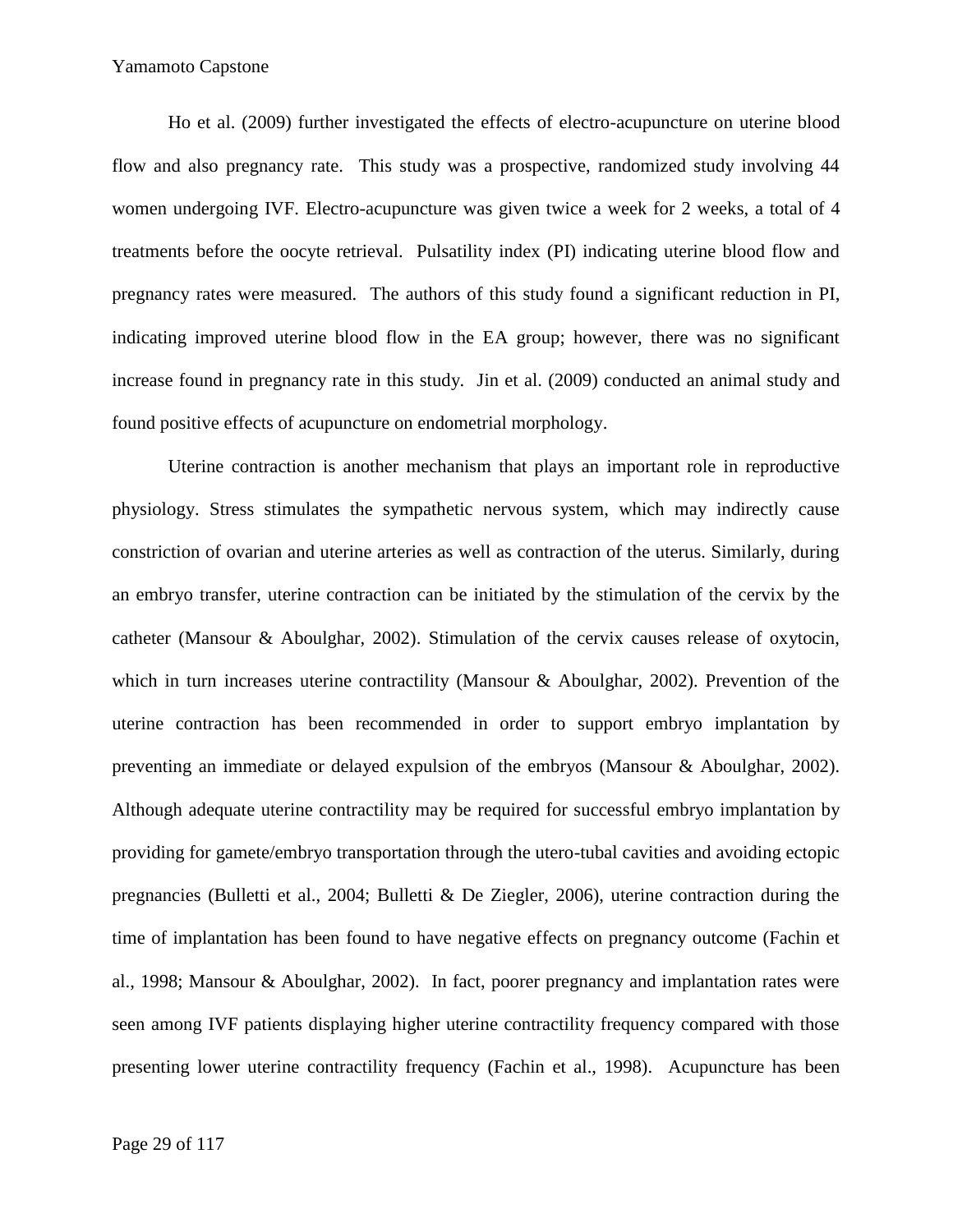found to reduce uterine contractility and motility (Kim, Shin, & Na, 2000; Stener-Victorin et al., 1996). Kim, Shin, and Na (2000) conducted an animal study and suggested that LI-4 (Hegu) acupuncture treatment could be useful in inhibiting the uterus motility. In their rat experiments, acupuncture on LI-4 suppressed the expression of COX-2 enzyme in the endometrium and myometrium of pregnant and non-pregnant uteri. The reduction of uterus motility was observed during the acupuncture treatment.

Intraovarian blood flow is also an important physiological change that affects fertility (Yokota et al., 2000; Nakagawa et al., 2004; Kurjak et al., 1991). In fact, the reduction in intraovarian arterial pulsatility index (PI) value has been reported as a necessary condition for the production of a good quality oocyte (Nakagawa et al., 2004). Furthermore, a reduction of intraovarian arterial blood flow resistance appears to be necessary for achieving successful pregnancy in natural cycles (Nakagawa et al., 2004). Various animal studies also reported the effects of acupuncture on ovarian blood flow (Stener-Victorin, Kobayashi, & Kurosawa, 2003; Stener-Victorin et al., 2004)

Stener-Victorin, Kobayashi, & Kurosawa (2003) investigated changes in ovarian blood flow (OBF) in response to electro-acupuncture (EA) stimulation at different frequencies and intensities in anesthetized rats. Two frequencies-2 Hz (low) and 80 Hz (high) with three different intensities (1.5, 3, and 6 mA) were applied and compared. Low-frequency EA at 3 and 6 mA elicited significant increases in OBF. In contrast, high-frequency EA with an intensity of 6 mA evoked significant decreases in OBF. The authors of this study concluded that low-frequency EA stimulation of 2Hz is effective in increasing OBF as a reflex response via the ovarian sympathetic nerves.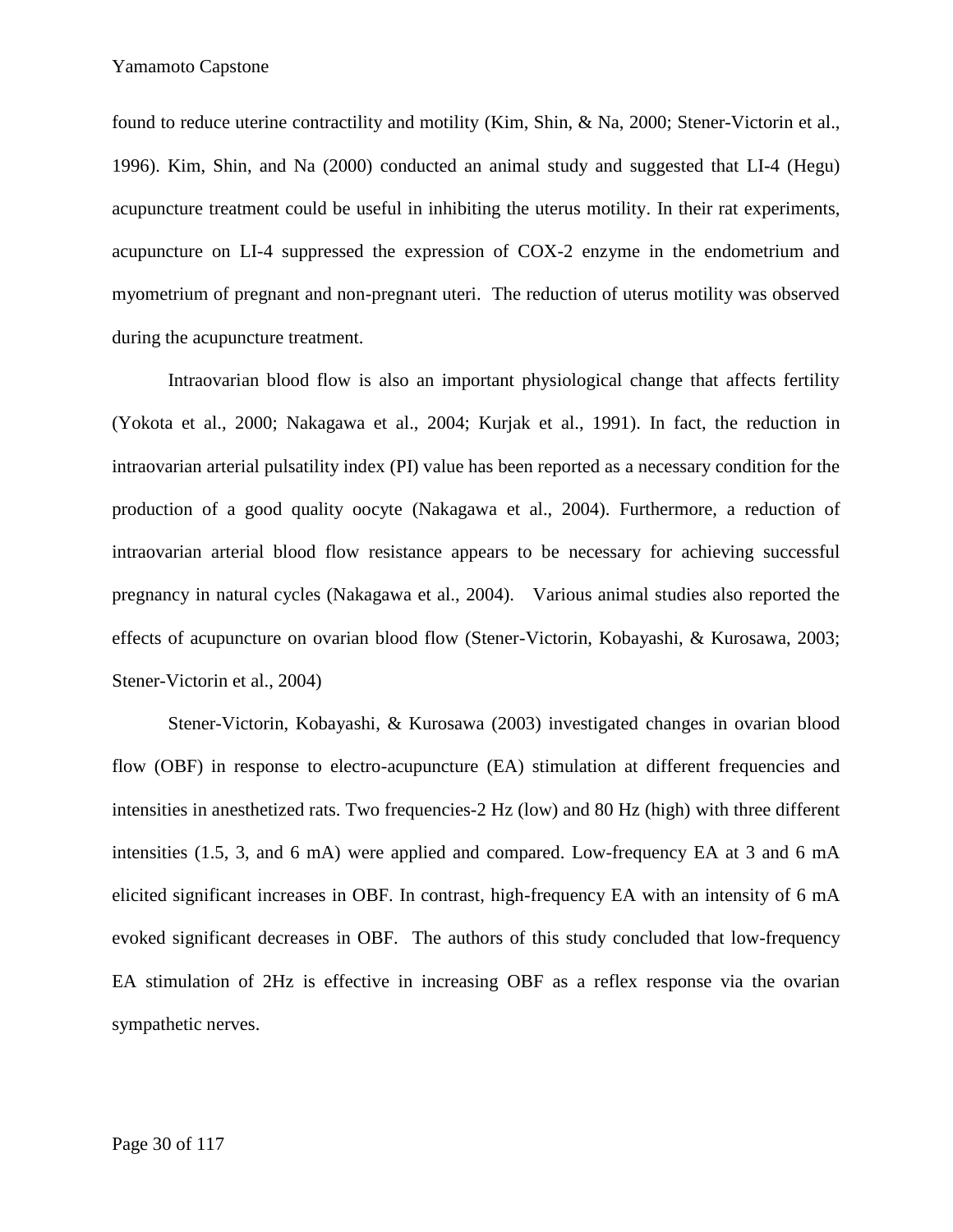Many of the earlier articles above demonstrating the mechanisms of acupuncture on physiological mechanisms associated with reproduction such as regulation of HPO axis and hormonal secretions as well as uterine and ovarian blood flow have provided scientific foundations for the following studies investigating the effects of acupuncture with ART.

## **Acupuncture and ART**

Acupuncture has also been found to be an effective adjunctive therapy to improve pregnancy outcomes of ART. Paulus et al. (2002), Westergaard et al. (2006), Dierterle et al., (2006), Magarelli, Cridennda, & Cohen (2009), and Zheng et al. (2012) all found that acupuncture therapy improve clinical pregnancy rate of IVF and identified an effective method of acupuncture therapy administration when used in conjunction with IVF to improve clinical pregnancy rate of IVF.

### **Paulus et al. (2002)**

Paulus et al. (2002) conducted a prospective randomized study and evaluated the effects of acupuncture on the pregnancy rate in IVF, involving 160 women with the average age of 32.5 and the age range of women between 28.5 and 36.5. The result of this study indicated that acupuncture is effective in improving pregnancy outcome of IVF. The investigators of this study randomized 160 patients to either receive either acupuncture (n=80) 25 minutes before and after embryo transfer (ET) or no acupuncture (n=80) but 25 minutes bed rest after ET as a control. Acupuncture treatment given before ET include P-6 (Neiguan), SP-8 (Diji), Liv-3 (Taichong), Du-20 (Baihui), and ST-29 (Guilai), ear points Shenmen and Brain on one ear, and Uterus and Brain in the other ear for 25 minutes before ET. The acupuncture treatment after ET included ST-36 (Zusanli), SP-6 (Sanyinjiao), SP-10 (Xuehai), and LI-4 (Hegu) with the ear points Shenmen and Brain on one ear and Uterus and Brain in the other ear but switched to the opposite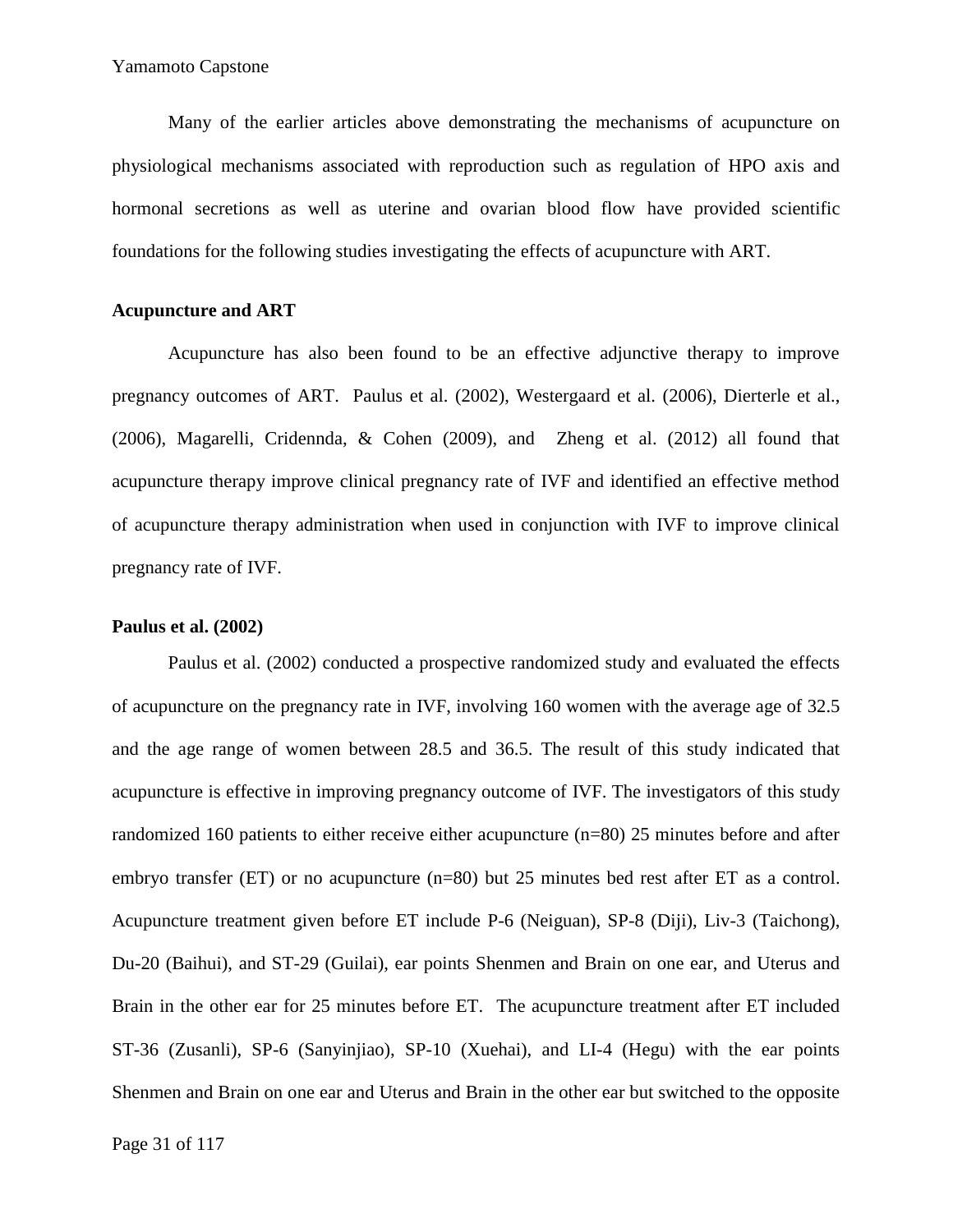side from before ET. The acupuncture points were chosen to improve blood perfusion and more energy to the uterus (Paulus et al., 2002). The authors of this study found that the pregnancy rate for the acupuncture group is considerably higher than for the control group  $(42.5\% \text{ vs } 26.3\%);$ p=0.03) and concluded acupuncture to be useful tool for improving pregnancy rate of ART. This study became a pioneer of the studies on acupuncture and IVF and established a foundation for the following acupuncture research investigating the effects on ART outcome.

### **Westergaard et al. (2006)**

Westergaard et al. (2006) conducted a prospective randomized study involving 273 women and investigated the effect of acupuncture on ART pregnancy outcome. The age range of this study was 24-45 years old, and the average age in this study was age 37, which was older than the Paulus et al. (2002) study. The study design followed the Paulus et al. (2002) with a few changes. Westergaard et al (2006) included another acupuncture treatment group with an additional treatment at 2 days after ET. The women in this study were randomized into three groups; 1) No acupuncture (control group) (n=87), 2) Acupuncture on the day of ET (ACU 1 group) (n=95), and 3) Acupuncture as ACU 1 plus acupuncture again 2 days later (ACU 2 group) (n=91). Same acupuncture point protocol was used for before ET and after ET in this study as Paulus et al. (2002) (see above) minus the ear acupuncture points. Acupuncture treatment 2 days after ET include Du-20 (Baihui), Ren-3 (Zhongji), ST-29 (Guilai), SP-10 (Xuehai), SP-6 (Sanyinjiao), ST-36 (Zusanli), and LI-4 (Hegu). These points were chosen for relaxation and improvement of uterine blood perfusion to further enhance endometrial receptivity for implantation. The result of this study revealed clinical and ongoing pregnancy rates were significantly higher in acupuncture group (ACU1) than the control group (39% vs. 26% and 36% vs. 22%). The clinical and ongoing pregnancy rates in the ACU2 group (36% and 26%) were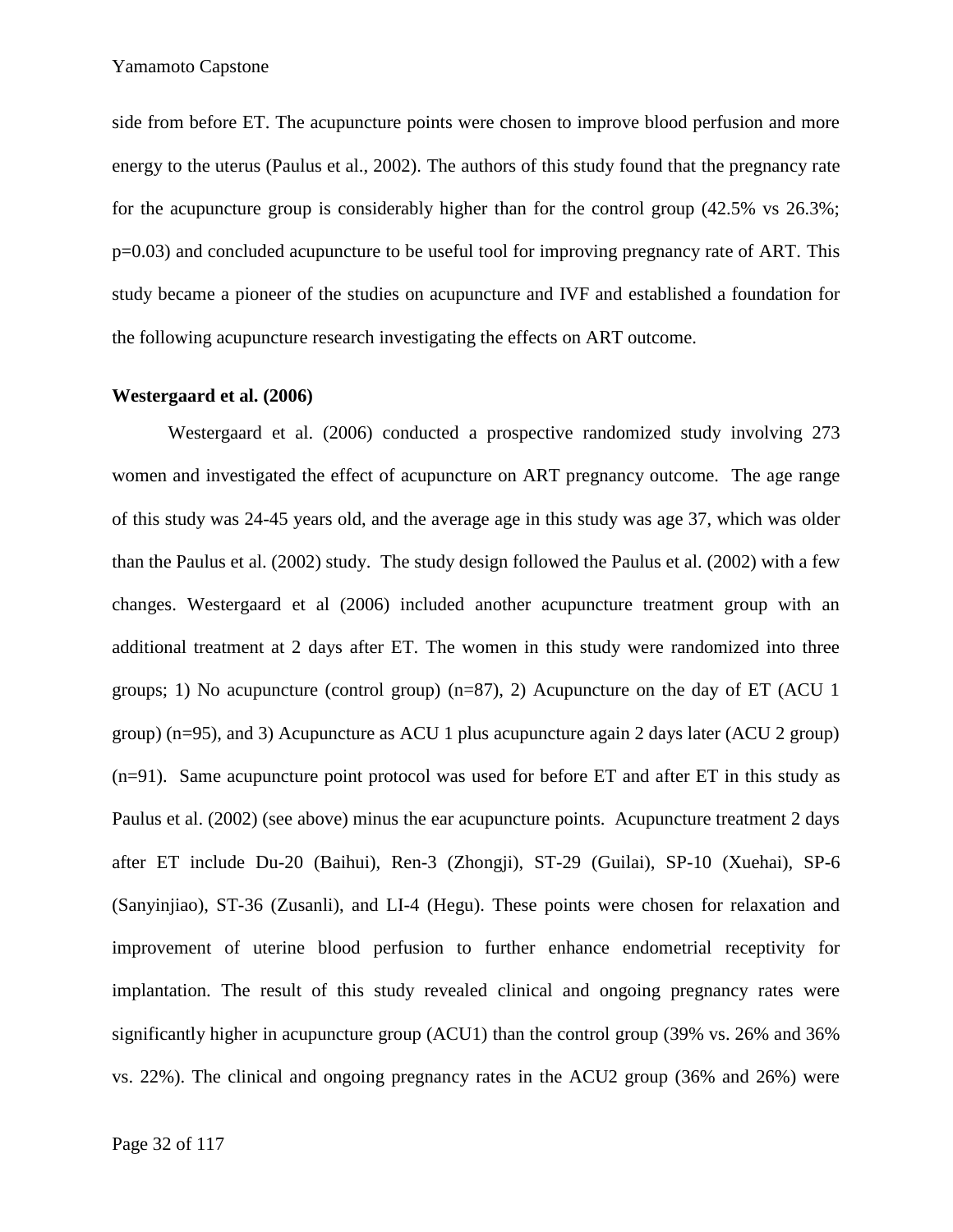higher than the control but the difference did not reach statistical difference. The authors of this study concluded that acupuncture on the day of ET significantly improve the reproductive outcome of IVF/ICSI, compare with no acupuncture and that repeating acupuncture on 2 days after ET provided no additional beneficial effects.

#### **Dieterle et al. (2006)**

Dieterle et al. (2006) also investigated the effects of acupuncture on pregnancy outcome of IVF/ICSI. The findings of this study supported the result of the earlier study by Paulus et al. (2002) and found that acupuncture has a positive effect on the outcome of IVF/ICSI. This study was a randomized, prospective, controlled clinical study involving 225 infertile patients undergoing IVF/ICSI. The age range of patients in this study was between ages 30-38. Patients were randomized into two acupuncture groups. Both groups received acupuncture treatments immediately after ET for 30 minutes as well as 3 days later of ET. Group I received acupuncture treatment with acupuncture points intended to support fertility according to TCM theory. The acupuncture points after ET for Group I include Ren-4 (Guanyuan), Ren-6 (Qihai), ST-29 (Guilai), P-6 (Neiguan), SP-10 (Xuehai), and SP-8 (Diji). Ear seeds were placed on ear point 55 (Shenmen), ear point 58 (Zigong), ear point 22 (Neifenmi), and on ear point 33 (Pi Zhi Xia). These seeds remained in place for 2 days and were pressed twice daily for 10 minutes. 3 days after ET, the acupuncture treatment given for Group I include Hegu (LI-4), Sanyinjiao (SP-6), Zusanli (ST-36), TaiXi (KD-3), and Taichong (Liv-3). In addition, the same ear points were pressed at the opposite ear twice daily, and the seeds were removed after 2 days. Group II received a placebo acupuncture treatment which was designed not to support fertility. The use of acupuncture protocol that is not intended to support fertility as a control group was the unique characteristic of this study, which differed from Paulus et al. (2002) and Westergaard et al.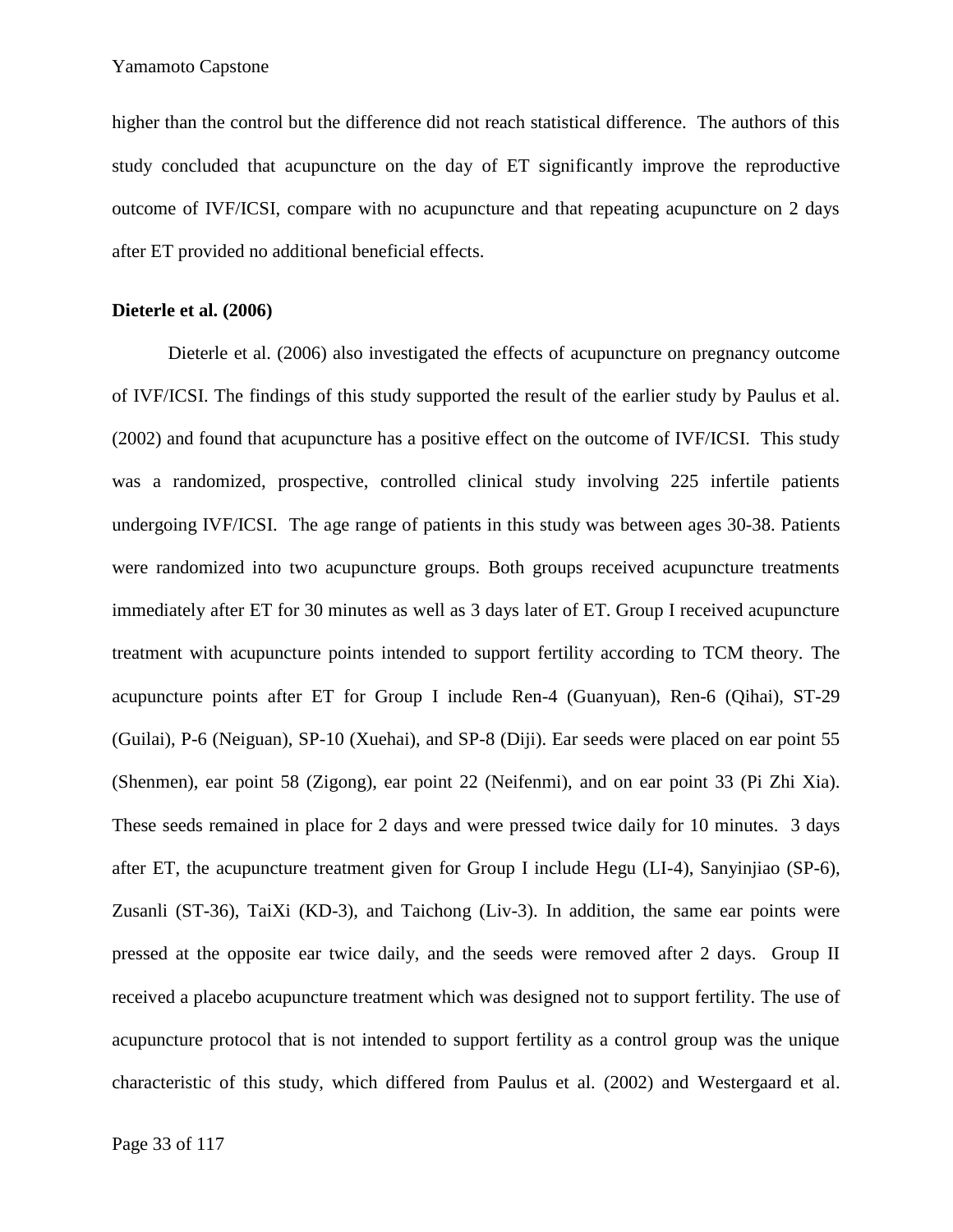(2006). The acupuncture treatment was given after ET and again 3 days after ET, including SJ-9 (Sidu), SJ-12 (Xiaoluo), GB-31(Fengshi), GB-32 (Zhongdu), and GB-34 (Yanglinggua) as well as ear points such as ear point 17 (Shangzhi), ear point 14 (Fengsi), ear point 8 (Sisheng), and ear point 53 (Jian). The results of this study found that Group I had significantly higher clinical and ongoing pregnancy rates (33.6% and 28.4% respectively) than Group II (15.6% and 13.8% respectively). The authors of this study concluded that luteal phase acupuncture has a positive effect on the outcome of IVF/ICSI. This study confirmed the findings of Paulus et al. (2002) and Westergaard et al. (2006), and further demonstrated the efficacy of acupuncture protocol that is designed to support fertility compared to the protocol that is unrelated to supporting fertility.

#### **Zheng et al. (2012)**

The positive effect of acupuncture on the pregnancy outcome of IVF was also confirmed by the most recent meta-analysis by Zheng et al. (2012). In this meta-analysis, twenty-three trials (a total of 5598 participants) were analyzed. The authors of this literature concluded that acupuncture, especially around the time of the controlled ovarian hyper-stimulation, improves pregnancy outcomes in women undergoing IVF. Zheng et al (2012) also recommended that more positive effects from acupuncture in IVF can be expected if a more individualized acupuncture programs are used.

Contrary to the above findings, prior to this meta-analysis, systematic reviews and meta analyses of randomized controlled trials (RCTs) have lead to contradictory conclusions. The first two meta-analyses were performed by Manheimer et al. (2008) (7 trials with 1,366 participants) and Ng et al. (2008) (10 trials with 2,003 subjects) and reported that acupuncture given around ET significantly improved the clinical pregnancy rates of IVF. Manheimer et al. (2008) further concluded that acupuncture given around ET also improved ongoing pregnancy and live birth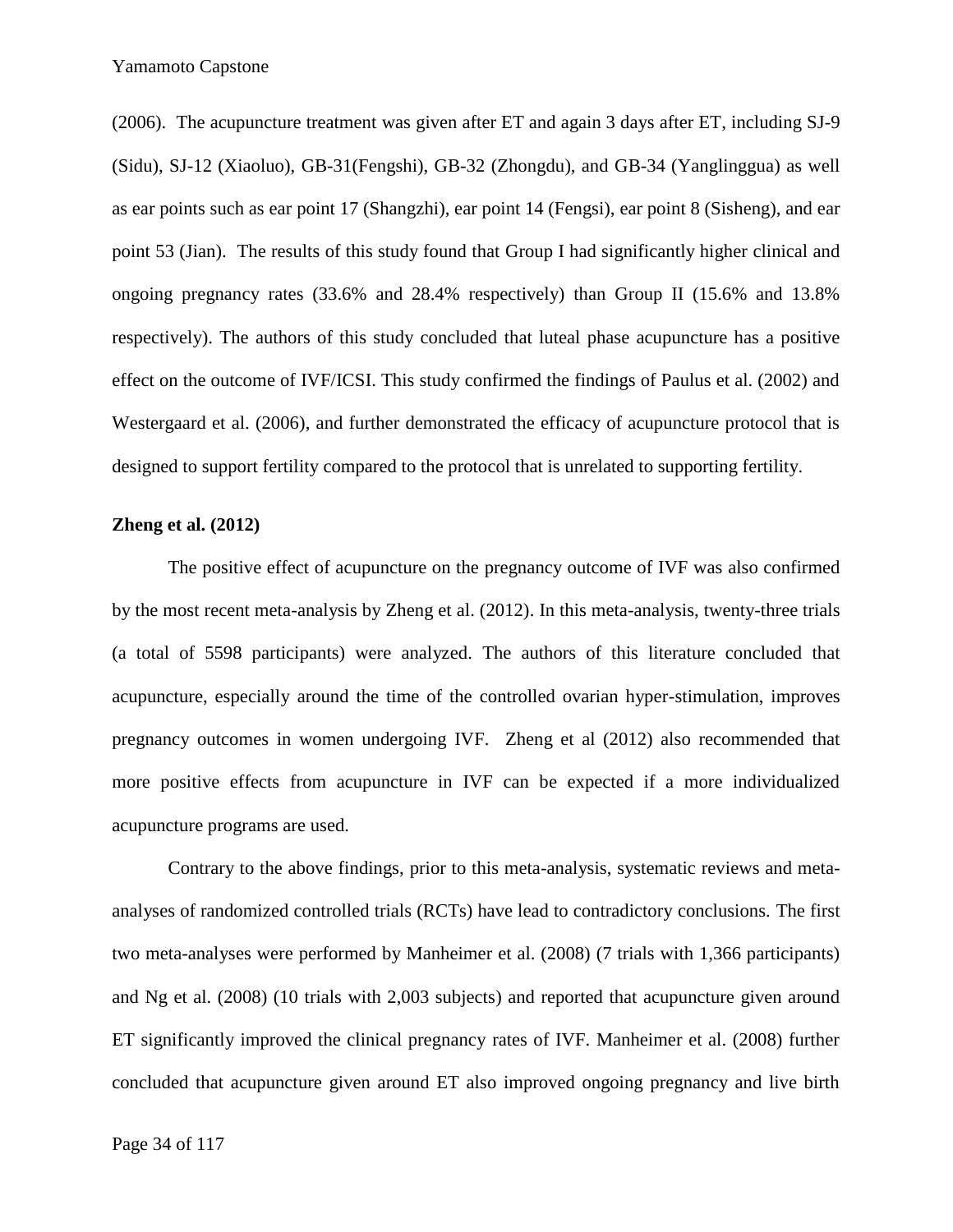outcome of IVF. However, the third analysis published by Cheong et al. (2008) (13 trials and 2,300 participants) concluded that acupuncture performed on the day of ET increases live birth rates but does not increase clinical pregnancy rates, and that there are no beneficial effects on pregnancy outcomes when acupuncture was performed around the time of oocyte retrieval. The other four meta-analyses, published by El-Toukhy et al. (2008) (13 trials, 2,500 participants), Cheong et al. (2010) (14 trials, 2,670 subjects), El-Toukhy and Khalaf (2009), and Sunkara et al. (2009) (14 trials, 2,870 subjects), also could not confirm a beneficial effect from using acupuncture during IVF. This meta-analysis by Zheng et al. (2012), however, provided further clarification about the positive effects of acupuncture on IVF outcome and confirmed the benefits of acupuncture on IVF outcomes.

In conclusion, the literature from the last decade investigating the effects of acupuncture on fertility and other physiology related to reproduction has been positive and has shown benefits of acupuncture used as a sole therapy or in conjunction with ART. Acupuncture has also been established to be safe without any adverse effects (Lim and Wong, 2010).

## **Chinese Herbal Medicine and Fertility**

Chinese herbal medicine (CHM) is one of the main therapeutic modalities used in Chinese medicine along with acupuncture. In recent years, CHM has become one of CAM modalities that infertile couples commonly seek and use in the West (Smith et al., 2010). Consequently, increasing numbers of scientific research have been engaged on various Chinese herbs and formulas to find out their biochemical functions and therapeutic effects. However, very little evidence based research exists in the West that demonstrates the effectiveness and pharmacology of CHM in treating human female infertility (Wing, 2009).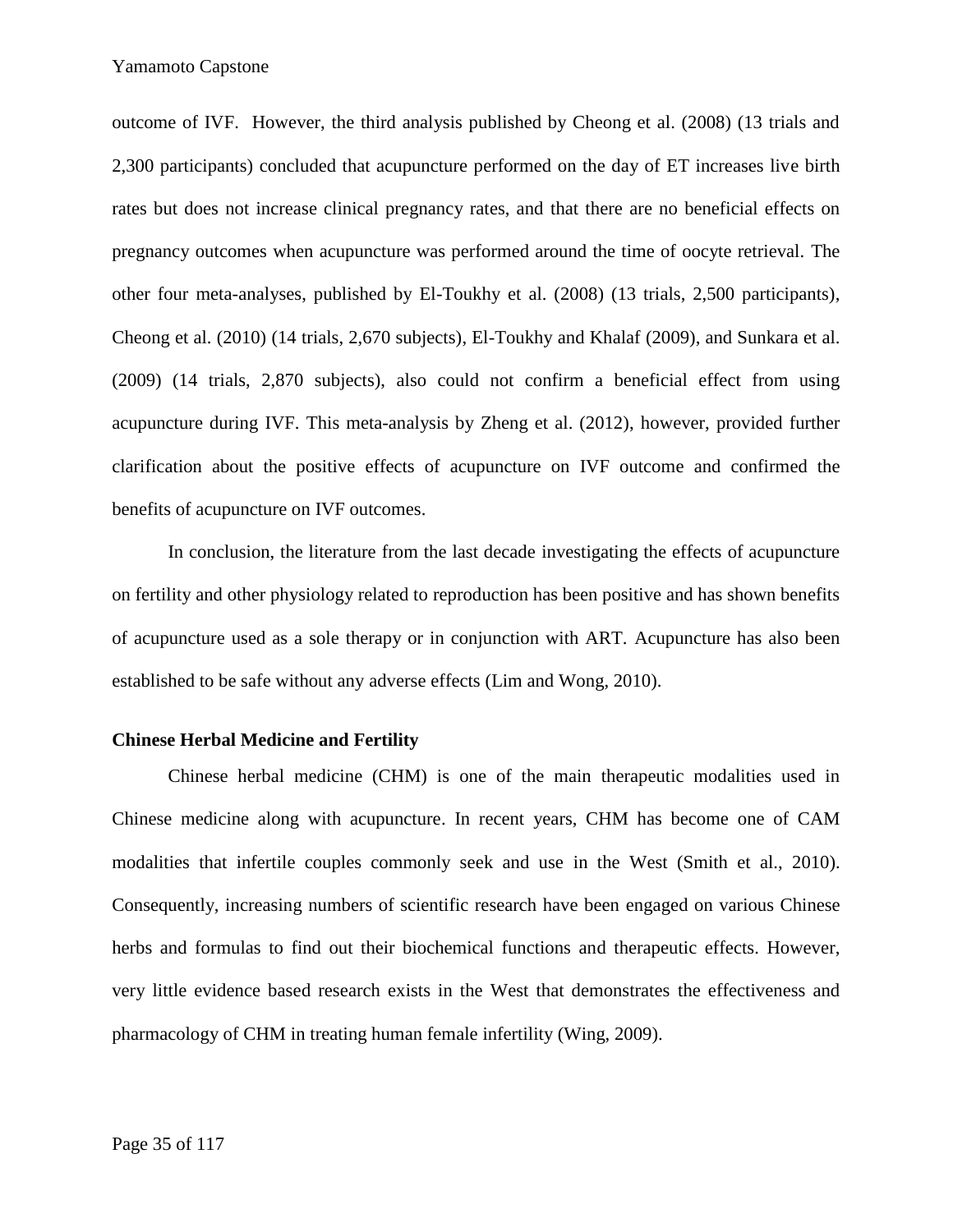One of the infertility patterns associated with AMA is the declining of Tian Kui and the Kidney Essence. As an overall pattern, Kidney deficiency has been found to be the most common diagnosis among infertility (Maciocia, 20110). The herbs commonly used to treat infertility associated with Kidney deficiency belong to herbal categories of tonifying herbs including Dang Gui (*Angelicae Sinensis Radix*), Shu Di Huang (*Rehmanniae Radix preparata*), Gou Qi Zi (*Lycii Fructus*), Wu Wei Zi (*Schisandrae Fructus*), Shan Yao (*Diaoscoreae Rhizoma),* and Shan Zhu Yu (*Corni Fructus).* These herbs are often combined and used in herbal formulas for treating infertility. Although the exact mechanisms and effectiveness of these herbs for treating infertility have not been clearly established by research, there are possible mechanisms that can explain the benefits of these herbs for fertility. The potential mechanisms involved in the pharmacology of Chinese herbs for supporting fertility include antioxidant activity and benefits on the endometrial environment.

#### **Chinese Herbs and Antioxidant Activity**

Many of the herbs used for treating infertility in TCM have been found to exhibit antioxidant activity, which is one of the potential benefits to fertility. Antioxidants can reverse the damaging effects of oxidative stress (OS). OS has been associated with decreased fertility in both male and female (Ruder, Hartman, & Goldman, 2009). OS also influences oocyte and embryo quality and thus the fertilization rates (Agarwal, Gupta, & Sharma, 2005), and antioxidant protection is required at sites of gametogenesis, fertilization, and implantation (Taylor, 2001). Antioxidant capacity of follicular fluid during oocyte retrieval has also been found to be associated with characteristics of in-vitro fertilization (IVF) success (Ruder, Hartman, & Goldman, 2009). OS is caused by generation of reactive oxygen species (ROS), which are naturally generated at both endogenous and exogenous levels (Venkatesh *et al.,* 2009). In fact,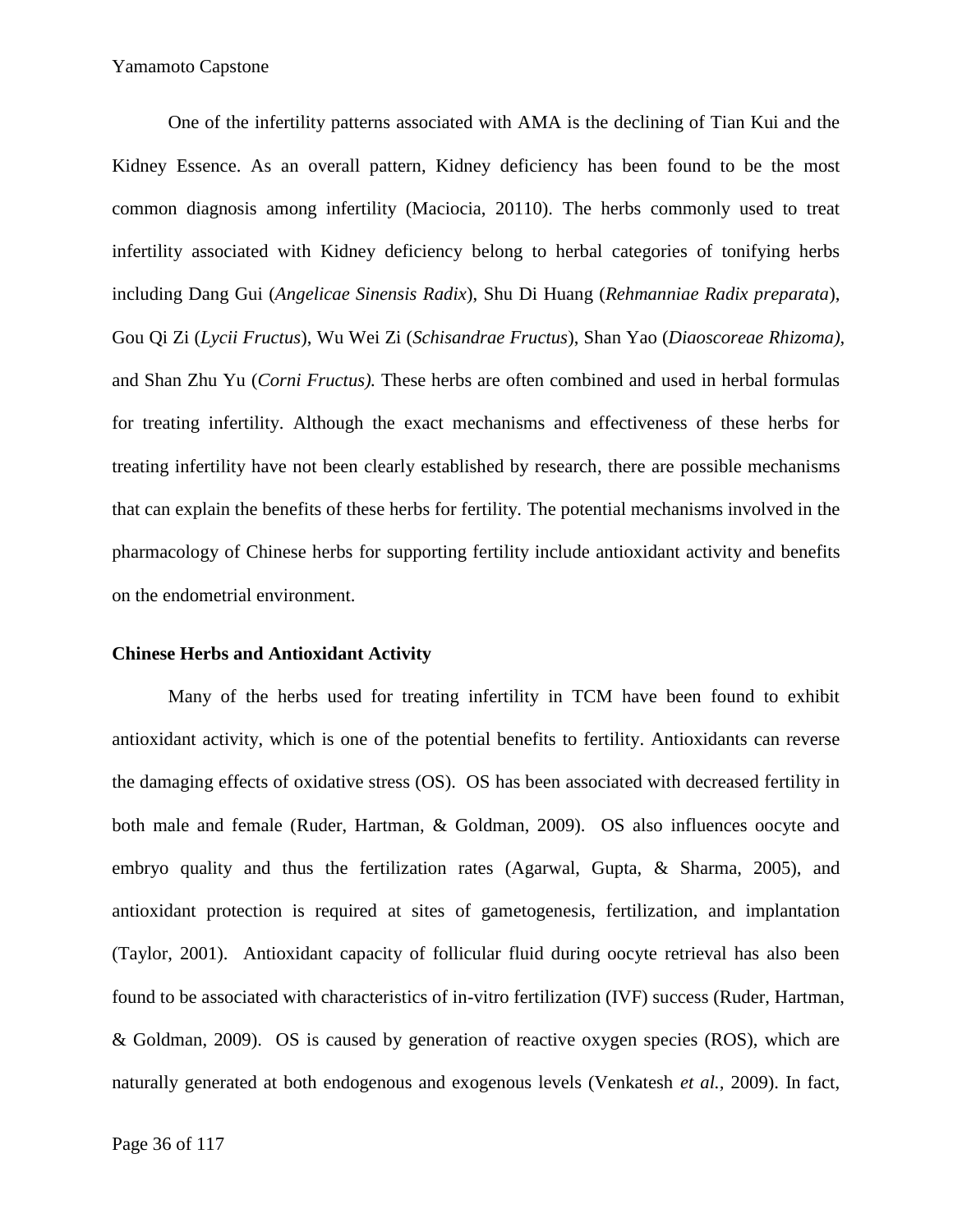ROS serve as both physiological and pathological roles in female reproductive tract; ovaries, fallopian tubes, and embryos, and pregnancy (Agarwal, Gupta, & Sharma, 2005). However, when the balance between ROS and antioxidants is disrupted, overabundance of ROS leads to OS, which is damaging to DNA, proteins, cell membranes (Ebisch, 2007) and to reproductive functions. Antioxidants, their cofactors, and certain enzymes are capable of disposing, scavenging, or suppressing the formation of ROS (Ruder, Hartman, & Goldman, 2009; Lavente, 2012) and provide protection of cells against oxidative stress (Ebisch, 2007), and antioxidants can be beneficial for normalizing and enhancing reproductive functions. Many Chinese herbs used for enhancing fertility and treating infertility related conditions, such as Dang Gui (*Angelicae Sinensis Radix*), Shu Di Huang (*Rehmanniae Radix preparata*), Wu Wei Zi (*Schisandrae Fructus*), and Gou Qi Zi (*Lycii Fructus*) have shown to have strong antioxidant activity (Kobayashi et al., 1993; Hou et al*.,* 2004; Mathew & Abraham, 2004; Luo et al., 2006). This is one possible scientific foundation explaining the therapeutic effects and benefits of Chinese herbs for fertility.

Dang Gui (*Angelicae Sinensis Radix*) contains ferulic acid as one of the major chemical constituents, which exhibits strong antioxidant activity as well as neuroprotective functions (Kobayashi et al., 1993; Hou et al., 2004; Mathew & Abraham, 2004). Shu Di Huang (*Rehmanniae Radix preparata*) also contains many antioxidant enzymes such as ascorbate peroxidase (APX), glutathione reductase (GR), non-specific peroxidase (POX), and superoxide dismutase (SOD) (Choi et al*.,* 2004). These antioxidant enzymes neutralize excessive ROS and prevent it from damaging the cellular structure (Agarwal, Gupta, & Sharma, 2005). The pharmacological effects of Wu Wei Zi (*Schisandrae Fructus*) can be attributed to its lignan constituents, particularly the dibenzocyclooctadiene-type lignans (Lu & Chen, 2009). The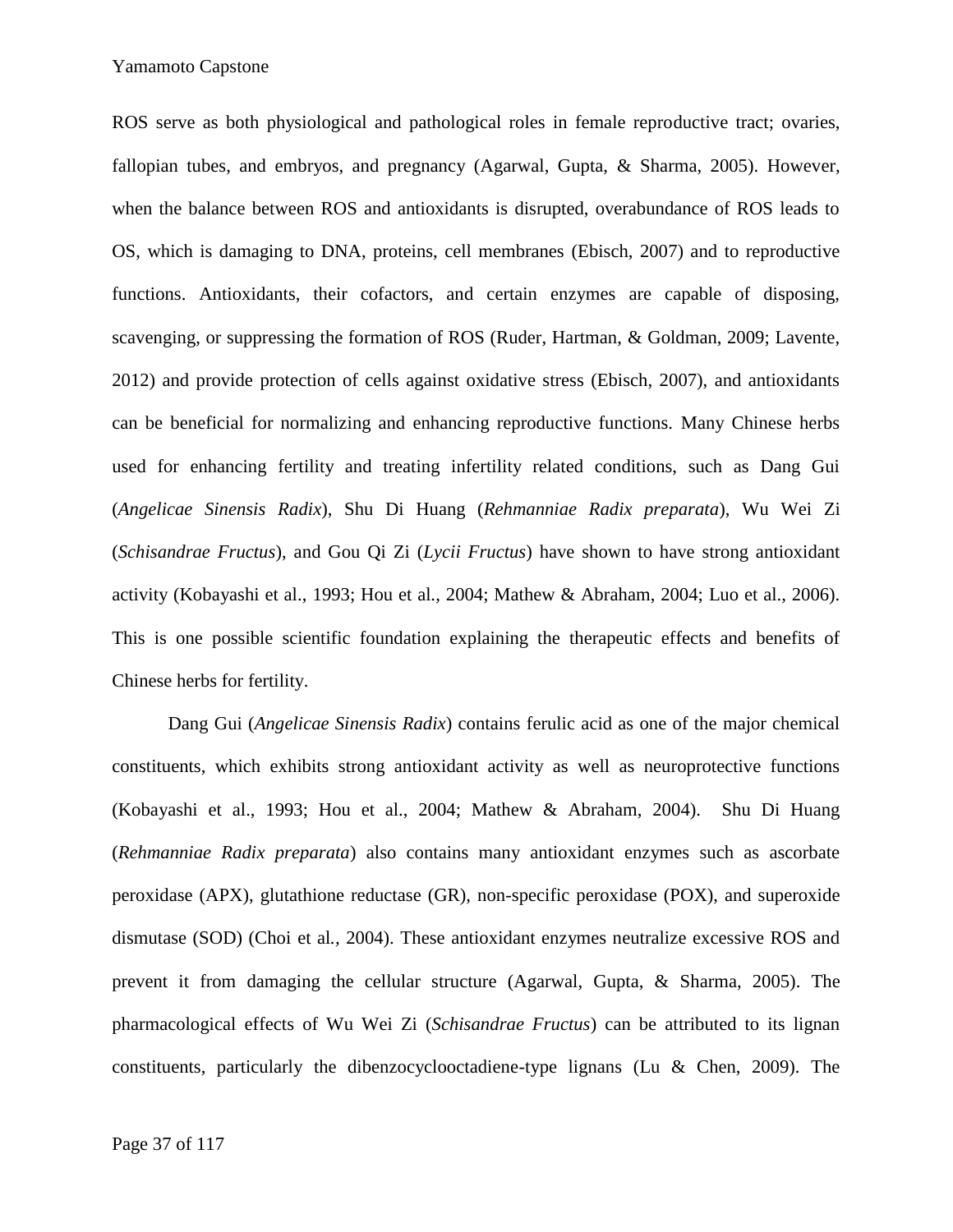dibenzocyclooctadiene-type lignans show antioxidative functions as well as hepatoprotective functions (Lu & Chen, 2009). Gou Qi Zi (*Lycii Fructus*) has also been shown to have strong antioxidant property from its potential bioactive components, such as arabinogalactanproteins (AGPs), carotenoid zeaxanthin, and vitamin C precursor 2-O-(beta-D-glucopyranosyl) ascorbic acid (Bucheli et al., 2011*).* The water decoction of Gou Qi Zi (*Lycii Fructus*) has also been found to significantly increase the activity of glutathione peroxidase in animals' blood serum, decrease the lipid peroxide content, and increase the activity of superoxide dismutase in the blood (Bucheli et al*.,* 2011*).* This potent antioxidant property of Gou Qi Zi (*Lycii Fructus*) explains its potential benefits to support reproductive functions. Furthermore, chemical constituents of Shan Yao (*Diaoscoreae Rhizoma)* include saponins, such as aglycon and diosgenin, phenolic compounds, sterols, and polysaccharides (Bensky, Clavey, & Stoger, 2004), and its antioxidant activity and DNA protective effects has been demonstrated by Szeto et al*. (*2009).

Shan Zhu Yu (*Corni Fructus)* is another herb commonly used for infertility treatment for Kidney deficiency pattern in Chinese Medicine. Major chemical constituents of this herb include volatile constituents, such as isobutanole and isoamyl alcohol, glycosides and agycons, tannins, organic acids, vitamin A, polysaccharides and more (Bensky, Clavey, & Stoger, 2004). Peng, Wei, & Lau (1998) found antioxidant activities of Shan Zhu Yu (*Corni Fructus)* against oxidative stress in macrophages and endothelial cells, which demonstrates its potential benefit for fertility.

#### **Chinese Herbs and their Benefits on Blood Flow**

Chinese herbs, such as Dang Gui (*Angelicae Sinensis Radix*), have also been found to improve blood flow to the uterus and have anti-spasmotic effect on the uterus in rat (Du *et al.* 2006). For instance, Dang Gui (*Angelicae Sinensis Radix*) has been found to improve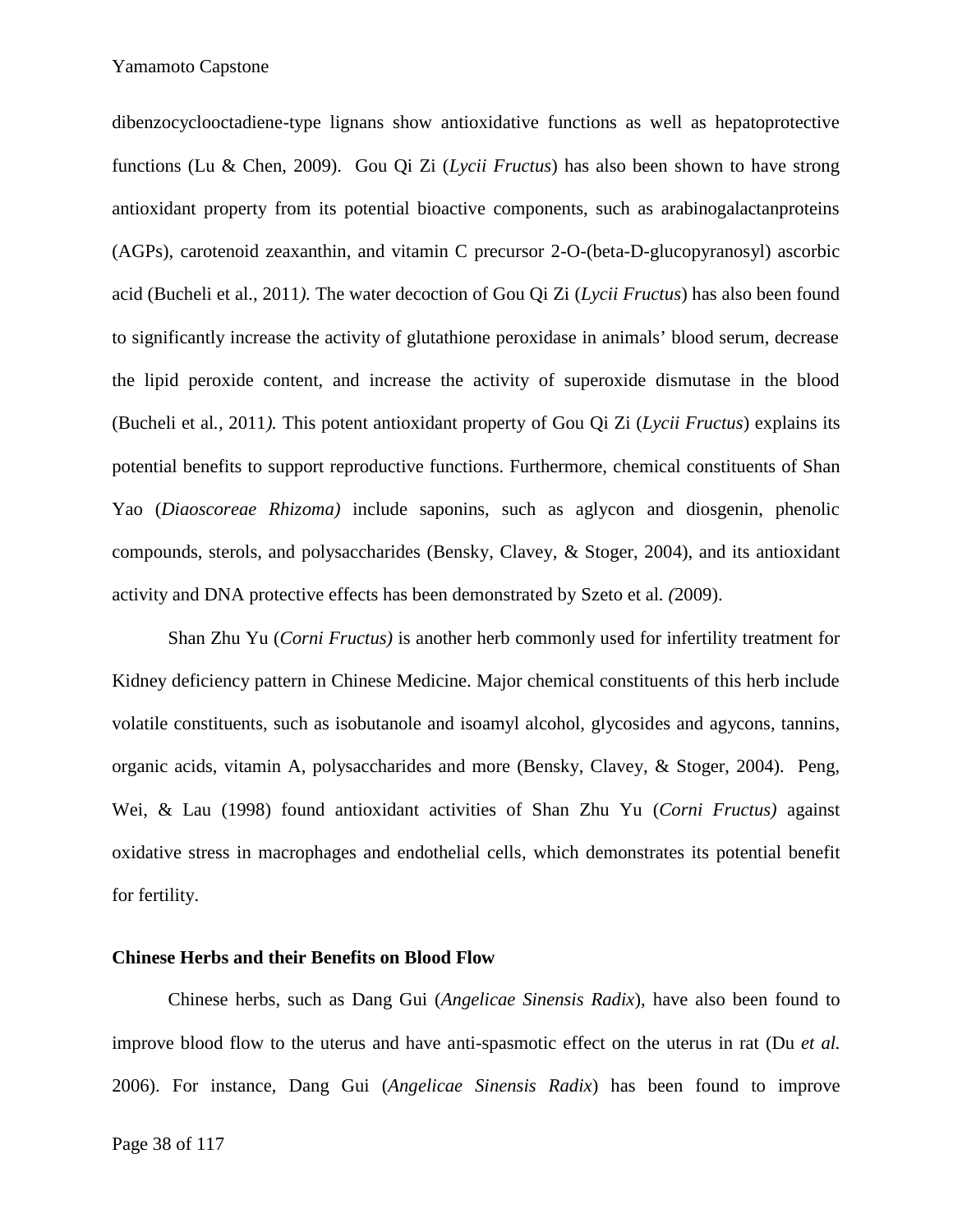microcirculation via opening capillaries (Shi, Zheng, Cai, & Wu, 1995). Ferulic acid found in Dang Gui (*Angelicae Sinensis Radix*) has been found to significantly improve blood fluidity, inhibit platelet aggregation, decrease serum lipids, and prevent thrombus formation (Kobayashi et al., 1993; Hou et al*.* 2004; Mathew & Abraham, 2004). Z-ligustilide is another chemical constituent of Dang Gui (*Angelicae Sinensis Radix*) (Wu & Hsieh, 2011), and it inhibits spontaneous contraction of the uterus (Du *et al.* 2006). Z-ligustilide may also inhibit prostaglandin F-2, oxytocin, acetylcholine chloride and potassium depolarization-induced uterine contraction, suggesting that ligustilide modulates the function of uterine tissue and has a non-specific anti-spasmodic effect (Shi et al., 1995). Furthermore, Z-ligustilide has also been found to improve microcirculation via opening capillaries (Shi et al., 1995). These scientific bases of Dang Gui (*Angelicae Sinensis Radix*) correlate with TCM function of invigorating and harmonizing blood. The possible anti-spasmodic effect on the uterus may correspond to the TCM function of regulating menses. Furthermore, Wu Wei Zi (*Schisandrae Fructus*) has also been found to inhibit platelet aggregation (Lu & Chen, 2009).

Chuan Xiong (*Chuan Xiong Rhizoma*) is another herb that invigorates blood and promotes the movement of qi (Bensky, Clavey, & Stoger, 2004) that is used to benefit fertility in CHM. The bioactive chemical constituents of Chuan Xiong (*Chuan Xiong Rhizoma*) include ligustilide and butylidenephthalide, which inhibit vasoconstrictions in vitro on rat abdominal aorta segments (Liang, He,  $\&$  Yang, 2005). Ligustilide and butylidenephthalide significantly inhibit the vasoconstrictions induced by norepinephrine bitartrate (NE) and calcium chloride (CaCl2) and relax the vasoconstrictions (Liang et al., 2005). This biochemical action explains the function of the herb to invigorate and regulate blood in TCM. Ran *et al.* (2011) also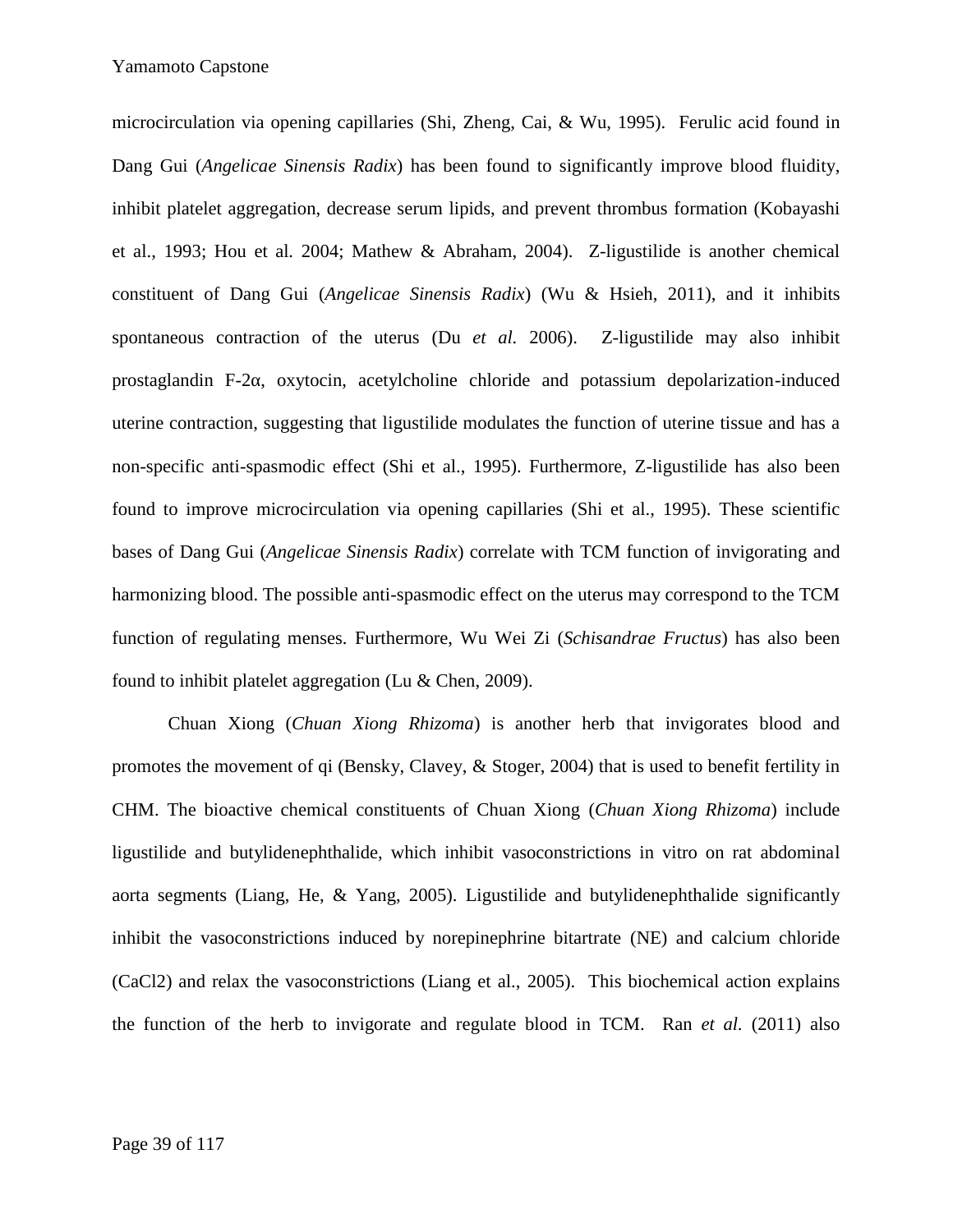indicates that Chuan Xiong (*Chuan Xiong Rhizoma*) also has antioxidant activity, which can be beneficial for supporting reproductive functions.

Although the exact mechanisms and effectiveness of CHM for infertility have not been established in the West, currently available literatures seem to support the benefits of CHM on various aspect of reproductive functions including the antioxidant activity and benefits to the blood flow. Furthermore, several research have been engaged for the last decade to assess the effects of CHM on fertility and pregnancy outcome and found that CHM is beneficial for normalizing reproductive functions and improving pregnancy outcome (Lian, 1991; Wing  $\&$ Sedlmeier, 2006; Wing, 2009; Reid & Stuart, 2011; Chen, 2011).

### **Lian (1991)**

An earlier study by Lian (1991) demonstrated the beneficial effects of CHM on the treatment of luteal phase defect and improving pregnancy outcome. In this cohort study, 32 women with simple luteal phase defect were treated with CHM for 3-6 months. The age of women ranged from 25 to 37 years, averaging 31 years, and the duration of infertility ranged from 1.5 to 8 years, averaging 3.5 years. All women in this study presented some forms of Kidney deficiency, and they were treated with CHM according to their differential diagnosis. After CHM treatment, statistically significant improvements were seen in their basal body temperature patterns such as in their hyper-thermal phase and transitional phase. Eighteen out of 32 women became pregnant, yielding to 56% pregnancy rate. Although there were weaknesses of this study such as the small sample size and lack of control, this study demonstrated the positive effects of CHM on female reproductive functions and pregnancy outcome.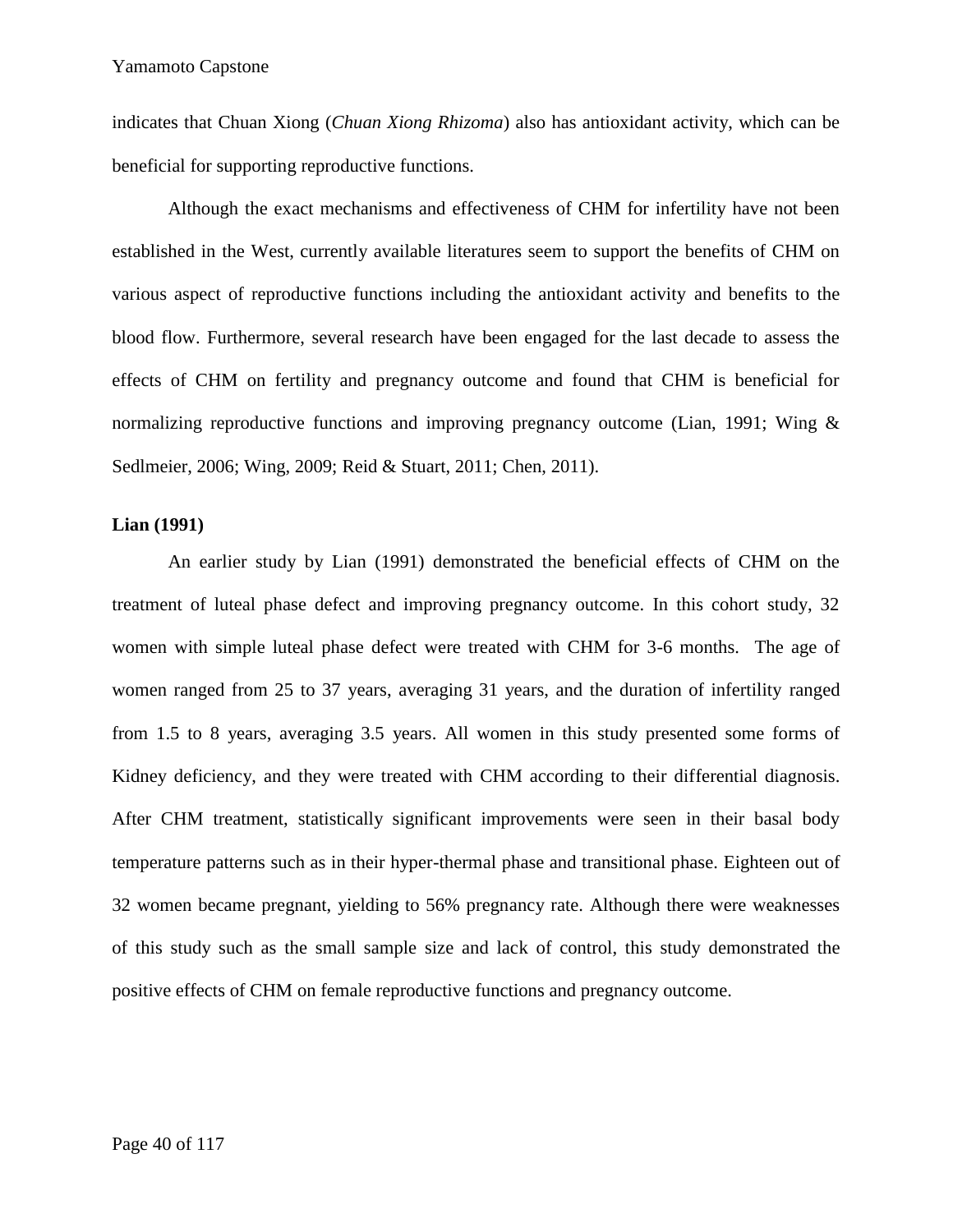#### **Wing and Sedlmeier (2006)**

Wing & Sedlmeier (2006) were the pioneers of research in the West to investigate the effects of CHM on fertility using scientific analyses. This study was a prospective cohort clinical study designed to measure bio-medical markers associated with female fertility and to determine if CHM can improve these physiological markers as well as yielding to pregnancy. This study involved 50 women with diagnosis of unexplained infertility. There were 18 patients who were under the age of 35 and 32 patients were older than 35. The data measured twelve fertility indicators including pre-ovulatory endometrial thickness (day 1), serum FSH, antral follicle counts (right ovary, left ovary, and total follicle count), the size of dominant follicle, post ovulatory endometrial thickness (day 21), post-ovulatory uterine artery peak systolic velocity (PS), post-ovulatory uterine artery pulsatility index (PI), post-ovulatory serum progesterone, corpus luteum size and corpus luteum vascularity. The differences among these fertility indicators between pre- and post- treatments were compared and statistically analyzed.

The results of this study indicated significant positive differences between pre- and posttreatment measurements after 3 menstrual cycles. Significant reduction in serum FSH (p=<0.001) post-treatment indicated improved ovarian function. Significant increases in endometrial thickness ( $p = 0.002$ ) as well as in uterine artery blood flow ( $p = 0.001$ ) were also reported, indicating improved endometrium receptivity. Similarly, the blood flow resistance in the uterine artery or pulsatility index  $(PI)$  decreased significantly  $(p=<0.001)$ , indicating improved quality of the endometirum via increased amount of estradiol supplied to the uterus. Progesterone is also important hormone that maintains the endometrium for implantation and pregnancy. In this study, progesterone level also increased significantly after treatments (p=<0.001). This increase in progesterone relates to increased corpus luteum size and increased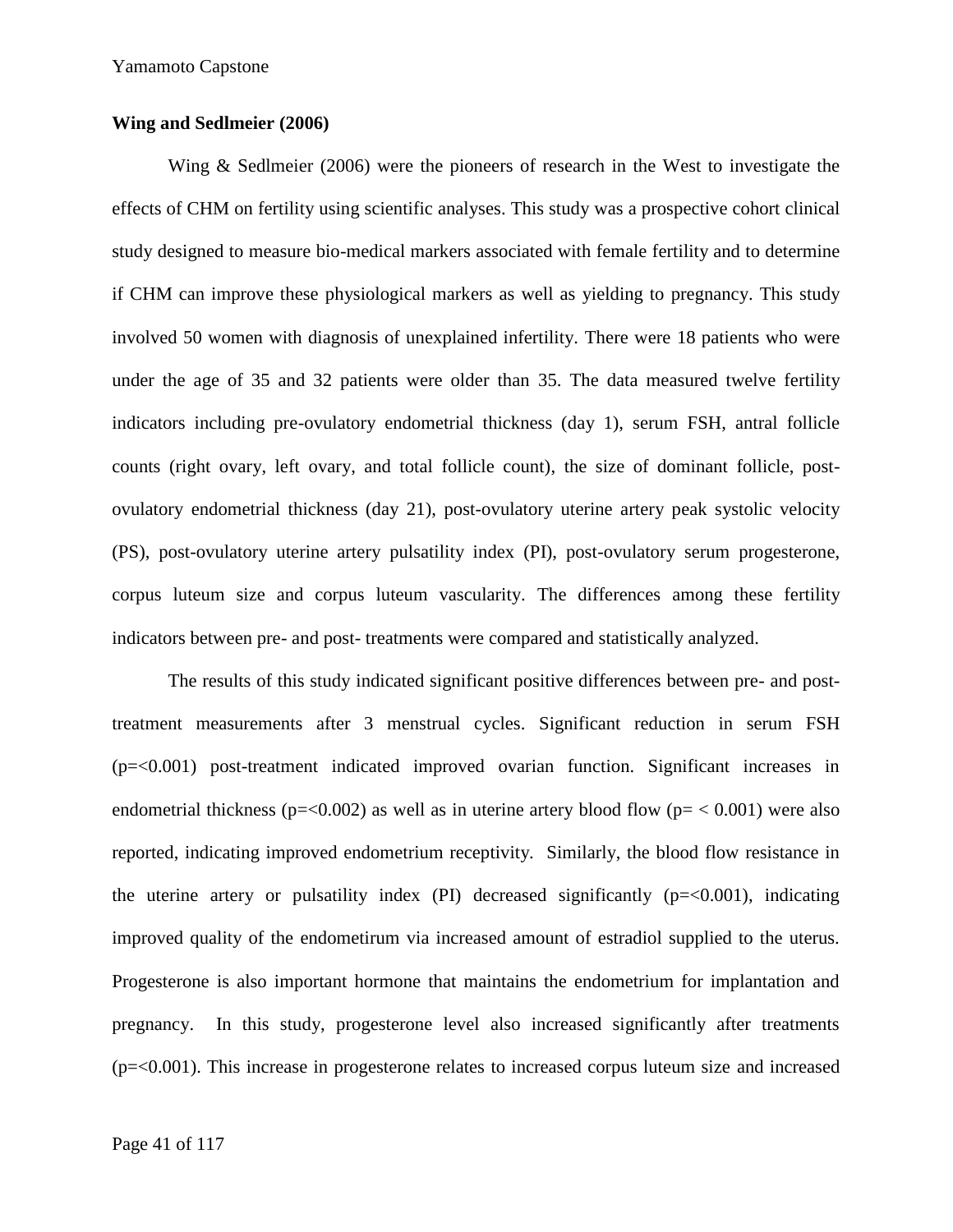vascularity. In this study, corpus luteum size and vascularity also increased significantly posttreatment ( $p = 0.001$ ). The total number of follicles developed by both ovaries in this study increased only marginally  $(p=0.05)$ ; however, the size of the Graafian follicle increased significantly  $(p=\langle 0.001 \rangle)$ . These positive changes were seen after three menstrual cycles. Furthermore, the study yielded 56% pregnancy rate after 6 months while there were no side effects reported from the herbal medicine administered in this study. Although the sample size of this study was relatively small and the herbal medicine used as treatments were unreported this study established an excellent foundation for future research on the effect of CHM on infertility.

#### **Wing (2009)**

Wing (2009) further investigated the effects of Chinese herbal medicine (CHM) on human endometrial receptivity to embryo implantation. This study was a prospective interventional clinical study. The participants of this study included total of 100 patients, 50 who had at least 2 failed IVF cycles and with diagnosis of unexplained infertility as a treatment group and 50 healthy women as a control group. The participants were grouped into three. The treatment group (n=50) received CHM while 50% of the reference group (n=25) received placebo treatment and 50% of the reference group (n=25) received CHM identical to the treatment group. Only the reference group was double blinded and controlled in this study. CHM treatments were given over three menstrual cycles. The median age for the treatment group in this study was age 42. The physiological parameters associated with reproductive functions were measured at pre- and post- treatment times. The measurements included serum FSH, serum progesterone, endometrial thickness (ET), sub-endometrial 3D-PDA ultrasound indices; vascularization index (VI), flow index (FI), vascularization flow index (VFI), and pregnancy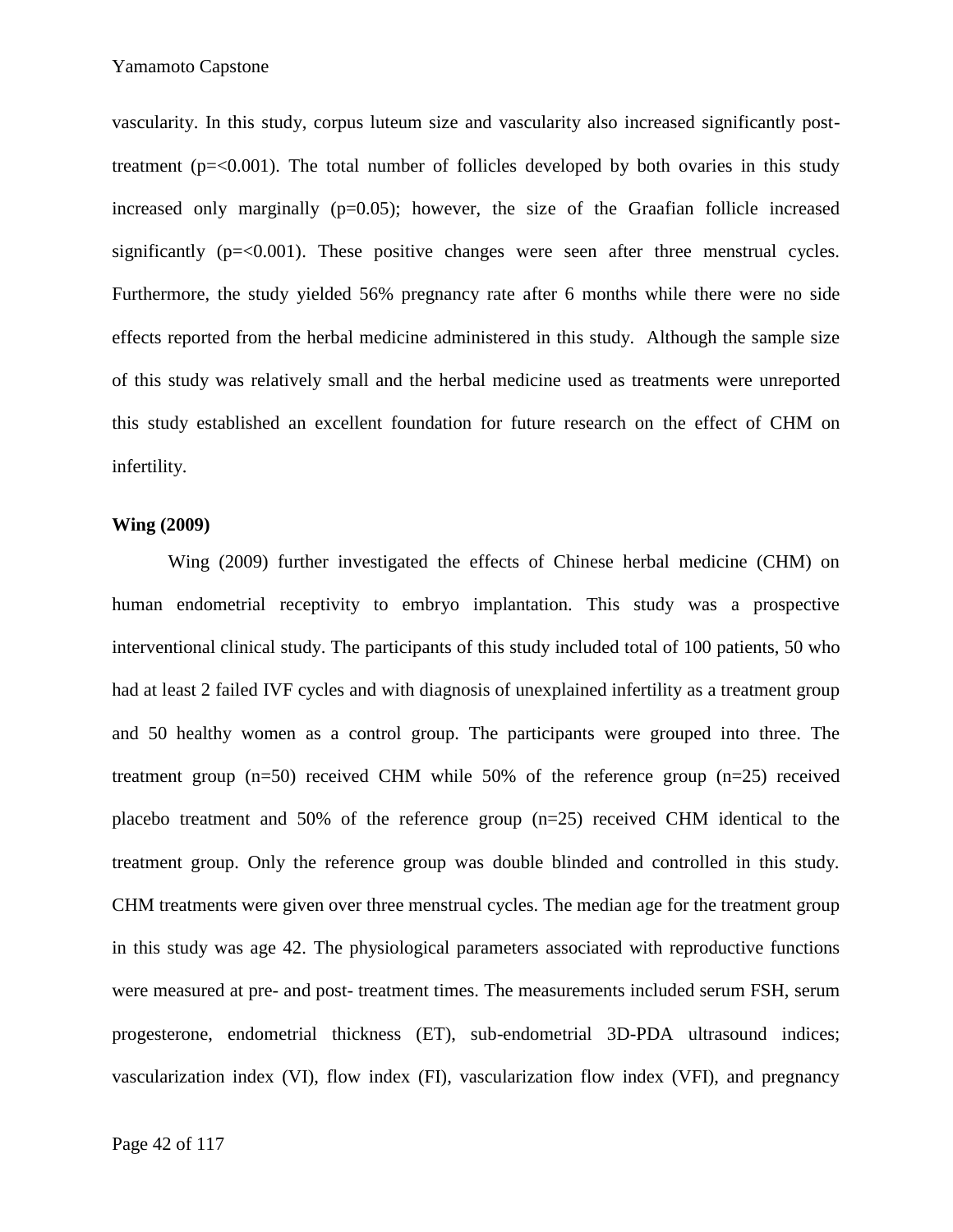outcome. These measurements from pre- and post- treatment were compared and analyzed. The results of this study indicated statistically significant positive improvement between pre- and post- treatment measurements of the all physiological parameters measured ( $p = 0.001$ ). There were no statistically significant changes or improvements seen among the placebo group and their pre- and post- treatment measurements. This study yielded 34% pregnancy rate among patients with failed IVF patients from CHM treatments over three menstrual cycles. Wing (2009) concluded that administration of CHM has a positive effect on the endometrial receptivity measures used in this study. No side effects from CHM administered were reported. This study further established the beneficial effects of CHM and demonstrated CHM as a beneficial and effective treatment intervention for patients with history of failed IVF cycles.

Later animal studies by Yu, Yang, and Yin (2011) also confirmed the positive effects of CHM on improving endometrial receptivity and embryonic implantation and thereby increasing pregnancy rate. In this animal study, CHM was shown to reverse the negative expression of the endometrium of mice with embryo implantation dysfunction.

#### **Reid & Stuart (2011)**

Earlier findings on the positive effects of CHM on pregnancy outcome by Wing and Sedlmeier (2006) and Wing (2009) were confirmed by the most recent systematic review by Reid & Stuart (2011). This systematic review was conducted to investigate the effects of CHM for the management of infertility. This study included total of 24 articles and 6 books including 8 randomized controlled trials (RCTs) involving 1005 participants, 13 cohort studies involving 793 participants, 3 case series, and 6 case studies that investigated treatments of infertility with TCM therapy. This review included studies that used CHM alone or, in combination with acupuncture or Western medicine (WM) in the form of drugs or surgery. The control group in RCTs and CTs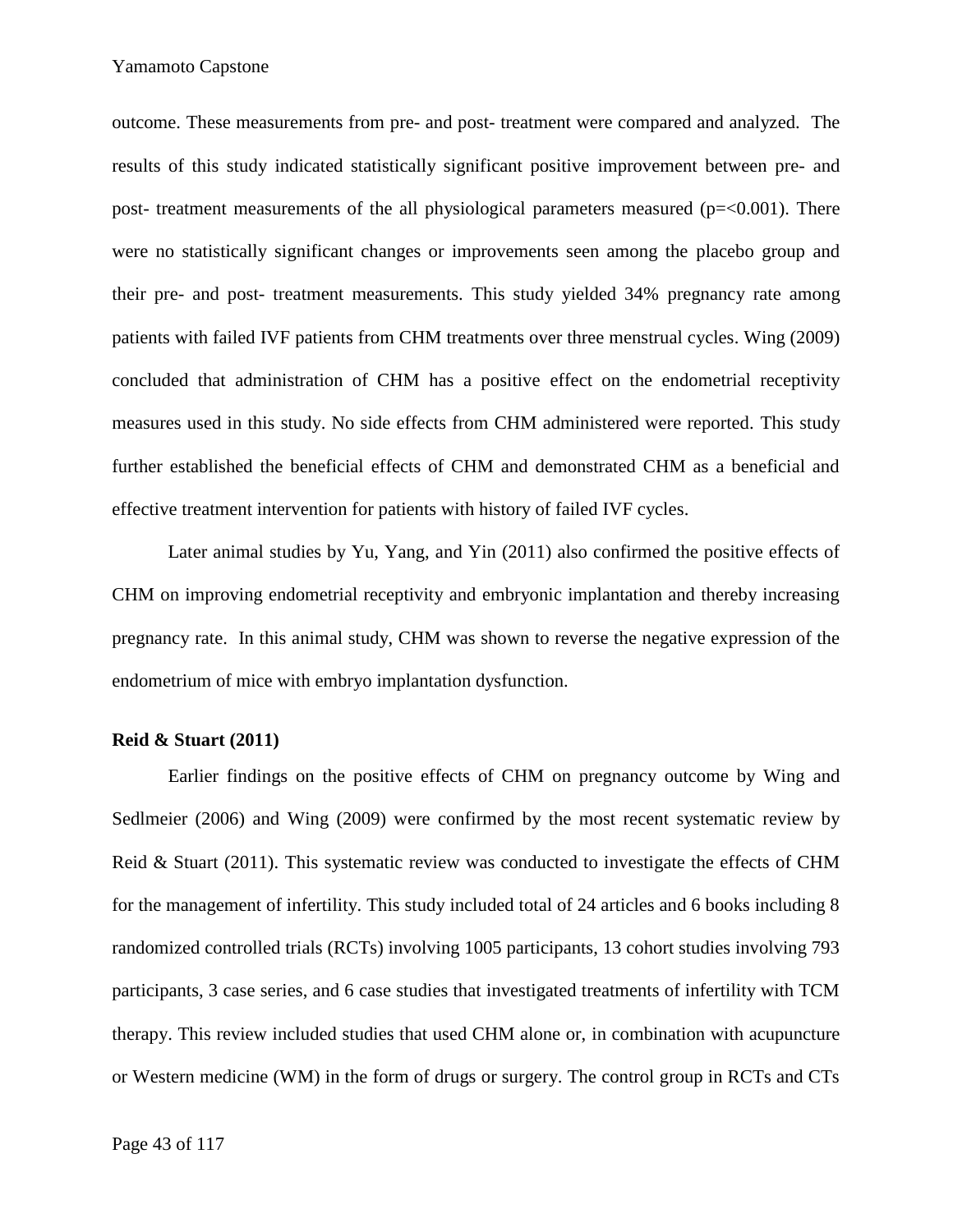received western medicine pharmacological treatment only. The women in this review were between 18 and 45 years old, with a mean age of 30 years and had primary or secondary infertility. Associated conditions in this study included endometriosis, polycystic ovarian syndrome, amenorrhea, oligomenorrhea, luteal phase defect, fallopian tube blockage, pelvic inflammation, hyperprolactinemia, advanced maternal age, or unexplained infertility. Treatment duration with CHM was on average 4 months in the RCTs and 5-6 months in the case studies. Pregnancy outcome was measured, and the results revealed that the odds of achieving a pregnancy with CHM therapy over a 4-months period were 3.5 times higher than with Western medicine (WM) drug therapy in this review. The pregnancy rates in the CHM group were 60% compared with 32% in the WM group. This study demonstrated the overall benefits and CHM as an effective therapy for treating infertility.

### **TCM and ART**

The positive effects of acupuncture on ART outcomes have been demonstrated by several studies as mentioned in the earlier part of this literature review. Combining CHM and acupuncture as an adjunct to ART for improved outcome is still new, and there are only a few literatures on this subject. However, the literature available so far have shown positive effects of adding both acupuncture and CHM to improve the outcome of ART.

### **Rubin (2010)**

This study was a case study of 41-year-old woman with secondary infertility due to AMA and diminished ovarian reserve undergoing IVF. This study was one of the very few studies that demonstrated the safety and efficacy of combining CHM and acupuncture during IVF. Rubin (2010) combined individualized CHM therapy as well as modified acupuncture protocol from Paulus et al. (2002). The end result of this study was a delivery of a healthy baby girl. This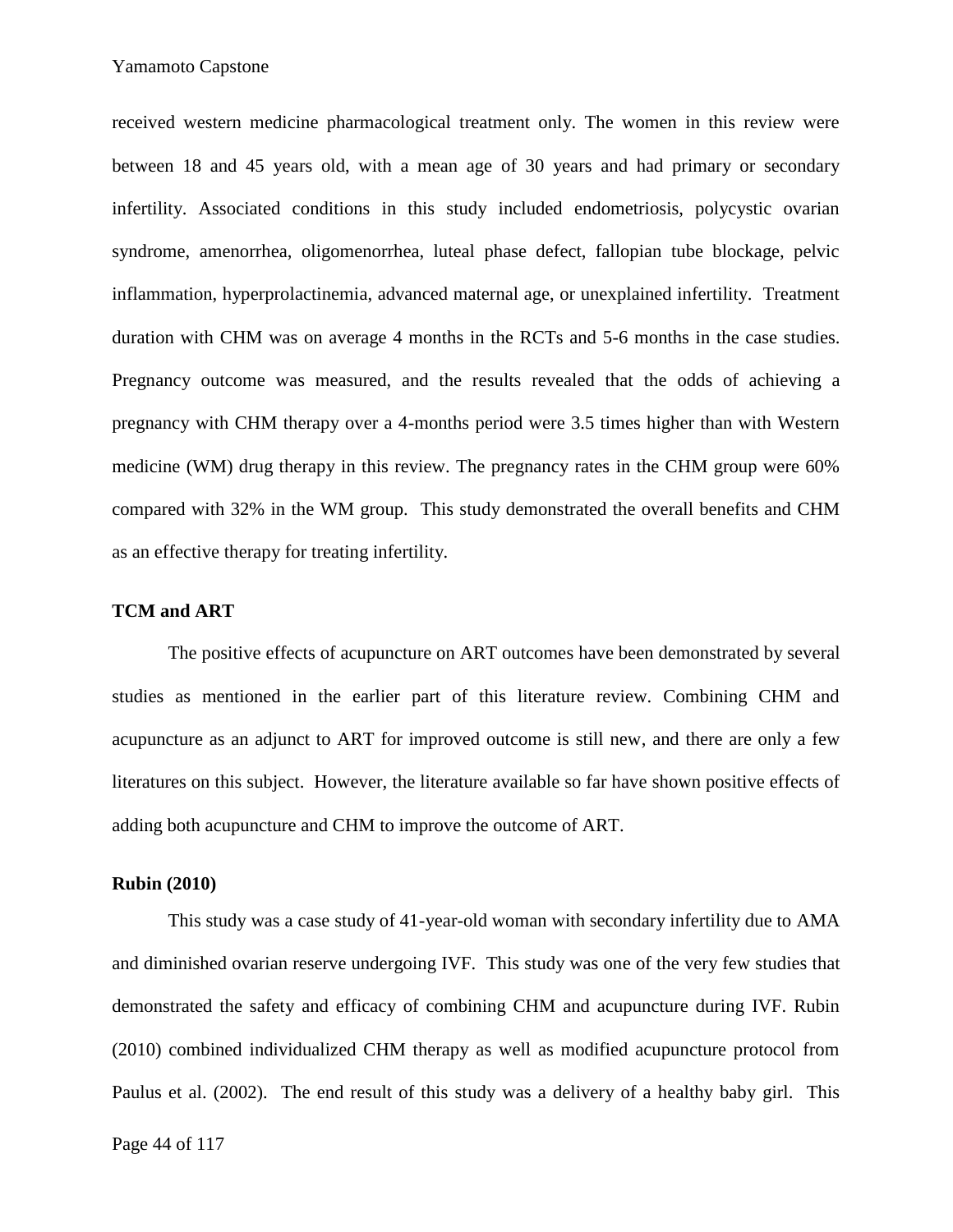study showed the potential of using both CHM and acupuncture to improve and support pregnancy and live birth outcome of IVF cycle as well as AMA women with diminished ovarian reserve whose prognosis for pregnancy outcome of IVF is poor. The weakness of this study was small sample size since it was a case study. However, this study established a good foundation for future study for combining acupuncture and CHM to improve the outcome of ART.

### **Chen (2011)**

Chen (2011) engaged in a retrospective chart review of 34 patients and compared the pregnancy outcomes when the combination of CHM and acupuncture are used with IVF versus acupuncture alone with IVF. The results showed a significantly higher pregnancy rate in the group that was treated with both acupuncture and CHM compared to the acupuncture only group. This study demonstrated the benefits of combining CHM and acupuncture during IVF cycles and confirmed the positive finding from the earlier case study by Rubin (2010).

#### **TCM and Infertility related to Advanced Maternal Age (AMA)**

Although AMA women were often included in the literatures reviewed above, to my best knowledge, there are only limited amount of articles available on treatment of AMA related infertility. Hesse (2006) demonstrated the effectiveness of CHM for achieving pregnancy with a single case study of 45-year-old woman with a history of poor ovarian response and unsuccessful IVF. The 45-year-old woman achieved pregnancy after taking CHM for 5 months. Another study that investigates the effect of TCM for advanced maternal age woman was carried out by Daghighi (2011). This was also a case study of 39-year-old woman with infertility. The study demonstrated that acupuncture and CHM therapy were effective in normalizing elevated FSH, which is a common hormonal status that AMA women present indicating low ovarian reserve. Although this study does not include a pregnancy outcome, the result demonstrating TCM's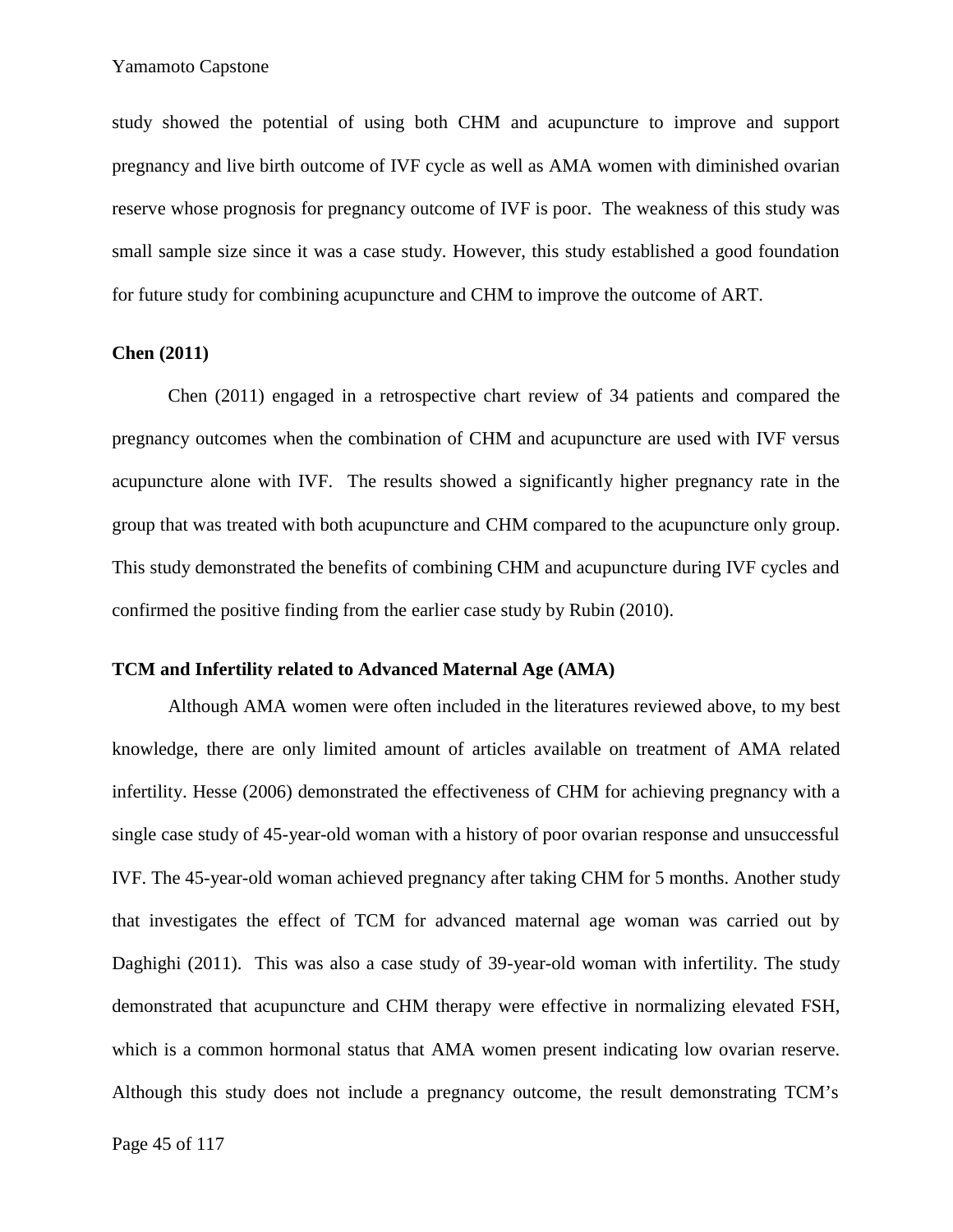ability to normalize AMA woman's hormonal status was a contribution to the existing literature. Earlier study mentioned above by Rubin (2010) was another case study example of how TCM can support and improve the pregnancy outcome of AMA women with diminished ovarian reserve undergoing IVF.

### **Literature Review Integration**

Currently available studies on TCM indicate benefits and effectiveness of both acupuncture and CHM for improving reproductive functions and pregnancy outcome. Safety of acupuncture and CHM as a treatment modality for infertility has also been demonstrated. The mechanisms of actions seem to involve neuroendocrine system such as HPO axis, regulation of hormonal status and uterine and ovarian blood flow and receptivity, and improvement of follicular environment via antioxidant activity. Acupuncture and CHM therapy have been demonstrated to be effective treatment modalities for treating infertility or improving physiology associated with reproduction as a sole therapy or as an adjunctive therapy for ART. However, the literatures are often based on small sample size and lack randomization and control. The methodologies of some of the studies were also unclear, which affected the validity of the studies negatively. Therefore, there is a need for conducting studies that are well designed, randomized and controlled to improve the validity of the study to validate the current findings. A larger sample size also needs to be implemented for future studies to improve the validity and generalizability of the study. There are only limited articles available that investigate the effects of TCM therapy on infertility associated with advanced maternal age. Similarly, to my best knowledge, currently there are no articles available that specifically investigate the effective durations of TCM therapy on infertility related to advanced maternal age.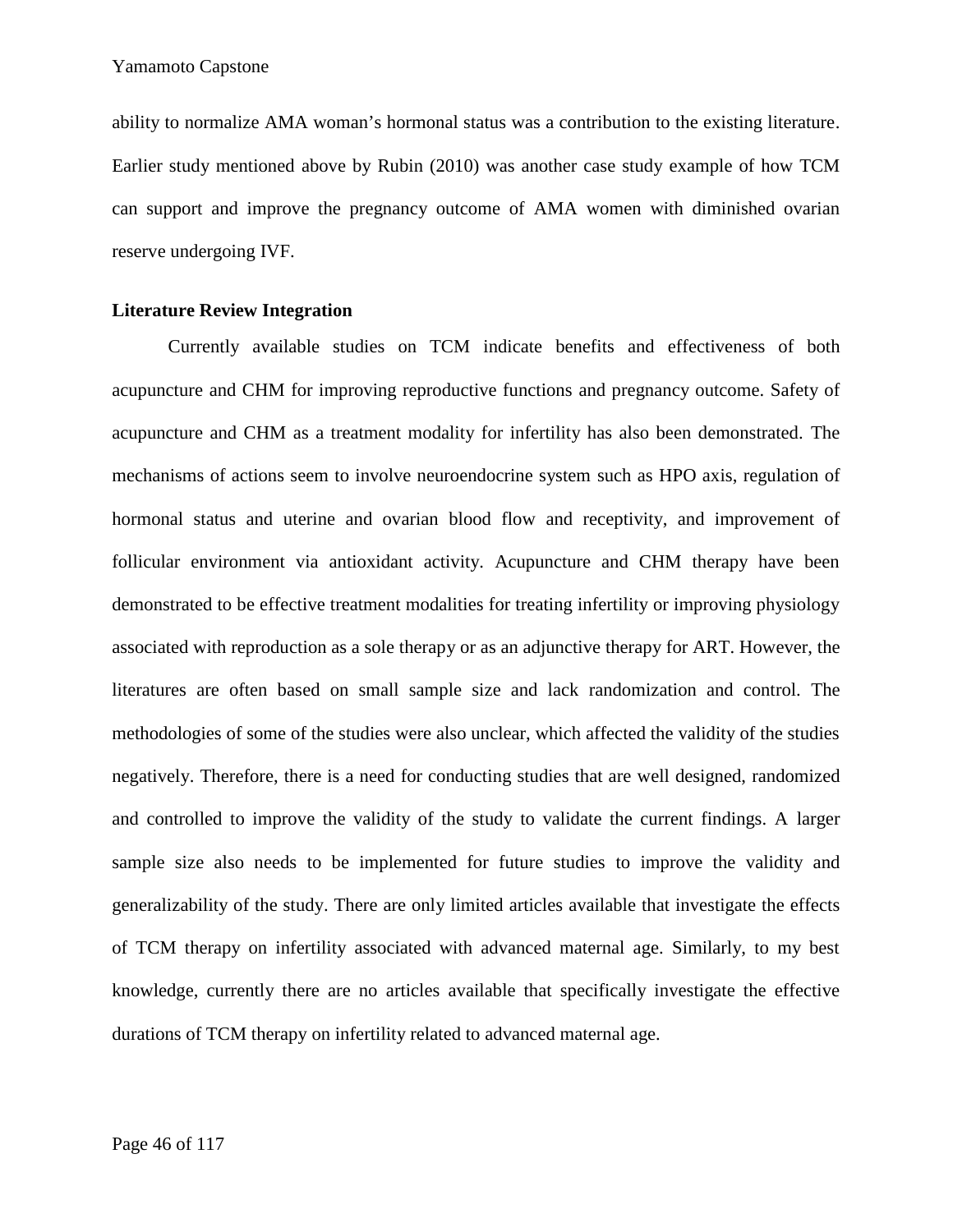#### **CHAPTER THREE: METHODOLOGY**

### **Research Design**

The purpose of the current research project is to compare the effects of different TCM therapy durations on pregnancy outcomes of infertile AMA women. The treatment durations compared were less than three months versus more than three months.

The current study was a retrospective chart review that engaged mixed methods of qualitative and quantitative research methods. The data source for the chart review was medical records from an established TCM clinic, Tao of Wellness, specializing in fertility treatment in Santa Monica, California, United States. This chapter further elaborates on the research design, sampling method, variables, population and sample, instrumentation as well as data collection and procedures. The qualitative research method was engaged in the analysis of data for developing qualitative interpretation. The quantitative method was engaged in the analysis of numerical data for causal explanation, prediction, and generalizability of data studied.

# **Rationale for the Use of Retrospective Chart Review**

Retrospective chart review research design is an ideal method for gathering valuable data from archived clinic charts. This research design has many advantages that were ideal and appropriate for this study. The advantages include the following (Hess, 2004):

- Feasibility Inexpensive since this method uses existing records.
- It is a suitable method for analyzing multiple outcomes.
- With retrospective chart review, it is easier to assess conditions where there is a long latency between the cause and the effect.
- This method helps the researchers generate hypothesis that can be then tested prospectively and initiates quality improvement for future study.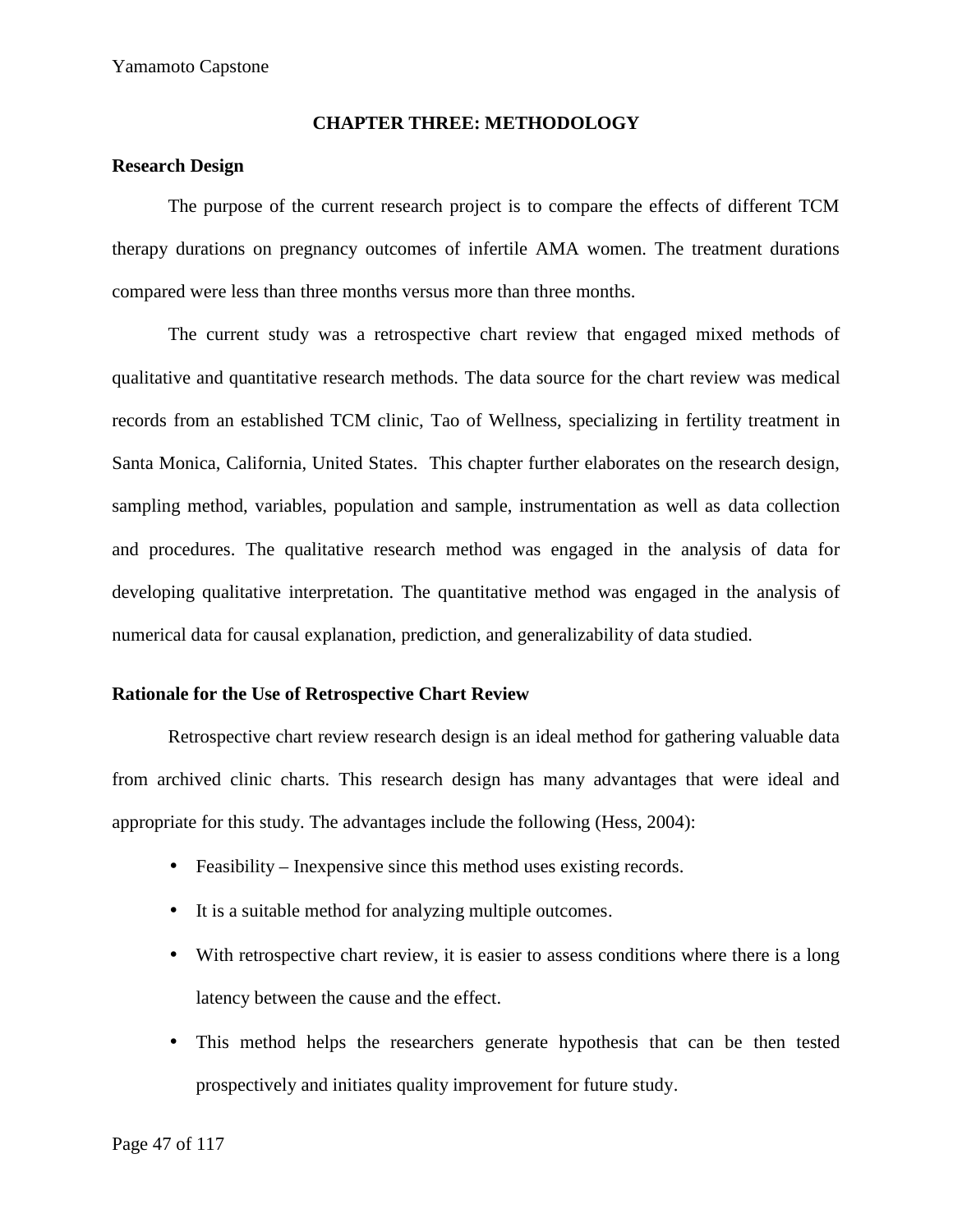The current study engaged mix methods of qualitative and quantitative analysis leading to multiple outcomes, thus this study design was appropriate. Furthermore, this study involved a long latency between the cause and effect such as treatments and pregnancy outcome, so this study design was appropriate. Since this study was a pilot study, this research method allowed hypothesis to be generated and quality improvement for future study was assessed.

Conversely, there are disadvantages of a retrospective chart review as a research design that were important to acknowledge. The disadvantages acknowledge were as follows:

- With this study design, the investigator has to rely on accuracy of written record or recall of individuals (recall bias).
- The investigator has no control over exposure or outcome assessment.
- Important data may not be available or missing due to using data that was recorded not for the purpose of research.
- It is difficult to control bias and confounders due to lack of randomization and blinding.
- It is difficult to establish cause and effect.
- The study is observational in nature thus does not provide the same level of evidence as randomized controlled trials.

Despite the disadvantages of retrospective chart review as a study design, the advantage and the contribution of this pilot study outweighed the disadvantages.

### **Variables**

The main independent variable engaged in this study was TCM treatment duration (less than 3 months or more than 3 months). The main dependent variable engaged in this study was pregnancy outcome (yes or no) determined by beta-hCG test or ultrasound. Other independent variables collected are as follows: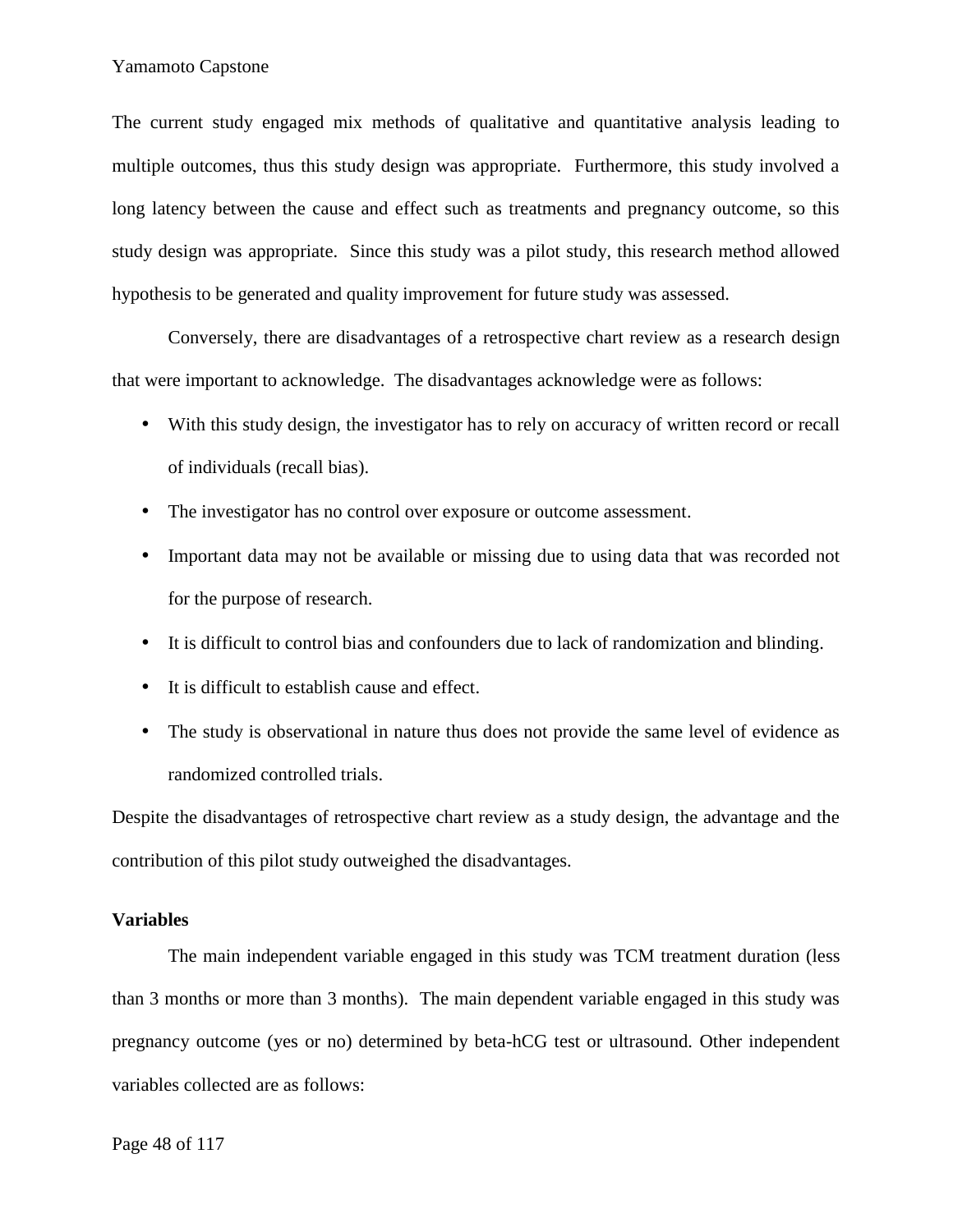- $\bullet$  Age
- Length of time spent trying to conceive before starting TCM therapy
- Previous reproductive history, such as pregnancy, miscarriage, and/or abortion
- Previous history of ART, IUI, controlled ovarian hyper-stimulation procedures, or ovulation induction medication usage
- Concurrent use of ART, IUI, controlled ovarian hyper-stimulation procedures, or ovulation induction medication along with TCM therapy
- TCM diagnosis assessed and recorded by the TCM practitioners at the clinic
- Western medical diagnosis given by western medical professionals (such as gynecologist or reproductive endocrinologists) and reported by the patients
- Acupuncture points prescribed on the first visit
- Chinese herbal medicine prescribed on the first visit
- Adverse effects reported by patients
- Positive remarks reported by patients
- Live birth outcome (yes, no, or unknown)

# **Sampling and Population**

The medical charts of infertile AMA women who were treated at the TCM clinic between January 2008 and March 2012 were engaged for the study. The IRB proposal of this research was approved by the Yo San University IRB board (See attachment 1). Furthermore, the permission for the use of medical charts for this research was also obtained from the Tao of Wellness clinic (See attachment 2) before the data collection began.

Convenience, purposive sampling (non-probability sampling method) was used for this study. With a convenience sampling, it is difficult to ensure an accurate representation of a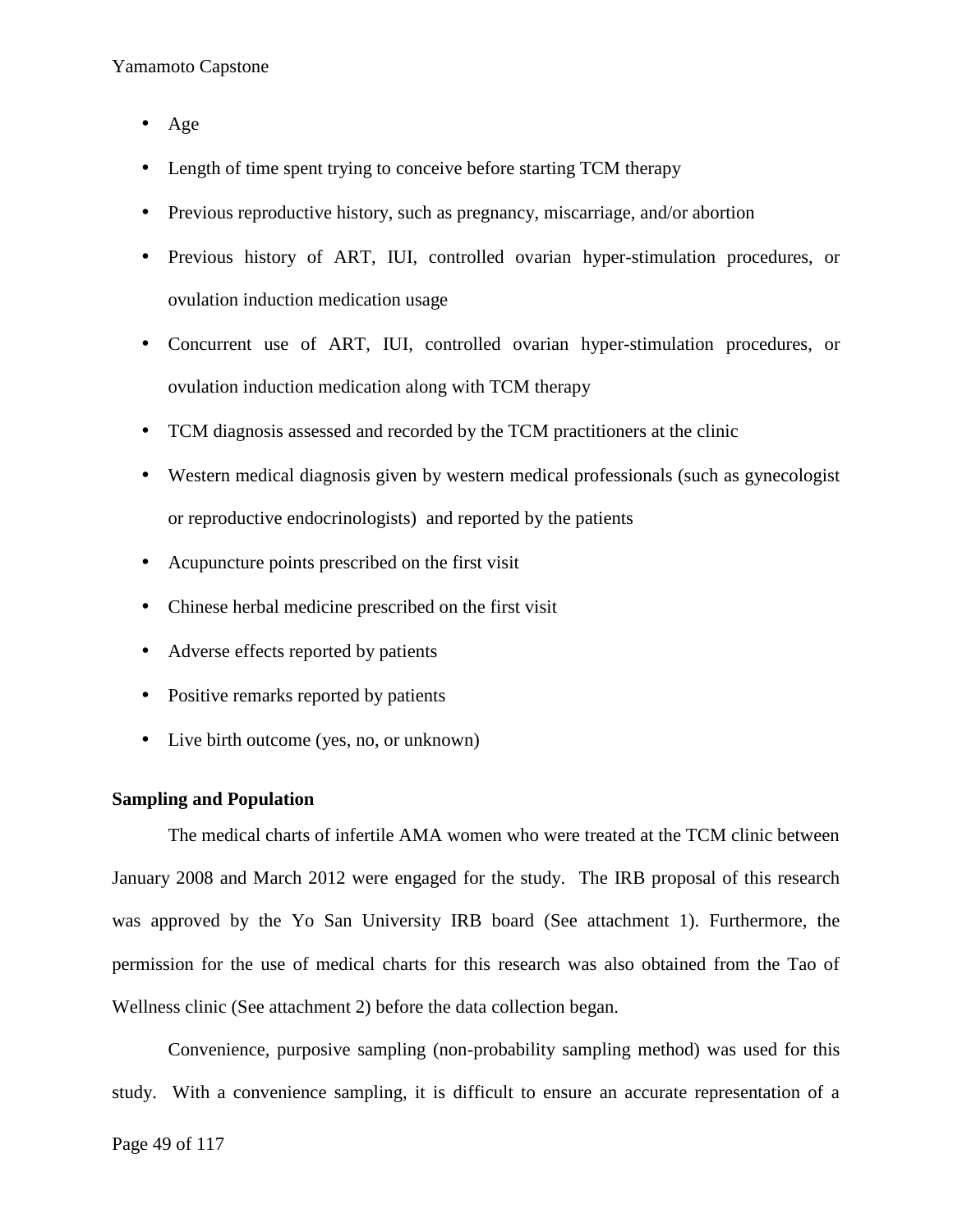larger population compared to random sampling (Black, 1999); however, convenience sampling is an appropriate method chosen for my study because of its feasibility. Convenient sampling has an advantage of being an inexpensive method that can ensure sufficient numbers of a sample for a study (Black, 1999) and a quicker sampling method than random sampling to collect sample population needed for a study. Furthermore, convenience sampling method is appropriate especially for a pilot study (www.experiment-resources.com). Convenience sampling allows investigation of phenomenon or qualities that occur within a given sample that can be used to detect relationships among different variables, and the findings can further be used for designing a future prospective or randomized study (www.experiment-resources.com). Purposive sampling (non-probability sampling) was used to select charts according to the inclusion and exclusion criteria of the study. Purposive sampling is an appropriate method for the current study to ensure the collection of specific characteristics and data needed to answer my research question for the study.

Sample size needed to be sufficiently large enough to make the outcome statistically significant yet achievable within the time frame allocated to complete the study. My goal was to review at least 200 charts to collect at least 30 charts for each of the main independent variables (1 to less than 3 months treatment group and more than 3 months treatment group).

#### **Inclusion and Exclusion Criteria**

Inclusion and exclusion criteria were established in order to ensure the collection of data that were pertinent to the study.

#### **1) Inclusion criteria**

Patients who met the following criteria were included for this study.

• Infertile AMA females. Infertility among AMA females refers to at least six months of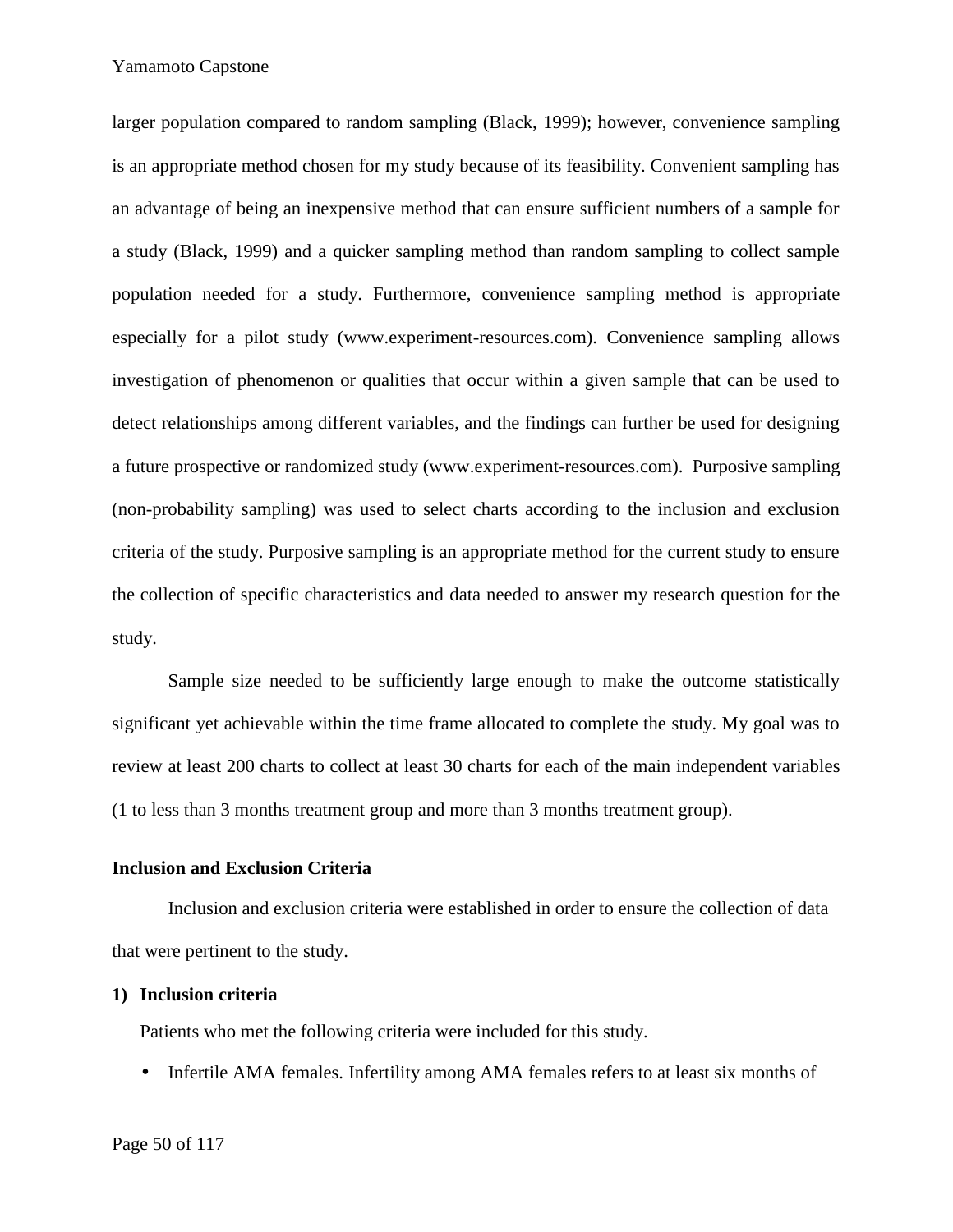unprotected intercourse without conception.

- Patients who had the diagnoses of secondary conditions related to infertility such as endometriosis, fibroids, tubal blockage, poor ovarian reserve (High FSH, Low AFC, Low AMH) and PCOS all were included in this study.
- All types of TCM diagnoses
- Patients who have received the following TCM therapy protocol at the clinic for at least 1 month;
	- o Weekly acupuncture treatment of 30-45 minute at least 3 times per month.
	- o Regular intake of customized Chinese herbal medicine formula. This factor was determined by the refilling record of patients.
- Patients who used ART, which includes IVF, GIFT, ZIFT, FET, and ICSI more than three months prior to beginning TCM therapy. Three-month gap was included as criteria in order to rule out the effects from the medications used during ART procedures.
- Patients who used IUI with controlled ovarian hyper-stimulation medications or without such medications or patients who used ovulation induction or hyper-stimulation medications alone more than three months prior to beginning TCM therapy. Three-month gap was included as criteria in order to rule out the effects from the medications used during ovarian hyper-stimulation medications used for IUI procedures.
- Patients who used ART, IUI, ovarian hyper-stimulating medications, and/or ovulation induction medication while receiving TCM therapy.

# **2) Exclusion criteria**

The following charts of patients were excluded in this study;

• Patients who used TCM therapy less than 1 month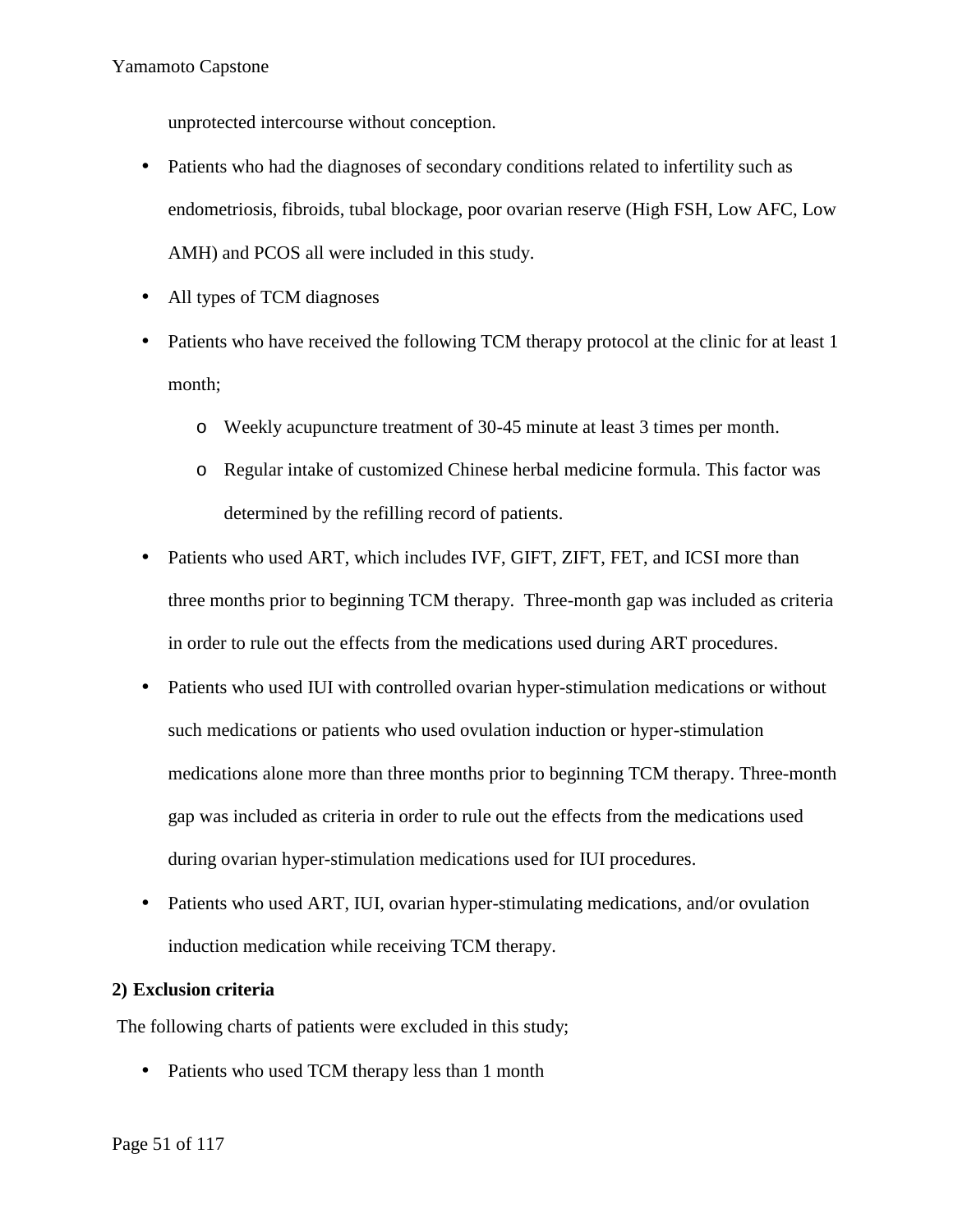- Patients who used TCM therapy of acupuncture and CHM irregularly
	- o Weekly acupuncture treatment less than 3 times per month
	- o Irregular intake of herbal medicine determined by lack of regular refills on their records
- Patients who have received only acupuncture treatment as TCM therapy for fertility.
- Patients who have received only Chinese herbal therapy as TCM therapy for fertility.
- Patients who have received other modalities of TCM fertility assisting therapy such as Chi Gong and Fertility massage on a regular basis (>2 times a month)
- Patients who used egg donor or surrogacy during TCM therapy
- Patients who have known male factor infertility such as low sperm count, low morphology, and/or low motility confirmed by semen analysis.
- Patients whose male factor is unknown
- Patients who used ART procedures less than three months prior to beginning TCM therapy.
- Patients who used IUI with ovarian hyper-stimulating medications within less than three months prior to beginning TCM therapy.
- Patients who used ovarian hyper-stimulation medications or ovulation induction medication such as Clomiphene citrate within less than three months prior to beginning TCM therapy.

# **TCM therapy used in this study**

TCM therapy used in this study included acupuncture and CHM that is customized to each patient according to patients' TCM diagnoses. The treatments were given by 10 TCM licensed practitioners whose clinical experiences varied from 2 years to more than 20 years.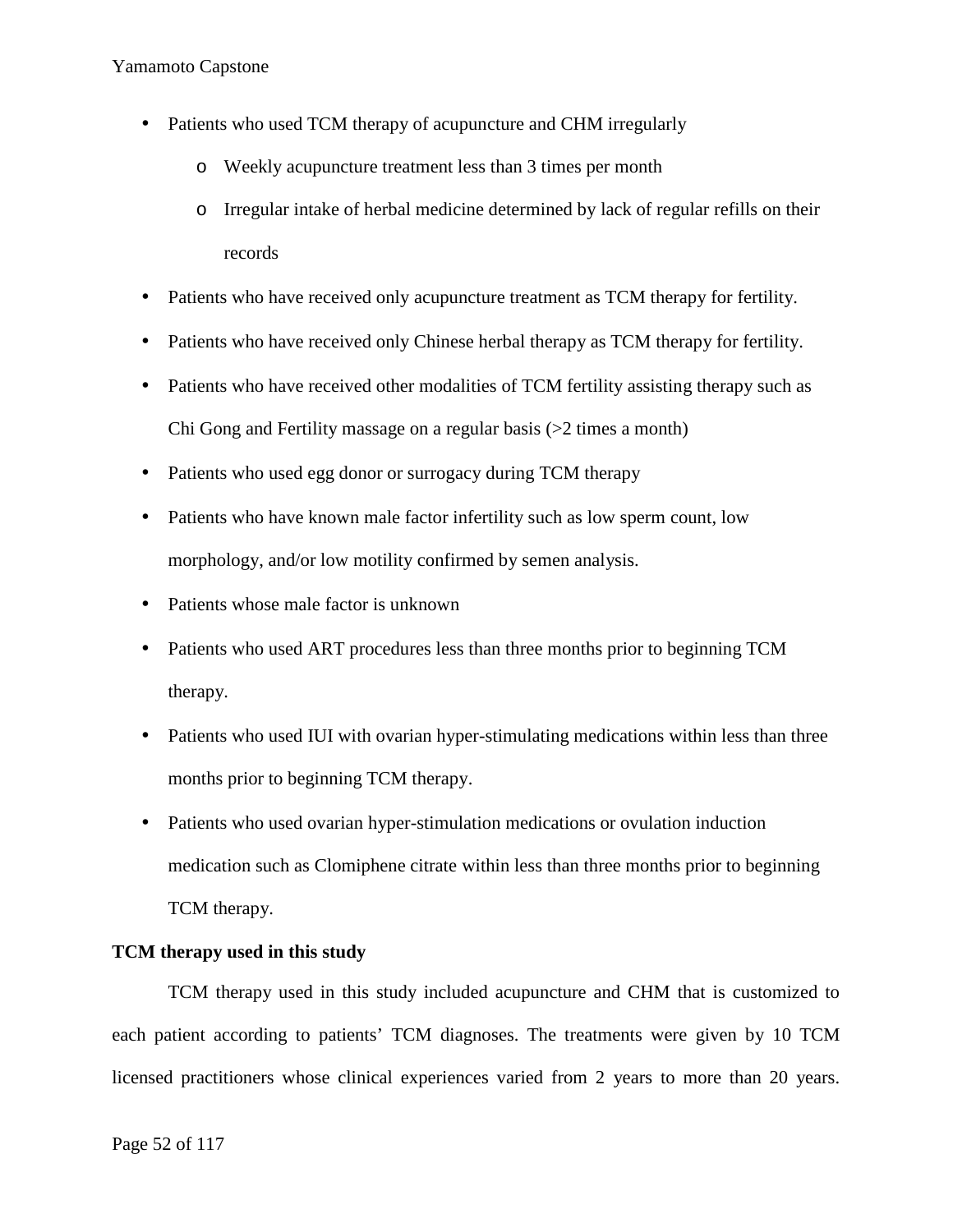Disposable stainless steel acupuncture needles of 0.18mm x 25mm were used for acupuncture treatments. Each acupuncture session lasted 30-45 minutes. The manipulation techniques used were unknown and unrecorded on the medical charts. Chinese herbal medicine formulas consisted of 10-15 herbs which were formulated according to patients' diagnosis. The herbal formulas were given either in dried whole form, granulated powdered form, or in capsule form. Most common form of herbal formula given was in dried whole form and secondly the granulated powdered form. Patients were given an instruction on cook the dried whole form of herbal formula to make herbal decoction at home. Written instruction on how to cook and take herbal medicine was given to each patient.

#### **Instrumentation**

A chart abstraction log and a data collection log were used as instruments for this study (See Appendix 1 and 2). A chart abstraction log was used to collect pertinent information of both independent and dependent variables from the charts. The chart abstraction log was designed so that the investigator could clearly, precisely, and systemically collect and record specific data needed from the charts. To ensure validity and reliability of the data used for this study, it was crucial to develop and utilize instruments that could collect pertinent information. The use of chart abstraction log as an instrument ensured systematic and precise data collection process from the medical charts that were recorded not for research purposes. The main outcome measurement, pregnancy outcome (yes or no), was recorded on the chart abstraction log. Treatment durations in days until the confirmation of pregnancy or last menstrual period before discontinuation of TCM therapy were recorded on the data abstraction log. Other variables listed earlier in this chapter were also recorded to give more insights about this study.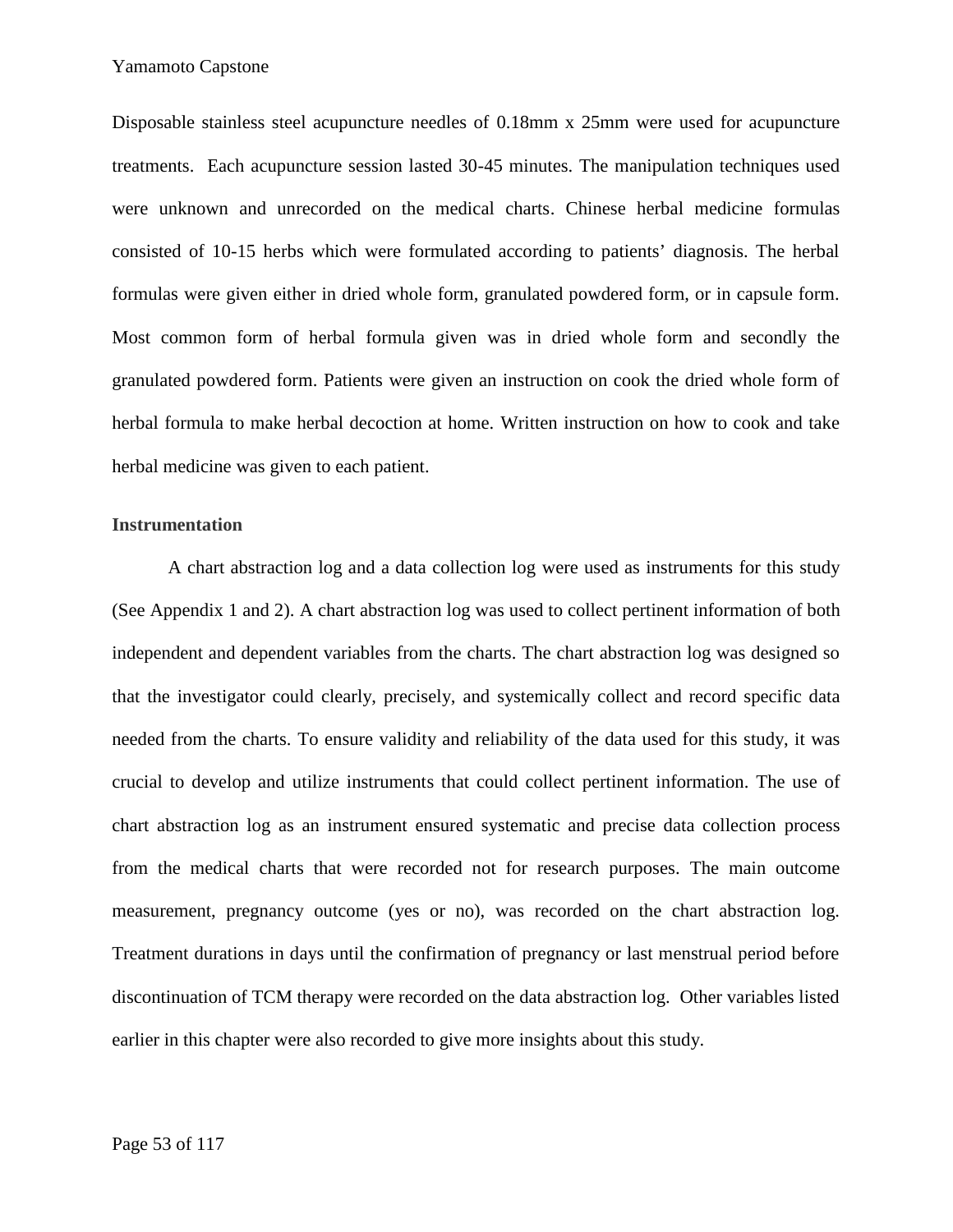After data were collected and recorded on the chart abstraction logs, data were further organized using the data collection log (See appendix 2). Patients were grouped according to treatment types; either a group of patients who had some forms of Western medical fertility assisting treatments (ART, IUI, and/or controlled ovarian stimulation (COS)) during the course of TCM treatments (Group A) or patients who had only TCM therapy (Group B) (See table 1 below). Patients were also organized according to different treatment durations they went through (Group a, b, or c). Patients who had TCM therapy for 1 month to less than 3 months were grouped as group-a, 3-6 months treatment duration group was group-b, or 7 months or more treatment duration group as group-c. These three groups with different TCM treatment durations were applied for an organization purpose (See table 1 below). The main dependent variable, the pregnancy outcome (yes=1, no=2), was recorded on the data collection log as well as other independent and dependent variables listed earlier in this chapter. An identification number was assigned depending on the group to which the patient belonged. This was done in order to help organize and de-identify data. This data collection log was used to organize information for quantitative analysis to assess statistical significance among the independent variables for the outcome measured. The data collection log was also deigned to ensure precise record and organization of the data needed for statistical analysis.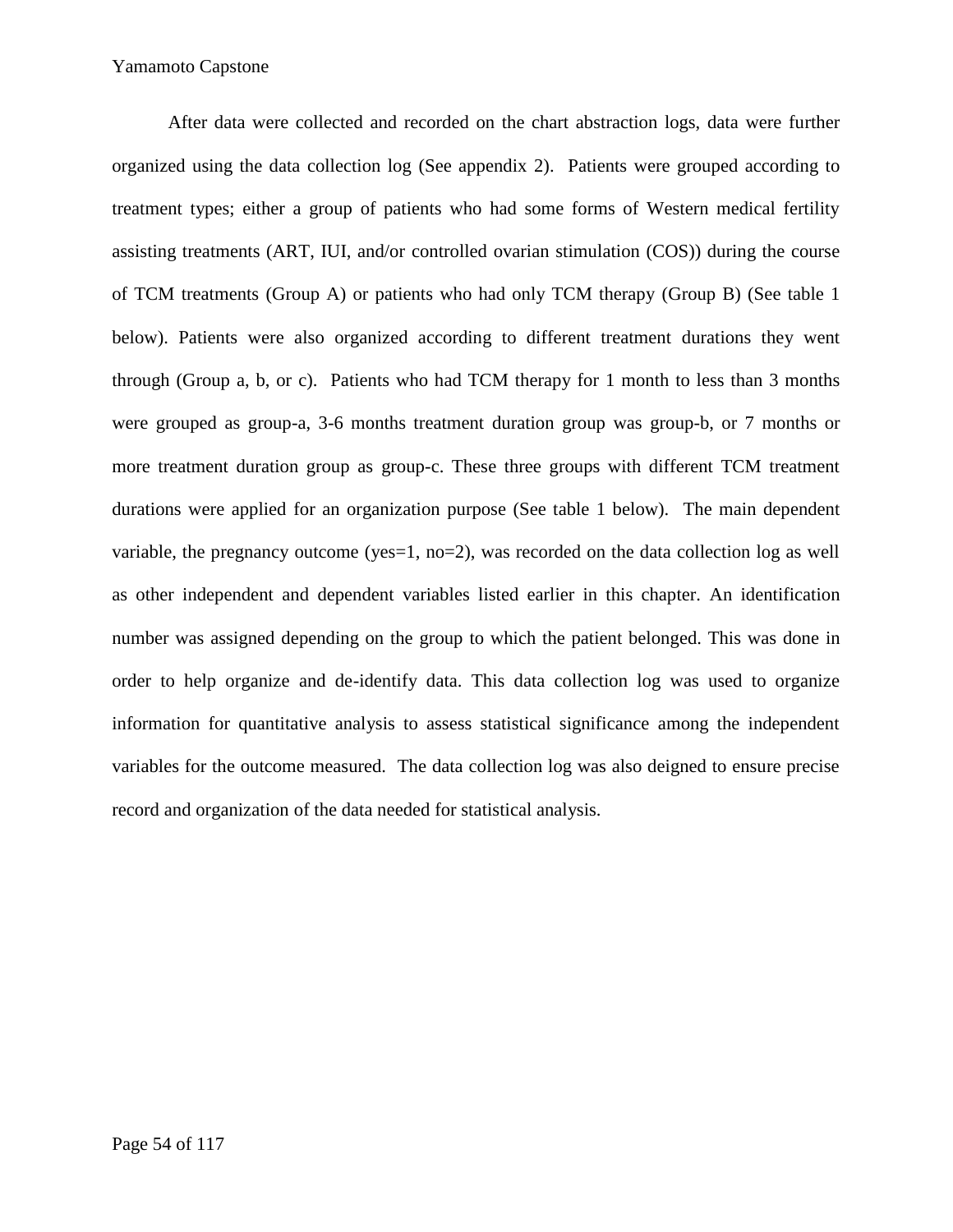| TX type                    | ID code for a patient                   | TX duration      | Other variables                 |
|----------------------------|-----------------------------------------|------------------|---------------------------------|
| <b>TCM</b> therapy         | $A-a + number code given for a patient$ | $1 - < 3$ months | Main dependent                  |
| $+$ ART, IUI,              | $A-b$ + number code given for a patient |                  | variable:                       |
| and/or COS                 | $A-c + number code given for a patient$ | $7+$ months      | Pregnancy outcome               |
|                            | $B-a + number code given for a patient$ | $1 - < 3$ months | Other independent<br>variables: |
| <b>TCM</b> therapy<br>only | $B-b + number code given for a patient$ | 3-6 months       | age, reproductive               |
|                            | $B-c + number code given for a patient$ | $7 +$ months     | history etc.                    |

### Table 1.Data Collection Log Organization Criteria

A master list and de-identified number code list were kept in separate places in order to preserve the confidentiality of the patients' name and medical record. The master list and deidentified number code list were kept at separate three offices where data can be secured in locked filling cabinets with limited access. These three offices were the clinic manager's office, capstone advisor's office, and the investigator's office. All the records stored in the computer were backed up every time data were collection took place. An USB device was used for a backup in case of unexpected computer failures.

# **Data Collection Procedures**

Data collection began in June  $1<sup>st</sup>$  of 2012 and was completed by November  $1<sup>st</sup>$  of 2012 at the Tao of Wellness Clinic, Santa Monica, CA. The timeline and activities that took place is as follows (see Table 2 below).

Page 55 of 117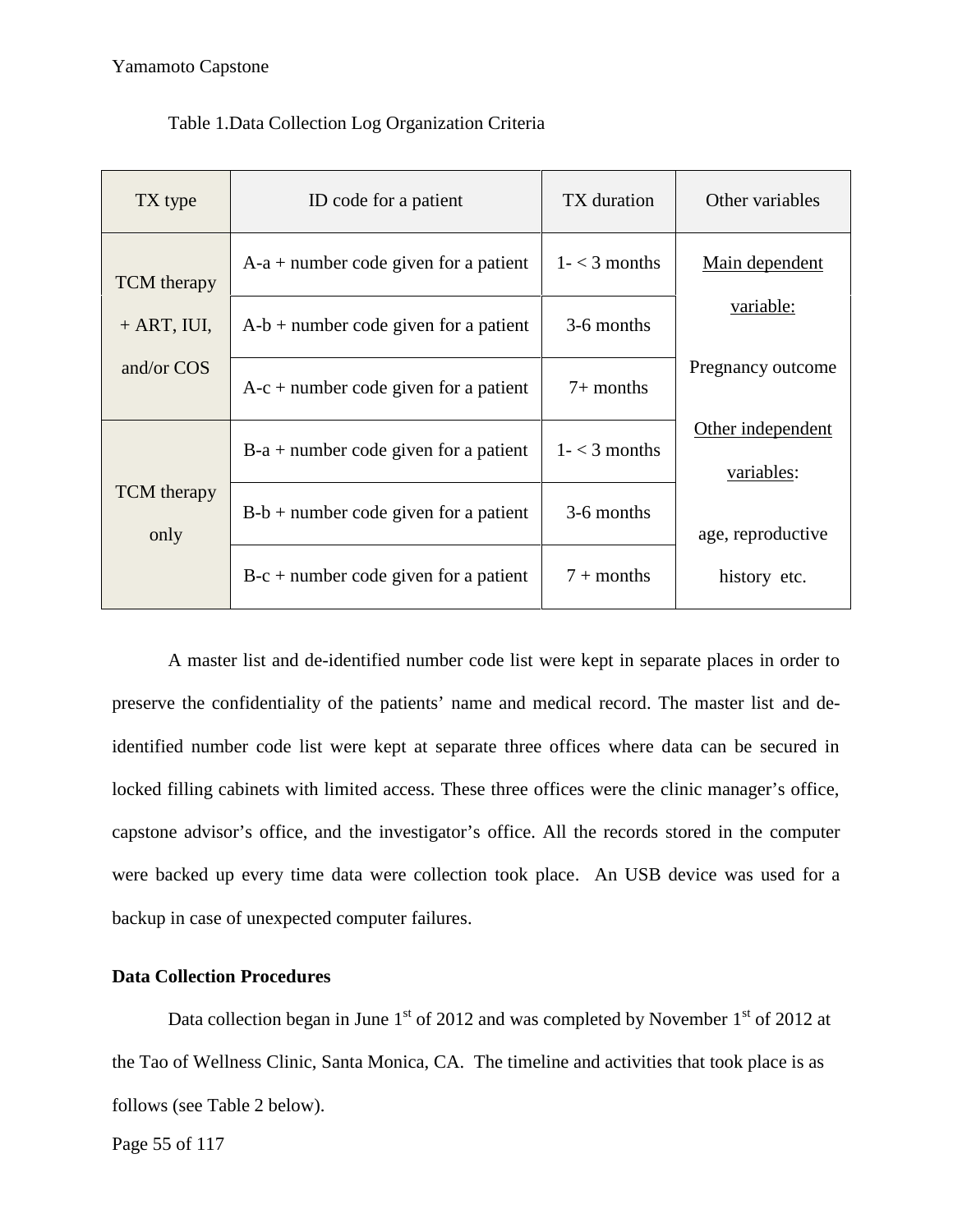| <b>Timeline</b>                                        | Data collection activity                                                                                                                                                                                    |
|--------------------------------------------------------|-------------------------------------------------------------------------------------------------------------------------------------------------------------------------------------------------------------|
| June $1^{st}$ 2012 –<br>June 30th 2012                 | All of the fertility patients' charts who were treated between January<br>2008 and March 2012 were reviewed for the eligibility for the study<br>according to the inclusion criteria.                       |
| July 1st 2012-<br>September 31 <sup>st</sup> 2012      | Charts who met the inclusion criteria were selected for further review<br>and data abstraction using the data abstraction log (See Appendix 1).                                                             |
| October $1st 2012-$<br>October 30th 2012               | Data were further recorded and organized using the data collection<br>log (Appendix 2). IC code was given to each patient to de-identify<br>names of patients. A master list and IC code list were created. |
| November $1st 2012-$<br>November 30 <sup>th</sup> 2012 | Data analysis using data collection log and statistical analysis                                                                                                                                            |
| December 1st 2012-<br>December 31 <sup>st</sup> 2012   | Results were reviewed and organized                                                                                                                                                                         |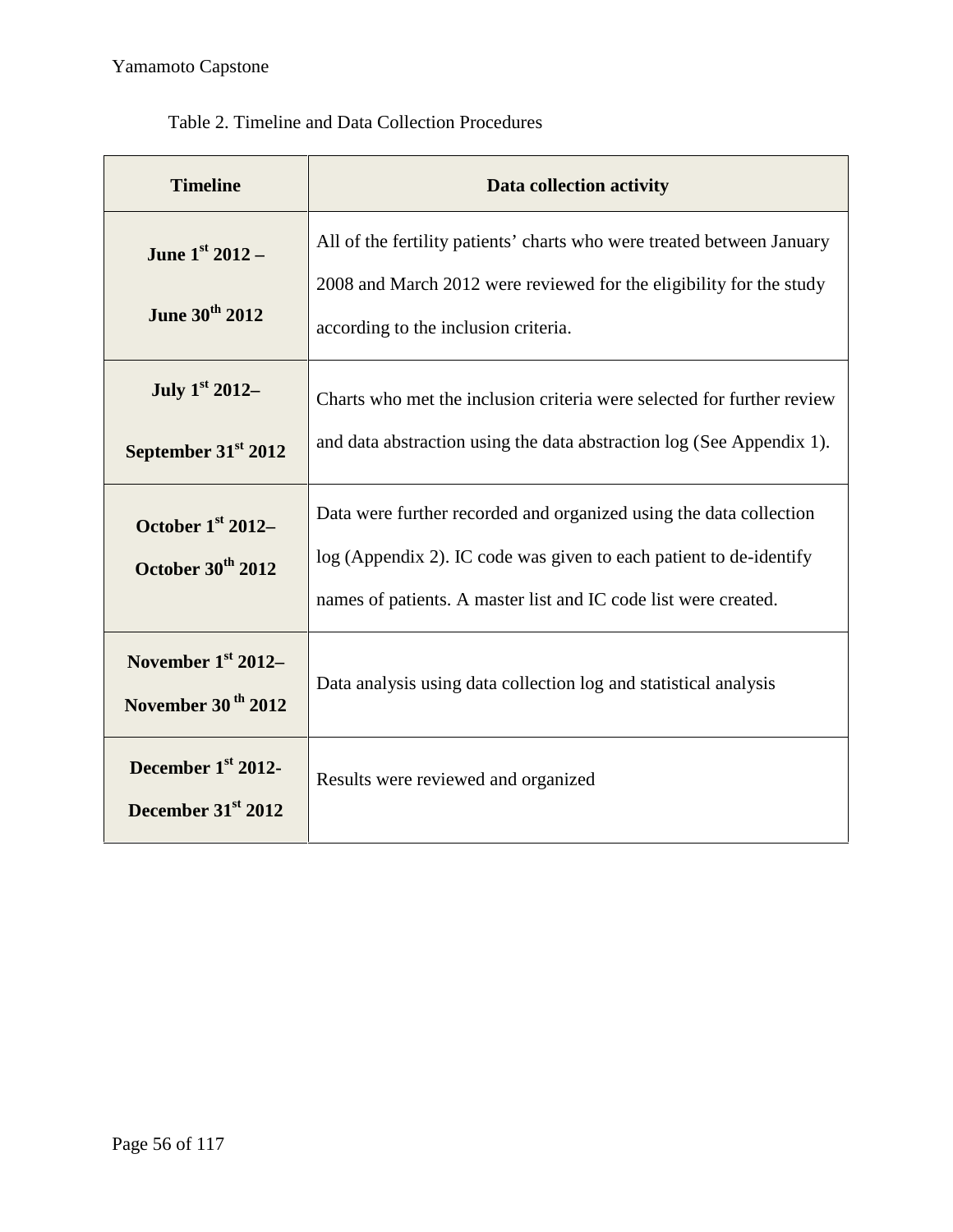#### **CHAPTER FOUR: DATA ANALYSIS AND RESULTS**

#### **Data overview**

The main objective of this study was to determine the effects of TCM treatment durations on pregnancy outcomes of infertile AMA women. The hypothesis engaged for this study was that treatment durations of more than 3 months would yield to more pregnancy outcomes than less than 3 months treatment duration.

This study engaged in a retrospective chart review using convenient, purposive sampling. A total of more than 500 patients' charts were reviewed for this study. Charts that fit the inclusion criteria of this study were chosen as eligible for further data abstraction and collection process. Out of the 500 charts, 67 charts were qualified to fit the inclusion criteria for this study. Pertinent data were gathered from each chart using the chart abstraction log (see appendix 1). Once the data were gathered on the chart abstraction logs, they were further organized into groups and subgroups using data collection log (see appendix 2). Dependent variables and other independent variables were recorded on the data collection log. Finally, both descriptive and inferential statistical methods were engaged to analyze the data.

#### **Statistical Analyses**

Both descriptive statistical analysis and inferential statistical analysis, such as univariate and bivariate analyses, were used to analyze both qualitative and quantitative data. Firstly, descriptive statistical analyses were engaged in order to present the demographics and characteristics of the patient population in this study. The univariate statistical technique using percentage, mean, median, minimum and maximum values were used to describe the patient population of this study. The quantitative data included continuous variables such as age and previous reproductive history including the number of prior pregnancy, miscarriage, abortion,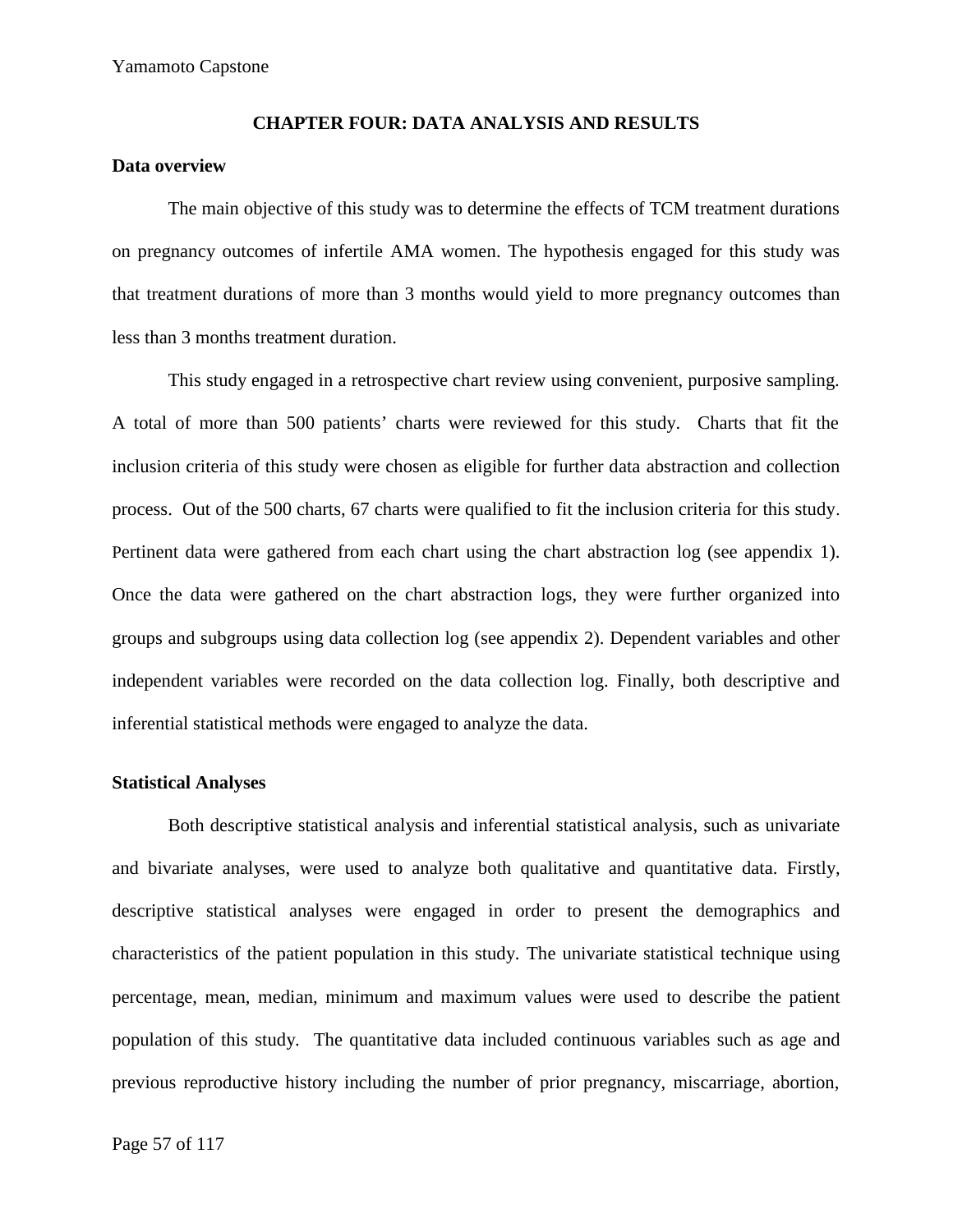and live births. The number of previous and concurrent ART and other medical intervention used along with TCM therapy were also analyzed. The qualitative data analyzed in this section include categorical and bivariate data such as pregnancy outcome (yes or no), live birth outcome (yes or no), previous or current ART use (yes or no). Categorical data analyzed included such as types of western fertility treatment used (IVF, IUI, and/or COS). Descriptive analysis was engaged to present Western diagnosis, TCM diagnosis, acupuncture points used, and Chinese herbs used.

Secondly, inferential statistical analyses were engaged in order to report the main results of this study. These analyses determined the effects of different TCM treatment durations (less than three months vs. more than three months) on the pregnancy outcomes (yes or no) of infertile AMA women. In order to rule out the age effect on pregnancy outcome, the data are also analyzed and reported according to age groups within the treatment duration groups. Similarly, the effects of the concurrent use of ART or other medical fertility assisting procedures along with TCM therapy on pregnancy outcomes were ruled out. Furthermore, exploratory analyses were also engaged to determine the effects of TCM treatment durations on live birth outcomes.

Tables are included to present the results in this section as well as additional graphs and charts. Readers should note that the graphs and charts do not display exact figures but are merely a visual representation.

#### **Descriptive Statistical Results**

This section presents the main descriptive statistical analyses and the results of the study. The purpose of this section was to describe the characteristics of the women in this study. The univariate statistical technique using the percentage, mean value, median value, minimum value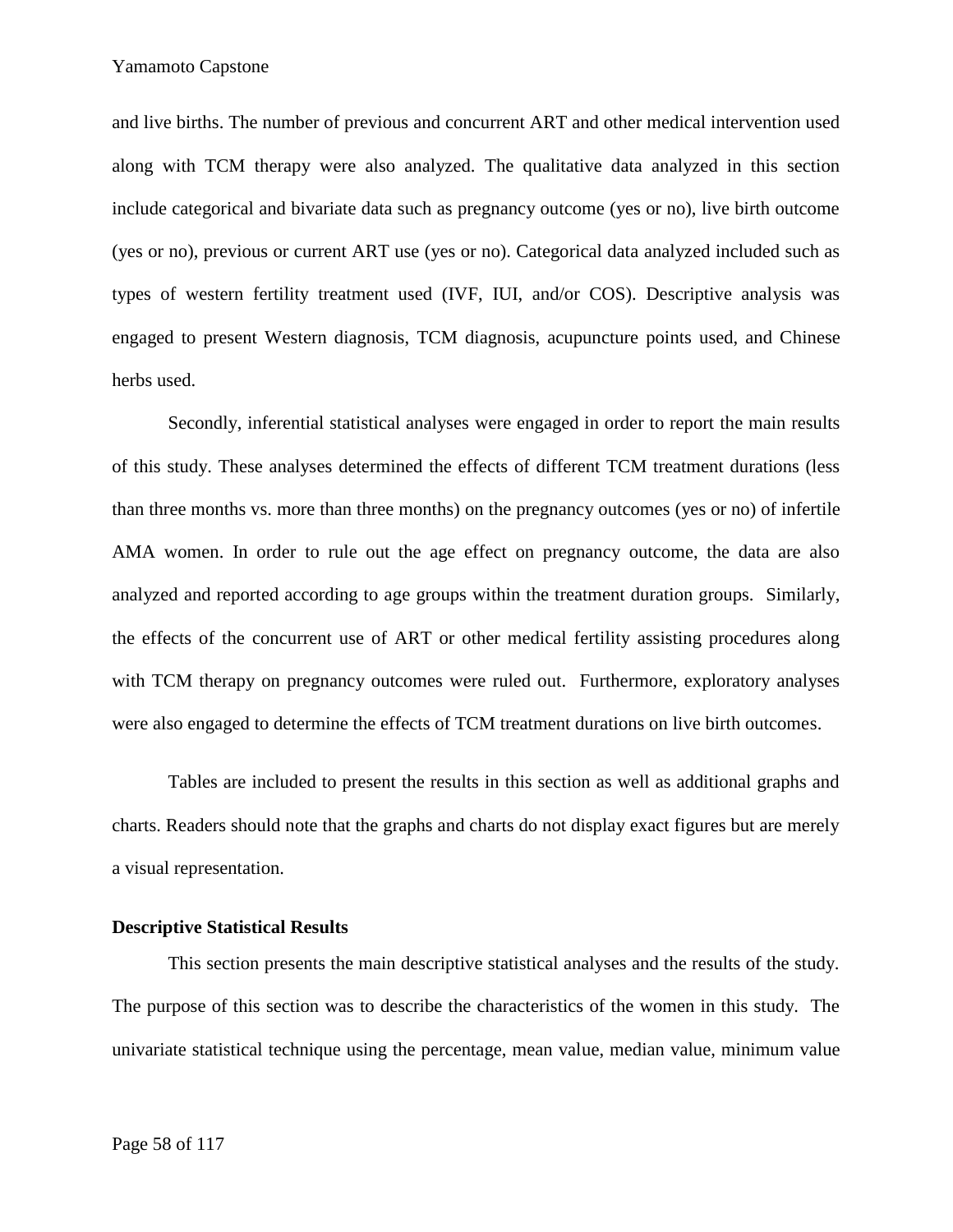and maximum value is used in this section. Median value is used to represent the central tendency of the data and when there is a skewness of data.

# **1. Age**

Out of the 67 patients in this study, the median age was 40, while the youngest age of patient was 35 and the oldest was 47 (see Table 3 below).

Table 3. Age of Patients

| <b>Variable</b> | <b>Median</b> | <b>Minimum</b> | <b>Maximum</b> |
|-----------------|---------------|----------------|----------------|
| Age             | 40            | າ ຂ<br>ັບ      |                |

Patients' age was further organized into groups of 35-37, 38-40, 41-42, 43-44, and 45-47 (see Table 4 below). The most common AMA group in this study was age 38-40 (37.3%) and the second common group was age 35-37 (26.9%). A bar graph below (Illustration 1) is used to present the general proportions of age groups in this study.

|            |           | $\boldsymbol{N}$ | <b>Percent</b> |
|------------|-----------|------------------|----------------|
|            | 35-37     | 18               | 26.9%          |
|            | 38-40     | 25               | 37.3%          |
| Age groups | $41 - 42$ | 12               | 17.9%          |
|            | 43-44     | 7                | 10.4%          |
|            | 44-47     | 5                | 7.46%          |
| Total      |           | 67               | 100.0%         |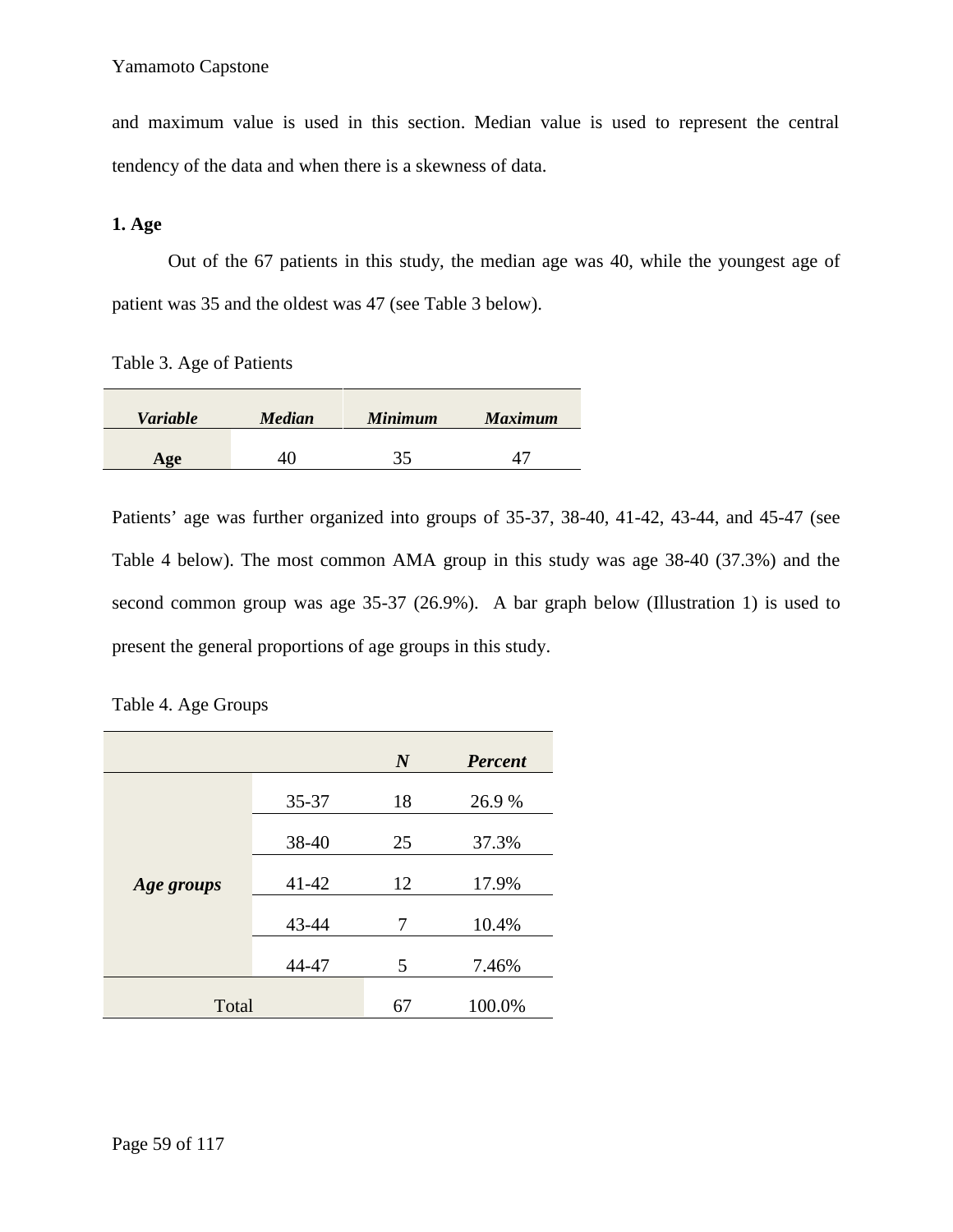



# **2. Reproductive History**

Reproductive history of the patients in this study before seeking TCM treatments is reported below. The median number of months trying to conceive before seeking TCM therapy was 18 months. The most common range of months patients tried to conceive was 12-23 months (see Table 5 and Illustration 2 below).

Table 5. Months Patients Spent Trying to Conceive before Seeking TCM Treatment

| 35-37                                                               | 26.9%            |                |  |
|---------------------------------------------------------------------|------------------|----------------|--|
| 2. Reproductive History                                             |                  |                |  |
| Reproductive history of the patients in this study before see       |                  |                |  |
| reported below. The median number of months trying to conceive bef  |                  |                |  |
| was 18 months. The most common range of months patients tried to co |                  |                |  |
| (see Table 5 and Illustration 2 below).                             |                  |                |  |
| Table 5. Months Patients Spent Trying to Conceive before Seeking TC |                  |                |  |
| Months                                                              | $\boldsymbol{N}$ | <b>Percent</b> |  |
| Less than 12 months                                                 | 14               | 20.9%          |  |
| 12 months - 23 months                                               | 26               | 38.8%          |  |
| 24 months - 35 months                                               | 11               | 16.4%          |  |
| More than 36 months                                                 | 16               | 23.9%          |  |
| Total                                                               | 67               | 100.0%         |  |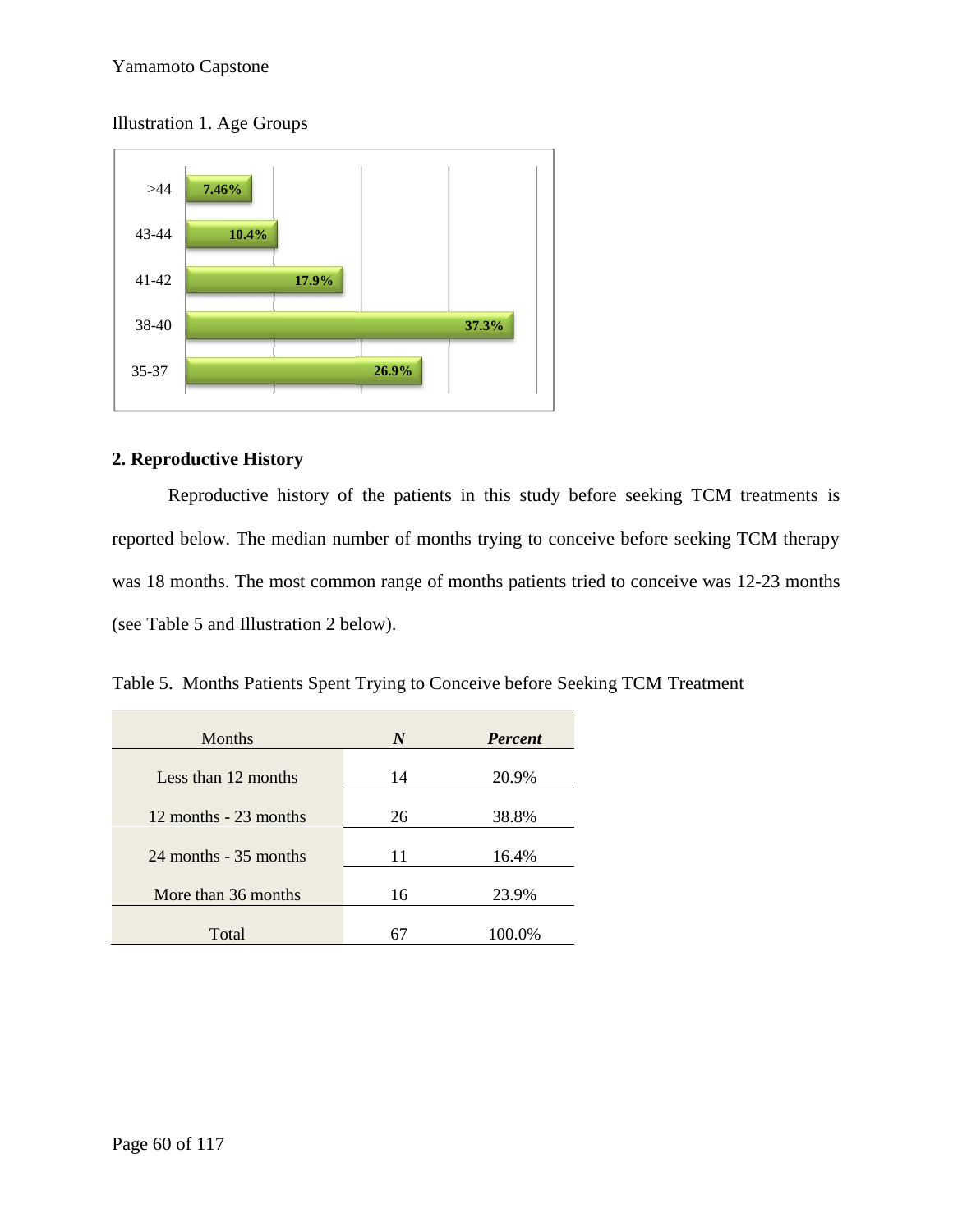Illustration 2. Months Patients Spent Trying to Conceive Prior to Seeking TCM Therapy



As shown in Table 6 and Illustration 3 below, 68.7% of women had prior pregnancy (*N*=46), 40.3% had miscarriage (*N*=27), 31.3% had abortion (*N*=21) and 25.4% had prior live birth (*N*=17) before seeking TCM treatments.

| Table 6. Summary of Reproductive History |  |
|------------------------------------------|--|
|------------------------------------------|--|

| 12 months - 23 months<br>Less than 12 months                                       | 20.9%            | 38.8% |                  |                |  |
|------------------------------------------------------------------------------------|------------------|-------|------------------|----------------|--|
| As shown in Table 6 and Illustration 3 below, 68.7% of women had prior preg        |                  |       |                  |                |  |
| $(N=46)$ , 40.3% had miscarriage (N=27), 31.3% had abortion (N=21) and 25.4% had p |                  |       |                  |                |  |
| birth $(N=17)$ before seeking TCM treatments.                                      |                  |       |                  |                |  |
| Table 6. Summary of Reproductive History                                           |                  |       |                  |                |  |
|                                                                                    |                  | Yes   |                  | N <sub>o</sub> |  |
|                                                                                    | $\boldsymbol{N}$ | %     | $\boldsymbol{N}$ | %              |  |
| History of prior pregnancy                                                         | 46               | 68.7% | 21               | 31.3%          |  |
| History of miscarriage                                                             | 27               | 40.3% | 40               | 59.7%          |  |
| History of abortion                                                                | 21               | 31.3% | 46               | 68.7%          |  |
| History of live birth                                                              | 17               | 25.4% | 15               | 74.6%          |  |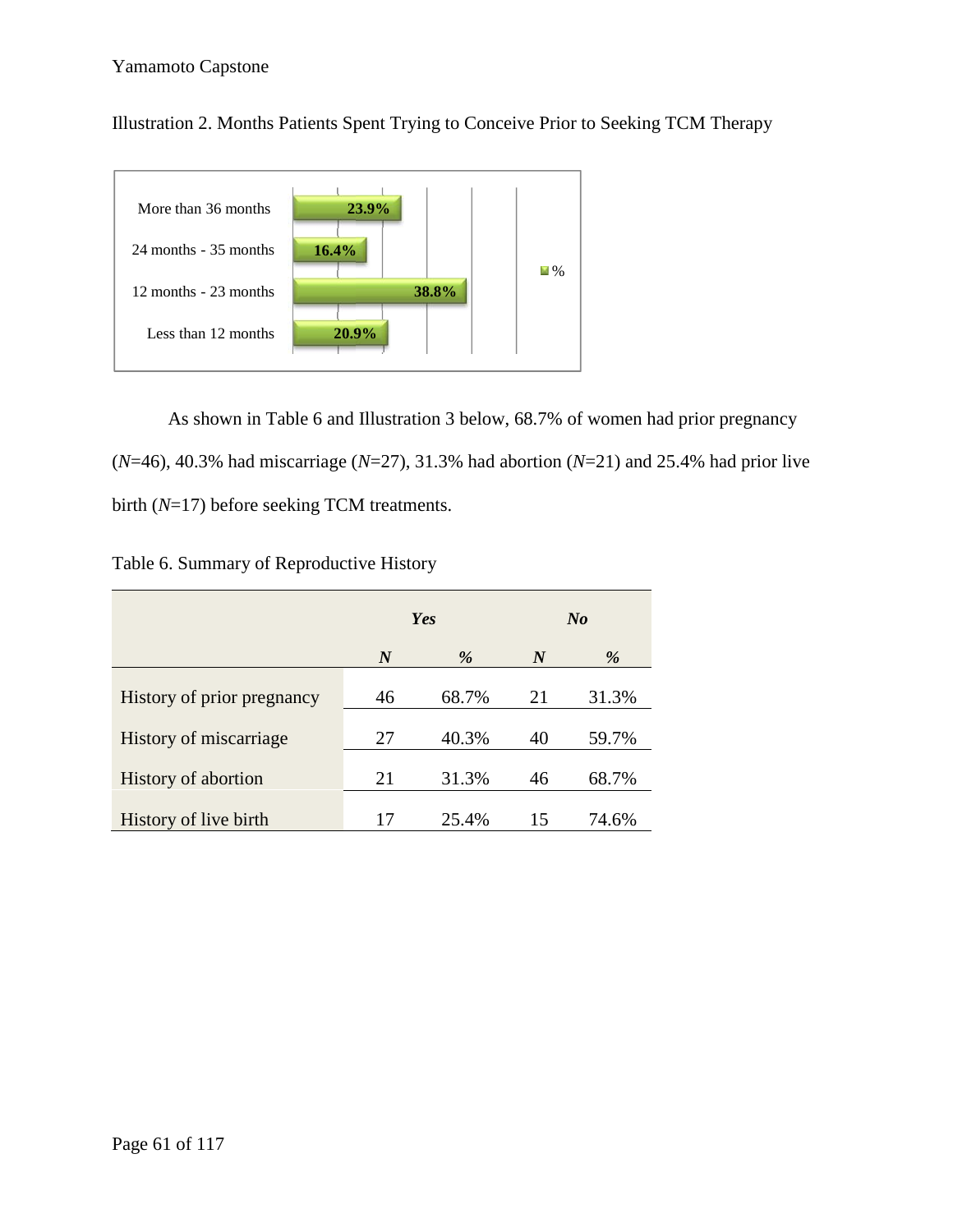



# **3. History of ART or other medical fertility treatments use before seeking TCM therapy medicaltreatmentsuse**

Out of 67 patients in this study, 43.3% of the patients (*N=*29) used some forms of ART, Out of 67 patients in this study, 43.3% of the patients  $(N=29)$  used some forms of ART,<br>and/or IUI, and/or COS procedures before seeing TCM therapy while 56.7% of the patients *(N*=38) did not use any such medical procedures (see Illustration 4 below).

Illustration 4. Prior use of ART, IUI and/or COS before seeking TCM therapy

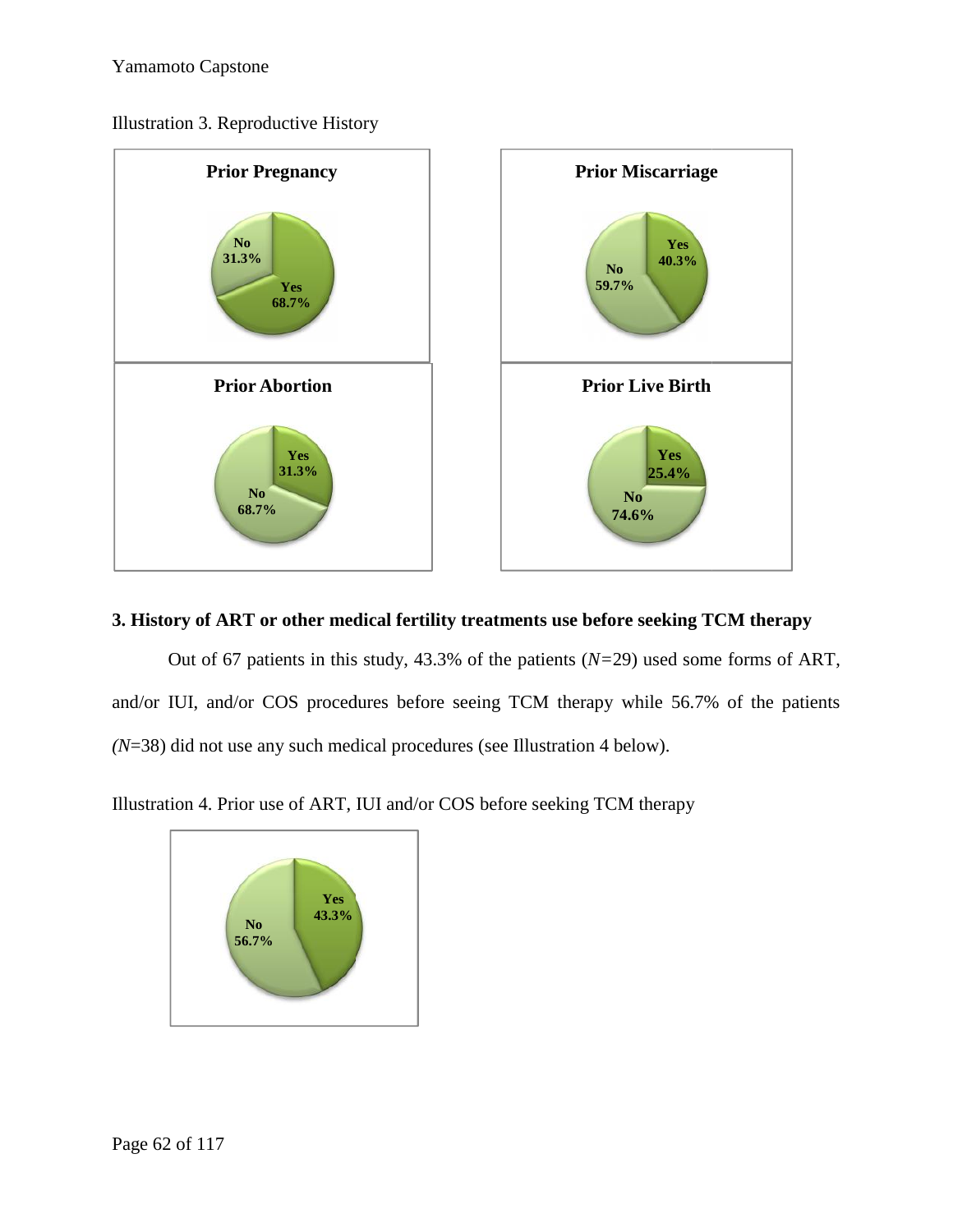# **Types of prior ART use before seeking TCM therapy**

Western medical procedures used by the patients in this study prior to seeking TCM therapy include IVF, IUI, and COS. Table 7 below reports the types of medical procedures used prior to seeking TCM therapy. Out of the patients who used Western fertility assisting procedures prior to TCM therapy, 37.9% of them used IVF only (*N*=11), 13.8% of the patients used IUI only  $(N=4)$ , 10.3% used COS only  $(N=3)$ , while 37.9% of the patient  $(N=11)$  used combinations of treatments over time such as IVF, IUI, and/or COS (see Table 7 and Illustration 5 below).

|                                      |                               | $\boldsymbol{N}$ | <b>Percent</b> |
|--------------------------------------|-------------------------------|------------------|----------------|
| Western fertility<br>treatment types | <b>ART</b> only               | 11               | 37.9%          |
|                                      | <b>IUI</b> only               | 4                | 13.8%          |
|                                      | COS only                      | 3                | 10.3%          |
|                                      | Mixed (ART, IUI, and /or COS) | 11               | 37.9%          |
|                                      | <b>Total</b>                  | 29               | 100.0%         |

Table 7. Types of Western fertility treatments used prior to TCM therapy



# Illustration 5. Types of Western fertility treatments used before seeking TCM therapy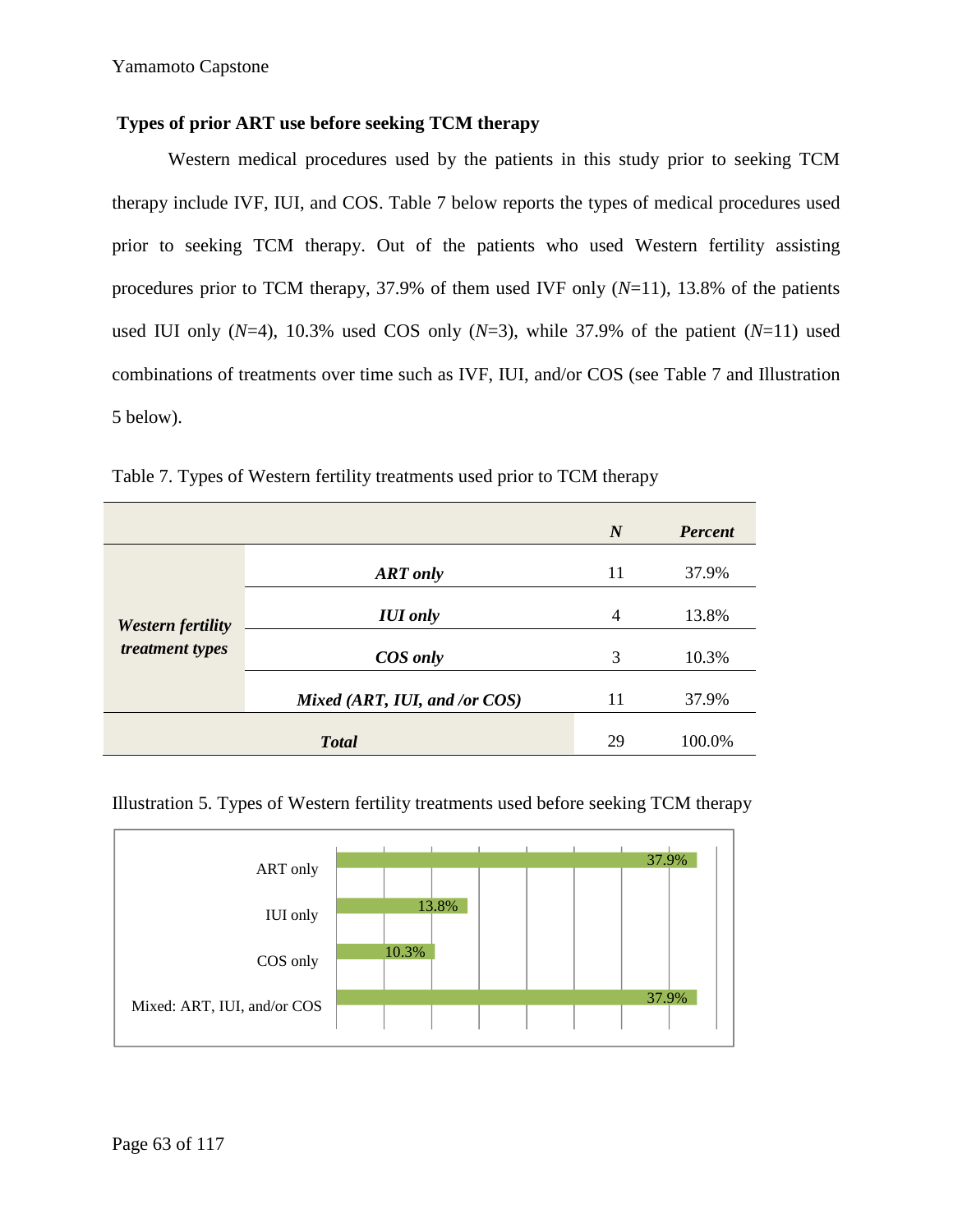Furthermore, the numbers of ART and fertility assisting procedures used before seeking TCM therapy is presented below (see Table 8 below). The median numbers of ART cycles used prior to TCM therapy was 2 cycles. For IUI treatments and COS treatments, the median numbers of cycles used were 3 cycles and 3 cycles respectively.

|                            |            | <b>Median</b> | <b>Minimum</b> | <b>Maximum</b> |
|----------------------------|------------|---------------|----------------|----------------|
|                            | <b>ART</b> |               |                | h              |
| <b>Treatment types and</b> | <b>IUI</b> | 3             |                | h              |
| number of cycles used      | $\cos$     | 3             |                |                |
|                            | <b>FET</b> | 15            |                |                |

|  | Table 8. Western fertility treatment types and number of cycles used prior to TCM therapy |  |
|--|-------------------------------------------------------------------------------------------|--|
|  |                                                                                           |  |

# **4. Western Medical Diagnoses**

The most common western medical diagnoses of the patients reported in this study were diminished ovarian reserves and uterine fibroids. Hypothyroidism, fallopian tubal blockage, recurrent pregnancy loss, and endometriosis were also common (see Table 9 and Illustration 6 below). These diagnoses were given by either gynecologists or reproductive endocrinologists and were reported by the patients themselves on their first visits. This section of the current study only reports the available findings in order to describe the patient demographics in this study, therefore, further analyses of the Western medical diagnoses are not in the scope of this study.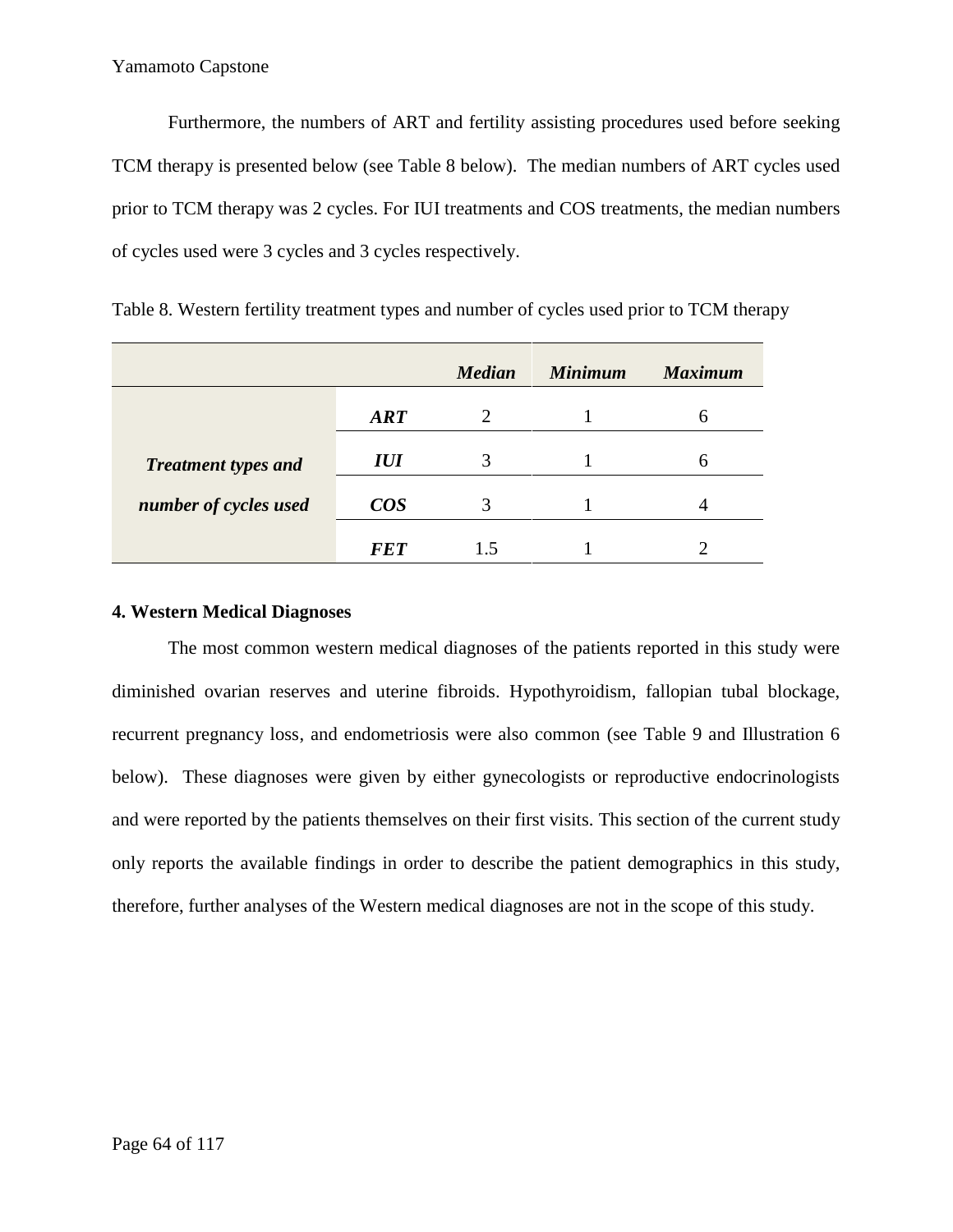# Table 9. Western Medical Diagnoses Reported Medical Diagnoses

|                          |                            | $\overline{N}$ | $\%$   |
|--------------------------|----------------------------|----------------|--------|
|                          |                            |                |        |
| <b>Medical Diagnoses</b> | Diminished ovarian reserve | 7              | 17.1%  |
|                          | Uterine fibroids           | 7              | 17.1%  |
|                          | Hypothyroidism             | 5              | 12.2%  |
|                          | Tubal blockage             | 5              | 12.2%  |
|                          | Recurrent pregnancy loss   | $\overline{4}$ | 9.8%   |
|                          | Endometriosis              | 3              | 7.3%   |
|                          | Others*                    | 10             | 24.4%  |
|                          | Total                      | 41             | 100.0% |

\* Others include PCOS, Luteal defect, Immunology factors such as elevated NK cells and ANA, Hashimoto \* Others include PCOS, Luteal defect, Immunology factors such as elevated NK cells and thyroiditis, adenomyosis, hydrosalpinx, secondary amenorrhea, uterine polyp, thalassemia

# Illustration 6. Western Medical Diagnoses Reported



\* Others include PCOS, Luteal defect, Immunology factors such as elevated NK cells and ANA, Hashimoto thyroiditis, adenomyosis, hydrosalpinx, secondary amenorrhea, uterine polyp, thalassemia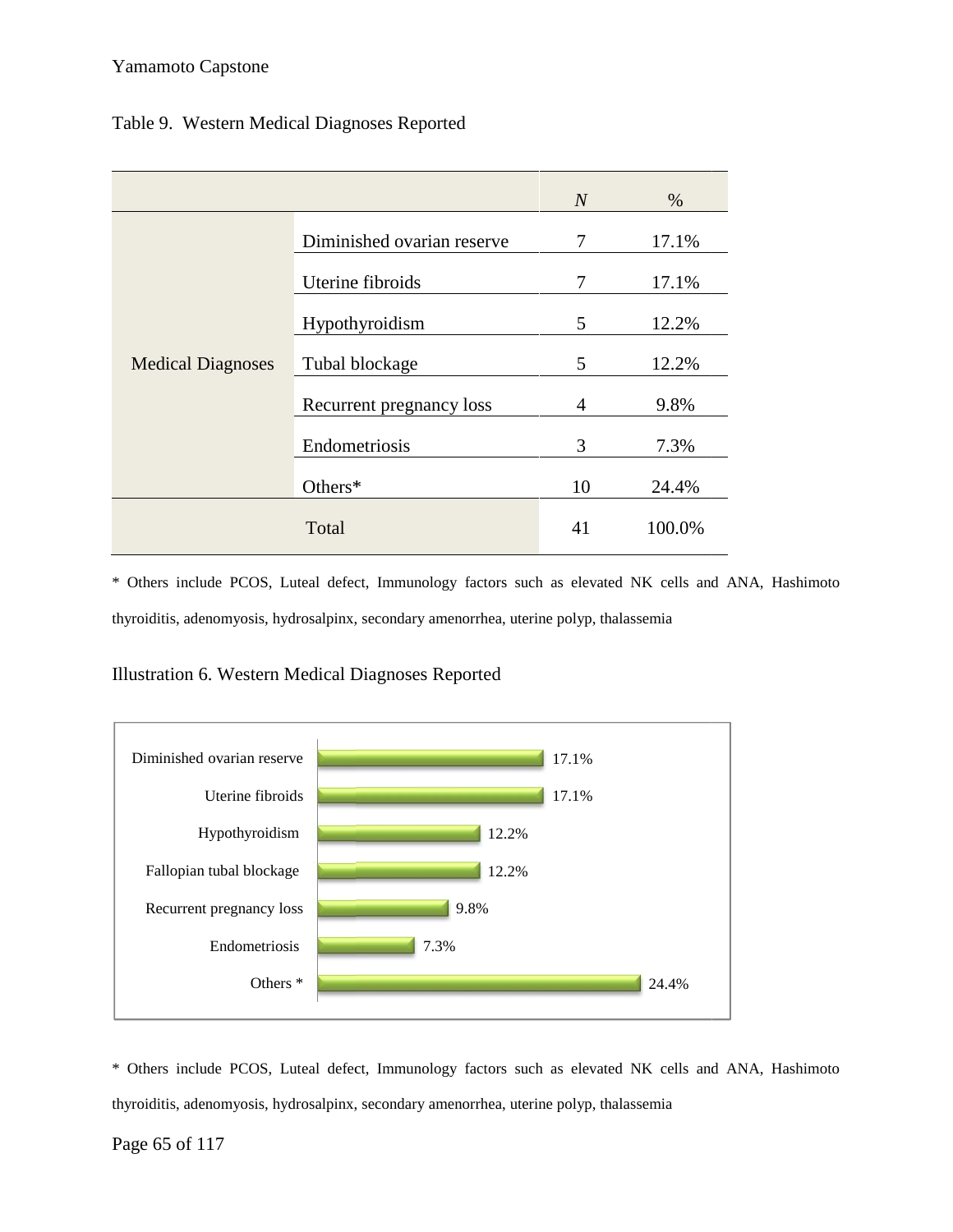# **5. TCM Diagnoses**

TCM diagnoses of the patients in this study are reported below (see Table 10 and Illustration 7 below). The most common diagnosis was Kidney Yin Deficiency (28.1%) followed by Qi Stagnation (17.2%) and Blood Stagnation (10.9%). Phlegm-Dampness Accumulation (10.2%) and Blood Deficiency (8.6%) were also commonly seen. In some patients, the diagnoses were not reported (unknown, 6.3%). This section of the current study only reports the available findings from the medical charts in order to describe the patient demographic in this study, therefore, further analyses of TCM diagnoses are not in the scope of this study.

|                      |                                 | $\boldsymbol{N}$ | %      |
|----------------------|---------------------------------|------------------|--------|
| <b>TCM Diagnoses</b> | KD Yin Deficiency               | 36               | 28.1%  |
|                      | Qi Stagnation                   | 22               | 17.2%  |
|                      | <b>Blood Stagnation</b>         | 14               | 10.9%  |
|                      | <b>Phlegm Damp Accumulation</b> | 13               | 10.2%  |
|                      | <b>Blood Deficiency</b>         | 11               | 8.6%   |
|                      | KD Yang Deficiency              | 8                | 6.3%   |
|                      | Cold in the Uterus              | $\overline{7}$   | 5.5%   |
|                      | Qi Deficiency                   | $\overline{4}$   | 3.1%   |
|                      | Others*                         | 5                | 3.9%   |
|                      | Unknown                         | 8                | 6.3%   |
|                      | Total                           | 128              | 100.0% |

Table 10. TCM Diagnoses

\*Others include Kidney Jing Deficiency, Deficiency Heat, and Stomach Fire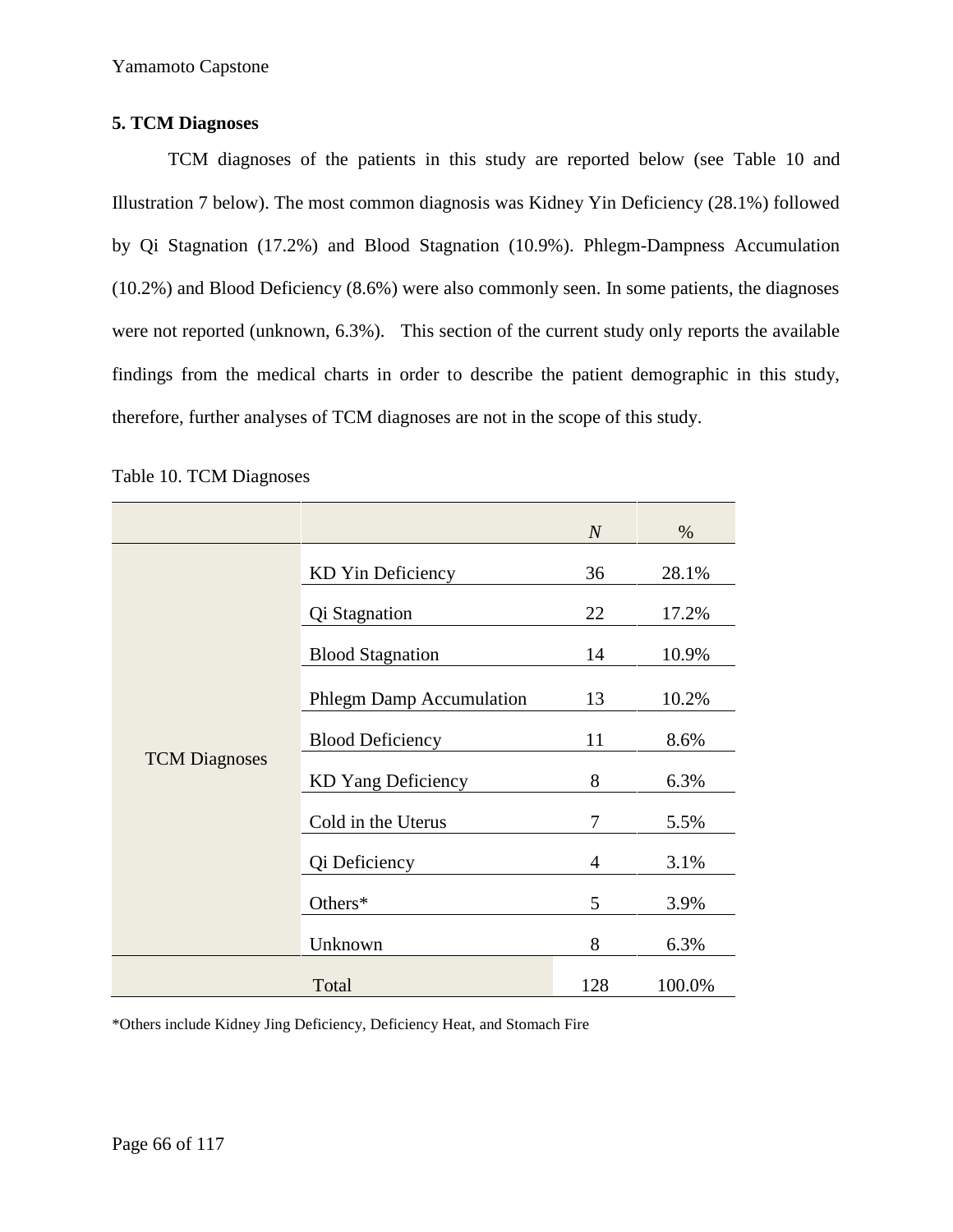# Illustration 7. TCM Diagnoses Illustration



\*Others include Kidney Jing Deficiency, Deficiency Heat, and Stomach Fire

# **6. Acupuncture treatment**

The most common acupuncture points used in this study included points along the Conception vessel such as Ren-4, Ren-6, Ren-3, and Ren-12, points along Stomach channel such as ST-36, ST-25, ST-27, ST-28, and ST-29, and points along Spleen channel such as SP-9 and SP-6. Extra points such as Zi Gong Xue and Yin Tang were also commonly used. Other points used also include Du-20 and LI-11. This section only reports the findings from the data that are pertinent to describe the general treatments used in this study. Therefore, further analyses of acupuncture treatments are not in the scope of this study. The most common acupuncture points used in this study included points along<br>Conception vessel such as Ren-4, Ren-6, Ren-3, and Ren-12, points along Stomach channel<br>as ST-36, ST-25, ST-27, ST-28, and ST-29, and points along Unknown<br>
idney Jing Deficiency, Deficiency Heat, and Stomach Fire<br> **e treatment**<br>
set such as Ren-4, Ren-6, Ren-3, and Ren-12, points alors<br>
5, ST-27, ST-28, and ST-29, and points along Spleen cl<br>
nts such as Zi Gong Xue a

# **7. Chinese Herbal Therapy**

Page 6/ of 11/ Chinese herbal pharmacopoepia include more than 400 herbs (Bensky et al., 2004). In this study, patients received customized herbal formulas according to their TCM diagnoses. The most common form of herbal medicine used was dried, whole herbal formulation style which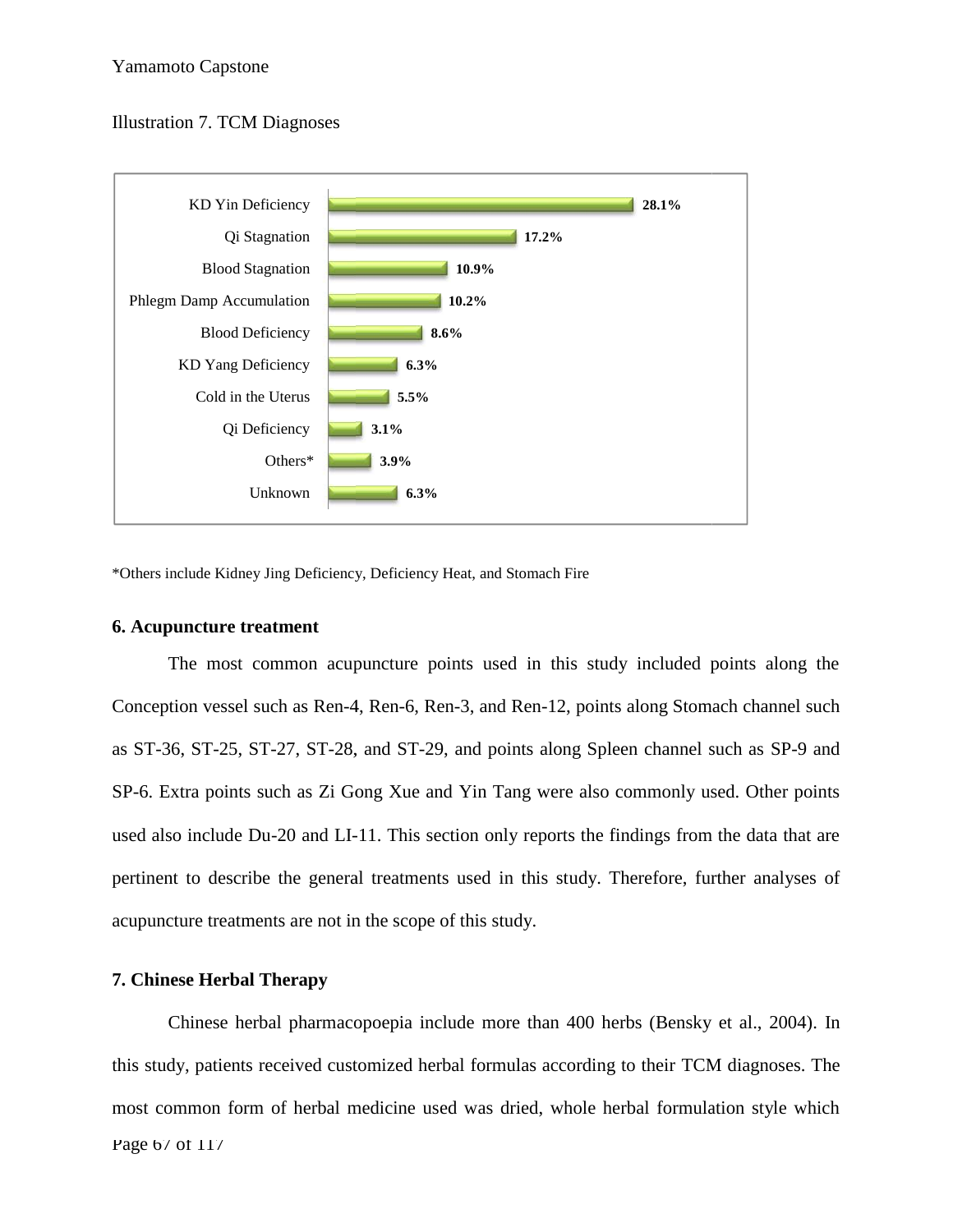generally consisted of 8-12 herbs. These formulations were decocted and made into tea forms by patients themselves. Occasionally, herbal medicine in granulated form, in capsule, or in pill form was also used. More than 90 different types of herb usage were observed from patient's herbal prescription given on their first visit in this study. Types of herbs prescribed on patients' first visit were recorded. The 11 most commonly prescribed herbs in this study were Dang Gui (*Angelicae Sinensis Radix)*, Bai Shao (*Paeoniae Radix alba*), Chen Pi (*Citri reticulatae Pericarpium*), Gan Cao (*Glycyrrhizae Radix)*, Chuan Xiong (*Chuanxiong Rhizoma)*, Shu Di Huang (*Rehmanniae Radix preparata)*, Gou Qi Zi (*Lycii Fructus)*, Wu Wei Zi *(Schisandrae Fructus)*, Tu Si Zi (*Cuscutae Semen)*, Shan Zhu Yu (*Corni Fructus)*, and Shan Yao (*Discoreae Rhizoma)* (see Table 11 below).

Table 11. The 11 Most Commonly Used Chinese Herbs in This Study

| <b>Herbs</b>                              |    |
|-------------------------------------------|----|
| Dang Gui (Angelicae Sinensis Radix)       | 56 |
| Bai Shao (Paeoniae Radix alba)            | 50 |
| Chen Pi (Citri reticulatae Pericarpium)   | 45 |
| Gan Cao ( <i>Glycyrrhizae Radix</i> )     | 45 |
| Chuan Xiong (Chuanxiong Rhizoma)          | 42 |
| Shu Di Huang (Rehmanniae Radix preparata) | 38 |
| Gou Qi Zi (Lycii Fructus)                 | 34 |
| Wu Wei Zi (Schisandrae Fructus)           | 25 |
| Tu Si Zi (Cuscutae Semen)                 | 24 |
| Shan Zhu Yu (Corni Fructus)               | 22 |
| Shan Yao (Discoreae Rhizoma)              | 20 |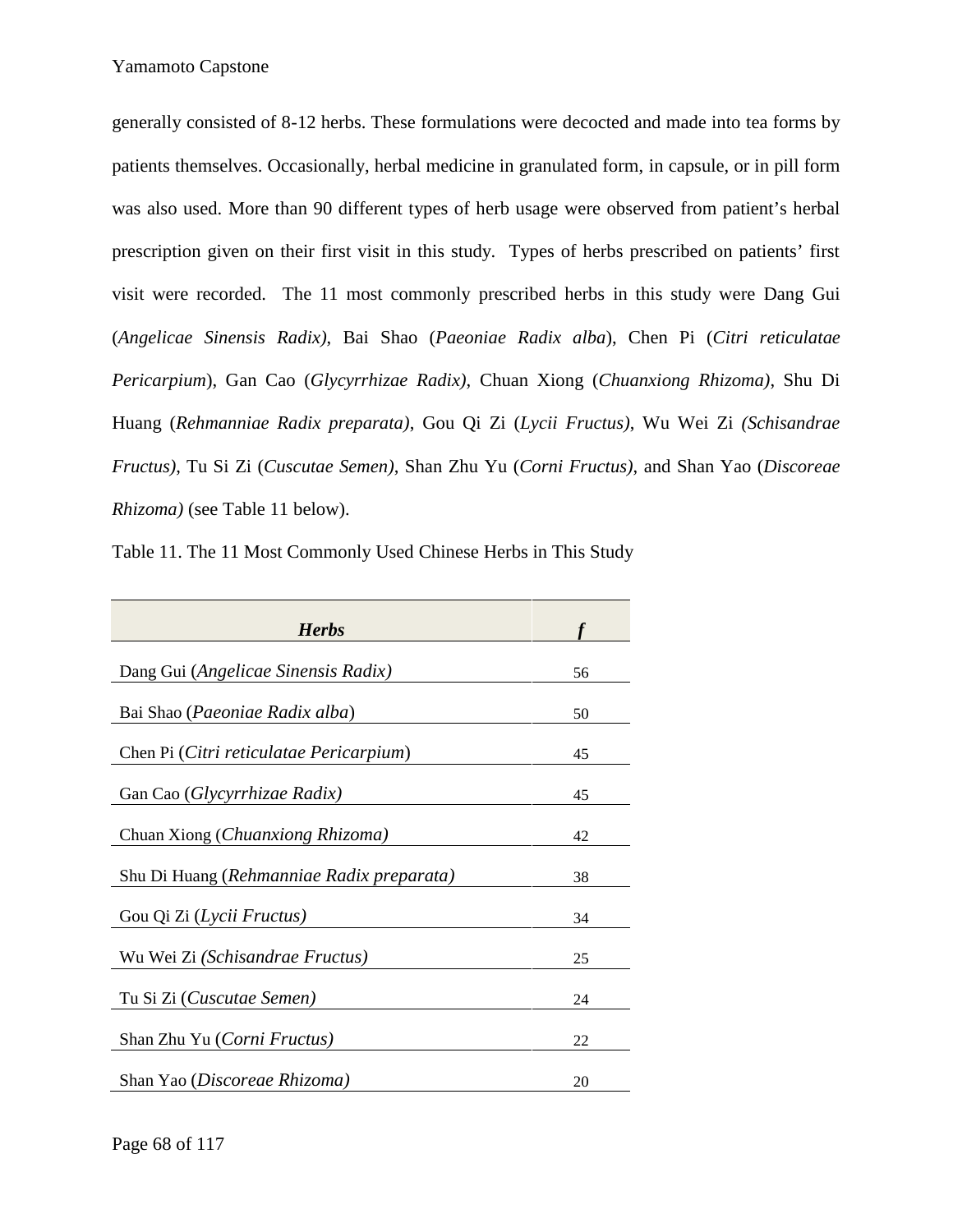This section of this study reports the findings regarding herbal therapy in order to provide information on the general view of herbal treatments used among patients in this study. Therefore, further analyses of herbal treatments are not the scope of this study.

### **Inferential Statistical Results**

Inferential statistical analyses were used to examine associations between treatment durations and pregnancy outcome in this study. Furthermore, probability value was analyzed to further determine the strength of the relationship between two variables and significance of the statistics. of this study reports the findings regarding herbal therapy in order to provide this stud treatments on the scope of this study.<br>Then, further analyses of herbal treatments are not the scope of this study.<br> **Computed Stati** 

# **1. Effects of Treatment Durations on Pregnancy Outcome Pregnancy Outcome**

The main objective of this study was to determine whether or not different durations of TCM therapy lead to a significant change on pregnancy outcomes of infertile AMA women. In order to examine the associations between treatment durations and pregnancy outcomes the data were further organized into two groups with different lengths of TCM treatments; less than 3 months group and more than 3 months group. Out of the 67 patients in the study, 43% (*N=29)* of the patients had less than 3 months (1 month to less than 3 months) of TCM therapy while 57% (*N=*38) of the patients had more than 3 months of TCM therapy (see Illustration 8 below). The main objective of this study was to determine whether or not different durations of<br>therapy lead to a significant change on pregnancy outcomes of infertile AMA women. In<br>to examine the associations between treatment du % of the patients had less than 3 months (1 month to  $57\%$  ( $N=38$ ) of the patients had more than 3 months Illustration 8. Treatment duration groups in this study



Illustration 8. Treatment duration groups in this study ( $\lt$  3 Months vs.  $>$  3 Months)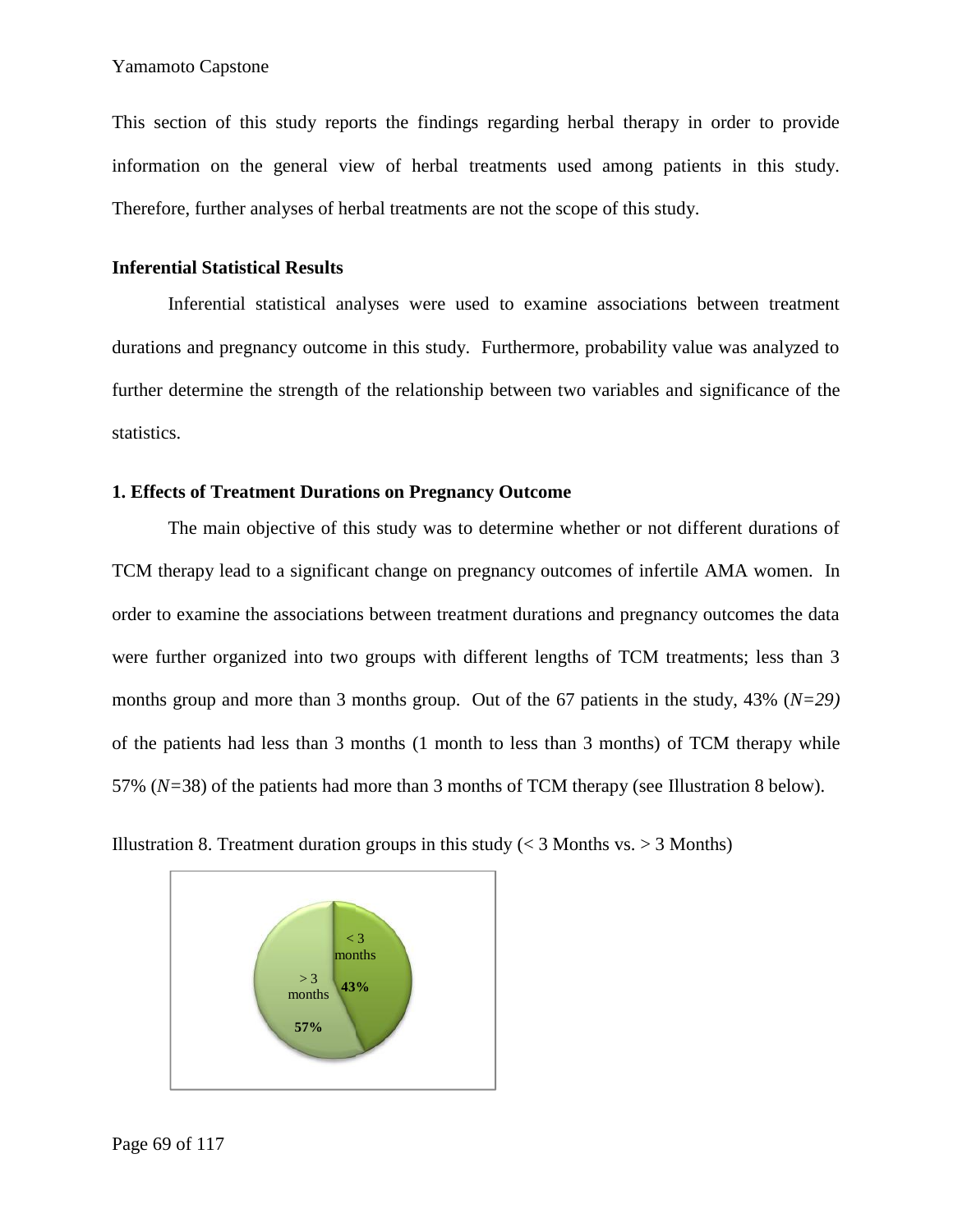In order to determine whether or not TCM treatment duration of more than 3 months yielded to more pregnancies, a Pearson chi-square analysis was conducted between pregnancy outcome (yes vs. no) and treatment duration (less than 3 months vs. 3 months or more). Pearson chi-square analysis was chosen as appropriate analysis to compare categorical data such as pregnancy outcome and duration of treatment. As shown in Table 11 below, no significant difference in pregnancy outcome was found based on the duration of treatment (c2  $(1) = 0.88$ , *p*  $= .347$ ).

Table 11. Comparison of Pregnancy Outcomes by TCM Treatment Durations

|                                     |              |       | Pregnant |                | <b>Total</b> |  |
|-------------------------------------|--------------|-------|----------|----------------|--------------|--|
|                                     |              |       | Yes      | N <sub>o</sub> |              |  |
| <b>Treatment</b><br><b>Duration</b> | $<$ 3 months | Count | 14       | 15             | 29           |  |
|                                     |              | $\%$  | 48.3%    | 51.7%          | 100.0%       |  |
|                                     | $3+$ months  | Count | 14       | 24             | 38           |  |
|                                     |              | $\%$  | 36.8%    | 63.2%          | 100.0%       |  |
| Total                               |              | Count | 28       | 39             | 67           |  |
|                                     |              | $\%$  | 41.8%    | 58.2%          | 100.0%       |  |

 $(< 3$  Months vs.  $> 3$  Months)

Pearson Chi-Square (1) = 0.88, *p* = .347

### **2. Effects of TCM Treatment Durations on Pregnancy Outcome and Age Effect**

In order to rule out an age effect that might be skewing the pregnancy results, a t-test on years of age was conducted between patients who became pregnant and those who did not. Ttests were chosen as appropriate analysis for comparing groups on continuous variables such as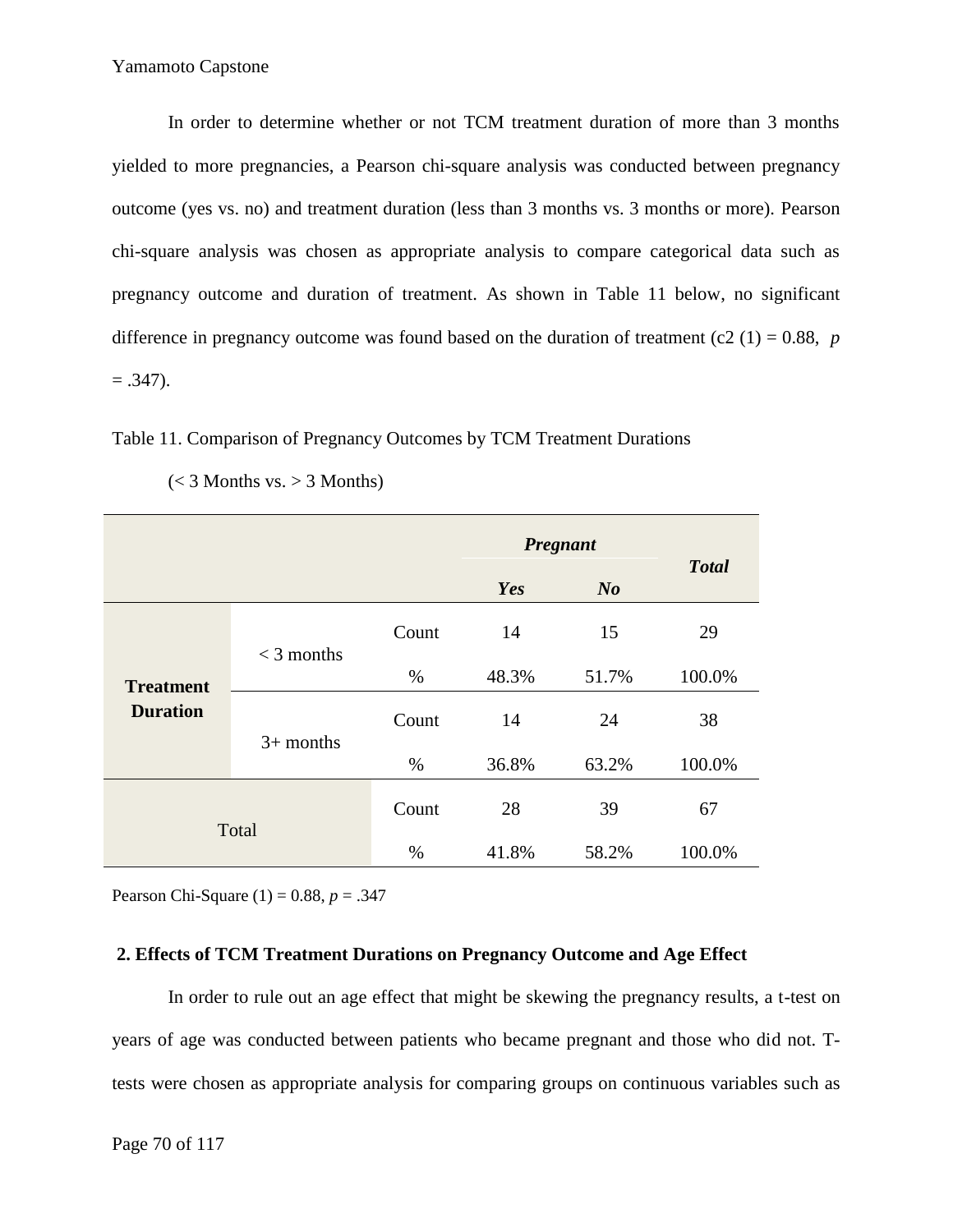age. As shown in Table 12 below, there was a significant age difference between the two groups  $(t (65) = -2.19, p = .032)$ . The women who became pregnant were significantly younger (mean age  $= 38.7$ ) compared to those who did not (mean age  $= 40.2$ ).

| <b>Pregnant</b> |    | <b>Mean</b> | SD           |         | df    | <i>p</i> -value |
|-----------------|----|-------------|--------------|---------|-------|-----------------|
| Yes             | 28 | 38.68       | 2.5          | $-2.19$ | 65    | $\Omega$        |
| No              | 39 | 40.26       | 3 つ<br>ے . ب | $---$   | $---$ | $---$           |

Table 12. Age Comparison by Pregnancy Outcome

To control for the age effect and determine the effects of treatment durations on pregnancy outcomes, women were further separated into two groups using a median split for age. Women aged 35 to 39 formed one group, and women aged 40 to 47 formed the other group. Table 13 below reports the pregnancy outcome (yes or no) by the treatment durations within each age group. Consequently, two chi square analyses were conducted between pregnancy outcome and treatment durations for each age group, one for younger women and one for older women. As shown below, there were no significant relationships between pregnancy outcome and treatment duration, either within younger women (c2  $(1) = 0.86$ ,  $p = .353$ ), or within older women (c2 (1) =  $0.37, p = .545$ ).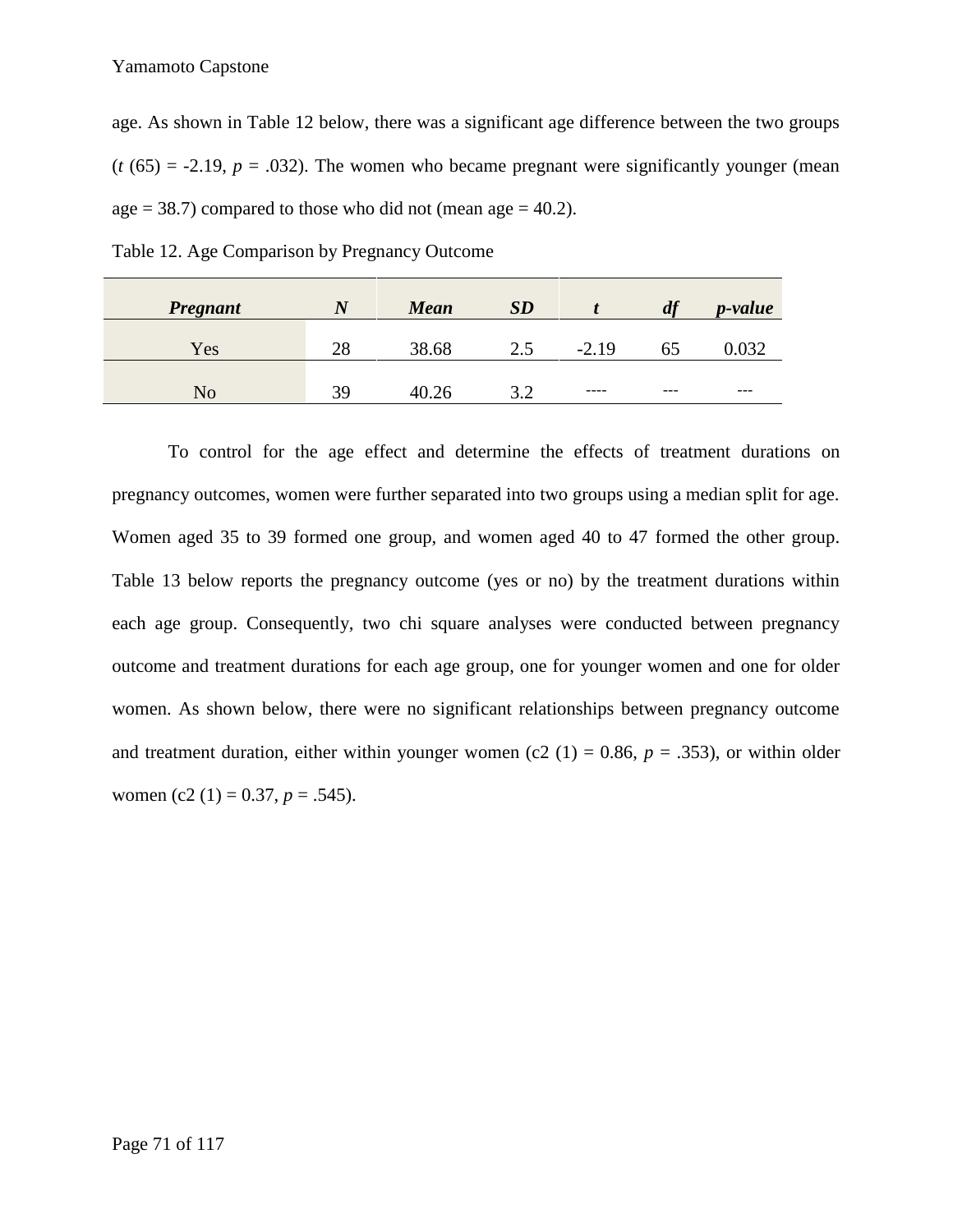# Table 13. Comparison of Pregnancy Outcomes by Treatment Durations

|             | <b>Treatment</b> |       | Pregnancy |                |              |
|-------------|------------------|-------|-----------|----------------|--------------|
| Age group   | duration         |       | Yes       | N <sub>o</sub> | <b>Total</b> |
|             | $<$ 3 months     | Count | $8\,$     | 5              | 13           |
|             |                  | $\%$  | 61.5%     | 38.5%          | 100.0%       |
| 35 to 39    | $3+$ months      | Count | 9         | 11             | 20           |
|             |                  | $\%$  | 45.0%     | 55.0%          | 100.0%       |
| Total       |                  | Count | 17        | 16             | 33           |
|             |                  | $\%$  | 51.5%     | 48.5%          | 100.0%       |
|             | $<$ 3 months     | Count | 6         | 10             | 16           |
|             |                  | $\%$  | 37.5%     | 62.5%          | 100.0%       |
| 40 to 47    |                  | Count | 5         | 13             | 18           |
| $3+$ months |                  | $\%$  | 27.8%     | 72.2%          | 100.0%       |
| Total       |                  | Count | 11        | 23             | 34           |
|             |                  | $\%$  | 32.4%     | 67.6%          | 100.0%       |

 $(< 3$  Months vs.  $> 3$  months) within Age Groups (35-39 vs. 40-47)

| Age      |                    | <i>Value</i> | df | <i>p</i> -value |
|----------|--------------------|--------------|----|-----------------|
| 35 to 39 | Pearson Chi-Square | 0.86         |    | .353            |
| 40 to 47 | Pearson Chi-Square | 0.37         |    | .545            |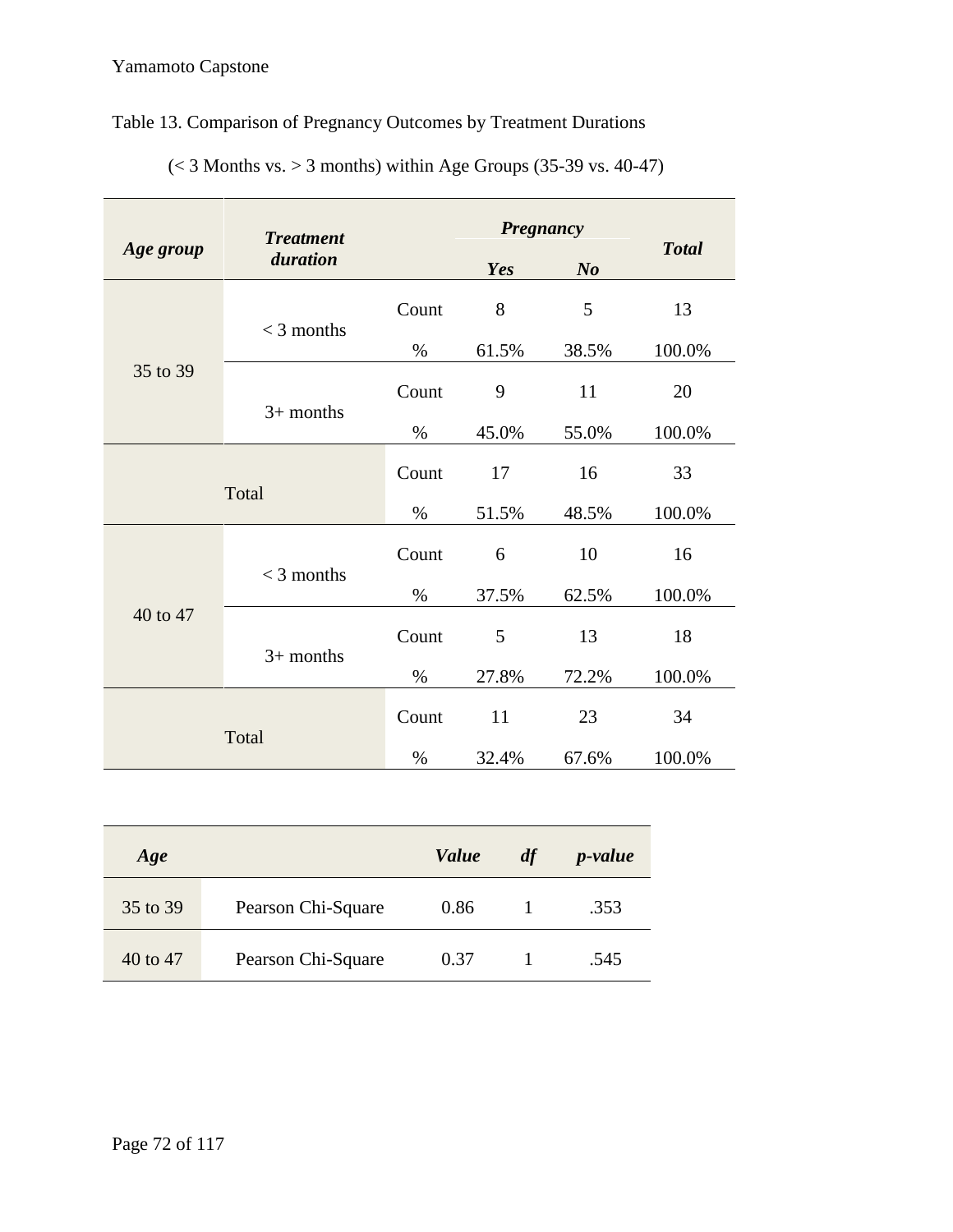# **3. Effects of TCM Treatment Durations on Pregnancy Outcome and the Effects of**

# **Concurrent Western Fertility Treatment Use**

Out of the 67 patients in this study, 35.8% (*N=*24) patients received ART, IUI, and/or COH treatments in conjunction with TCM therapy while 64.2% (*N=*43) patients received TCM therapy only and no other western medical fertility treatments (see Table 14 below).

Table 14. Concurrent use of Western fertility treatments and TCM therapy

|                                                        |                | $\boldsymbol{N}$ | <b>Percent</b> |
|--------------------------------------------------------|----------------|------------------|----------------|
| <b>Concurrent Use of Western</b>                       | Yes            | 24               | 35.8%          |
| <b>Fertility treatments with TCM</b><br><b>Therapy</b> | N <sub>o</sub> | 43               | 64.2%          |
| <b>Total</b>                                           |                | 67               | 100.0%         |

Table 15 below further presents the types of Western fertility assisting procedures used in conjunction with TCM therapy. The most common types of procedures used was ART (50.0%) and secondly IUI (29.2%).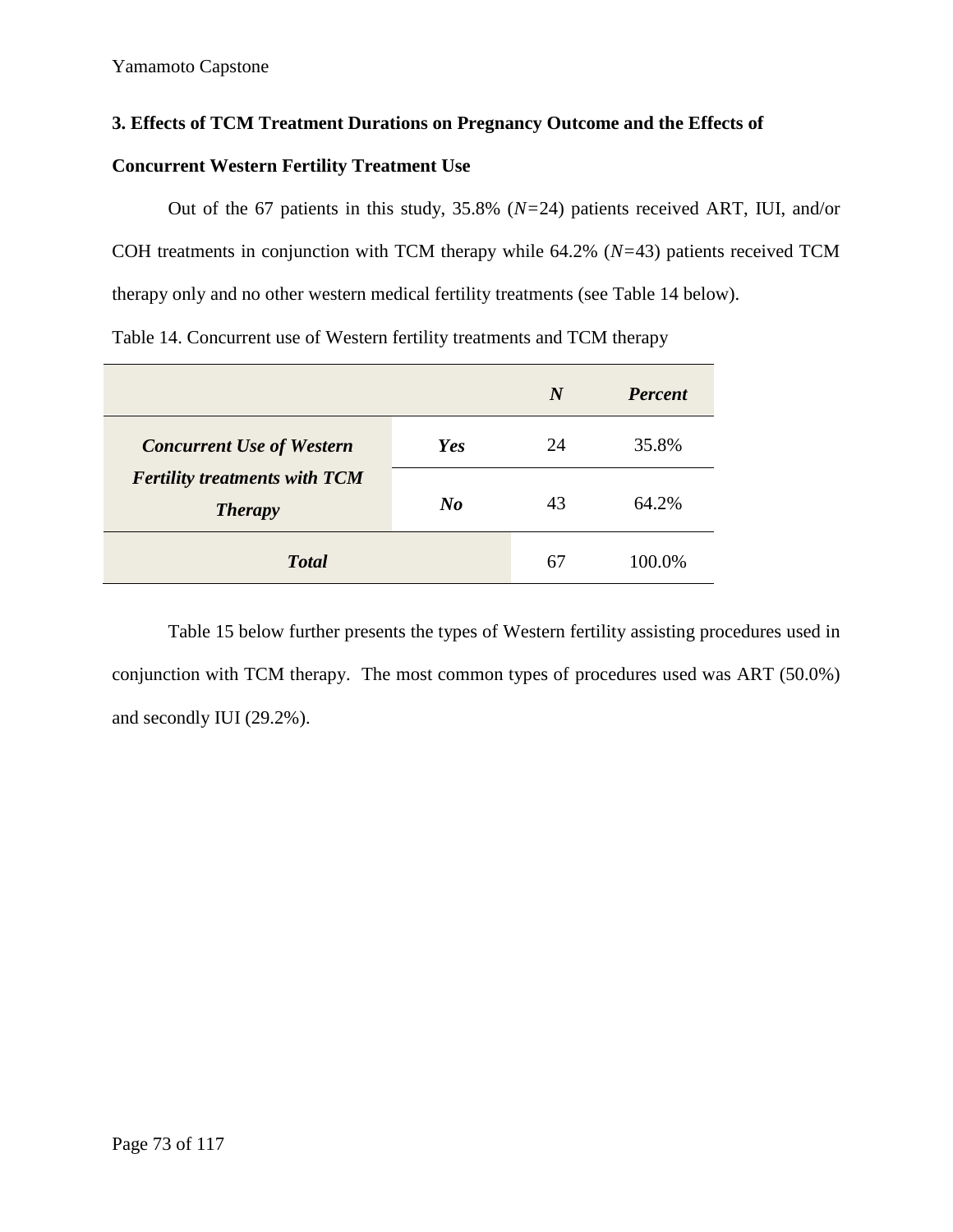|                        |                       | $\boldsymbol{N}$ | <b>Percent</b> |
|------------------------|-----------------------|------------------|----------------|
|                        | <b>IVF</b> only       | 12               | 50.0%          |
| <b>Treatment types</b> | <b>IUI</b> only       | 7                | 29.2%          |
|                        | <b>FET</b> only       | 1                | 4.2%           |
|                        | Mixed (IVF, IUI, COS) | $\overline{4}$   | 16.7%          |
|                        | <b>Total</b>          | 24               | 100.0%         |

Table 15: Types of Western fertility treatments used with TCM therapy

In order to rule out the effect of Western medical treatments that might be skewing the pregnancy results, two parallel chi-square analyses were conducted to see if there might be a difference in pregnancy outcome based on treatment duration for those who received TCM therapy only as compared to those who received TCM plus Western medical procedures. As shown in Table 16, Chi square analysis yielded no significant relationships between pregnancy outcome and treatment duration, either within those who received TCM treatments alone (c2 (1)  $= 1.31, p = 0.347$ , or within those who received both TCM combined with Western medical procedures (c2 (1) = 0.20,  $p = 0.653$ ).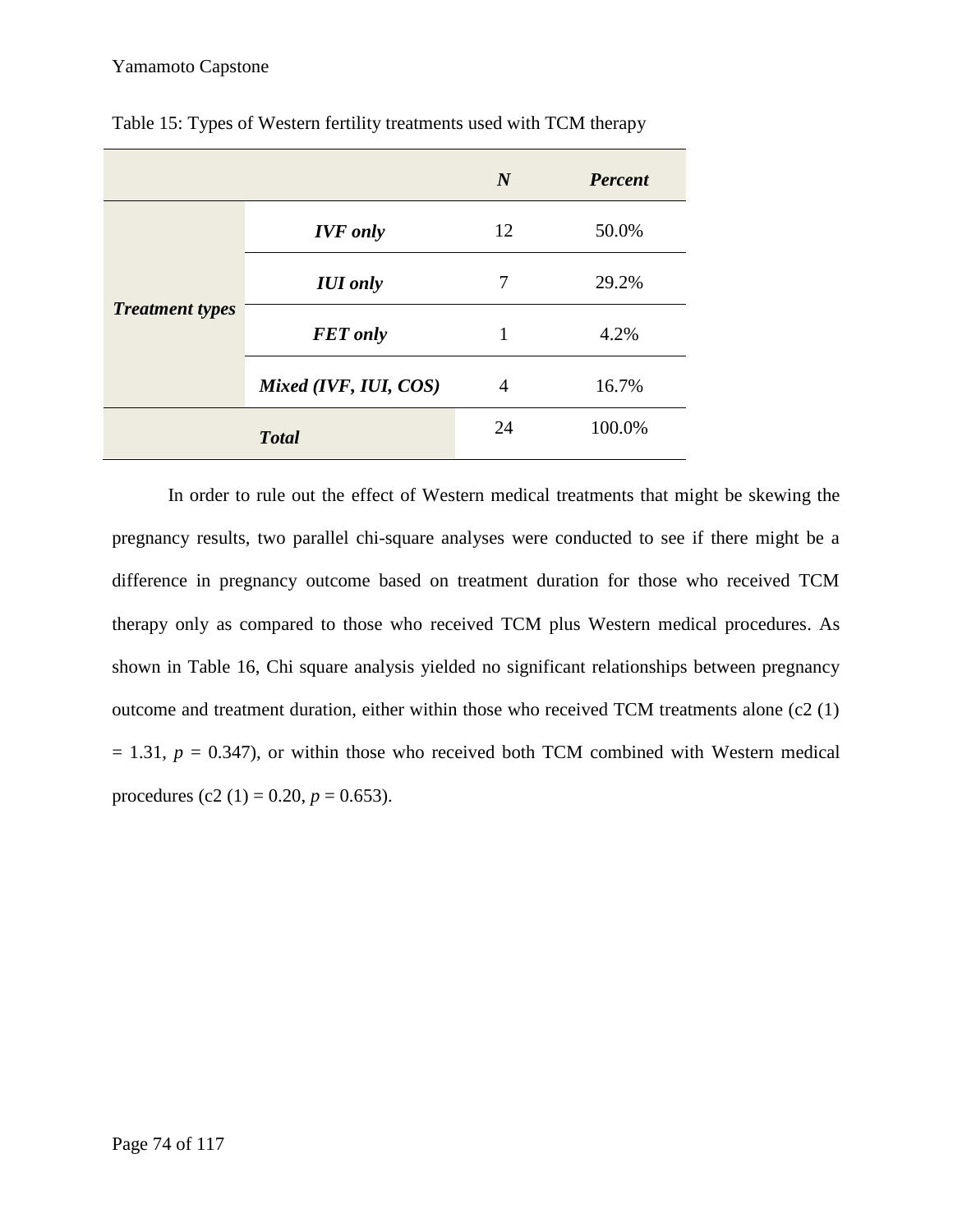Table 16: Comparison of Pregnancy Outcomes by TCM Treatment Durations (< 3 Months vs. Longer) within Treatment Types (TCM Only vs. TCM plus Western fertility treatments)

| <b>Treatment type</b> | <b>Treatment Duration</b> |       | Pregnant       |                |                |  |
|-----------------------|---------------------------|-------|----------------|----------------|----------------|--|
|                       |                           |       | Yes            | N <sub>o</sub> | <b>Total</b>   |  |
|                       |                           | Count | $\overline{4}$ | 3              | $\overline{7}$ |  |
| $TCM + Western$       | $<$ 3 months              | $\%$  | 57.1%          | 42.9%          | 100.0%         |  |
| fertility treatments  |                           | Count | 8              | 9              | 17             |  |
|                       | $3+$ months               | $\%$  | 47.1%          | 52.9%          | 100.0%         |  |
|                       | <b>Total</b>              | Count | 12             | 12             | 24             |  |
|                       |                           | $\%$  | 50.0%          | 50.0%          | 100.0%         |  |
|                       |                           | Count | 10             | 12             | 22             |  |
| <b>TCM</b> treatments | $<$ 3 months              | $\%$  | 45.5%          | 54.5%          | 100.0%         |  |
| only                  |                           | Count | 6              | 15             | 21             |  |
|                       | $3+$ months               | $\%$  | 28.6%          | 71.4%          | 100.0%         |  |
|                       |                           | Count | 16             | 27             | 43             |  |
|                       | <b>Total</b>              |       | 37.2%          | 62.8%          | 100.0%         |  |

|                                       |                    | <b>Value</b> | df | <i>p</i> -value |
|---------------------------------------|--------------------|--------------|----|-----------------|
| $TCM + Western$<br>medical procedures | Pearson Chi-Square | 0.20         |    | .653            |
| <b>TCM</b> only                       | Pearson Chi-Square | 1.31         |    | .252            |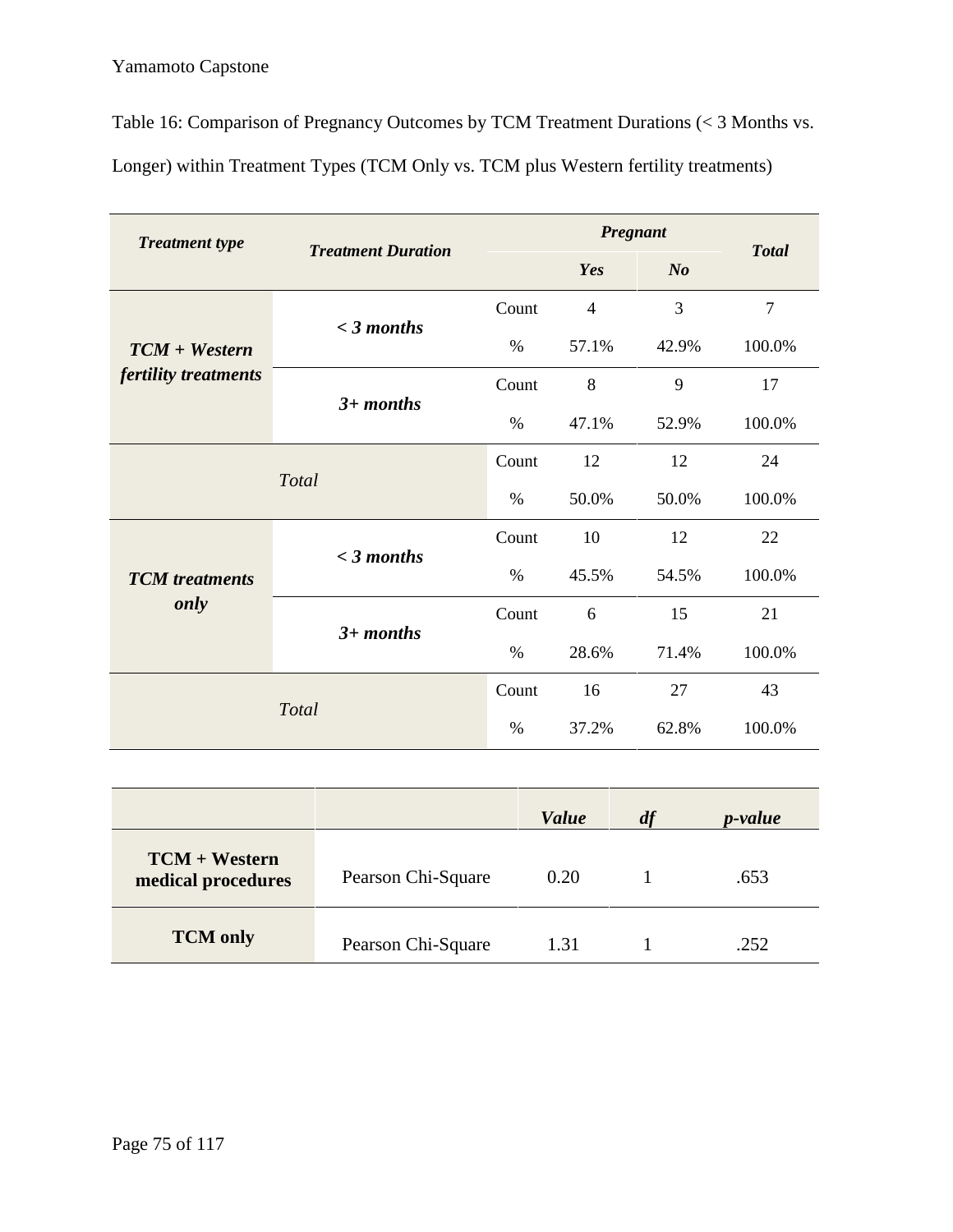### **Optional Exploratory Analyses**

Optional exploratory analyses were engaged to study the effects of TCM treatment durations on live birth outcomes of AMA women with infertility. Though not the main outcome measured for this study, live birth outcome is an important outcome for assessing the viability and effectiveness of fertility treatment thus these exploratory analyses were engaged.

### **1. Live Birth Outcomes**

### **a. Effects of TCM Treatment Durations on Live Birth Outcome**

A comparison of live birth outcome by treatment duration is presented in Table 16 below. A Fisher's exact test of live birth outcome (Yes vs. No) did not reveal a significant difference by length of treatment ( $p = 0.690$ ). Fisher's exact test was used as an appropriate analysis since this was a comparison of two dichotomous (two-category) variables with the cell sizes that were smaller than 5. Fisher's exact test to compare the live birth outcome by treatment durations within age groups (younger group age 35- 39 vs. older group age 40-47) also did not reveal a significant difference by length of treatment (*p=*1.0 vs. *p=*0.49 respectively) (see Table 18 below). Furthermore, a comparison of live birth outcome by TCM treatment durations within treatment types (TCM only vs. TCM + Western treatments) was analyzed. Fisher's exact tests revealed no significant difference on live birth outcome by lengths of treatment (*p=*1.00 vs. *p=*1.00 respectively) (see Table 19 below). There were unknown outcomes of live births (*n=*14) because those patients did not continue with TCM treatments after pregnancy.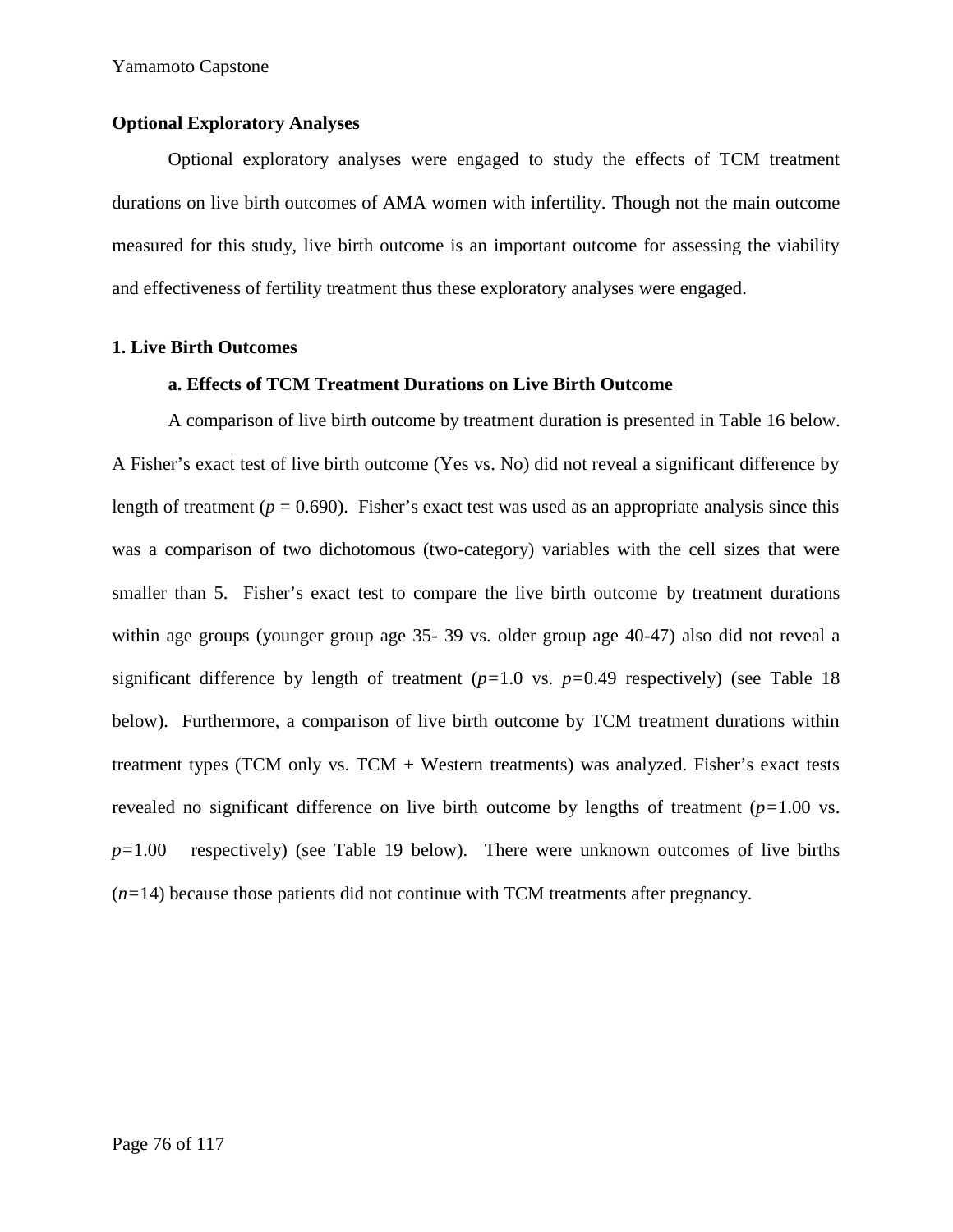# Table 17: Comparison of Live Birth Outcomes by TCM Treatment Durations

 $(< 3$  months vs.  $> 3$ months)

| <b>Treatment Duration</b> |       | <b>Live Birth</b> | <b>Total</b>   |        |
|---------------------------|-------|-------------------|----------------|--------|
|                           |       | Yes               | N <sub>o</sub> |        |
| $<$ 3 months              | Count | 2                 | 19             | 21     |
|                           | $\%$  | 9.5%              | 90.5%          | 100.0% |
| $3+$ months               | Count | 5                 | 27             | 32     |
|                           | $\%$  | 15.6%             | 84.4%          | 100.0% |
| <b>Total</b>              | Count | $\tau$            | 46             | 53     |
|                           | %     | 13.2%             | 86.8%          | 100.0% |

Fisher's exact test,  $p = 0.690$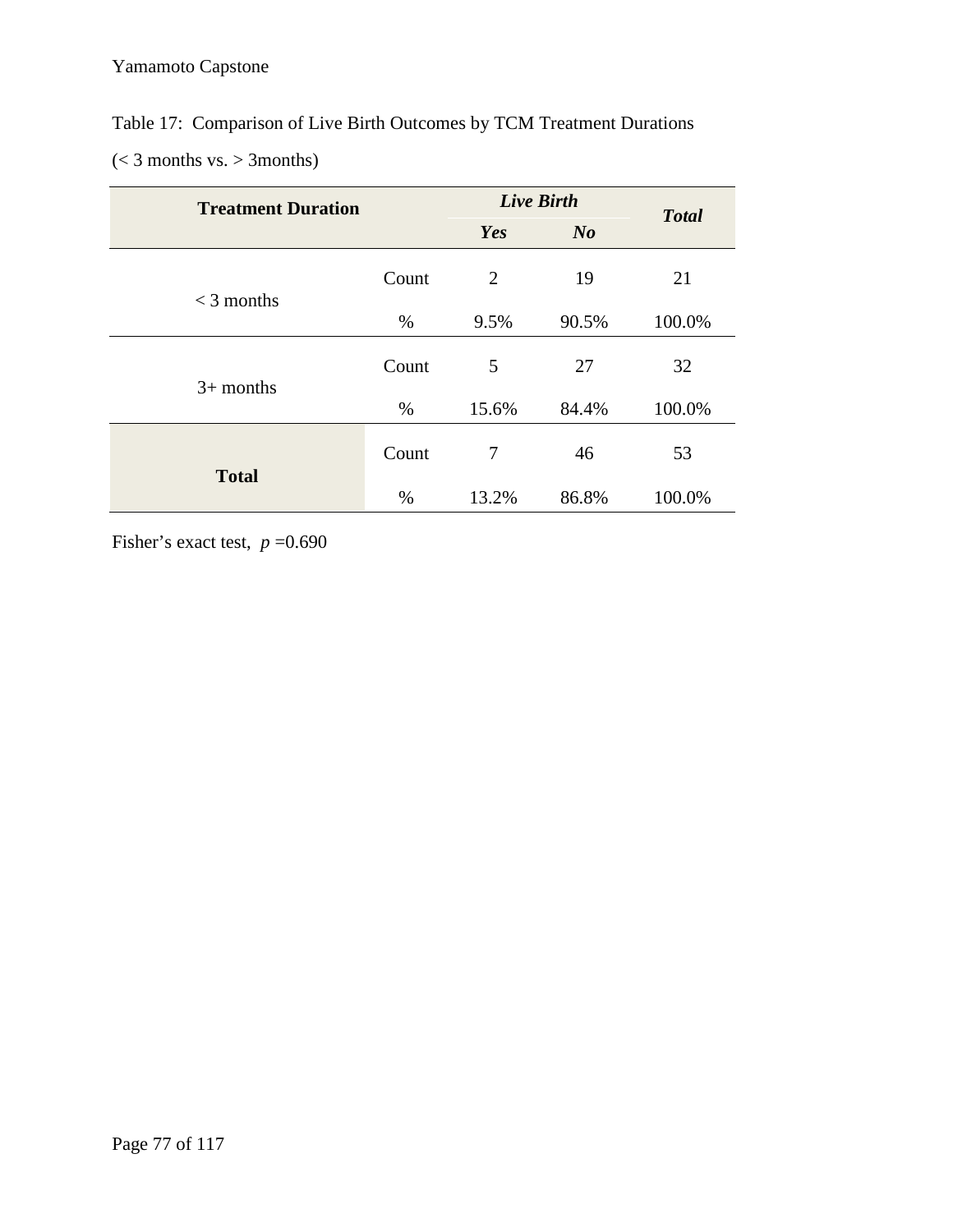# Table 18. Comparison of Live Birth Outcomes by TCM Treatment Duration

|            |                           |       |                  | <b>Live Birth</b> |              |
|------------|---------------------------|-------|------------------|-------------------|--------------|
| Age groups | <b>Treatment duration</b> |       | Yes              | N <sub>o</sub>    | <b>Total</b> |
|            | $<$ 3 months              | Count | $\overline{2}$   | $\overline{7}$    | 9            |
|            |                           | $\%$  | 22.2%            | 77.8%             | 100.0%       |
|            | 35 to 39<br>$3+$ months   | Count | 3                | 12                | 15           |
|            |                           | $\%$  | 20.0%            | 80.0%             | 100.0%       |
|            | Total                     | Count | 5                | 19                | 24           |
|            |                           |       | 20.8%            | 79.2%             | 100.0%       |
|            | $<$ 3 months              | Count | $\boldsymbol{0}$ | 12                | 12           |
|            |                           | $\%$  | 0.0%             | 100.0%            | 100.0%       |
| 40 to 47   | $3+$ months               | Count | $\overline{2}$   | 15                | 17           |
|            |                           | $\%$  | 11.8%            | 88.2%             | 100.0%       |
|            | Total                     | Count | $\overline{2}$   | 27                | 29           |
|            |                           | $\%$  | 6.9%             | 93.1%             | 100.0%       |

 $(< 3$  months vs.  $> 3$  months) within Age Groups (35-39 vs. 40-47)

| Age      |                            | <i>p</i> -value |
|----------|----------------------------|-----------------|
| 35 to 39 | <b>Fisher's Exact Test</b> | 1.00            |
| 40 to 47 | <b>Fisher's Exact Test</b> | 0.49            |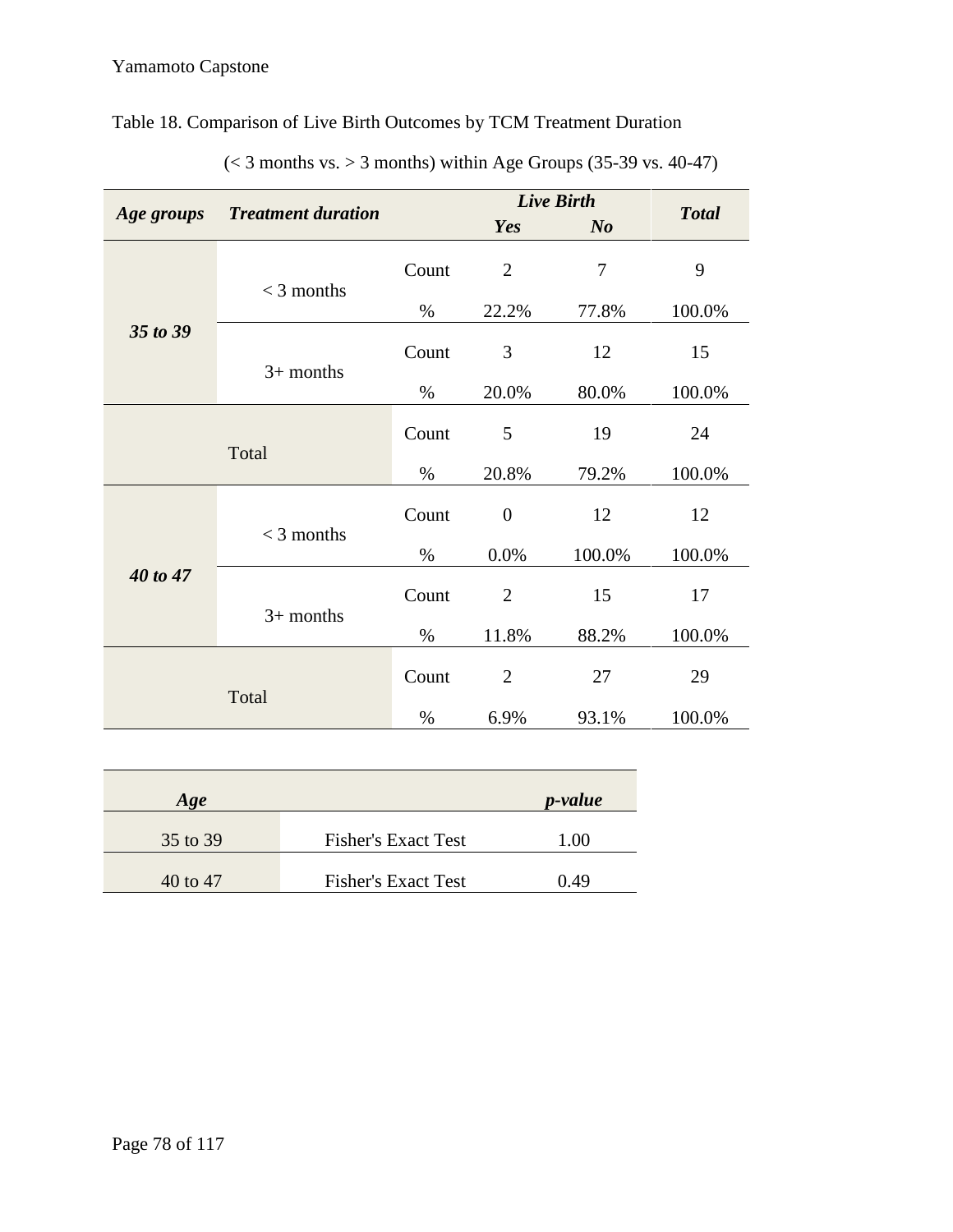Table 19. Comparison of Live Birth Outcomes by TCM Treatment Durations within Treatment

Types (TCM +Western tx group vs. TCM only group)

| Treatment type        | <b>Treatment</b> |       | <b>Live Birth</b> |                | <b>Total</b> |
|-----------------------|------------------|-------|-------------------|----------------|--------------|
|                       | <b>Duration</b>  |       | Yes               | N <sub>o</sub> |              |
|                       | $<$ 3 months     | Count | $\mathbf{1}$      | $\overline{4}$ | 5            |
| <b>TCM + Western</b>  |                  | $\%$  | 20.0%             | 80.0%          | 100.0%       |
| fertility treatments  | $3+$ months      | Count | 3                 | 11             | 14           |
|                       |                  | $\%$  | 21.4%             | 78.6%          | 100.0%       |
| Total                 |                  | Count | $\overline{4}$    | 15             | 19           |
|                       |                  | $\%$  | 21.1%             | 78.9%          | 100.0%       |
|                       | $<$ 3 months     | Count | $\mathbf{1}$      | 15             | 16           |
| <b>TCM</b> treatments |                  | $\%$  | 6.3%              | 93.8%          | 100.0%       |
| only                  | $3+$ months      | Count | $\overline{2}$    | 16             | 18           |
|                       |                  | $\%$  | 11.1%             | 88.9%          | 100.0%       |
| Total                 |                  | Count | 3                 | 31             | 34           |
|                       |                  | $\%$  | 8.8%              | 91.2%          | 100.0%       |

| <b>Treatment type</b>                   |                            | p-value |
|-----------------------------------------|----------------------------|---------|
| <b>TCM</b> only                         | <b>Fisher's Exact Test</b> | 1.00    |
| $TCM + Western$ fertility<br>treatments | <b>Fisher's Exact Test</b> | 1.00    |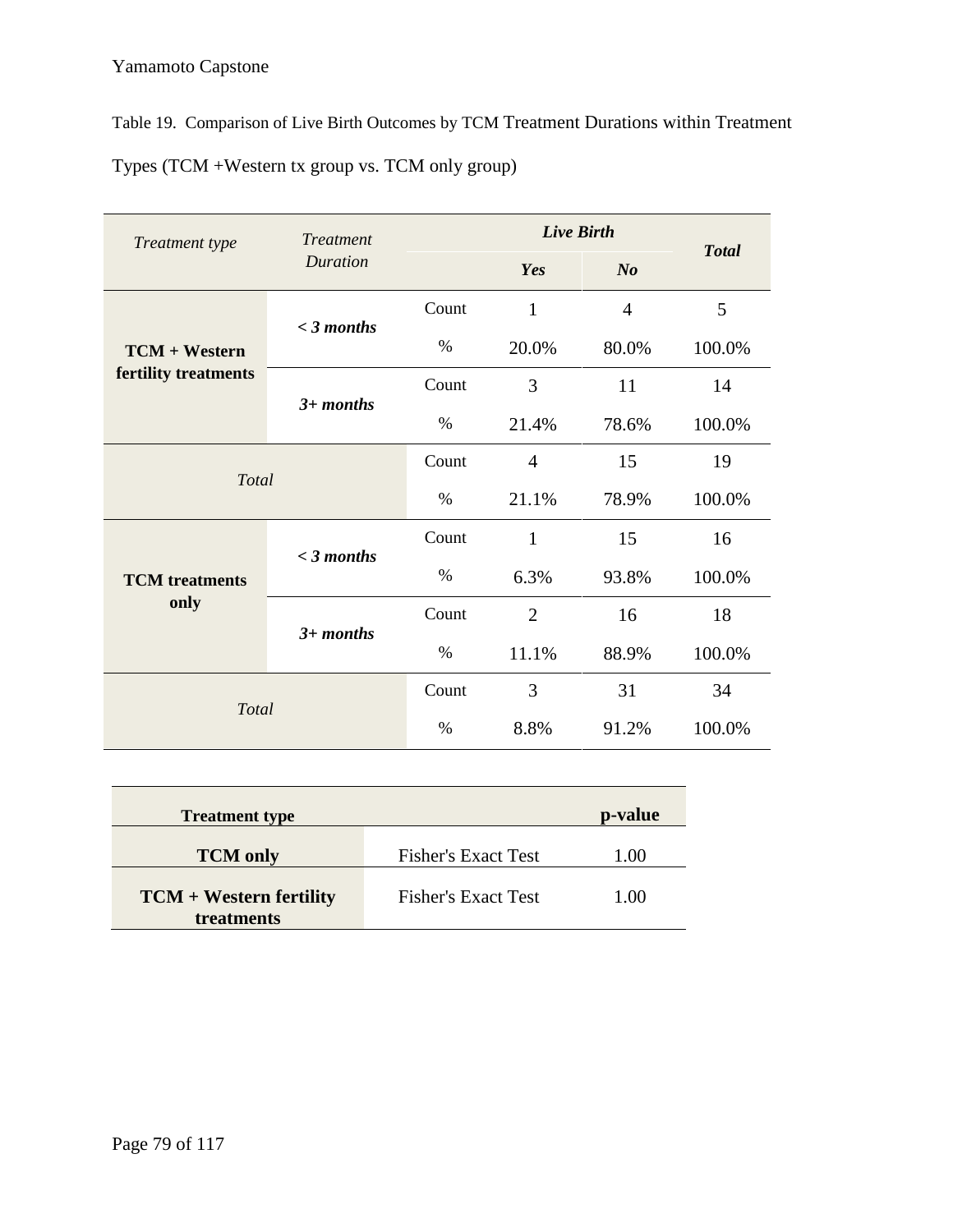### **2. Assessing Adverse Effects and Additional Benefits of TCM Therapy**

Toxicity and adverse effects of TCM therapy especially the CHM have always been a concern by conventional medical community as well as the public (Wing, 2009). In order to initiate the effort of assessing the safety and adverse effects of TCM therapy, adverse effects reported by patients are presented below (see Table 20 & 21 and Illustration 9 below). 9% (*N*=6) of the patients reported adverse effects from their TCM treatments either from herbal medicine or acupuncture while 91% (*N=*61) of the patients reported no adverse effects during their TCM therapy. The most common complaint reported was bloating from herbal therapy, and other complaints included gas, diarrhea, and stomachache from taking Chinese herbs. These symptoms were short term effects and were resolved immediately after their herbal prescriptions were adjusted. The only adverse effect reported from acupuncture in this study was pelvic pain. This section of the study only reports the data available from the medical charts in order to provide a general view regarding adverse effects of TCM therapy. Therefore, further analyses on this subject were not in the scope of this study.

|                                 |                |                | %      |
|---------------------------------|----------------|----------------|--------|
|                                 | Yes            |                | 9.0%   |
| <b>Adverse Effects Reported</b> | N <sub>0</sub> | $\mathfrak{h}$ | 91.0%  |
| Total                           |                |                | 100.0% |

Table 20. Adverse effects (yes or no) reported during TCM therapy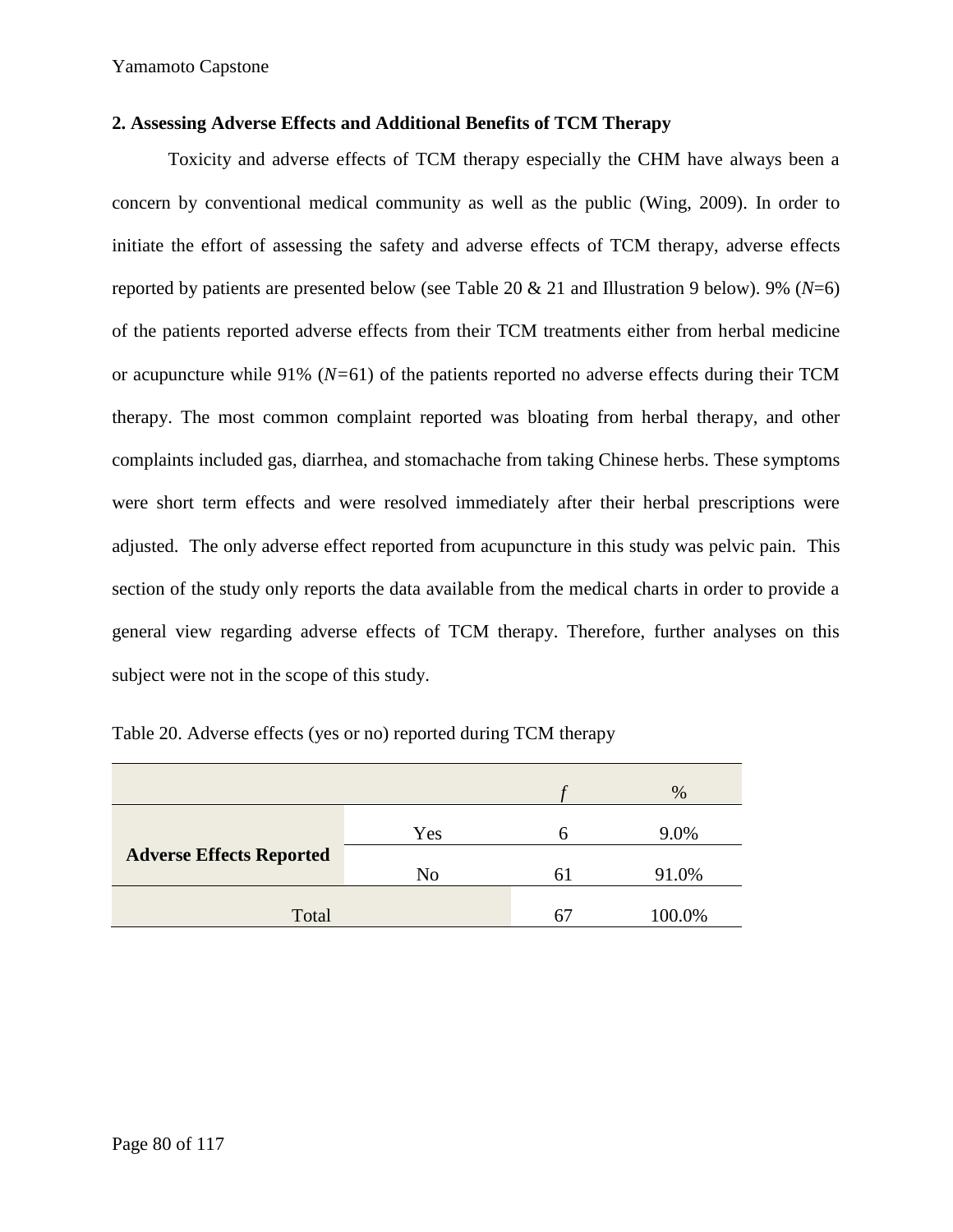

Illustration 9. Adverse effects (yes or no) reported during TCM therapy

Table 21: List of Adverse Effects Reported during TCM Therapy

|                        | Bloating from herbs           | 3 |  |
|------------------------|-------------------------------|---|--|
|                        | Gas from herbs                |   |  |
| <b>Adverse Effects</b> | Diarrhea from herbs           |   |  |
| <b>Reported</b>        | Stomachache from herbs        |   |  |
|                        | Pelvic pain after acupuncture |   |  |
|                        | Total                         |   |  |

Positive experiences reported by patients during their TCM treatments are presented below (see Table 22 and Illustration 10 below). These data are analyzed in order to assess the patients' experience during TCM therapy along with assessing additional benefits of TCM therapy. 34.3%  $(N=23)$  of patients reported positive effects during TCM therapy while no positive remarks were mentioned in 65.7% (*N*=44) of the patients in this study. Table 23 presents commonly seen positive effects reported by the patients in this study. Out of the positive effects reported (34%) the common effects include amelioration of low back pain and joint pain of patients (yes or no) reported during TCM therapy<br>
None<br>
None<br>
None<br>
None<br>
None<br>
1: List of Adverse Effects Reported during TCM Therapy<br>
1: List of Adverse Effects Reported during TCM Therapy<br>
For a form herbs<br>
1<br>
Total<br>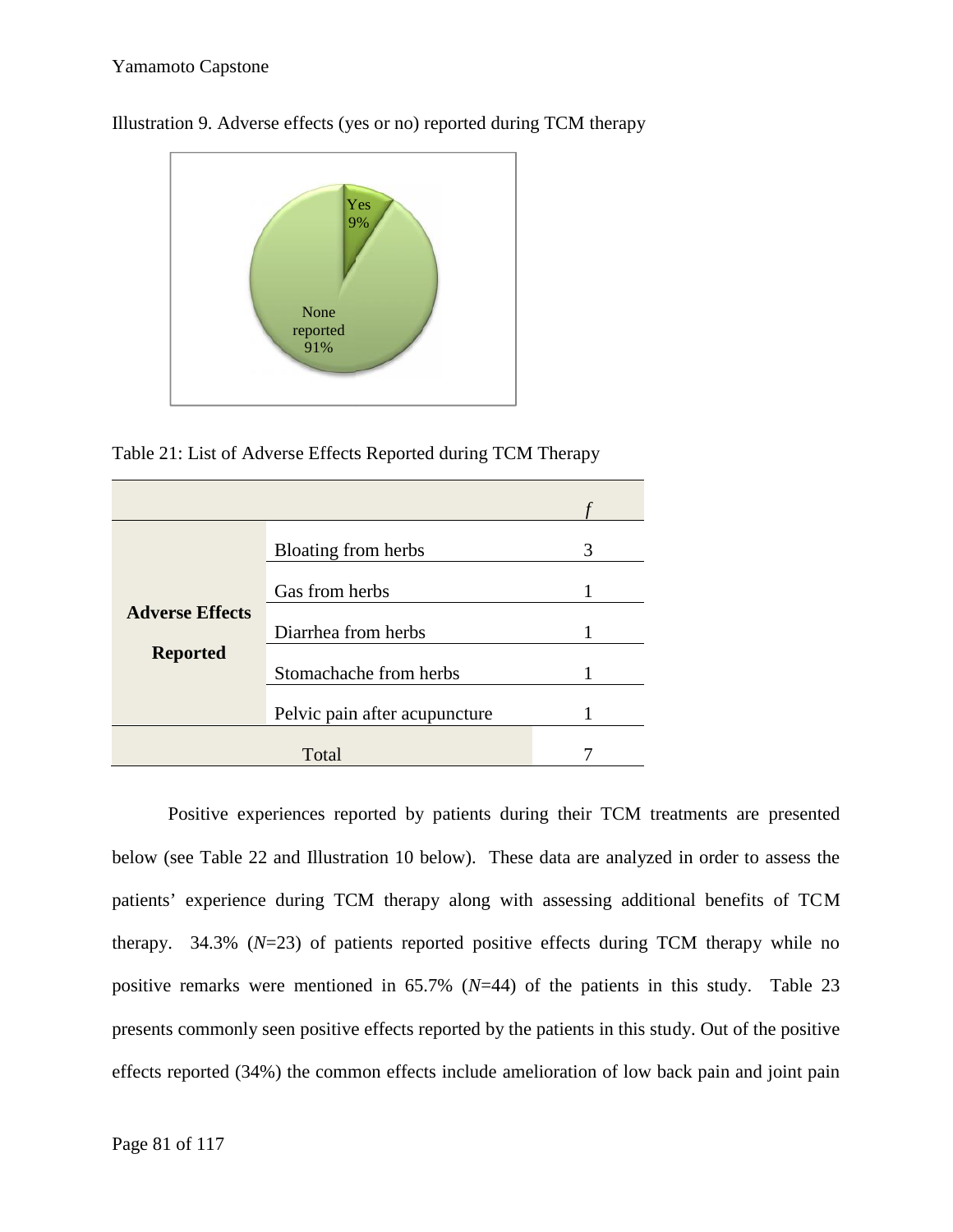(22.4%) and improvement in ovulation and menstrual period related symptoms, such as alleviation of dysmenorrhea and improvement in regularity of ovulation and period (18.4%) (see Table 23 and Illustration 11 below). Other effects include improved energy (8.2%), improved mental and psychological state (8.2%), amelioration of insomnia (8.2%), and decrease in constipation (8.2%) (See Table 23 and Illustration 11 below). This section of the study only reports the data available from the medical charts in order to provide a general view regarding positive effects reported during TCM therapy in this study. Therefore, further analyses on this subject are not in the scope of this study. and improvement in ovulation and menstrual period related symptoms, such as<br>a of dysmenorrhea and improvement in regularity of ovulation and period (18.4%) (see<br>and Illustration 11 below). Other effects include improved en and psychological state (8.2%), amelioration of insomnia (8.2%), and decrease in<br>ation (8.2%) (See Table 23 and Illustration 11 below). This section of the study only<br>the data available from the medical charts in order to

Table 22. Positive Experience (yes or no) Reported during TCM Treatments

|                                                                              |     |    | $\%$   |
|------------------------------------------------------------------------------|-----|----|--------|
| <b>Positive Experience</b>                                                   | Yes | 23 | 34.3%  |
| <b>Reported</b>                                                              | No  | 44 | 65.7%  |
| Total                                                                        |     | 67 | 100.0% |
| Illustration 10. Positive Effects (yes or no) Reported during TCM Treatments |     |    |        |

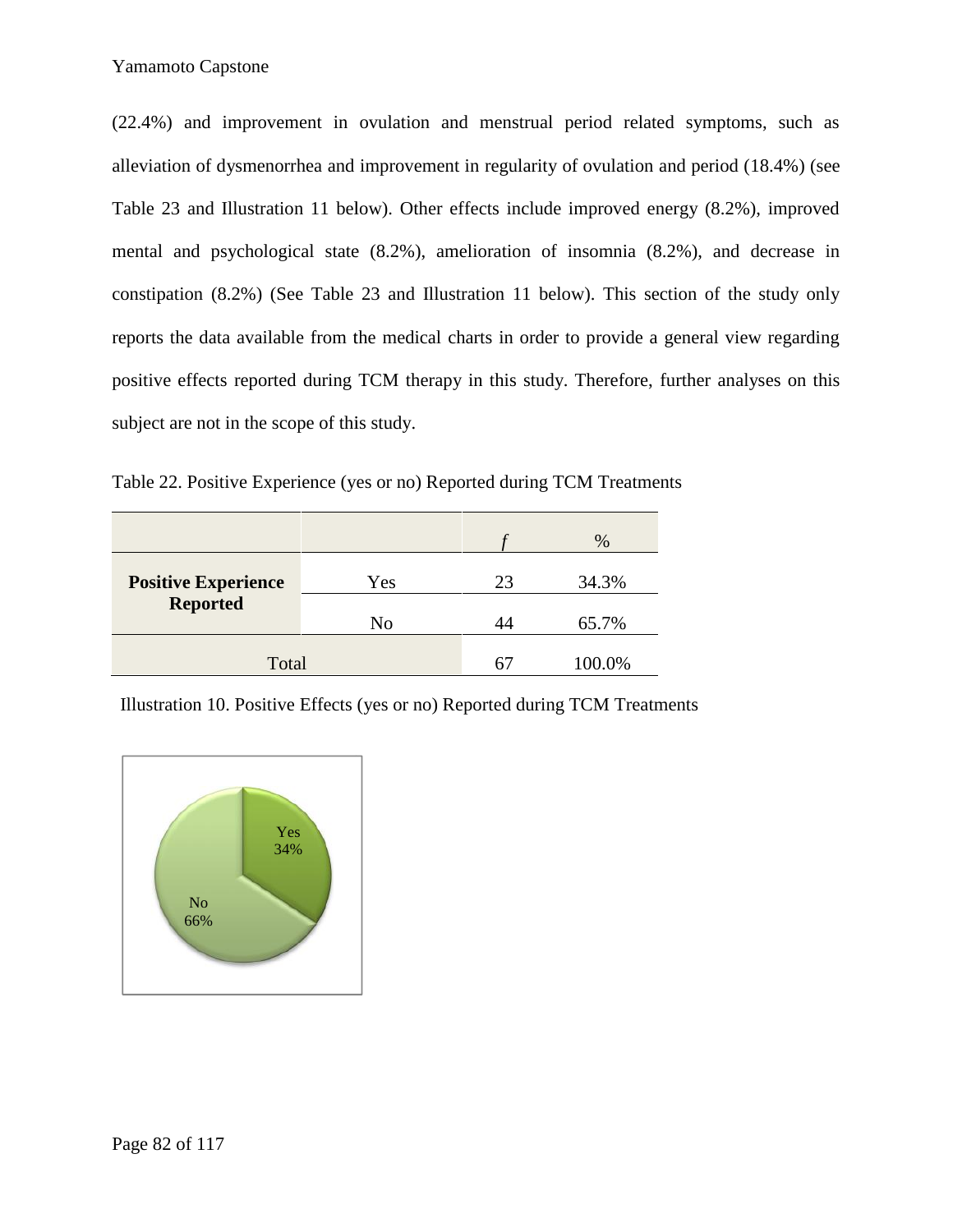# Table 23. Positive Experience Reported during TCM Treatments

|                                              |                | $\%$   |
|----------------------------------------------|----------------|--------|
|                                              |                |        |
| Decreased low back pain and joint pain*      | 11             | 22.4%  |
|                                              |                |        |
| Improved period/ovulation related symptoms** | 9              | 18.4%  |
|                                              |                |        |
| Better energy                                | $\overline{4}$ | 8.2%   |
| Better mental/psychological state***         | $\overline{4}$ | 8.2%   |
|                                              |                |        |
| Insomnia improved                            | $\overline{4}$ | 8.2%   |
|                                              |                |        |
| Decreased constipation                       | $\overline{4}$ | 8.2%   |
|                                              |                |        |
| Decreased night sweats                       | 3              | 6.1%   |
|                                              |                |        |
| Others****                                   | 10             | 20.4%  |
|                                              |                |        |
| Total                                        | 49             | 100.0% |

\* Include knee pain, wrist pain, and sciatica.

\*\* Include decreased dysmenorrhea, improved PMS, improved regularity of ovulation, improved regularity of period, improvement in libido, and improvement in vaginal lubrication

\*\*\* Include depression, anxiety, and irritability

\*\*\*\* Include allergy, headache, psoriasis, palpitation, hypertension, nocturia, chills, cold hands/feet, weight loss, increased follicle counts, and increased fertilization rates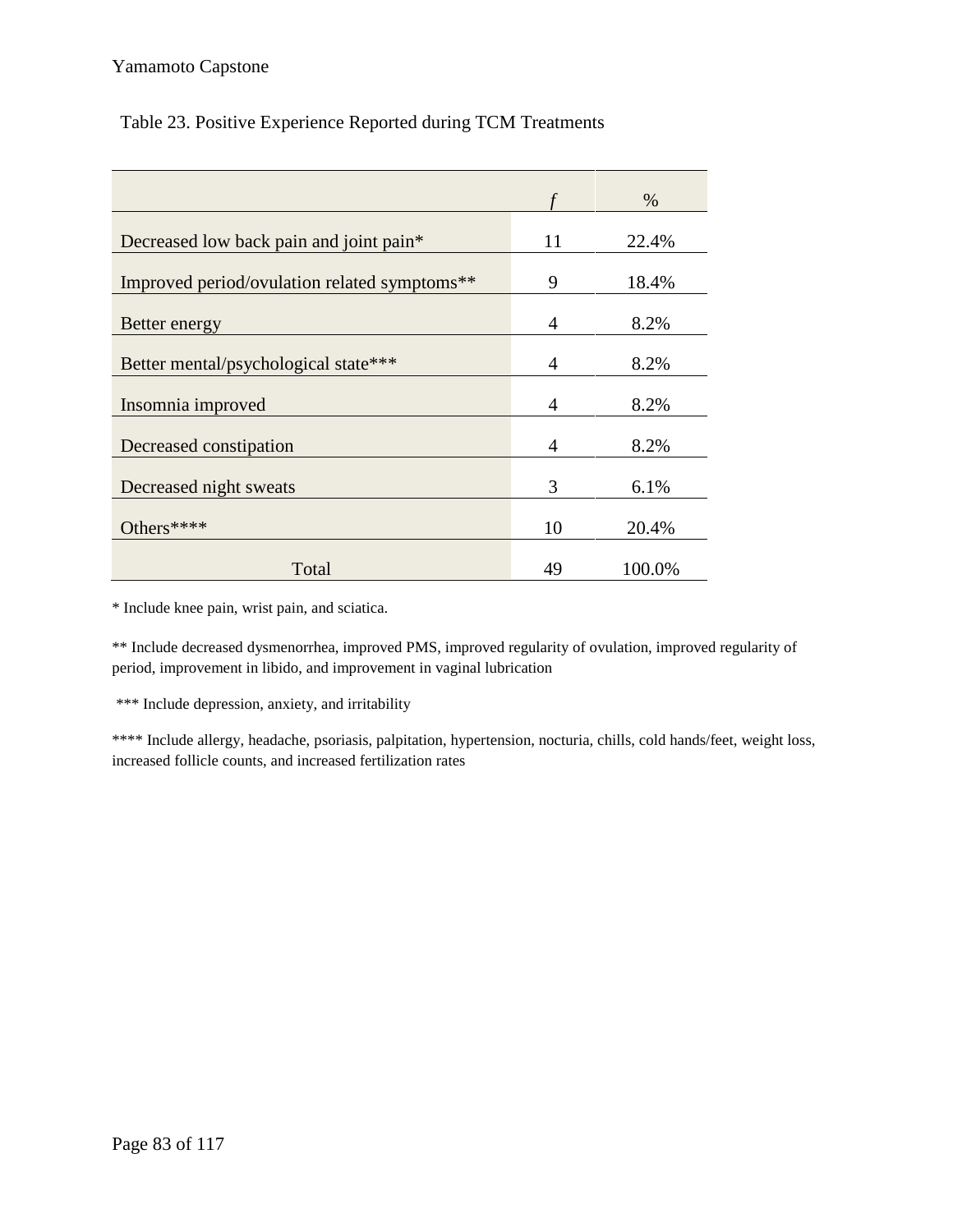# Illustration 11. Positive Experience Reported during TCM Treatments



\* Include knee pain, wrist pain, and sciatica.

\*\* Include depression, anxiety, irritability

\*\*\* Include decreased dysmenorrhea, improved PMS, improved regularity of ovulation, improved regularity of period, improvement in libido, and improvement in vaginal lubrication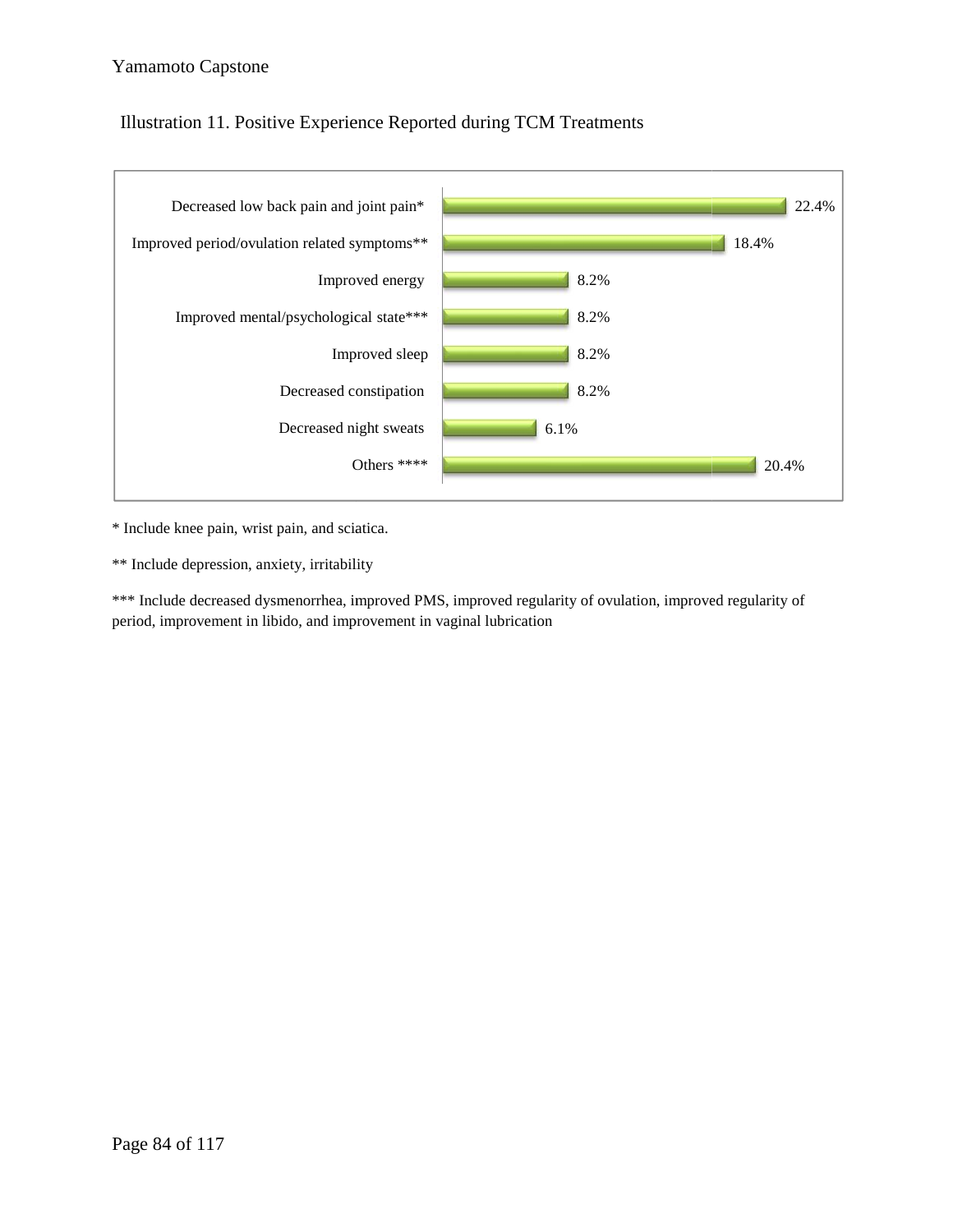### **CHAPTER 5: DISCUSSION**

### **Summary of Findings**

This study investigated the effects of different TCM treatment durations  $(1 < 3 \text{ months})$  $vs. > 3$  months) on pregnancy outcomes (yes or no) of infertile AMA women. A retrospective chart review was engaged as the research design for this study. 67 patients' charts were chosen as eligible and were studied out of more than 500 charts reviewed from an established TCM clinic specializing in TCM infertility treatments in Santa Monica, CA, USA. The hypothesis of this study was that TCM treatment durations of more than 3 months would yield to better pregnancy outcome than the treatment duration of less than 3 months. This hypothesis was based on the clinical experience of the investigator as well as the observations from the available TCM literatures and the folliculogenesis.

The result of this study revealed no significant difference on the pregnancy outcomes (yes or no) between the different durations of TCM therapy  $(1 - \langle 3 \rangle)$  months vs.  $> 3$  months). TCM therapy duration of 1 to less than 3 months ( $n=29$ ) yielded to 48.3% pregnancy rate ( $n=14$ ) while the duration of more than 3 months  $(n=38)$  yielded 36.8% pregnancy rate  $(n=14)$ . A Pearson Chi-Square analysis revealed no significant statistical difference (*p=*0.347) between the pregnancy rates of the two duration groups. Though not statistically significant, there is a trend seen that the TCM treatment duration of 1 month to less than 3 months yielded to a slight higher pregnancy rate than the longer treatment of more than 3 months (48.3% vs. 36.8% respectively).

Furthermore, in order to rule the age effects that may be skewing the results, further analysis was engaged. The patients were divided into two groups by the median split for age, which was age 40. One group consisted of patients aged 35-39 (n=33) and the other consisted of patients aged 40-47 (n=34). A Pearson Chi-Square analysis revealed no significant difference on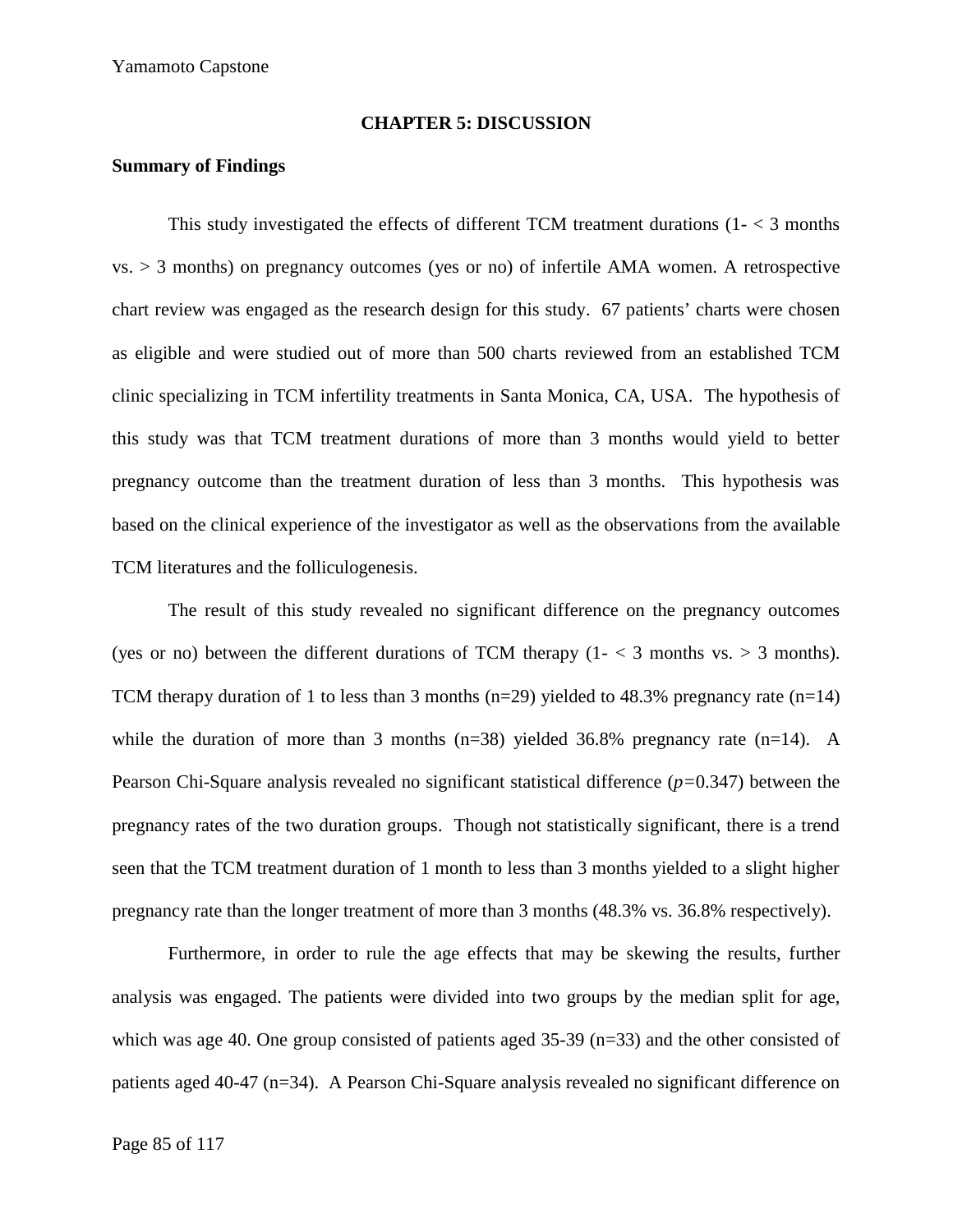pregnancy outcomes (yes or no) between the two durations  $(1 - \langle 3 \rangle)$  months vs.  $> 3$  months) within the two age groups. The group of age 35-39, the duration of 1 month to less than 3 months yielded 61.5% pregnancy rates while the duration of more than 3 months yielded to 45.0% pregnancy rates which demonstrated no significant difference ( $p = 0.353$ ). The group of age 40-47, the duration of 1 month to less than 3 months yielded 37.5% pregnancy rates while the duration of more than 3 months yielded to 27.8% pregnancy rates which demonstrated no significant difference  $(p=0.545)$ . Overall, the pregnancy rate was higher among the younger age group (age 35-39) for both duration groups  $(1 - < 3 \text{ months and} > 3 \text{ months}).$ 

Another important factor to rule out was the effects of Western medical fertility assisting treatments that may be skewing the pregnancy outcomes (yes or no). 35.8% of patients (n=24) in this study underwent some form(s) of Western medical fertility treatments such as IVF, IUI, or controlled ovulation stimulation while undergoing TCM therapy. Two parallel chi-square analyses were conducted to see the difference in pregnancy outcomes based on TCM treatment durations  $(1 - \langle 3 \rangle)$  months vs.  $> 3$  months) among patients who received TCM therapy only compared to those who received TCM therapy plus Western fertility treatments. The results revealed that there were no significant differences on pregnancy outcomes between the two treatment duration groups  $(1 - \langle 3 \rangle)$  months vs.  $> 3 \rangle$  months) within TCM only group and TCM plus Western fertility treatment group (45.5% vs. 28.6%; *p=* 0.252 and 57.1% vs. 47.1%; *p=*0.653 respectively). Though not statistically significant, the data appeared to indicate a trend that integration of TCM therapy and Western fertility treatment yielded to a higher pregnancy rates than TCM only treatment group in both duration groups.

Additional exploratory analyses were engaged to determine the effects of TCM durations on live birth outcomes (yes or no) of AMA women with infertility. Though the live birth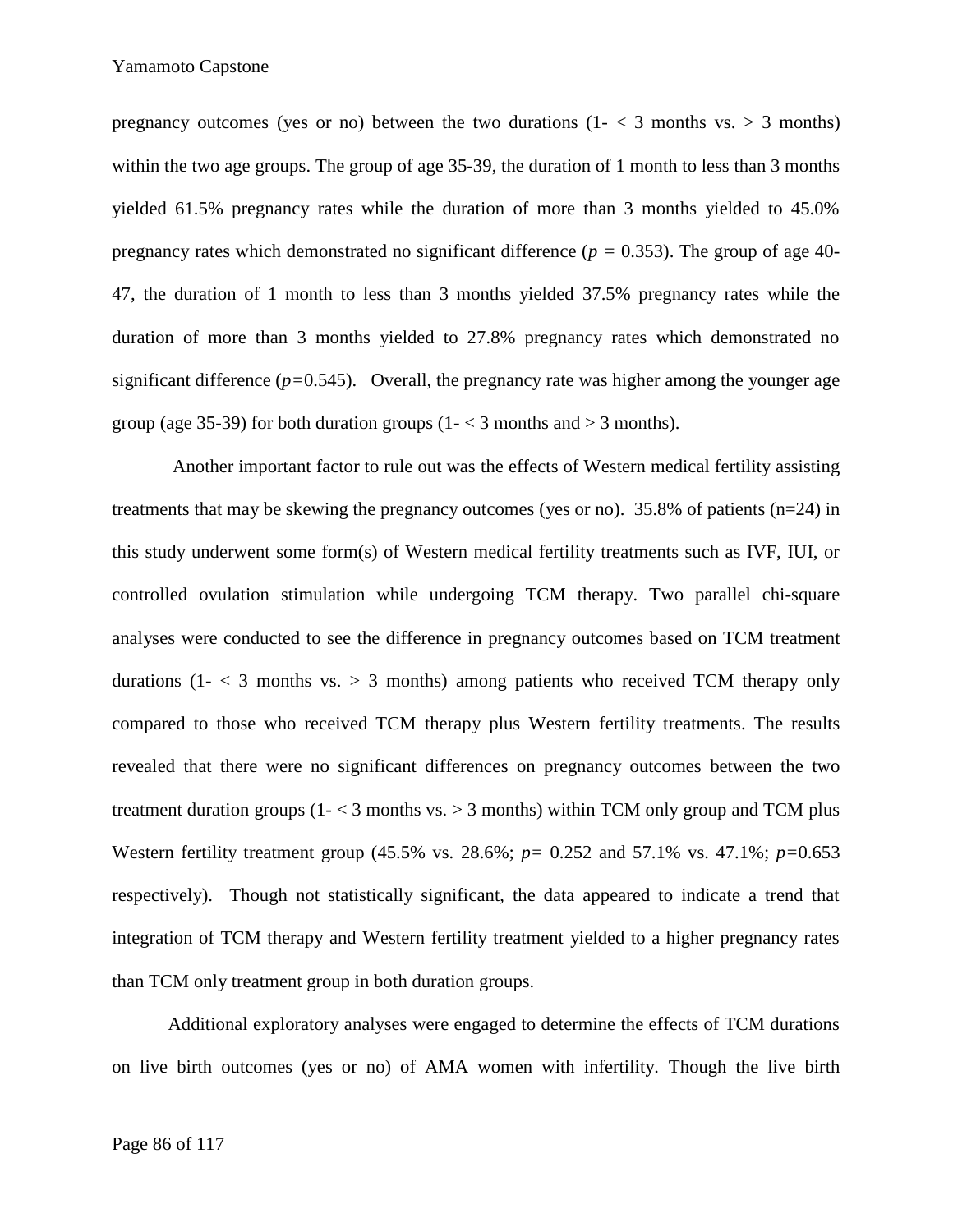outcome was not the main outcome measured for this study, it is an important outcome in order to assess viability and efficacy of fertility treatment thus this exploratory analyses were engaged. The live birth outcomes (yes or no) of patients in the treatment duration group of 1month to less than 3 months  $(n=29)$  had 6.9%  $(n=2)$  live birth rate while patients in the treatment duration group of more than 3 months ( $n=38$ ) had 13.2 % ( $n=5$ ) live birth rate. The Fisher's exact was engaged to see the effects of TCM durations on the live birth outcome. The results revealed no significant difference by length of treatment  $(1 - < 3 \text{ months vs.} > 3 \text{ months})$   $(p = 0.69)$ . Though not statistically significant, TCM treatment durations of more than 3 months yielded higher live birth outcome than the treatment duration of less than 3 months. (13.2 % s. 6.9% respectively).

The age effects on the live birth outcomes within the two treatment duration groups  $(1 - \langle$ 3 months vs. > 3 months) were also analyzed. The patients were grouped into two age groups by median split of age, which was age 40 (age 35-39 vs. age 40-47). Within the age group of 37-39  $(n=24)$  the treatment duration of 1 month to less than 3 months  $(n=9)$  yielded to 22.2% live birth rate  $(n=2)$  while the treatment duration of more than 3 months  $(n=15)$  yielded to 22.0% live birth rate (n=3). A Fisher's exact test for the two duration groups (1- < 3 months vs. > 3 months) within this age group revealed no significant difference on live birth outcome (*p=*1.0). Within the age group of 40-47 (n=29), the treatment duration of 1 month to less than 3 months (n=0) yielded to 0.0% live birth rate  $(n=0)$  while the treatment duration of more than 3 months  $(n=17)$ yielded to 11.8% live birth rate (n=2). A Fisher's exact test for the two duration groups (1- $\lt$ 3) months  $vs. > 3$  months) within this age group revealed no significant difference on live birth outcome (*p=*0.49). Though not statistically significant, overall live birth rates were higher among the younger age group (age 35-39) in both treatment duration groups  $(1 - < 3 \text{ months vs.} >$ 3 months). Moreover, though statistically not significant, there is a small trend seen that the live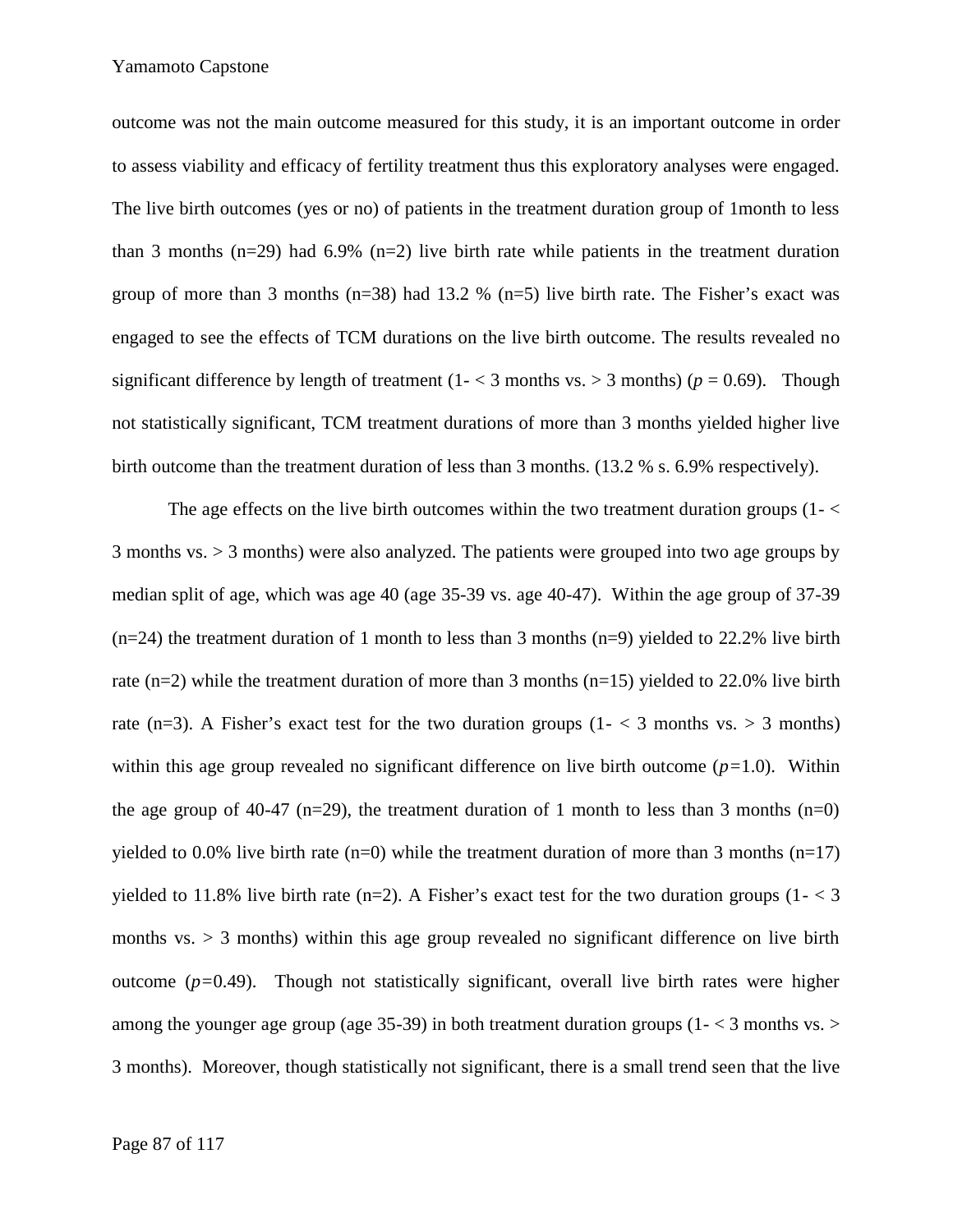birth rate among the older age group (age 40-47), the live birth rate was slightly higher among the longer treatment duration of more than 3 months.

The effects of concurrent Western fertility treatment(s) (yes or no) within the two TCM treatment durations  $(1 - \langle 3 \rangle)$  months vs.  $> 3$  months) on live birth outcomes (yes or no) were also analyzed. Patients were separated into two groups: one group consisted of patients who underwent TCM therapy only and no Western fertility treatments (n=43) and the other consisted of patients who underwent Western fertility treatments during their TCM therapy  $(n=24)$ . The effects of TCM treatment durations  $(1 - \langle 3 \rangle)$  months vs.  $> 3 \rangle$  months) on live birth outcomes (yes or no) within these two treatment groups were analyzed. In TCM only group, the treatment duration group of less than 3 months  $(n=21)$  yielded 6.3% live birth rate  $(n=1)$  while the treatment duration group of more than 3 months  $(n=21)$  yielded 11.1% live birth rate  $(n=2)$ . In the TCM plus Western fertility treatment group (n=24), the treatment duration group of less than 3 months ( $n=7$ ) yielded 20.0% live birth rate ( $n=1$ ) while the treatment duration group of more than 3 months ( $n=17$ ) yielded 21.4% live birth rate ( $n=3$ ). For both treatment groups (TCM only vs. TCM + Western fertility treatment), there were no significant differences found from Fisher's exact tests  $(p=1.00$  and  $p=1.00$  respectively) to indicate the effects of different treatment durations on live birth outcome. Although not statistically significant, there was a trend that the treatment group of TCM therapy plus Western fertility treatment yielded slightly higher live birth rates in both duration groups (20.0% in  $1 - < 3$  months group and 21.4% in  $> 3$  months group) than TCM only group (6.3% in  $1 - \langle$  3months group and 11.1% in  $> 3$  months group). The results consisted of unknown outcomes for live birth in this study. This was because that the many pregnant patients did not continue the TCM treatments so there were no records indicating the live birth outcomes of the patients.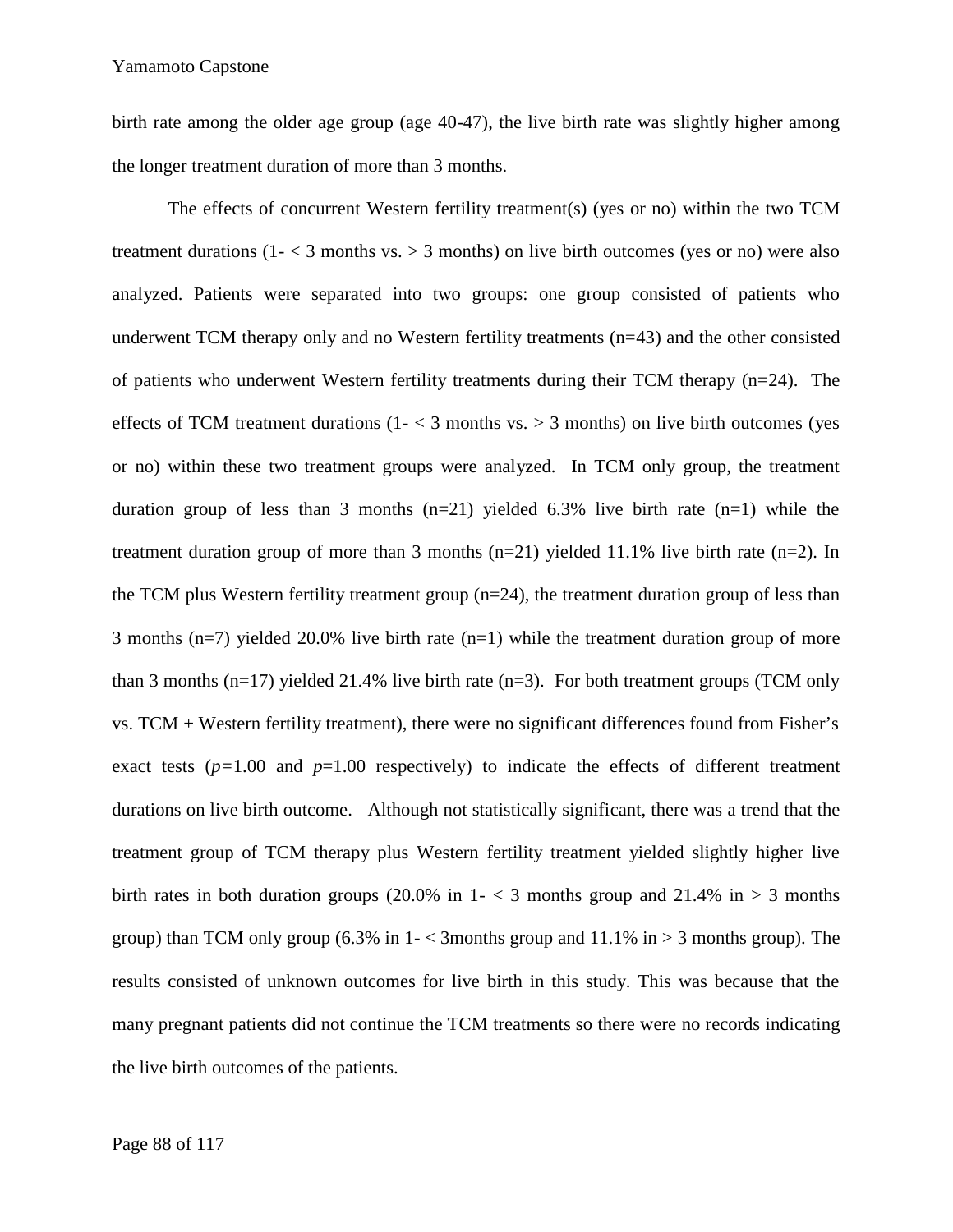### **Implications for Theory**

The purpose of this study was to compare the effects of different TCM treatment durations on pregnancy outcomes of AMA women with infertility. This study initiated a new area of research regarding effective durations of TCM therapy to achieve pregnancy among infertile AMA patients. To my best knowledge there are no studies that have investigated this particular topic among AMA patients. Despite the lack of literatures, studies that investigate effective treatments and treatment methods are in need because of increasing AMA patient population and limited treatment options available for this patient population. However, the literature mentioned in the earlier chapters that have demonstrated the efficacy of TCM therapy for improving pregnancy outcomes and related reproductive functions have become the foundation of the current study. Wing (2009) has demonstrated the efficacy of CHM therapy for improving pregnancy outcome and physiological parameters involved in reproduction. This study yielded 34% pregnancy rate after 3 menstrual cycles of CHM among patients who have had at least 2 failed IVF cycles previously. The pregnancy rate demonstrated in the current study after 3 months of TCM treatment was 36.8% which was similar to the pregnancy rate demonstrated by Wing (2009). Unlike the study by Wing (2009), patients in the current study used acupuncture as well as Chinese herbal medicine. Addition of acupuncture treatment to Chinese herbal therapy in this current study may be a positive factor contributing to pregnancy rates of 48.3% with TCM treatment duration of less than 3 months. From this observation, the combination of acupuncture and CHM appears to be a better treatment method for improving pregnancy outcome than using CHM alone. With the combination therapy of acupuncture and CHM therapy, AMA patients may be able to achieve pregnancy faster than using CHM alone as a treatment. The median age of women in the study by Wing (2009) was age 42, which was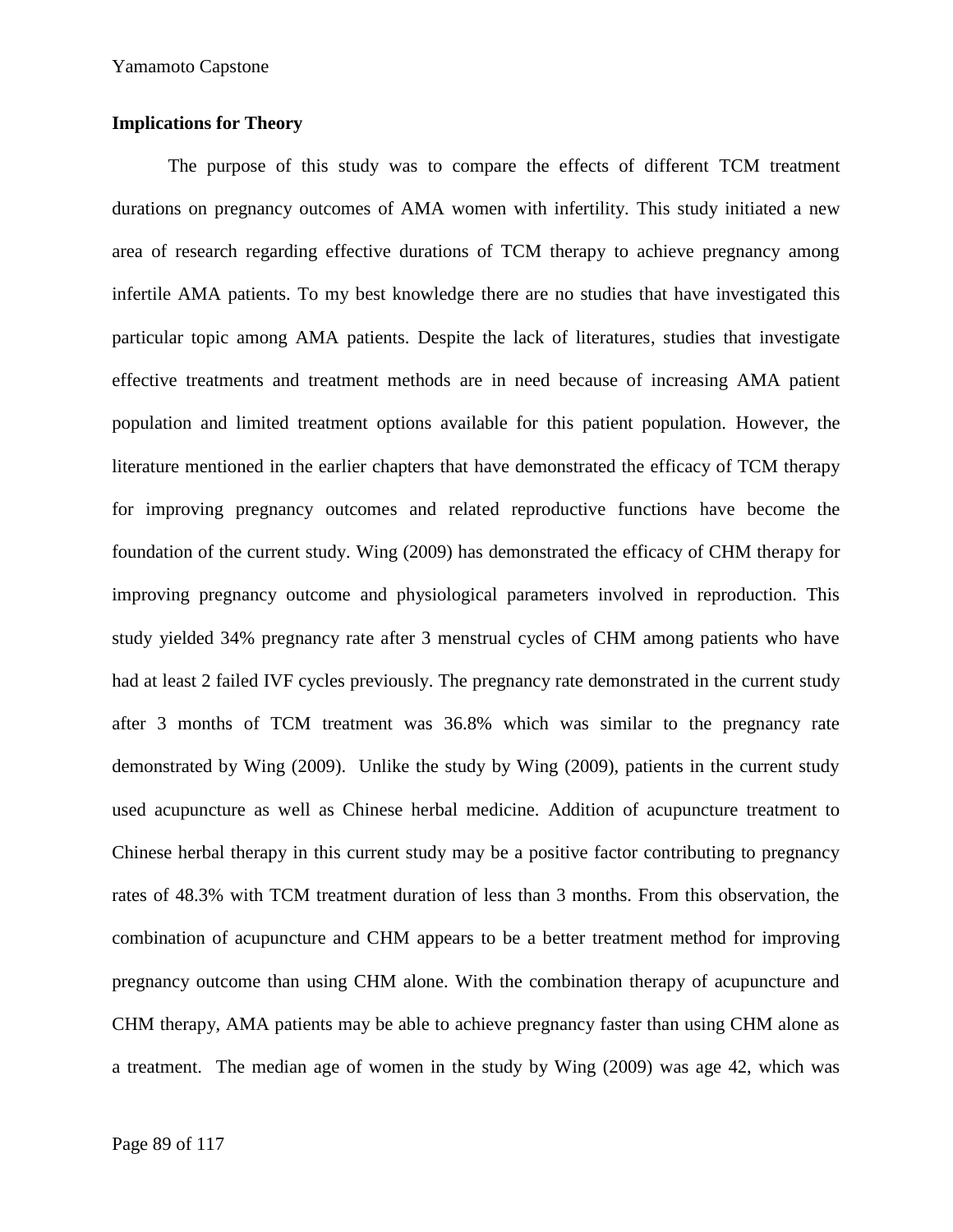similar to the median age of the current study, which was age 40. The current study also included patients who have a history of failed IVF (median of 2 cycles) as well as failed IUI (median of 3 cycles). The current study confirms the benefit of TCM therapy for patients with history of multiple failed IVFs and other western fertility treatments. Although unproven, this finding may initiate a foundation for establishing TCM therapy as an effective alternative therapy for AMA patients whose prognosis for IVF is often poor as well as for patients who have had failed IVF cycles.

### **Implications for Practice**

From the findings of the current study, it is reasonable to state that AMA patients are likely to respond to TCM therapy within the first 3 months of treatments. Although not statistically significant, this trend from the current study implies that the 3-month period may be considered as an appropriate treatment cycle for TCM therapy when treating AMA patients with infertility. However, when AMA patients continue with TCM treatments longer than 3 months, it appears to have no adverse effects on pregnancy outcomes but pregnancy results were seen among the AMA patients studied in this review. Furthermore, though not statistically significant, there was a trend seen that TCM treatments that are longer than 3 months may increase live birth outcomes of AMA patients more than the less than 3-month treatment duration especially among patients who used TCM therapy only or among the older AMA patient group (age 40-47). However, no such trend was seen among younger AMA women of age 35-39 and patients who have used combination of TCM therapy and Western fertility assisting treatments. Therefore, treatment duration of longer than a 3-month period can be beneficial and appropriate, and patients should be educated that treatments beyond 3-month is not necessarily an indication of negative outcome for pregnancy.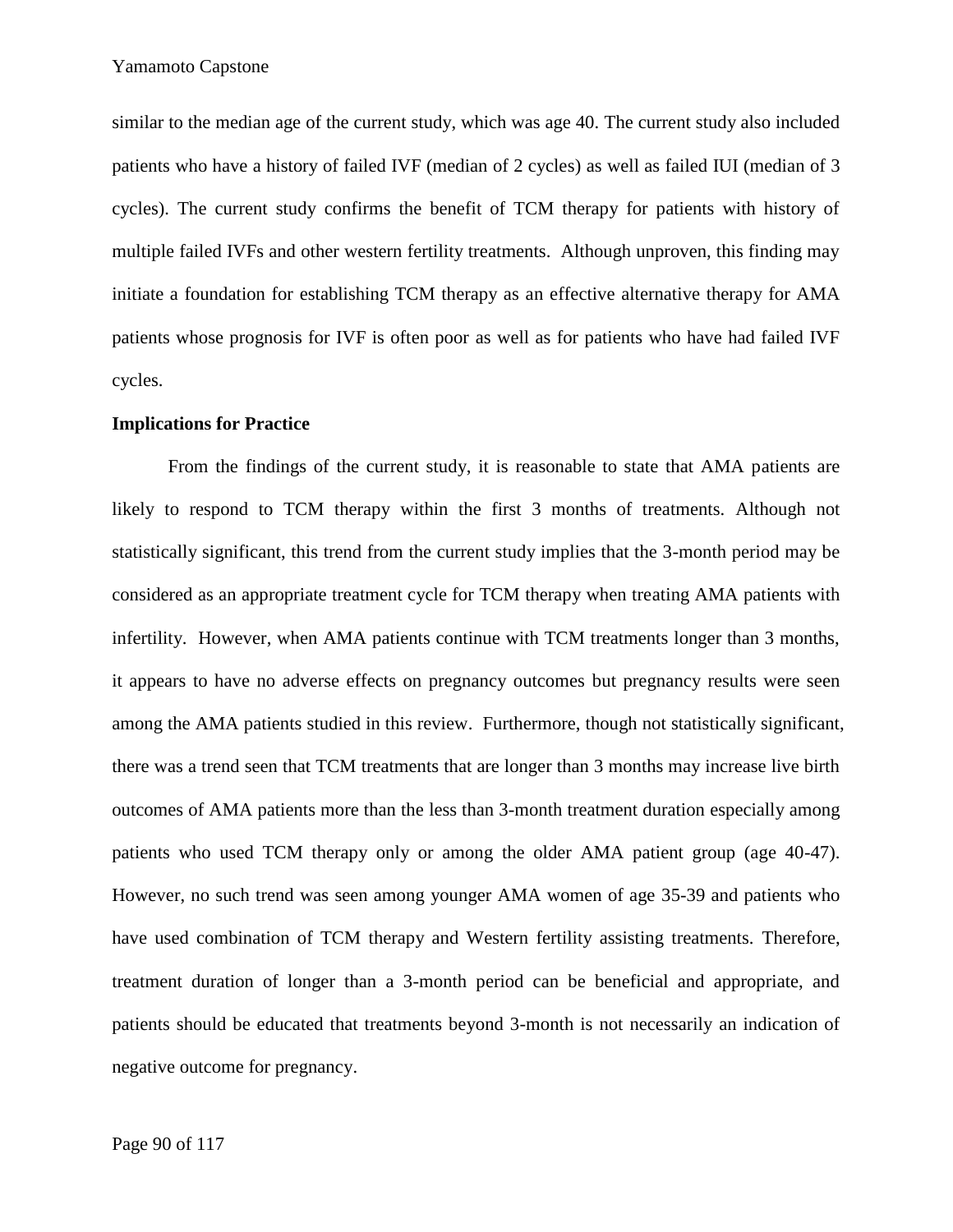Though not statistically significant, data from the current study also have indicated a positive trend of combining TCM therapy and Western medical fertility treatments yielding to slightly higher pregnancy outcomes and slightly higher live birth outcomes than the TCM therapy only group in both duration groups. This finding may indicate the benefit of integration of TCM therapy and Western fertility treatments as well as the importance and the need for the collaboration between TCM practitioners and Reproductive endocrinologists and gynecologists especially for the management and the treatment of age related infertility. Patients should be educated by both TCM and Western medical professionals about possible beneficial outcome of combining TCM therapy and Western fertility treatments when appropriate.

Furthermore, from demographic statistical data, this study found that the median age of advanced maternal aged women seeking for TCM therapy was 40 and the median months patients spent trying to conceive prior to seeking TCM therapy was 18 months. These findings suggest for TCM practitioners the need to improve public education about possible benefits of TCM therapy for patients in order to increase awareness and knowledge about treatment options available before patients spend months of trying to conceive without successful outcome. Since 43.3% of the patients in this study had prior history of multiple failed Western medical fertility treatments such as IVF, IUI, and COS, it is important that Reproductive Endocrinologists to be aware of and educate the possible benefits of TCM therapy as a valid, effective therapy for AMA patients with history of unsuccessful outcomes. This is especially important among AMA patients because of their progressively declining fecundity and limited treatment options.

One of the factors leading to a small sample size of this study was that many patients were not eligible for this study because of lack of regularity and consistency in their acupuncture treatments and intake of CHM prescribed. This fining implies the need for TCM practitioners to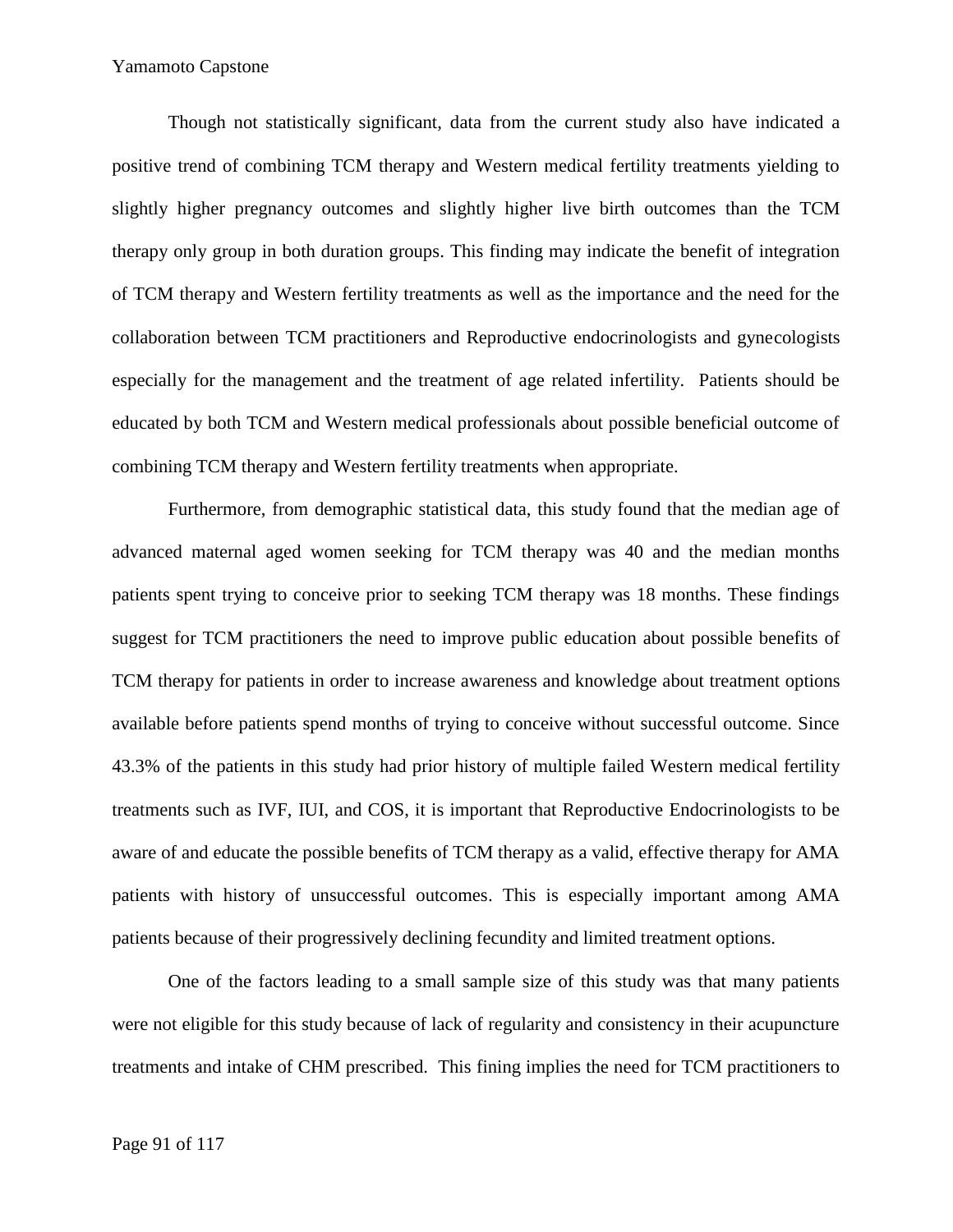educate patients better about regular treatments and intake of CHM and the need to encourage the regularity of treatments.

The adverse effects reported by the patients in this review were minimal and easily managed, and there were various positive experiences reported by the patients during the TCM therapy in this review. Though this is only a preliminary finding and only indicates short term effects, reproductive endocrinologists, gynecologists, and other Western medical professionals as well as TCM practitioners should be aware of these positive aspects of TCM therapy and educate patients.

#### **Limitations of the Current Study**

There are threats to internal and external validity in this study. Threats to internal validity are confounding factors including many variables existed in the sample used for the current study. These variances include Western and TCM diagnoses, variance in acupuncture and herbal treatments administered, variance in the practitioners who provided treatments, variance in treatment frequencies, variance in medications used for ART and IUI, different frequencies or combinations of ARTs, IUIs and COS and how TCM was incorporated with during ARTs, IUIs, and COS.

Although more than 500 charts were reviewed, only 67 charts were eligible for this study leading to a small sample size. A small sample size was another major threat to external validity and lead to the results to be not statistically significant. Because this study was retrospective chart review that used medical charts that were recorded not for the purpose of a research, there were possibility of unrecorded data or unreadable data which became a threat to internal validity of the study.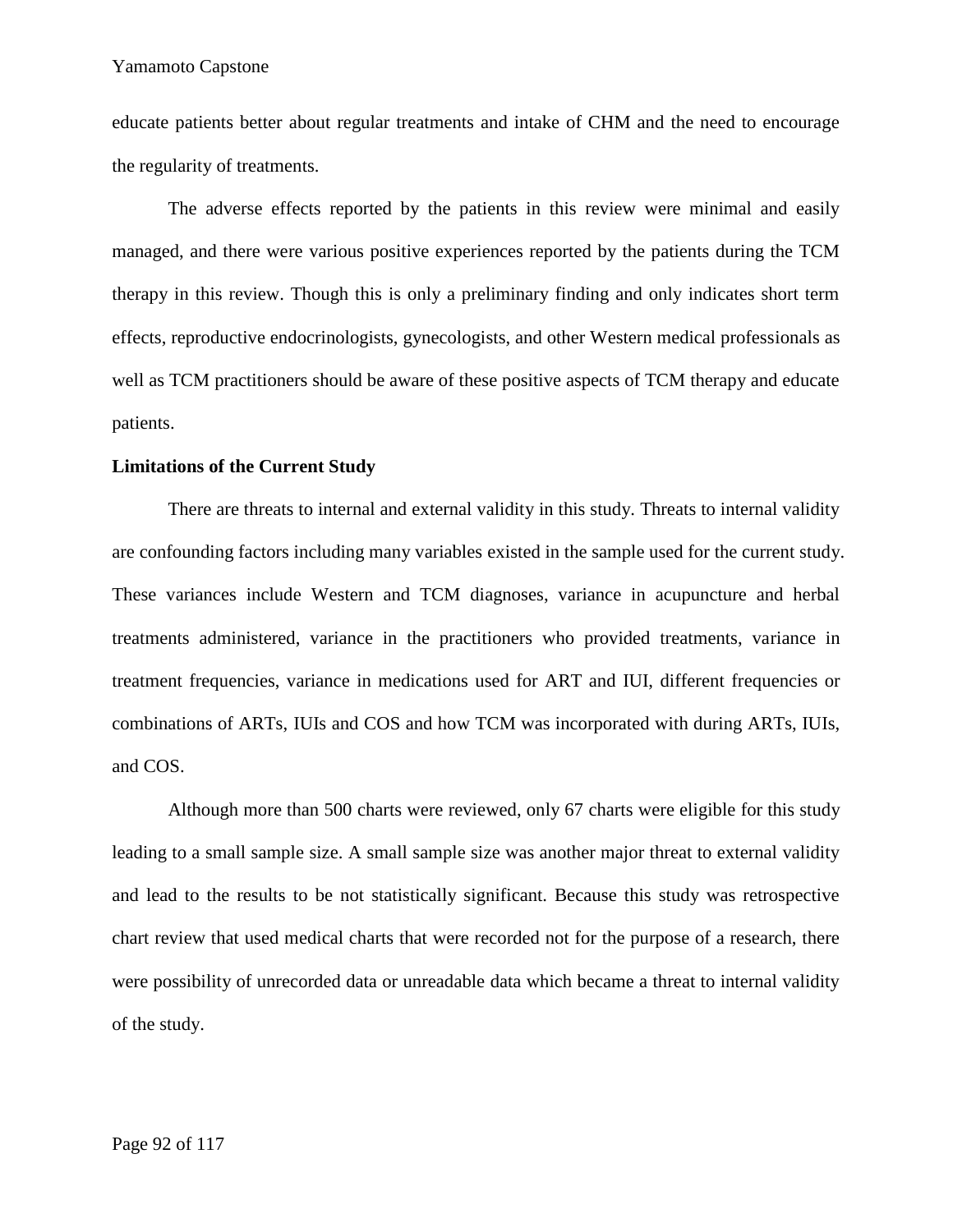Purposive, convenient, non-random sampling method used for this study includes sampling bias that undermines the external validity of the current study and limits the findings of this study as generalizable for the population. Therefore, the limitations of this study are summarized as confounding factors and weakness in generalizability of the findings. Nonetheless, the purposive sample of current study provided a valuable opportunity for examining data pertinent to a sample of advanced maternal aged women who sought fertility treatment.

Despite the limitations and weakness of the current study, the study served as a pilot study, initiating a new area of research and established a foundation that provides direction and guidance for future research.

### **Recommendations for future research**

For the future research, a study with a larger sample size is recommended to improve the statistical significance of the data. Furthermore, in order to limit confounding factors and improve validity of the study, a prospective study is recommended. Standardizing inclusion criteria such as Western medical diagnoses associated with infertility, TCM diagnosis, as well as standardizing herbal formula and acupuncture treatment will help to reduce confounding factors as well. However, there is a dilemma that since TCM therapy is based on an individualized and customized therapy for efficacy, standardizing treatments may limit the effectiveness of TCM treatments, which can become a limitation in conducting a randomized controlled trial for TCM therapy.

More future studies indicating the mechanisms, benefits, and safety of acupuncture and Chinese herbal medicine for treating infertility are needed to demonstrate evidence based efficacy and safety of TCM therapy as a valid treatment for infertility. Studies demonstrating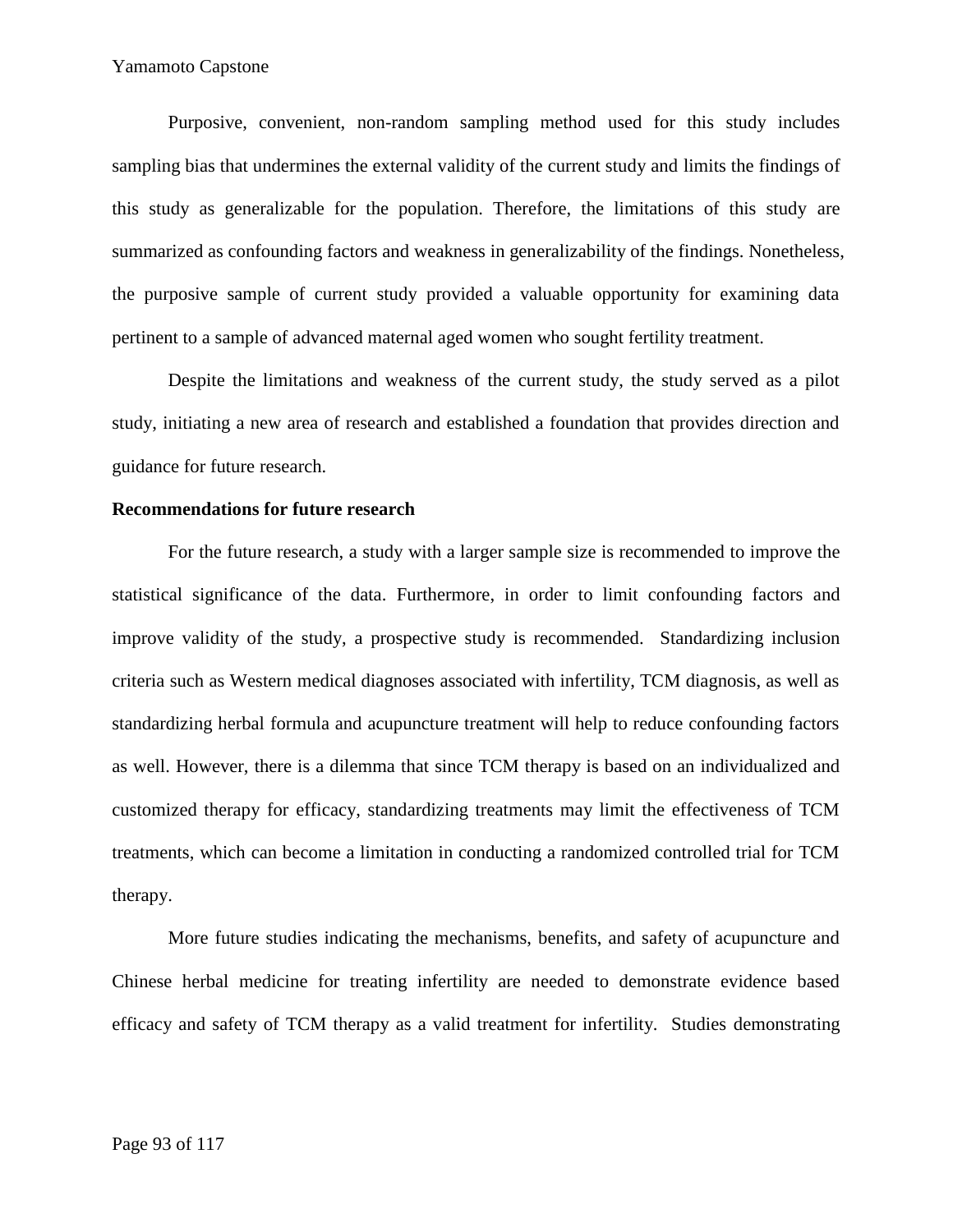effective integration of TCM therapy and Western fertility treatments such as ARTs are also needed to confirm the positive trend seen for pregnancy outcomes of AMA patients in this study.

#### **Conclusion**

The current study found that there was no statistically significant difference between a shorter TCM treatment (1 month to less than 3 months) and a longer treatment (more than 3 months) on the pregnancy outcomes of AMA patients with infertility. Successful pregnancies were seen among patients in both treatment durations groups. Since time is a stressful factor among AMA patients with infertility because of the inevitable, progressive decline of fecundity among AMA patients, having this knowledge on the effects of TCM treatment durations on pregnancy outcome will help educate the patients more clearly about TCM treatments and reduce their anxiety and stress about TCM therapy.

The efficacy and benefits of TCM therapy for improving pregnancy outcomes and improving reproductive related functions have been established by various authors. The current study further contributes to add evidence based information about an appropriate method and administration of TCM therapy to the existing evidence. Furthermore, this study initiated a new area of study involving AMA patients with infertility and also an effort to establish an effective application of TCM therapy, which no current studies have yet to determine and investigate to the scale of current study. This pilot study should benefit as a foundation for future research in the area of AMA related infertility or studies indicating the efficacy and safety of TCM therapy.

This study also demonstrated a positive trend of integration of TCM therapy and Western fertility assisting treatments, which contributes to initiate more collaboration and integration of TCM practitioners and Reproductive endocrinologists and other Western medical professionals for the benefit of AMA patients and improving their treatment outcomes.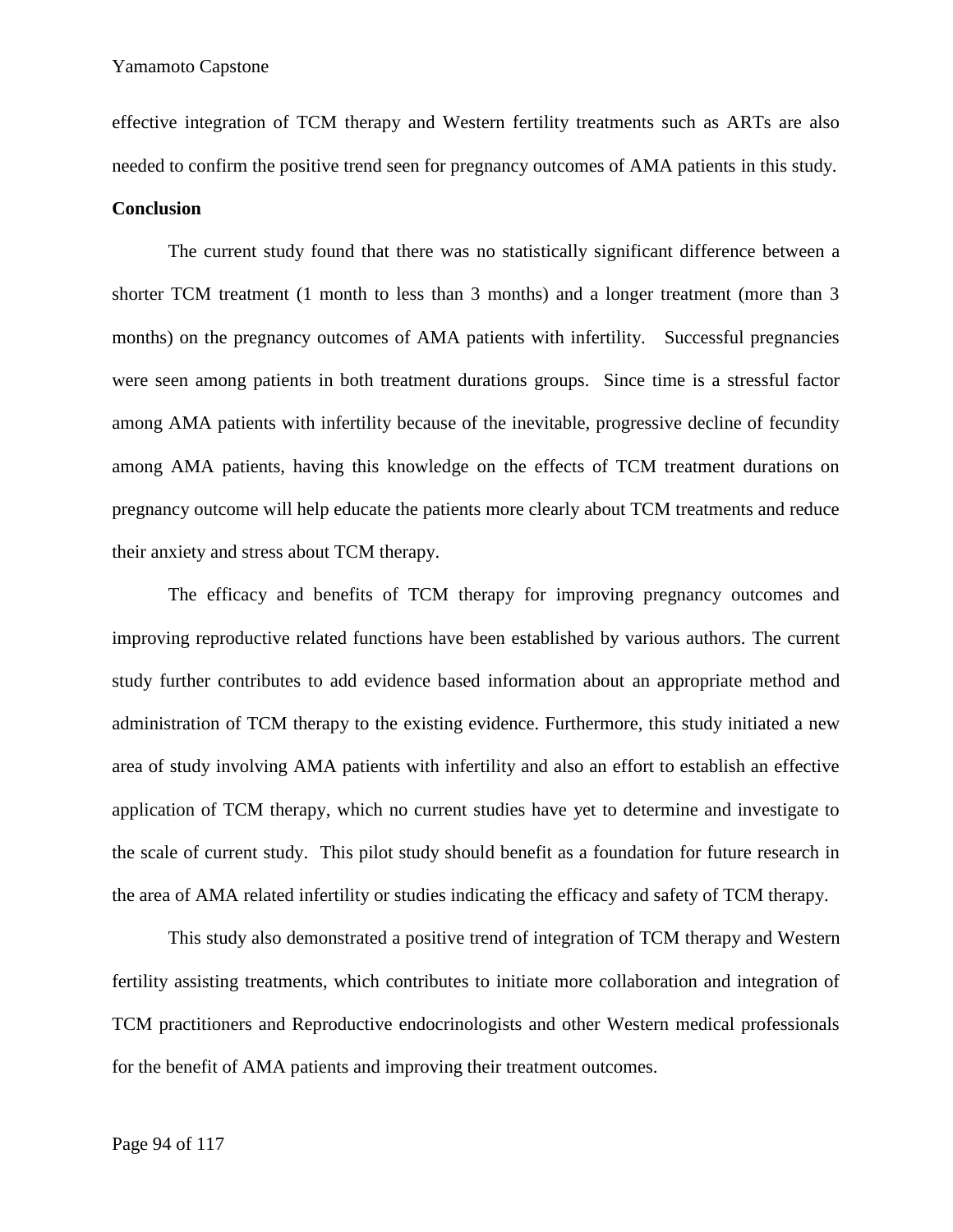### **REREFERNCES**

- Agarwal, A., Gupta, S., & Sharma, R. (2005). Oxidative stress and its implications in female infertility – a clinician's perspective. *Reprod Biomed Online,* 11(5), 641-50.
- Agarwal, A., Gupta, S., & Sharma, R.K. (2005). Role of oxidative stress in female reproduction. *Reprod Biol Endocrinol.* 3, 28.
- Al-Ghamdi, A., Coskun, S., Al-Hassan, S., Al-Rejjal, R., & Awartani, K. (2008). The correlation between endometrial thickness and outcome of in vitro fertilization and embryo transfer (IVF-ET) outcome. *Reproductive Biology and Endocrinology.* 6,37. doi:10.1186/1477-7827-6-37
- American Pregnancy Association. (2012, November). Trying to Conceive after 35. *American Pregnancy Association*, Retrieved February 16, 2013, from http://americanpregnancy.org/gettingpregnant/ttc35.html
- American Society for Reproductive Medicine (ASRM). (2003). *Age and Fertility*. Alabama, American Society for Reproductive Medicine.
- American Society for Reproductive Medicine (ASRM). (2006). Aging and infertility in women *Fertil Steril.* 86(4), 248-252.
- Aso, T., Motohashi, T., Murata, M., Nishimura T. & Kakizaki, K. (1976). The influence of acupuncture stimulation on plasma levels of LH, FSH, progesterone and estradiol in normally ovulating women. *Am J Chin Med.* 391-401.
- Bensky, D., Calvey, S., & Stoger, E. (2004). *Chinese Herbal Medicine Material Medica,3rd ed.* Seattle: Eastland Press.
- Black, T. R. (1999). *Doing quantitative research in the social sciences: An integrated approach*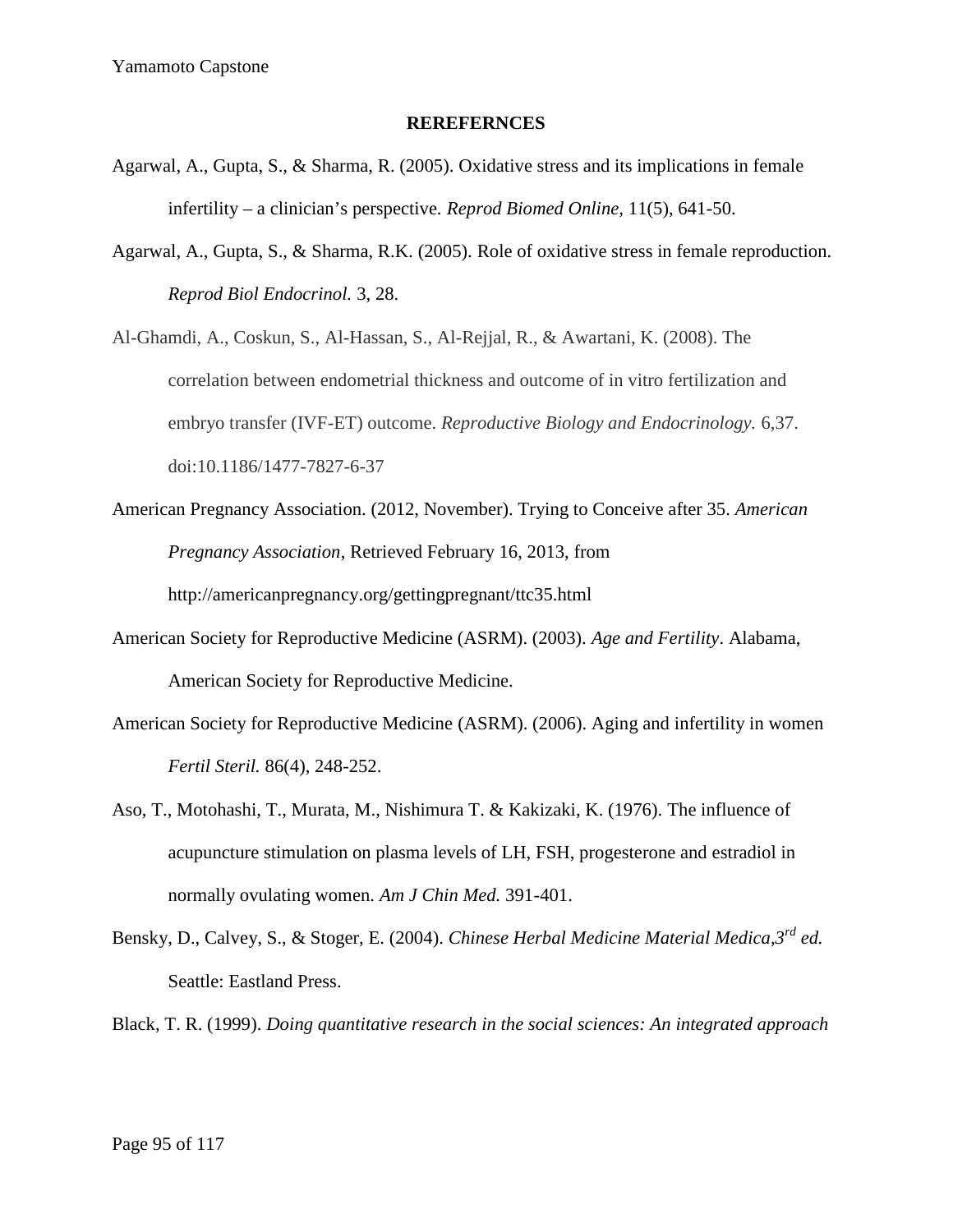*to research design, measurement, and statistics*. Thousand Oaks, CA: SAGE Publications, Inc. (p. 118)

- Bucheli, P., Gao, Q., Redgwell, R., Vidal, K., Wang, J., & Zhang, W. (2011). Biomoelcular and Clinical Aspects of Chinese Wolfberry, *Herbal Medicine: Biomolecular and Clinical Aspects, 2nd edition,* Boca Raton, FL. CRC Press.
- Bulleti, C., & De Ziegler, D. (2006). Uterine contraction and embryo implantation. *Curr Opin Obstet Gynecol.* 18(4), 473-84.
- Bulleti, C., De Ziegler, D., Setti, P.L. Cincinelli, E., Polli, V., & Flamigni, C. (2004). The patterns of uterine contractility in normal menstruating women: from physiology to pathology. *Ann N Y Acad Sci.*1034, 64-83.
- Cai, X. (1997). Substitution of acupuncture for human chorionic gonadotropin in ovulation induction. *J Tradit Chin Med.* 17, 119-21.
- Centers for Disease Control and Prevention (CDC). (2008). *Assisted reproductive technology success rates; national summary and fertility clinic reports.* Atlanta: US Department of Health and Human Services, Centers for Disease Control and Prevention.
- Centers for Disease Control and Prevention (CDC). (2009). *2007 assisted reproductive technology success rates.* National summary and fertility clinic reports. Atlanta, GA.
- Chang, R. Chung, P.H., & Rosenwaks, Z. (2002). Role of Acupuncture in the treatment of female infertility. *Fertility and Sterility,* 78(6), 1149-1153.
- Chen, B.Y. (1997). Acupuncture Normalizes Dysfunction of Hypothalamic-Pituitary-Ovarian Axis, *Acupuncture & Electro-Therapeutics Res., Int. J.,* 22, 97-108
- Chen, J.S. (2011). *The Effect of Chinese Herbal Therapy on Pregnancy Rate When Added to In Vitro Fertilization (IVF) in Combination with Acupuncture.* Capstone Project, Yo San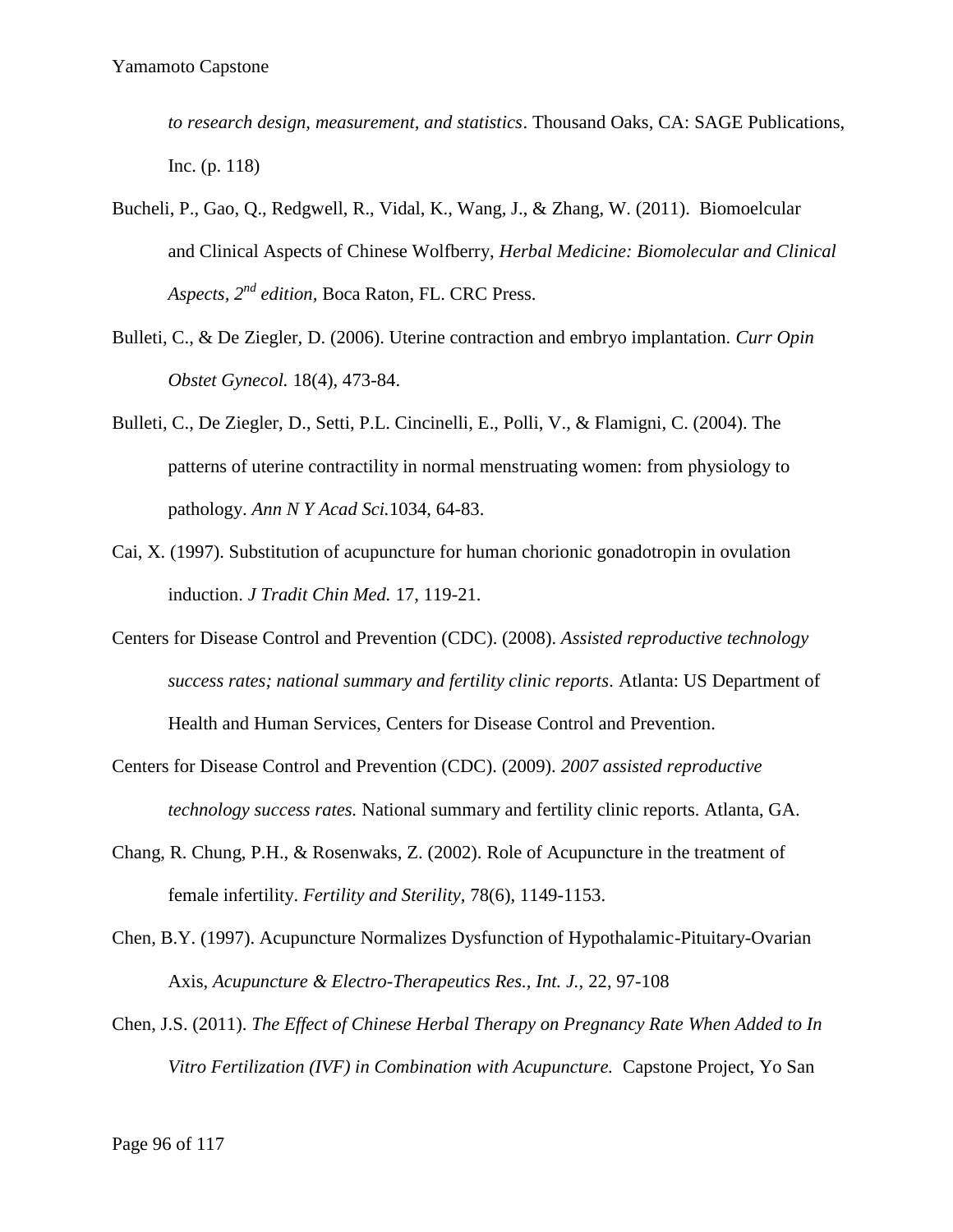University DAOM program.

- Cheong, Y.C., Hung, Y.U., Ng, E., & Ledger, W.L. (2008). Acupuncture and assisted conception. *Cochrane Database of Systematic Reviews.* 4, Article ID CD006920.
- Cheong, Y., Nardo, L.G., Rutherford, T., & Ledger, W. (2010). Acupuncture and herbal medicine in in vitro fertilisation: a review of the evidence for clinical practice. *Hum Fertil (Camb)*. 13(1),3-12.
- Chiang, C.H., Hsieh, T.T., Chang, M.Y., Shiau, C.S., Hou, H.C.,… Hsu, J.J. (2000). Prediction of pregnancy rate of in vitro fertilization an embryo transfer in women aged 40 and over with basal uterine pulsatility index. *J Assist Reprod Genet. 17, 409-14.*
- Chien, L.W., Au, H.K., Chen, P.L., Xiao, J., & Tzeng, C.R. (2002). Assessment of uterine receptivity by the endometrial-subendometrial blood flow distribution pattern in women undergoing in vitro fertilization-embryo transfer. *Fertil Steril.* 78(2), 245-251.
- Choi, D.G., Yoo, N.H., Yu, C.Y., des Los Reyes, B., & Yun, S.J., (2004). The activities of antioxidant enzymes in response to oxidative stresses and hormones in paraquat-tolerant Rehmannia glutinosa plants. *J Biochem Mol Biol,* 37 (5), 618-24.
- Coccia, M.E., & Rizzello, F. (2008). Ovarian reserve, *Ann N Y Acad Sci*, 1127, 27-30.
- Daghighi, S. (2011). *Effectiveness of Acupuncture and Chinese medicine herbs in lowering FSH level of a thirty-nine year old female: A case study.* Capstone Project*,* Yo San University DAOM program.
- Deacon, L. Personal conversation and statistical consultation. November-March, 2013.
- Dieterle, S., Ying, G., Hatzmann, W., & Neuer, A. (2006). Effects of acupuncture on the outcome of in vitro fertilization and intracytoplasmic sperm injection: a randomized, prospective, controlled clinical study. *Fertility* and *Sterility,* 85, 1347-1351.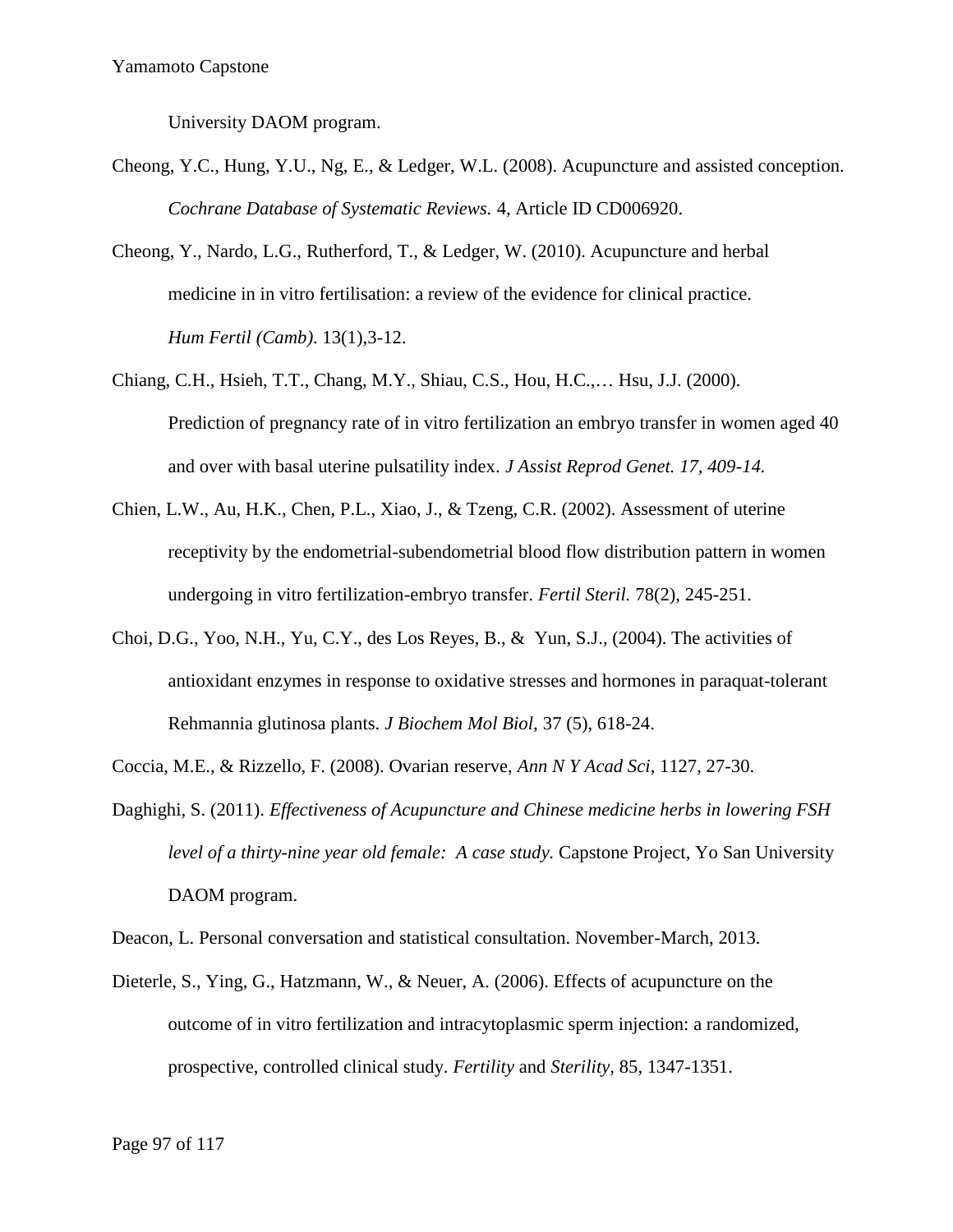- Du, J., Bai, B., Kuang, X., Yu, Y. Wang, C., Ke, Y., Xu, Y. Tzang, A.H.C., & Qian, Z.M. (2006). Ligustilide inhibits spontaneous and agonists- or K+ depolarization-induced contraction of rat uterus. *J Ethnopharmacol, 108(1): 54-8.*
- Ebisch, I.M.W. (2007). *Human subfertility: explorative studies on some pathopysiologic factors in semen and follicular fluid* (Dissertation). Retrieved from Dissertation Radboud University Nijmegen. (ISBN: 9090212167, 9789090212166). Retrieved from http://repository.ubn.ru.nl/bitstream/2066/52284/1/52284.pdf
- El-Toukhy, T., & Khalaf, Y. (2009). The impact of acupuncture on assisted reproductive technology outcome. *Curr Opin Obstet Gynecol.*21(3), 240-6.
- El-Toukhy, T., Sunkara, S.K., Khairy, M., Dyer, R., Khalaf, Y., & Coomarasamy, A. (2008). A systematic review and meta-analysis of acupuncture in in vitro fertilisation. *International Journal of Obstetrics and Gynaecology*. 115(10),1203–1213.

Experiment-resource.com. (2008). Retrieved from

http://www.experiment-resources.com/convenience-sampling.html#ixzz1x4GmxxL2

- Fanchin, R., Righini, C., Olivennes, F., Taylor, S., De Ziegler, D., & Fryman, R. (1998). Uterine contraction at the time of embryo transfer alter pregnancy rates after in-vitro fertilization. *Hum Repro.* 13(7), 1968-1974.
- Fritz, M.A. & Sperloff, L. (2011). *Clinical Gynecologic Endocrinology and Infertility.* Philadelphia: Lippincott Williams & Wilkins.
- Fu, H., He, Y., Gao, Y., Man, Y., Liu, W., & Hao, H. (2010). Acupuncture on the Endometrial Morphology, the Serum Estradiol and Progesterone Levels, and the Expression of Endometrial Leukaemia-inhibitor Factor and Osteopontin in Rats. *Evid Based*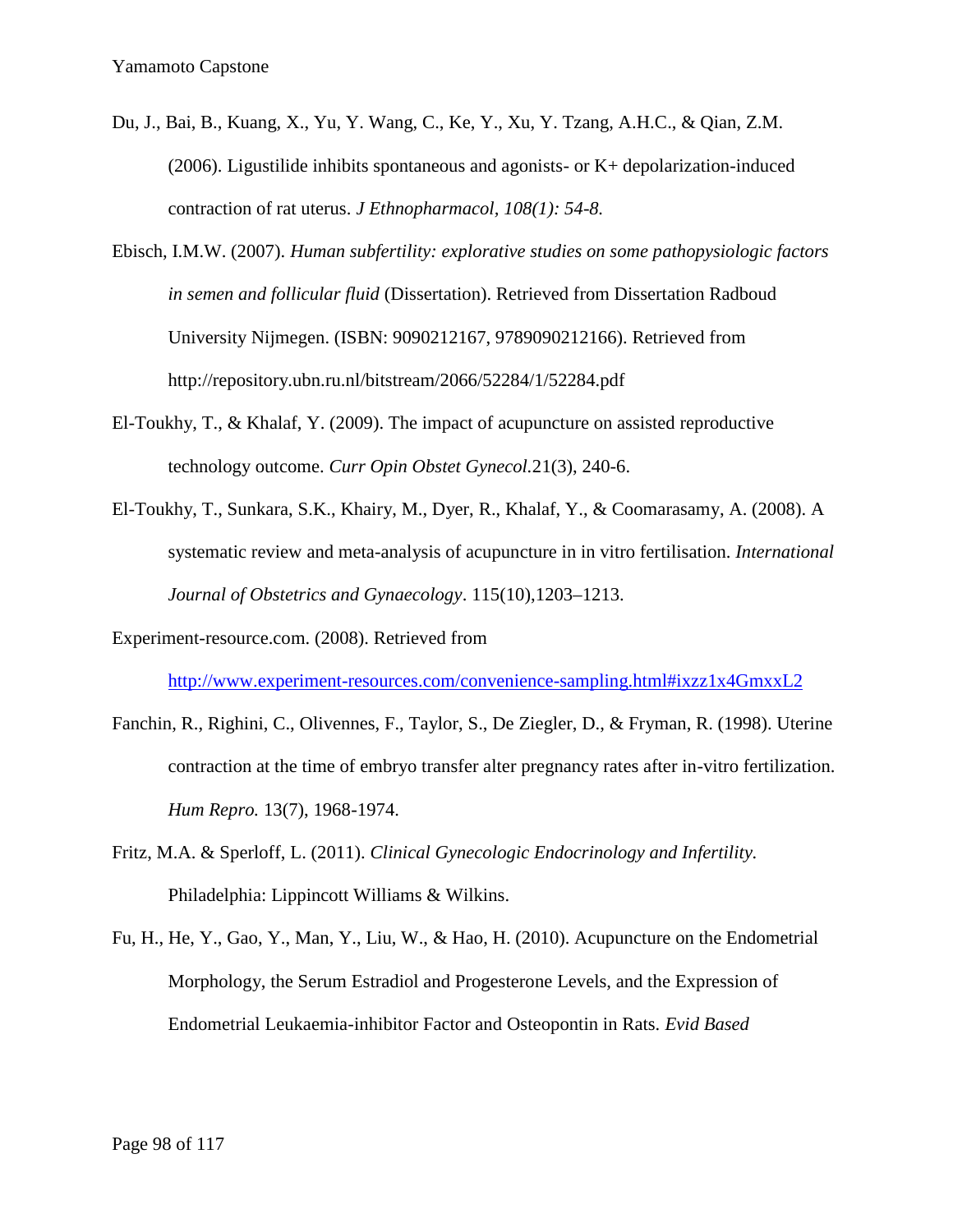*Complement Alternat Med.* Retrieved from

http://www.ncbi.nlm.nih.gov/pmc/articles/PMC2957198/. doi: 10.1155/2011/606514

- George, K., & Kamath, M.S. (2010). Fertility and Age. *J Hum Reprod Sci.* 3(3), 121-123. doi: 10.4103/0974-1208.74152
- Gerhard, I., & Posteck, F. (1992). Auricular acupuncture in the treatment of female infertility. *Gynecol, Endocrinol., 6, 171-181.*
- Gindoff, P.R., & Jewelewicz, R. (1986). Reproductive potential in the older woman. *Fertility and Sterility.* 46(6):989-1001.
- Giudice, L.C. (1999). Potential biochemical markers of uterine receptivity. *Human Reprod.* 14, 3-16.
- Gleicher, N., Weghofer, A., & Barad, D. (2007). Too old for IVF: Aare we discriminating against older women? *J Assist Reprod Genet,* 24(12), 639-644.
- Gleicher, N., Weghofer, A., & Barad, D.H. (2011). Defining ovarian reserve to better understand ovarian aging. *Reproductive Biology and Endocrinology.* 9, 23. Doi: 10.1186/1477-7827- 9-23.
- Goswamy, R.K., Williams, G., and Steptoe, P.C. (1988). Decreased uterine perfusion—A cause of infertility. *Hum Reprod.* 3, 955-959.
- Gougeon, A. (1986). Dynamics of follicular growth in the human: a model from preliminary results. *Hum Reprod,* 1:81-87.
- Gougeon, A. (1996). Regulation of ovarian follicular development in primates: Facts and hypotheses. *Endocr Rev. 17,121.*
- Heese, I. (2006). The 'egg factor': Using Chinese herbal medicine to improve fertility in a 45 year old woman. *Journal of Chinese Medicine, 82, 36-41.*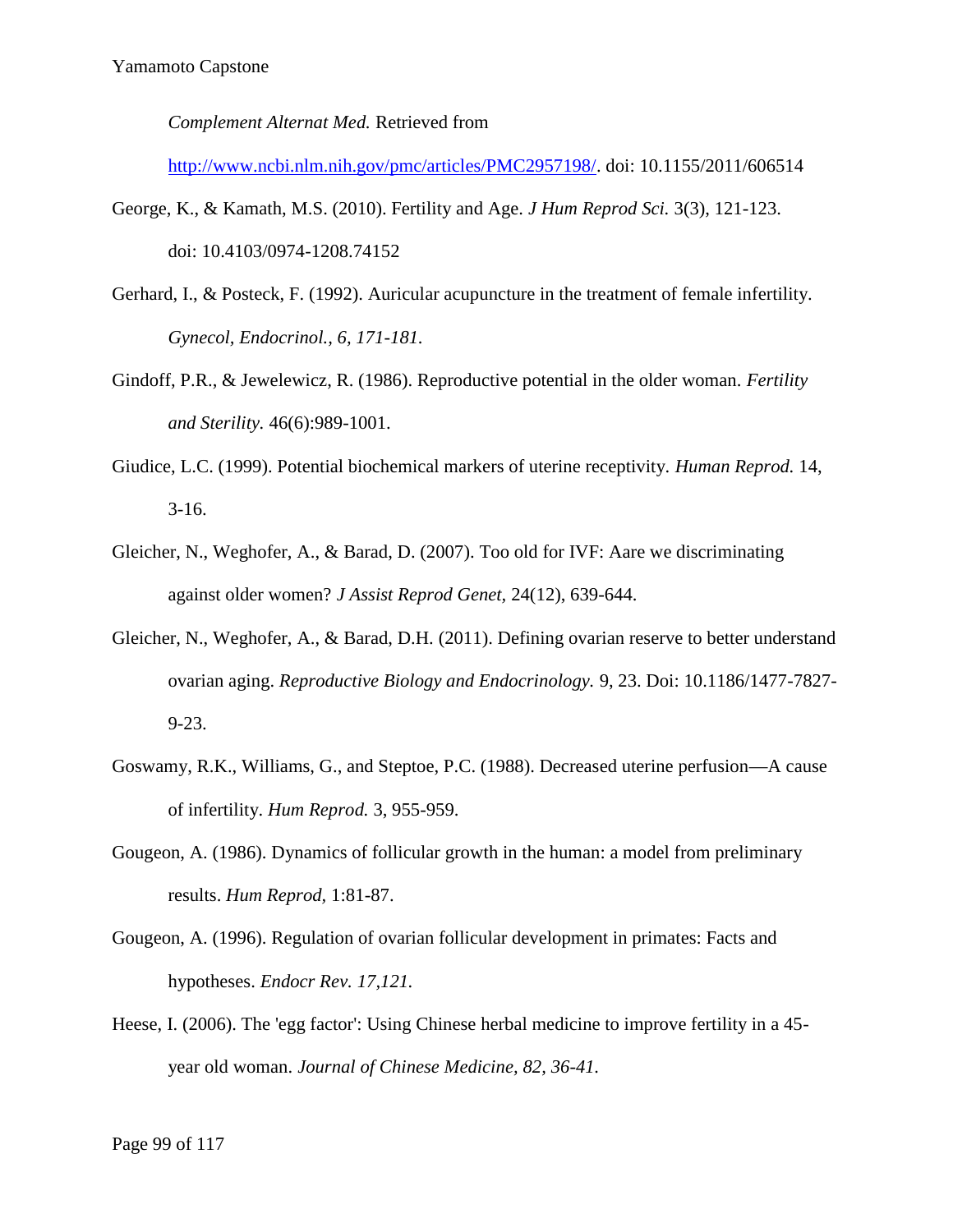Heffner, J.H. (2004). Advanced Maternal Age – How Old Is Too Old? *The New England Journal of Medicine.* 351:19: 1927-29.

Hess, D.R. (2004). Retrospective Studies and Chart Reviews, *Respiratory Care,* 49 (10).

- Ho, M., Huang, L.C., Chang, Y.Y., Chen, H.Y., Chang, W.C., Yang, T.C., & Tsai, H.D. (2009). Electroacupuncture reduces uterine artery blood flow impedance in infertile women. *Taiwan J Obstet Gynecol.* 48(2), 148-51. doi: 10.1016/S1028-4559(D9)60276-X.
- Hou, Y.Z., Zhao, G.R., Yang, J., Yuan, Y.J., Zhu, G.G., & Hiltunen, R. (2004). Protective effect of Ligusticum chuanxiong and Angelica sinensis on endothelial cell damage induced by hydrogen peroxide*. Life Sci.* 75:1775–1786.
- Jin C.L., Tohya, K., Kuribayashi, K., Kimura, M., & Hirao, Y.H. (2009). Increased oocyte production after acupuncture treatment during superovulation process in mice. *Journal of Reproduction and Contraception*. 20(1),35–44.
- Kamath, M.S., Bhave, P., Aleyamma, T.K., Nair, R., Chandy, A., Mangalaraj, A.M., & Muthukumar, K., Gerorge, K. (2010). Predictive factors for pregnancy after intrauterine insemination: A prospective study of factors affecting outcome. *J Hum Reprod Sci,* 3(3), 129-134.
- Kaptchuk, T. (2000). *The web that has no weaver: Understanding Chinese medicine.* New York: Contemporary Books.
- Kim, J., Shin, K.H., & Na, C.S. (2000). Effect of acupuncture treatment on uterine motility and cyclooxygenase-2 expression in pregnant rats. *Gynecol Obstet Invest.* 50,225-30.
- Klein, N.K., Battaglia, D.E., Fujimoto, V.Y., Davis, G.S., Bremner, W.J., & Soules, M.R. (1996). Reproductive aging. *J Clin Endocrinol Metab.* 81, 1038-45.
- Kobayashi, S., Mimura, Y., Naitoh, T., Kimura, I., & Kimura, M. (1993). Chemical structure activity of Cnidium rhizome-derived phthalides for the competence inhibition of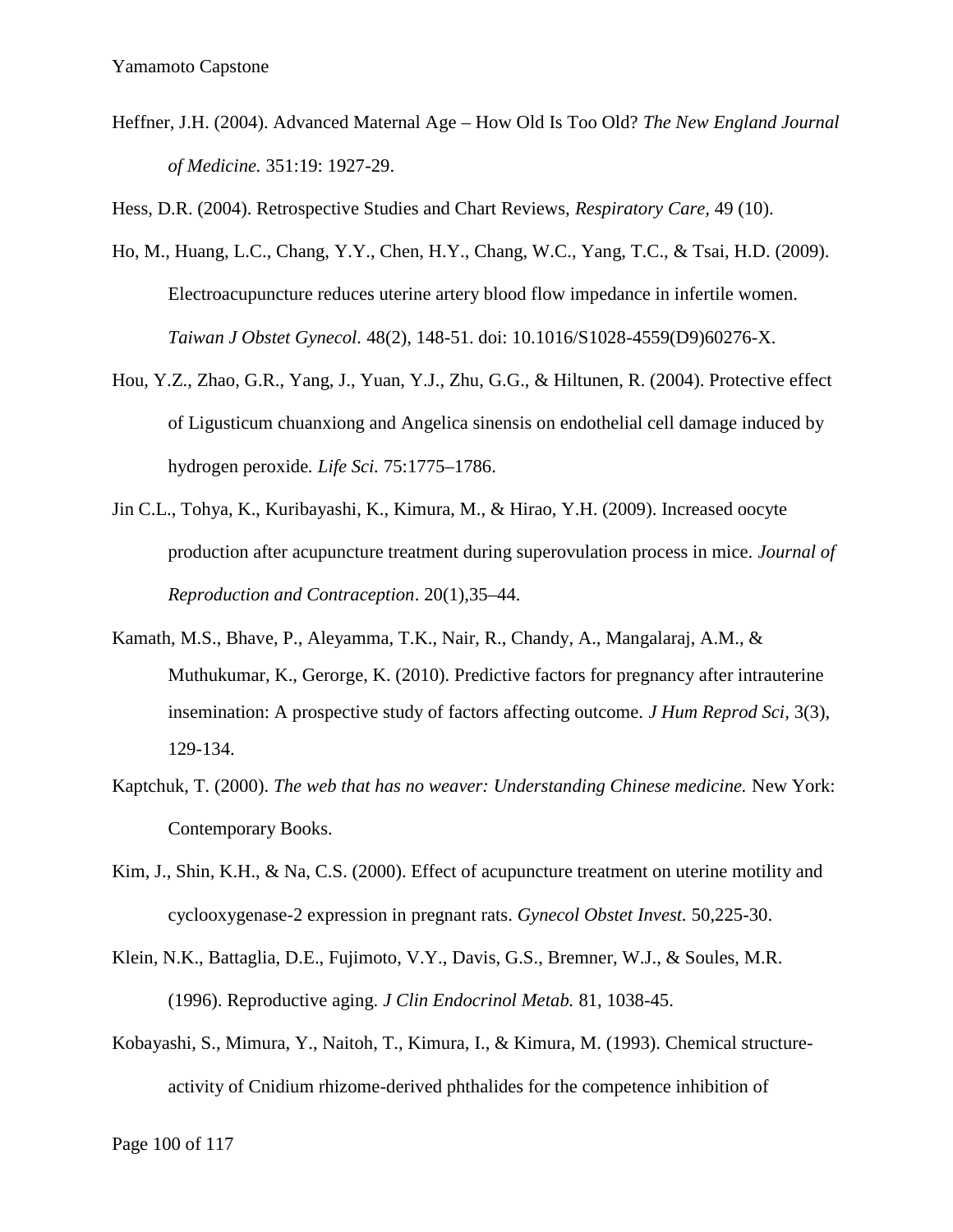proliferation in primary cultures of mouse aorta smooth muscle cells. *Jpn. J. Pharmacol*. 63:353–359.

- Kurjak, A., Kupesic-Urek, S., Schulman, H., & Zalud, I. (1991). Transvaginal color flow Doppler in the assessment of ovarian and uterine blood flow in infertile women. *Fertil Steril.* 56(5), 870-3.
- Lessey, B.A., Castelbaum, A.J., Sawin, S.W., & Sun, J. (1995). Integrins as markers of uterine receptivity in women with primary unexplained infertility. *Fertil Sterile.* 63, 535-542.
- Levente, L. (2012). The Role of Oxidative Stress in Female Reproduction and Pregnancy, *Oxidative Stress and Diseases*, Dr. Volodymyr Luschak (Ed.), retrieved from http://cdn.intechopen.com/pdfs/35953/InTechThe\_role\_of\_oxidative\_stress\_in\_femal
- Lian, F. (1991). TCM treatment of luteal phase defect—an analysis of 60 cases. *Journal of Traditional Chinese Medicine,*11(2)115-120.
- Liang, M.J., He, L.C., & Yang, G.D. (2005). Screening, analysis and in vitro vasodilatation of effective components from Ligusticum Chuanxiong. *Life Sci,* 78(2), 128-33.
- Lim, A.S. & Tsakok, M.F. (1997). Age-related decline in fertility: A link to degenerative oocytes? *Fertil Steril.*68, 265-271.
- Lim, C.E., & Wong W.S. (2010). Current evidence of acupuncture on polycystic ovarian syndrome. *Gynecol Endocrinol.* 26(6), 473-8. doi: 10.3109/09513591003686304.
- Lin, J.H., Liu, S.H., Chan, W.W., Wu, L.S., & Pi W.P. (1988). Effects of electroacupuncture and gonadotropin-releasing hormone treatments on hormone changes in anoestrous sows. *Am J Chin Med.* 16, 117-26.
- Liu, K., & Case, A. (2011). Advanced Reproductive Age and Fertility. *J Obstet Gynecol Can.* 33 (11),1165-1175.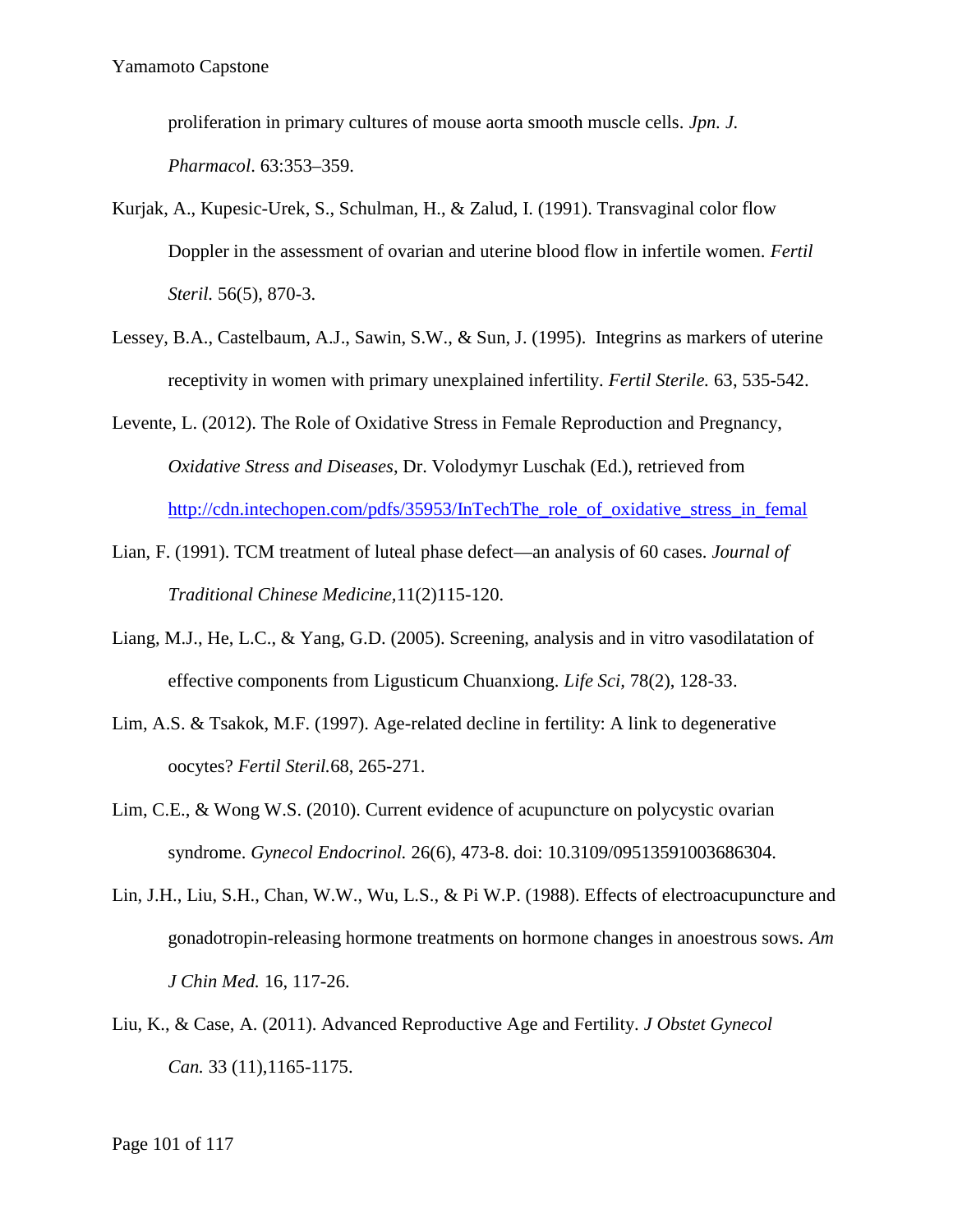- Lu, Y., & Chen, D. F. (2009). Analysis of Schisandra chinensis and Schisandra sphenanthera. *J Chromatogr A,* 1216(11), 1980-90.
- Luo, Q., Li, Z., Huang, X., Yan, J., Zhang, S., & Cai, Y.Z. (2006). Lycium barbarum polysaccharides: Protective effects against heat-induced damage of rat testes and H2O2-induced DNA damage in mouse testicular cells and beneficial effect on sexual behavior and reproductive function of hemicastrated rats. *Life Sci,* 79 (7), 613-21.
- Maciocia, G. (2004). *Diagnosis in Chinese Medicine: A Comprehensive Guide.* London: Churchill Livingstone.

Maciocia, G. (2011). *Obstetrics and Gynecology in Chinese Medicine.* Elsevier.

- Macklon, N.S., & Fauser, B.C. (1999). Aspects of ovarian follicle development throughout life. *Horm Res.* 52(4), 161-70.
- Magarelli, P.C., Cridennda, D.K., & Cohen, M. (2009). Changes in serum cortisol and prolactin associated with acupuncture during controlled ovarian hyperstimulation in women undergoing in vitro fertilization-embryo transfer treatment*. Fertility and Sterility*, 92, 1870-1897.
- Manheimer, E., Zhang, G., Udoff, L., Haramati, A., Langenberg, P., Berman, B.M., & Bouter, L.M. (2008). Effects of acupuncture on rates of pregnancy and live birth among women undergoing in vitro fertilisation: systematic review and meta-analysis. *British Medical Journal.* 336(7643),545-9.
- Mansour, R.T., & Aboulghar, M.A. (2002). Optimizing the embryo transfer technique. *Hum Reprod.* 17(5), 1149-1153.
- Mathew, S., & Abraham, T.E. (2004). Ferulic acid: An antioxidant found naturally in plant cell walls and feruloyl esterases involved in its release and their applications. *Crit. Rev.*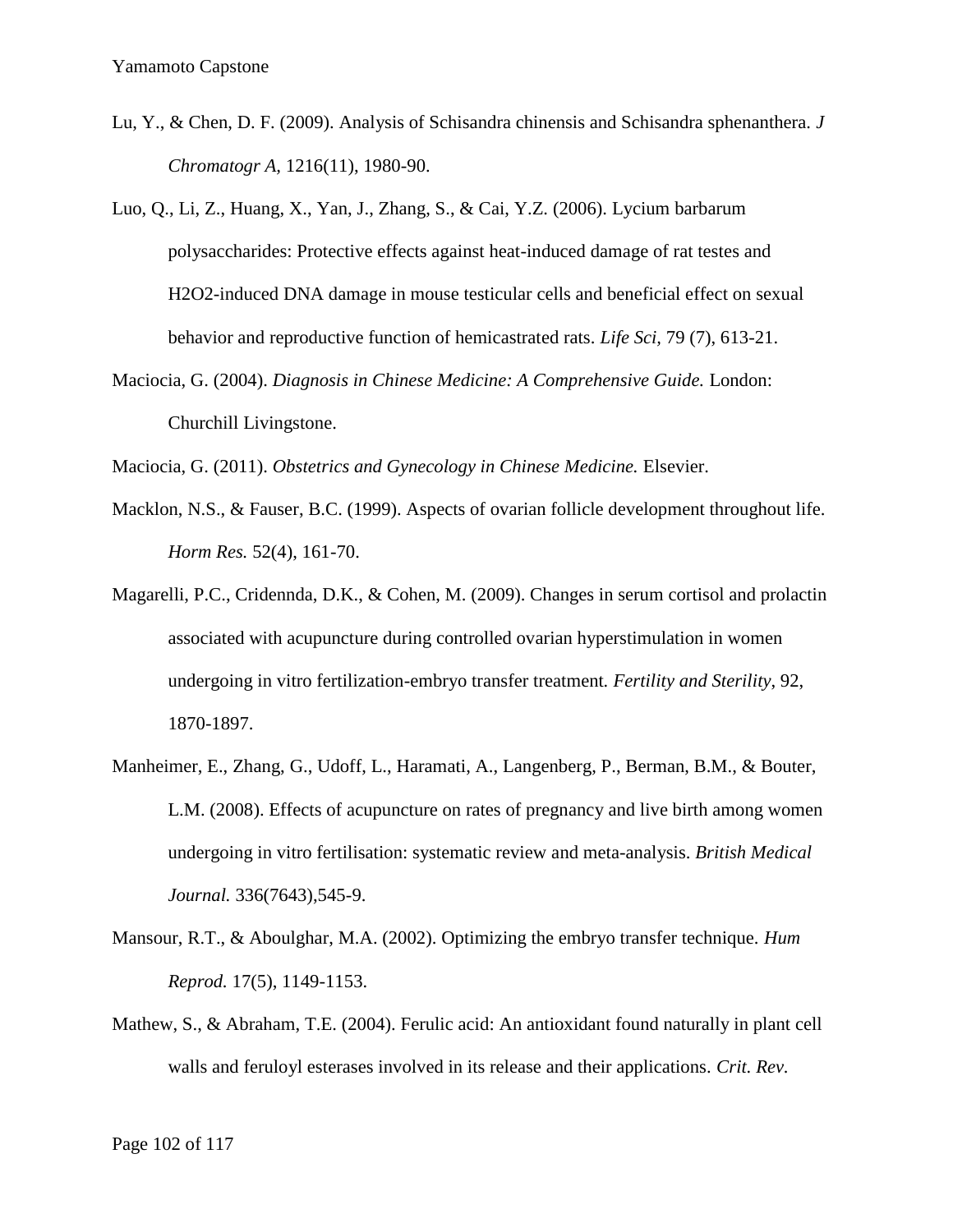*Biotechnol.* 24:59–83.

- McLaughlin, E.A., & McIver, S.C. (2009). Awakening the oocyte: controlling primordial follicle development. *Reproduction,* 137(1), 1-11.
- Mo, X., Li, D., Pu, Y., Xi, G., Le, X., & Fu, Z. (1993). Clinical studies on the mechanism of acupuncture stimulation of ovulation. *J Trad Chin Med.* 13, 115-9 .
- Momeni, M., Rahbar, M.H., & Kovanci, E. (2011)*.*A meta-analysis of the relationship between endometrial thickness and outcome of in vitro fertilization cycles. *J Hum Reprod Sci*. 4,130-7.
- Nakagawa, K., Ozawa, N., Takamastu, K., Takahashi, Y., Irahara, M., Yoshimura, Y., & Saito, H. (2005). A Reduction in Intraovarian Arterial Blood Flow Resistance After Ovulation is Necessary to Achieve Pregnancy in Natural Cycle. *Journal of Assisted Reproduction and Genetics.* 22(1), 9-14. doi: 10.1007/s10815-005-0814-z.
- National Center for Complementary and Alternative Medicine (NCCAM). (2011). *What is Complementary and Alternative Medicine?*Retrieved August 8, 2012, from http://nccam.nih.gov/health/whatiscam

National Center for Complementary and Alternative Medicine (NCCAM). (2012). *Electroacupuncture trial is NCCAM's First Intramural Study.* Retrieved March 20, 2013 from http://nccam.nih.gov/news/2002/061202.htm

- National Center for Complementary and Alternative Medicine (NCCAM). (2012). *Traditional Chinese Medicine: An Introduction.* Retrieved March 20, 2013, from http://nccam.nih.gov/health/whatiscam/chinesemed.htm?nav=gsa
- Ng, E.H., So, W.S., Gao, J., Wong, Y.Y., & Ho, P.C. (2008). The role of acupuncture in the management of subfertility. *Fertil Steril,* 90(1), 1-13.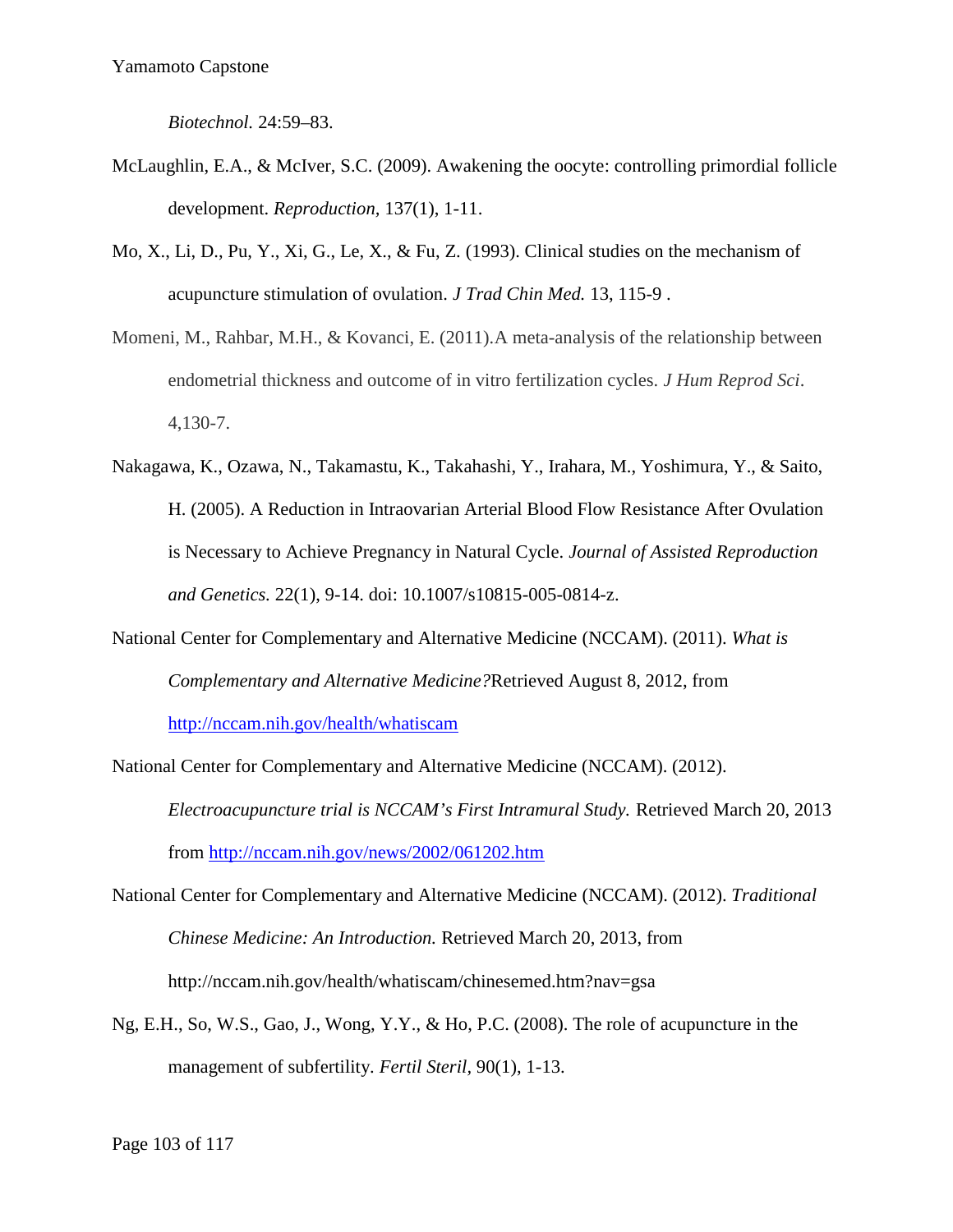Ni, M. (1995). *The Yellow Emperor's Classic of Medicine.* Boston, MA. Shambhala Publications.

- Nichi, M., Figueira, R.C.S., Brada, D.P. A.F., Setti, A.S., Iaconelli, A., & Borges, E. (2011). Decreased fertility in poor responder women is not related to oocyte morphological status. *Arch Med Sci.* 7(2), 315-320.
- Park, J., Kang, M., Shin, S., Choi, E., Kwon, S., Wee, H., Nam, B., & Kaptchuk, T. (2010). Unexplained Infertility with Acupuncture and Herbal Medicine In Korea. *The Journal of Alternative and Complementary Medicine,* 16, 2, 193-198.
- Paulus, W.E., Zhang, M., Strehler, E., El-Danasouri, I., & Sterzik, K. (2002). Influence of acupuncture on the pregnancy rate in patients who undergo assisted reproduction therapy. *Fertility and Sterility*, 77 (4), 721-724.
- Peng, Q., Wei, Z., & Lau, B.H. (1998). Fructus corni attenuates oxidative stress in macrophages and endothelial cells. *Am J Chin Med*. 26 (3-4), 291-300.
- Petraglia, F., DiMeo, G., Storchi, R., Segre, A., Facchinette, F.,… Szalay, S. (1987). Proopiomelanocortin-related peptides and methionine enkephalin in human follicular fluid: changes during the menstrual cycle. *Am J Obstet Gynecol.* 157, 142-6.
- Petraglia, F., Segre, A., Facchinetti, F., Campanini, D., Ruspa, M., & Genazzani, A.R. (1985). Beta-endorphin and met-enkephalin in peritoneal and ovarian follicular fluids of fertile and postmenopausal women. *Fertil Steril*. 44(5), 615-21.
- Petti, F., Bangrazi, A., Liguori, A., Reale, G., & Ippoliti, F. (1998). Effects of acupuncture on immune response related opioids-like peptides. *J Tradit Chin Med,* 18, 55-63.
- Ran, X., Ma, L., Peng, C., Zhang H., & Qin L.P. (2011). Ligusticum chuanxiong Hort: a review of chemistry and pharmacology. *Pharm Biol,* 49(11):1180-9. doi: 10.3109/13880209.2011.576346.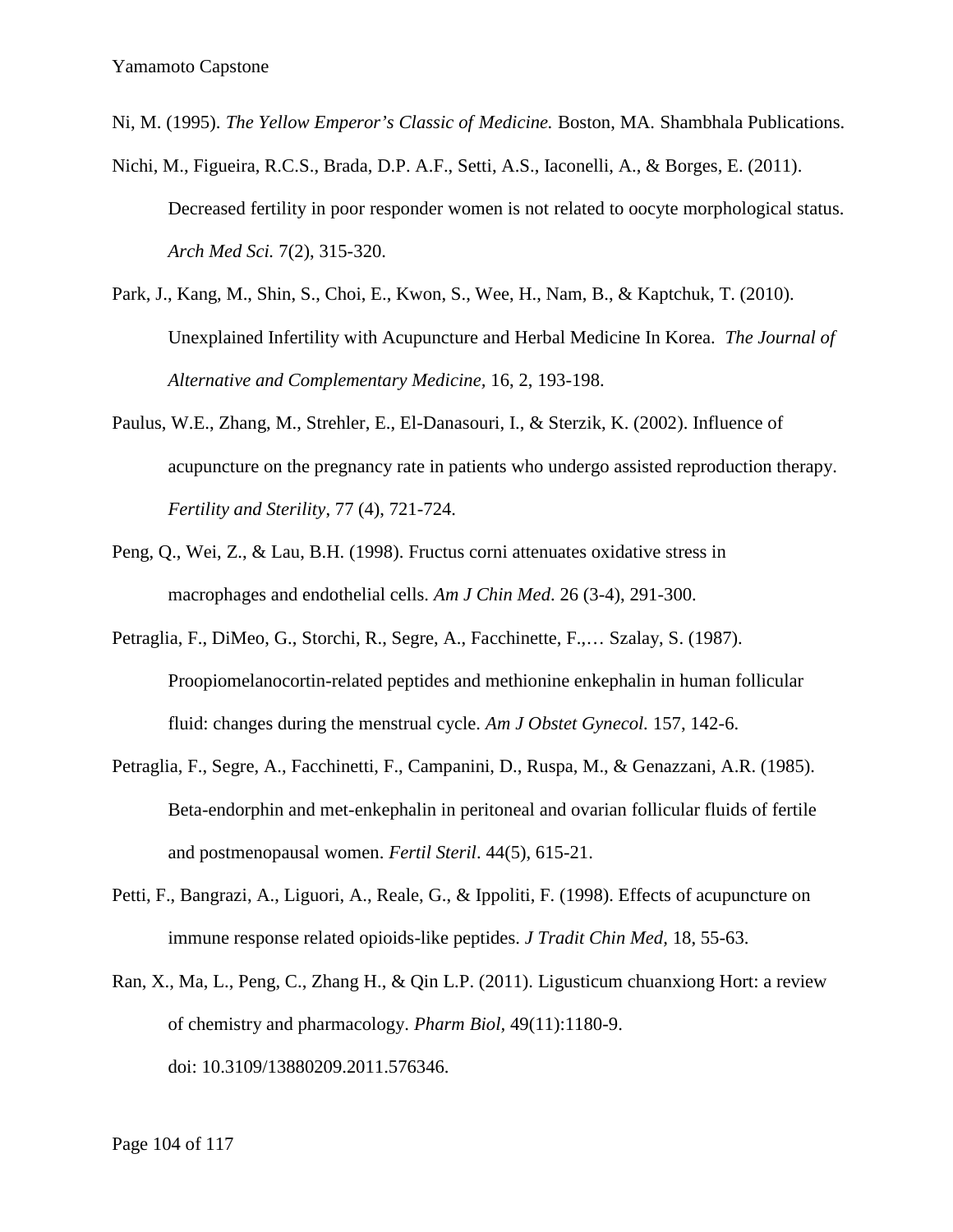- Reid, K. & Stuart, K. (2011). Efficacy of Traditional Chinese Herbal Medicine in the management of female infertility: a systematic review. *Complement Ther Med.* 319-31*.*
- Reproductive Endocrinology and Infertility Committee et al. (2011). Advanced reproductive age and fertility. *Journal of Obstetrics and Gynecology Canada.* 33(11): 1165-75.
- RESOLVE: The National Infertility Association. (2013). IUI. Retrieved March 20, 2013, from http://www.resolve.org/family-building-options/iui.html
- Rossmanith, W.G., Mortola, J.F., & Yen, S.S.C. (1988). Role of endogenous opioid peptides in the initiation of the mid-cycle luteinizing hormone surge in normal cycling women. *J Clin Endocrinol Metab.* 67, 695-700.
- Rubin, L. H., (2010). Adjunctive Role of Chinese Herbs and Acupuncture in an In Vitro Fertilization Cycle. *The American Acupuncturist, 16-19.*
- Rubio, R. (2005). Premature Ovarian Failure (POF), A Classical Approach to Treatment With Traditional Chinese Medicine. *The American Acupuncturist, 6-11.*
- Ruder, E.H., Hartman, T.J., & Goldman, M.B. (2009). Impact of oxidative stress on female fertility. *Curr Opin Obstet Gynecol,* 21(3), 219-222.
- Scott, R.T., Toner, J.P., Muasher, S.J., Oehninger, S., Robinson, S., & Rosenwaks, Z. (1989). Follicle-stimulating hormone levels on cycle day 3 are predictive of in vitro fertilization outcome. *Fertil Steril*. 51(4), 651-4.
- Sharara, F.I., Scott, R.T. Jr., & Seifer, D.B. (1998). The detection of diminished ovarian reserve in infertile women. *Am J Obstet Gynecol.* 197 (3 pt 1), 804-12.
- Shi, L.F., Zheng, X.M., Cai, Z. & Wu, B.S. (1995). Comparison of influence of essential oil from Ligusticum chuan xiong Hort. On microcirculation in rabbit conjunctiva bulbar before and after decomposition of ligustilide. *Chin J Pharmacol Toxiccol,* 9:157-8.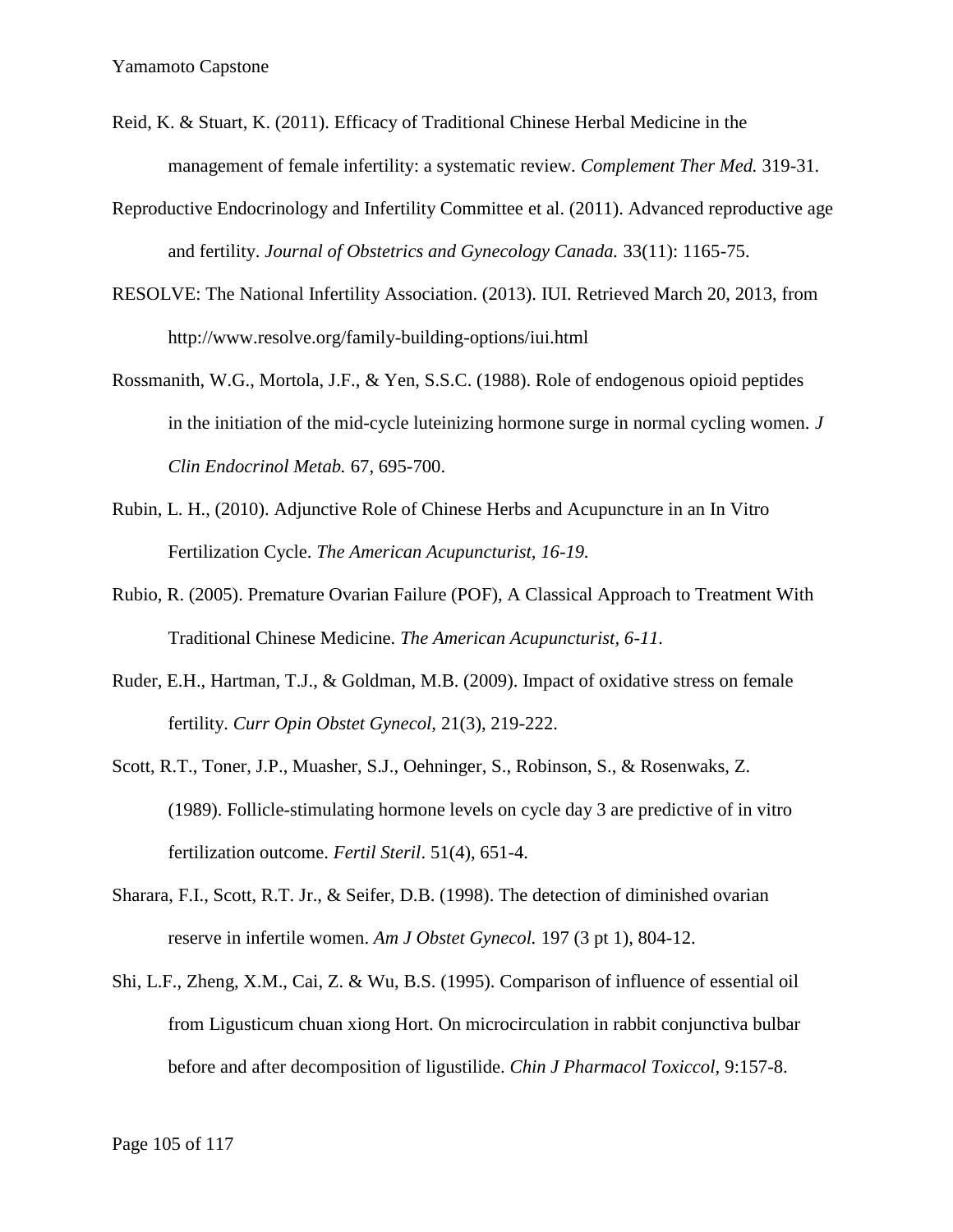Smith, J.F., Eisenberg, M.L., Millstein, S.G., Nachtigall, R.D., Shindel, A.W.,... Infertility Outcomes Program Project Group. (2010). The use of complementary and alternative fertility treatment in couples seeking fertility care: data from a prospective cohort in the United States. *Fertil Steril,* 93(7), 2169-74.

Society for Assisted Reproductive Technology (SART) (1996-2013). Assisted Reproductive Technologies. Retrieved March 20, 2013, from

http://www.sart.org/SART\_Assisted\_Reproductive\_Technologies/

Society for Assisted Reproductive Technology (SART) (1996-2013). IVF success rates. Retrieved March 20, 2013, from

https://www.sartcorsonline.com/rptCSR\_PublicMultYear.aspx?ClinicPKID=0

- Spandorfer, S.D., Avrech, O.M., Colombero, L.T., Palermo, G.D., & Rosenwaks, Z. (1998). Effect of parental age on fertilization and pregnancy characteristics in couples treated by intracytoplasmic sperm injection. *Hum Reprod.*13(2), 334-8.
- Speroff, L. (1994). The effect of aging on fertility. *Current Opinion in Obstetrics and Gynecology.*2: 115-20.
- Steer, C.V., Tan, S.L., Mason, B.A., & Campbell, S. (1994). Midluteal-phase vaginal color Doppler assessment of uterine artery impedance in a subfertile population. *Fertile Steril.*  $61(1)$ , 53-8.
- Stener-Victorin, E., Kobayashi, R., & Kurosawa, M. (2003). Ovarian blood flow responses to electro-acupuncture stimulation at different frequencies and intensities in anaesthetized rats. *Auton Neurosci*.108(1-2),50-6.
- Stener-Victorin, E., Kobayashi, R., Watanabe, O., Lundeberg, T., & Kurosawa, M. (2004). Effect of electro-acupuncture stimulation of different frequencies and intensities on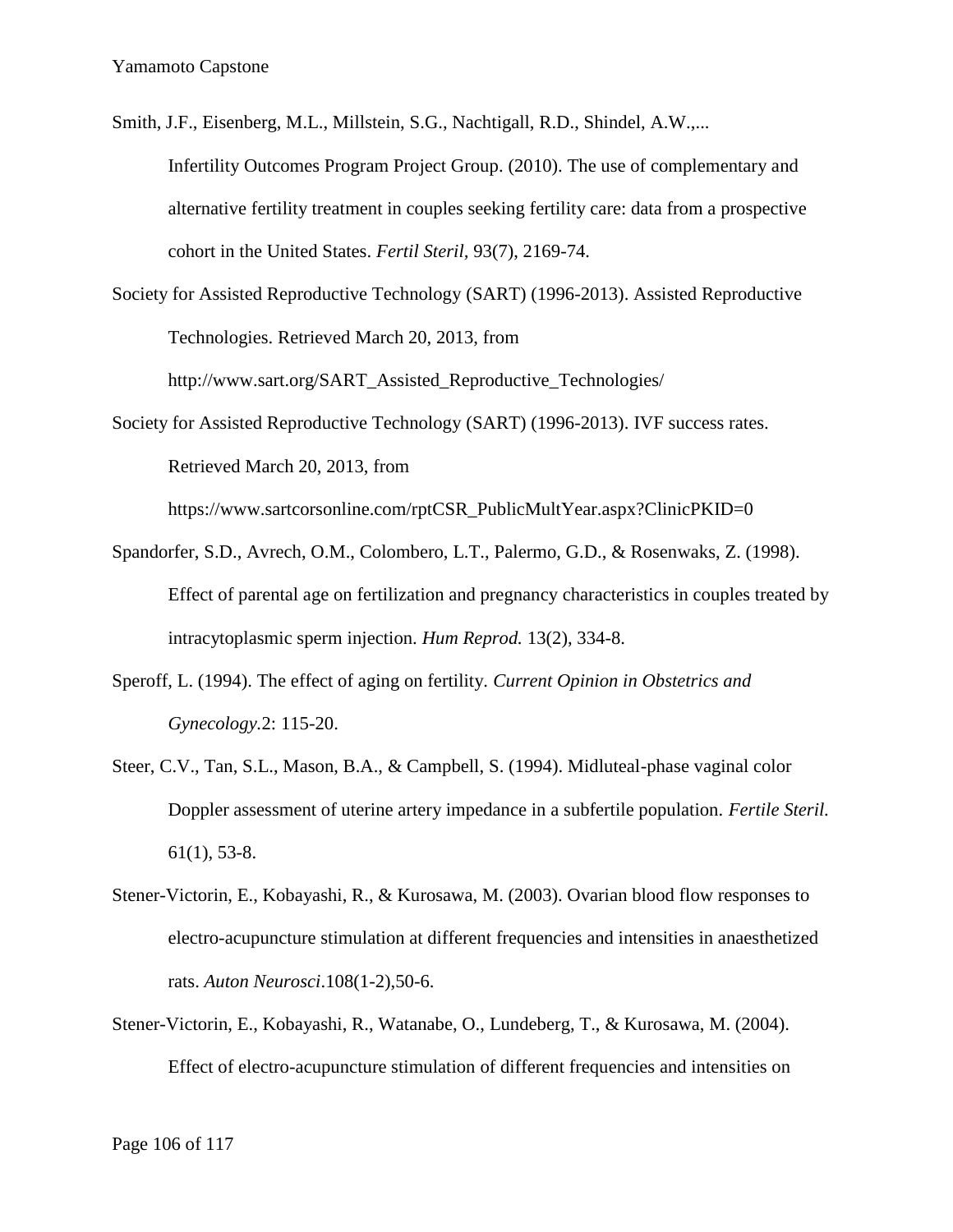ovarian blood flow in anaesthetized rats with steroid-induced polycystic ovaries.

*Reproductive Biology and Endocrinology.* 2(16). doi:10.1186/1477-7827-2-16.

- Stener-Victorin, E., Waldenstrom, U., Andersson, S.A., & Wikland, M. (1996). Reduction of blood flow impedance in the uterine arteries of infertile women with electro-acupuncture**.** *Human Reproduction,* 11 (6), 1314-1317.
- Stener-Victrin, E. & Wu, X. (2010). Effects and mechanisms of acupuncture in the reproductive system. *Auton Neurosci,* 157(1-2), 46-51.
- Sun, W., Stegmann, B.J., Henne, M., Catherino, W.H., & Segars, J.H. (2008). A new approach to ovarian reserve testing. *Fertile Steril.* 90(6), 2196-2202.
- Sunkara, S.K., Coomarasamy, A., Khalaf, Y., & El-Toukhy, T. (2009). Acupuncture and in vitro fertilization: updated meta-analysis. *Hum Reprod.* 24(8), 2047-8.
- Surrey, E.S., & Schoolcraft, W.B. (2000). Evaluating strategies for improving ovarian response of the poor responder undergoing assisted reproductive techniques. *Fertil Steril.*73(4),667-76.
- Szeto, Y.T., Lei, P.C., Ngai, K.L., Yiu, A.T., Chan, C.S., Kok, E.W., & Leong, C.W. (2009). An in vitro study of the antioxidant activities and effect on human DNA of the Chinese herbal decoction 'Liu Wei Di Huang.' *Int J Food Sci Nutr,* 60(8):662-7. doi: 10.3109/09637480802012209.
- Taylor, C.T. (2001). Antioxidants and reactive oxygen species in human fertility. *Environ Toxicol Pharmacol, 10(4), 189-98.*
- U.S. Department of Health and Human Services. (2012). Infertility. Retrieved March 20, 2013, from http://www.womenshealth.gov/publications/our-publications/fact sheet/infertility.html#a.

Venkatesh, S., Deecaraman, M., Kumar, R., Shamsi, M.B., & Dada, R. (2009). Role of reactive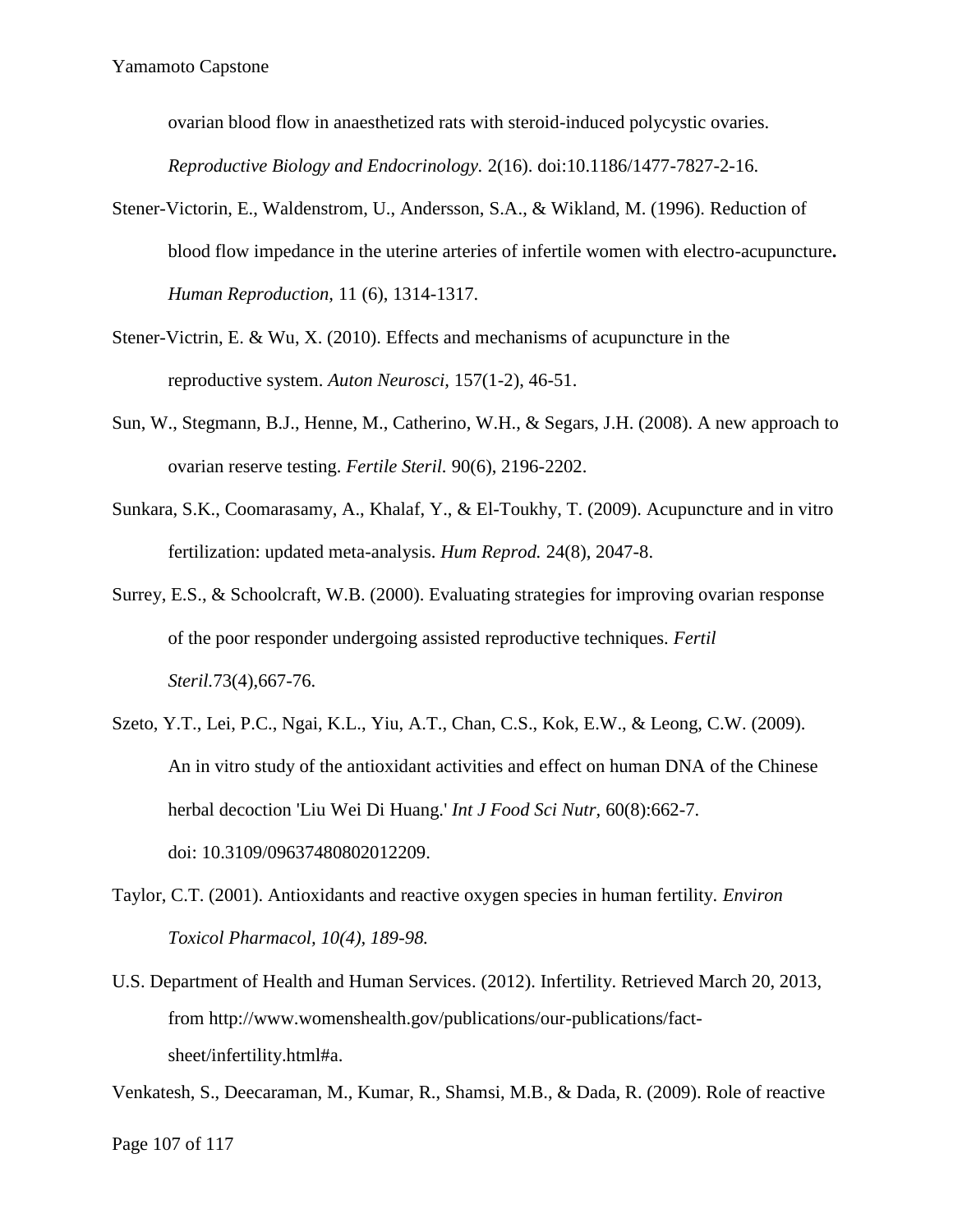oxygen species in the pathogenesis of mitochondrial DNA (mtDNA) mutations in male infertility. *Indian J Med Res,* 129, 127-137.

- Volarcik, K., Sheean, L., Goldfarb, J., Woods, L., Abdul-Karim, F.W., & Hunt, P. (1998). The meiotic competence of in-vitro matured human oocytes is influenced by donor age: evidence that folliculogenesis is compromised in the reproductively aged ovary. *Human Reprod.* 13, 154-160.
- Wang, Y., Tanbo, T., Abyholm, T., & Henriksen, T. (2011). The impact of advanced maternal age and parity on obstetric and perinatal outcomes in singleton gestations. *Arch Gynecol Obstet,* 284 (1), 31-37.
- Weiss, D.A., Harris, C.R., & Smith, J.F. (2011). The use of complementary and alternative fertility treatment, *Curr Opin Obstet Gynecol*. 3,195-9. doi: 10.1097/GCO.0b013e3283455246.
- Westergaard, L.G., Mao, Q., Krogslund, M., Sandrini, S., Lenz, S., & Grinsted, J. (2006). Acupuncture on the day of embryo transfer significantly improves the reproductive outcome in infertile women: a prospective, randomized trial. *Fertility and Sterility.* doi:10.1016/jfertnstert.2005.08.070
- Wing, T. (2009). *Investigation of the reproductive effects of Chinese herbal medicine in humans as measured by 3D ultrasound and blood serum.* PhD thesis, University of Portsmouth.
- Wing, T. A., & Sedlmeier, E. S., (2006). Measuring the Effectiveness of Chinese Herbal Medicine in Improving Female Fertility. *Journal of Chinese Medicine, 80, 22-28.*
- Wu, Y.S., & Hsieh, C.L. (2011). Pharmacological effects of Radix Angelica Sinensis (Danggui) on cerebral infarction. *Chinese Medicine, 6, 32.*

Yang, J.R., Ma, Y.Y., Liu, Y.L., Wang, H.L., & Liu, Z. (2005). [Controlled study on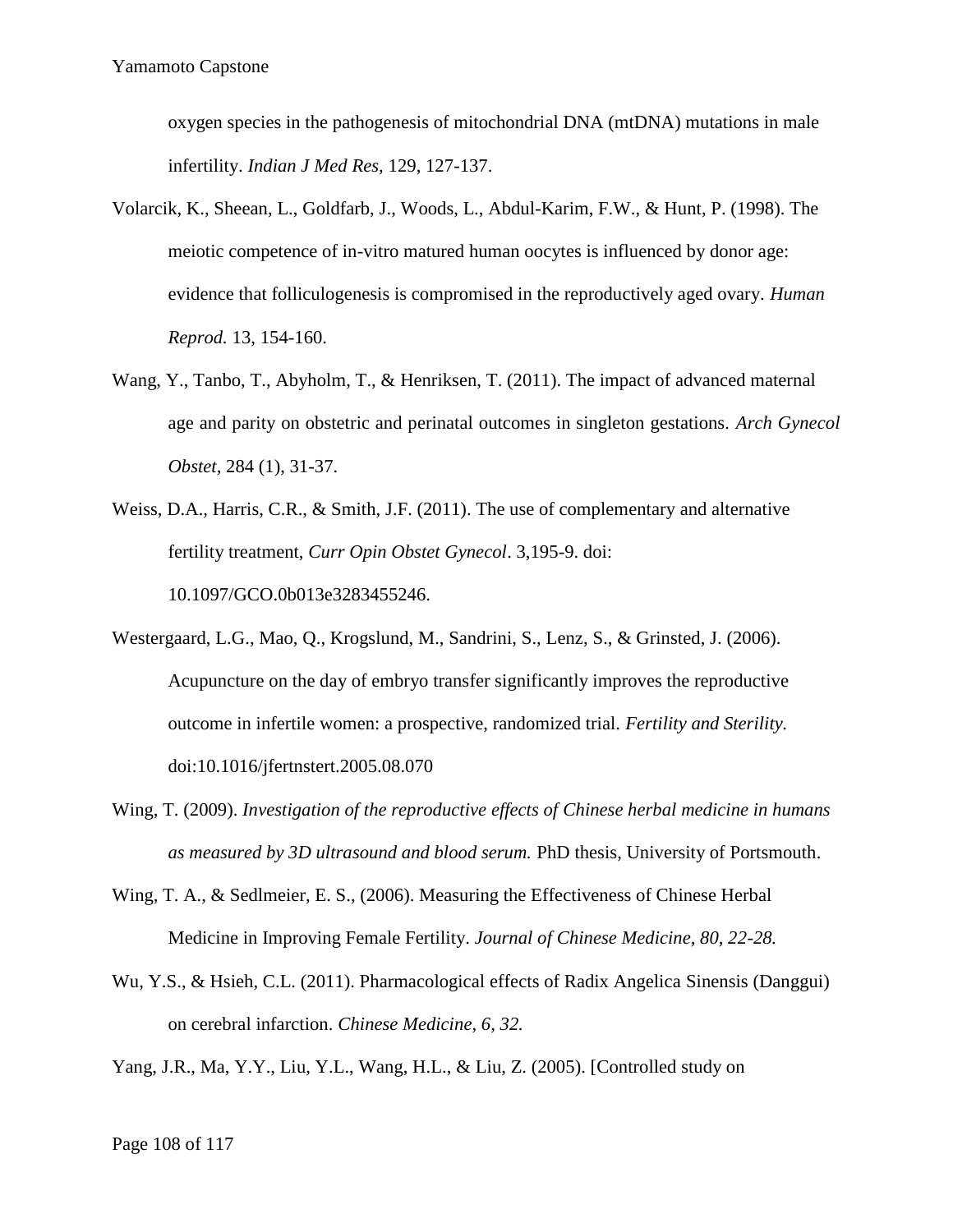acupuncture for treatment of endocrine dysfunctional infertility][Chinese]. *Zhongguo Zhenjiu.* 25(5), 299-300.

- Yang, S.P., Yu, J., & He, L. (1994). Release of gonadotropin-releasing hormone (GnRH) from the medio-basal hypothalamus induced by electroacupuncture in conscious female rabbits. *Acupunct Electrother Res.* 19, 19-27.
- Yokota, H., Nakai, A., Oya, A., Koshiono, T., & Araki, T. (2000). Changes in uterine and ovarian impedance during the preovulatory period in conception and nonconception cycles. *J Obstet Gynecol Res.* 26, 453-440.
- Yu, N., Yang, J., & Yin, T. (2011). Extracts from a traditional Chinese herbal remedy (Zhuyun recipe) improve endometrial receptivity in mice with embryonic implantation dysfunction and ovulation stimulation. *J Ethnopharmacol.* 137(1), 389-95.
- Yu, J., Zheng, H.M., & Ping, S.M. (1989). Changes in serum FSH, LH, and ovarian follicular growth during electroacupuncture for induction of ovulation (Chinese). *Chung His/Chieh HoTsa Chih.* 9, 199-202.
- Zheng, C.C., Huang, G.Y., Zhang, M.M., & Wang, W. (2012). Effects of acupuncture on pregnancy rates in women undergoing in vitro fertilization: Systematic review and meta analysis. *Fertility and Sterility.* 97 (3).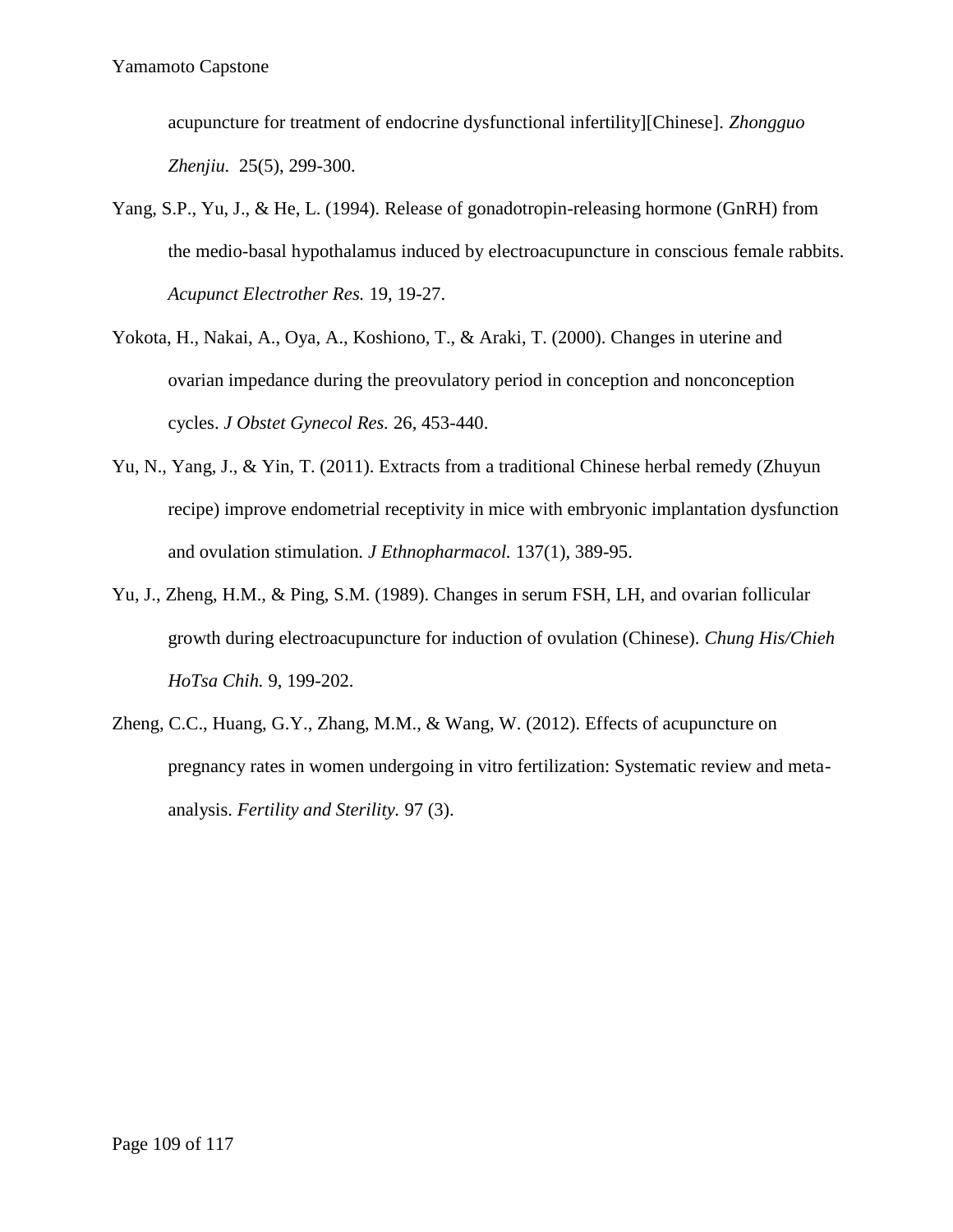APPENDIX 1 -- Chart Abstraction Log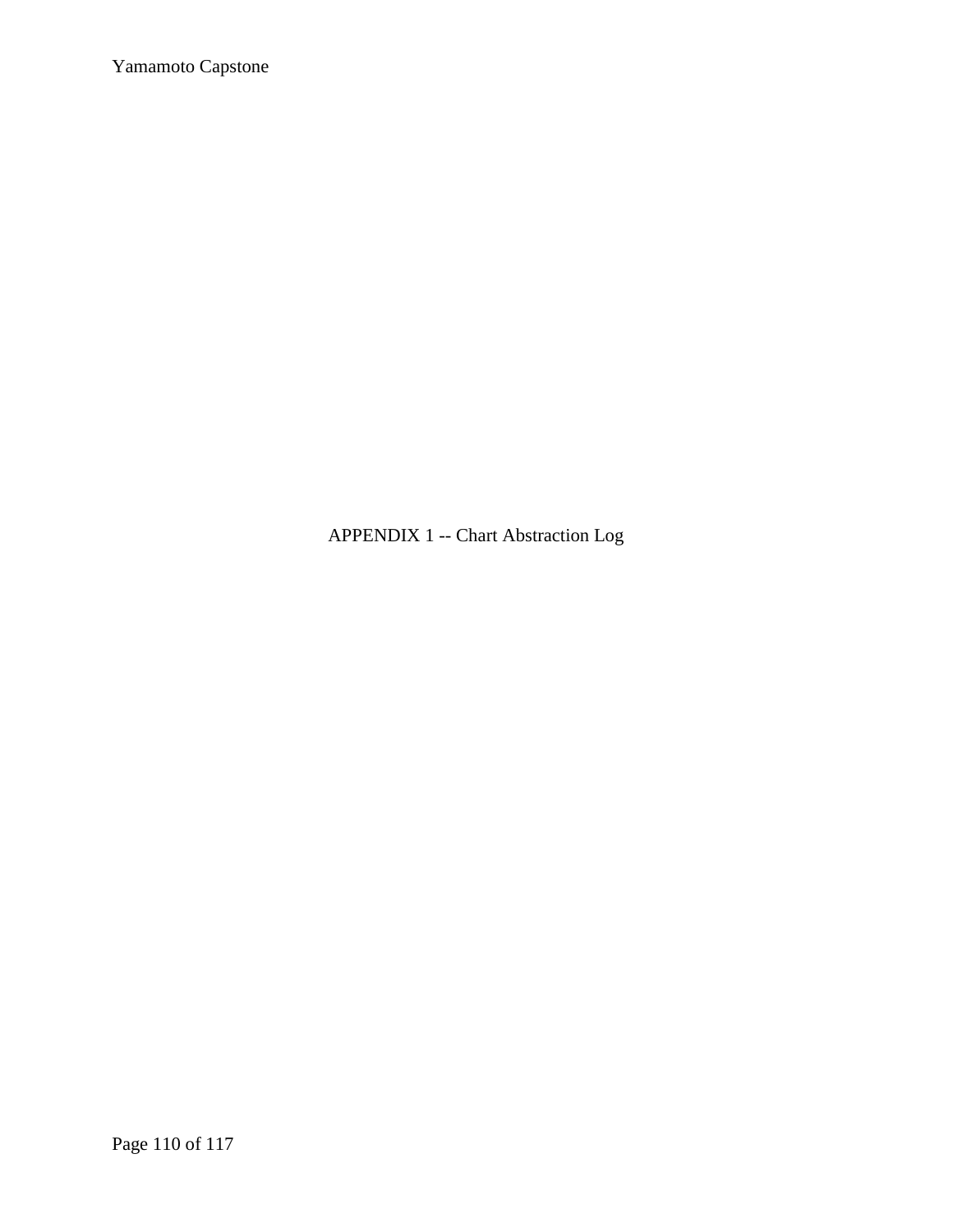## Appendix 1. **Chart Abstraction Log**

| Patient age/Occupation                                                      | Age:               | Occupation:                                             | Name:                                                                                                                                              |                             | ID:                             |
|-----------------------------------------------------------------------------|--------------------|---------------------------------------------------------|----------------------------------------------------------------------------------------------------------------------------------------------------|-----------------------------|---------------------------------|
| TGP how many years:                                                         |                    |                                                         |                                                                                                                                                    |                             |                                 |
| Previous history of<br>pregnancy, miscarriage,<br>abortions, and Live birth | unknown:           | Miscarriage #3 $@$ ___wks, Miscarriage #4 $@$ _____ wks | # of Live birth: ____ # Miscarriage(s): ____ #of Abortion(s): ____<br>Miscarriage #1 @ ____ wks, Miscarriage #2 @ _____ wks                        |                             |                                 |
| Prior use of ART > 3 months<br>prior to TCM treatment                       |                    | ____ Yes ______ No ______ Unknown                       | # of cycles/# of pregnancy: IVF ___/___ GIFT: __/___ ZIFT: __/___<br>FET: \__ /________ Stimulated IUI \___ /_____ Fertility drugs \___ /____      |                             |                                 |
| Concurrent use of ART with<br><b>TCM</b>                                    | $-$ Yes            | # of cycles: IVF: ___ GIFT: ___ ZIFT: ___ FET: ___      | ____ No _____ Unknown<br>Stimulated IUI: ____ Fertility drugs only: __                                                                             |                             |                                 |
| Treatment duration in<br>months until pregnancy wit<br>or last period       |                    |                                                         | ___ Treatment duration until pregnancy (B-hCG test, ultrasound): ____ days _____# of acu txs<br>___ No pregnancy: _______ days \______# of acu txs | ____ Unknown                |                                 |
| Western DX                                                                  |                    | Endocrine-ovulatory Tubal                               | Uterine                                                                                                                                            | Cervical-Pelvic Autoimmune  | <b>Unknown</b><br><b>Others</b> |
| TCM Dx                                                                      |                    |                                                         |                                                                                                                                                    |                             |                                 |
| Acupuncture used                                                            |                    |                                                         |                                                                                                                                                    |                             |                                 |
| Herbs used                                                                  |                    |                                                         |                                                                                                                                                    |                             |                                 |
| Positive or adverse effects<br>reported                                     |                    |                                                         |                                                                                                                                                    |                             |                                 |
| Live birth post TCM tx or<br>combination of TCM & ART                       | Yes                | – No                                                    | Unknown                                                                                                                                            |                             |                                 |
|                                                                             | Cycle 1            | # of eggs retrieved                                     | # of eggs fertilized                                                                                                                               | # of embryos<br>transferred | Unknown                         |
| ART performance                                                             | Cycle 2<br>Cycle 3 |                                                         |                                                                                                                                                    |                             |                                 |
|                                                                             | Cycle 4<br>Cycle 5 |                                                         |                                                                                                                                                    |                             |                                 |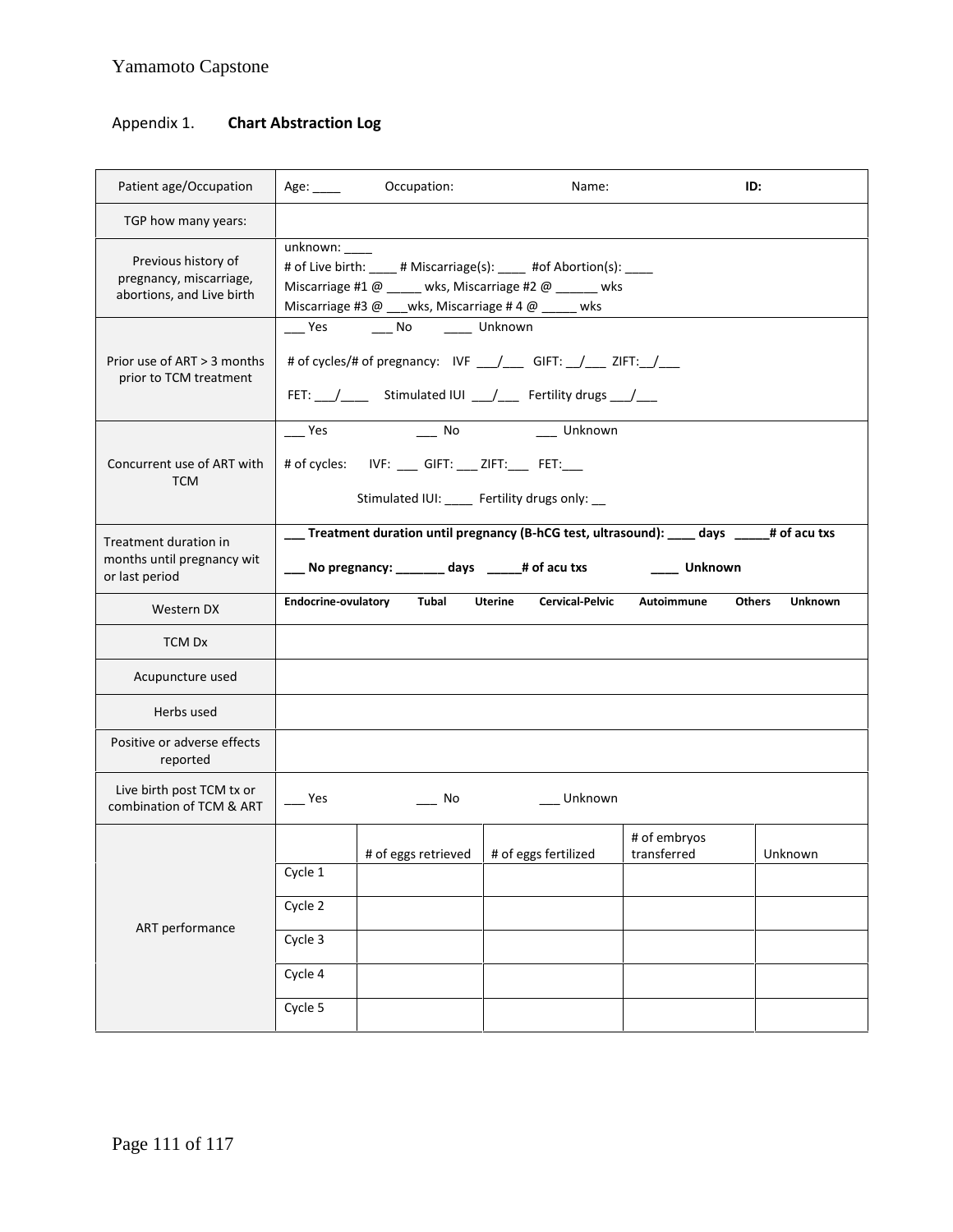APPENDIX 2 -- Data Collection Log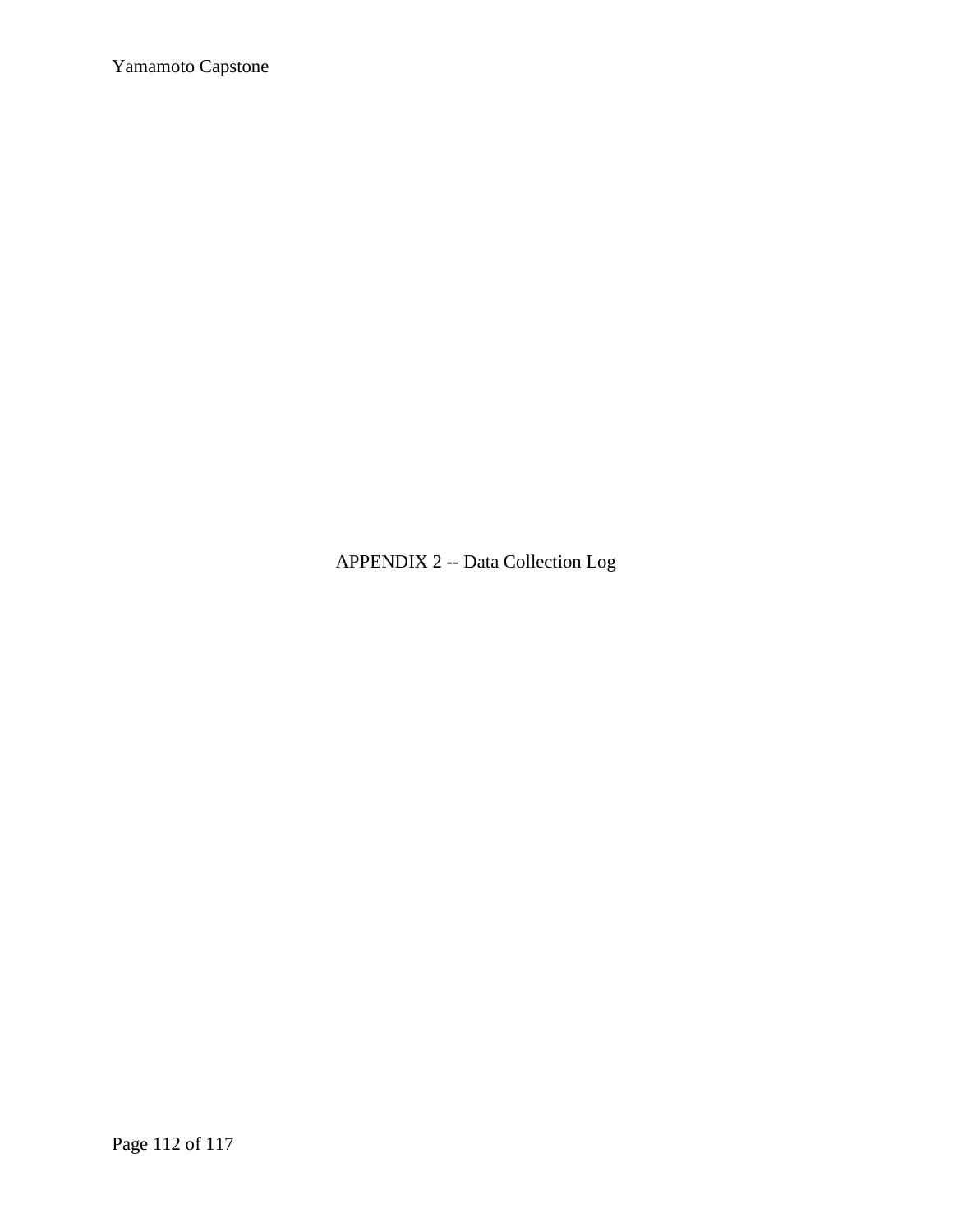## Appendix 2. **Data Collection log**

### **Group A-a: TCM + Western tx < 3 months**

| Patient<br>ID | Preg<br>$1 = yes$<br>$2 = no$ | Age | <b>Months</b><br><b>TGP</b> | # of<br>Prior<br>preg | # of<br>Prior<br>Live<br>births | # of<br>prior<br>abort. | # of<br>prior<br>misc. | Prior ART,<br>IUI, &/or<br>COS use<br>$1 = yes$<br>$2 = no$ | Concurrent<br>ART, IUI<br>&/or COS | Live birth<br>post tx<br>$1 = yes$<br>$2 = no$<br>3=unknown | Days<br>until<br>preg or<br><b>LMP</b> | West.<br><b>DX</b> | <b>TCM</b><br><b>DX</b> | Adverse<br>effects | Positive<br>remarks | Acu<br>pts | herbs<br>used |
|---------------|-------------------------------|-----|-----------------------------|-----------------------|---------------------------------|-------------------------|------------------------|-------------------------------------------------------------|------------------------------------|-------------------------------------------------------------|----------------------------------------|--------------------|-------------------------|--------------------|---------------------|------------|---------------|
| $A-a-1$       |                               |     |                             |                       |                                 |                         |                        |                                                             |                                    |                                                             |                                        |                    |                         |                    |                     |            |               |
| $A-a-2$       |                               |     |                             |                       |                                 |                         |                        |                                                             |                                    |                                                             |                                        |                    |                         |                    |                     |            |               |
| $A-a-3$       |                               |     |                             |                       |                                 |                         |                        |                                                             |                                    |                                                             |                                        |                    |                         |                    |                     |            |               |
| $A-a-4$       |                               |     |                             |                       |                                 |                         |                        |                                                             |                                    |                                                             |                                        |                    |                         |                    |                     |            |               |
| $A-a-5$       |                               |     |                             |                       |                                 |                         |                        |                                                             |                                    |                                                             |                                        |                    |                         |                    |                     |            |               |

## **Group A-b: TCM + Western tx > 3 months**

| Patient<br>ID | Preg<br>$1 = yes$<br>$2 = no$ | Age | <b>Months</b><br><b>TGP</b> | # of<br>Prior<br>preg | # of<br>Prior<br>Live<br>births | # of<br>prior<br>abort. | # of<br>prior<br>misc. | Prior ART,<br>IUI, &/or<br>COS use<br>$1 = yes$<br>$2 = no$ | Concurrent<br>ART, IUI<br>&/or COS | Live birth<br>post tx<br>$1 = yes$<br>$2 = no$<br>3=unknown | Days<br>until<br>preg or<br><b>LMP</b> | West.<br><b>DX</b> | <b>TCM</b><br><b>DX</b> | Adverse<br>effects | <b>Positive</b><br>remarks | Acu<br>pts | herbs<br>used |
|---------------|-------------------------------|-----|-----------------------------|-----------------------|---------------------------------|-------------------------|------------------------|-------------------------------------------------------------|------------------------------------|-------------------------------------------------------------|----------------------------------------|--------------------|-------------------------|--------------------|----------------------------|------------|---------------|
| $A-b-1$       |                               |     |                             |                       |                                 |                         |                        |                                                             |                                    |                                                             |                                        |                    |                         |                    |                            |            |               |
| $A-b-2$       |                               |     |                             |                       |                                 |                         |                        |                                                             |                                    |                                                             |                                        |                    |                         |                    |                            |            |               |
| $A-b-3$       |                               |     |                             |                       |                                 |                         |                        |                                                             |                                    |                                                             |                                        |                    |                         |                    |                            |            |               |
| $A-b-4$       |                               |     |                             |                       |                                 |                         |                        |                                                             |                                    |                                                             |                                        |                    |                         |                    |                            |            |               |
| $A-b-5$       |                               |     |                             |                       |                                 |                         |                        |                                                             |                                    |                                                             |                                        |                    |                         |                    |                            |            |               |

### **Group B-a: TCM tx only < 3 months**

| Patient<br>ID | Preg<br>$1 = yes$<br>$2 = no$ | Age | <b>Months</b><br><b>TGP</b> | # of<br>Prior<br>preg | # of<br>Prior<br>Live<br><b>births</b> | # of<br>prior<br>abort. | # of<br>prior<br>misc. | Prior ART,<br>IUI, &/or<br>COS use<br>$1 = yes$<br>$2 = no$ | Concurrent<br>ART, IUI<br>&/or COS | Live birth<br>post tx<br>$1 = yes$<br>$2 = no$<br>3=unknown | Days<br>until<br>preg or<br><b>LMP</b> | West.<br><b>DX</b> | <b>TCM</b><br><b>DX</b> | Adverse<br>effects | <b>Positive</b><br>remarks | Acu<br>pts | herbs<br>used |
|---------------|-------------------------------|-----|-----------------------------|-----------------------|----------------------------------------|-------------------------|------------------------|-------------------------------------------------------------|------------------------------------|-------------------------------------------------------------|----------------------------------------|--------------------|-------------------------|--------------------|----------------------------|------------|---------------|
| $B-a-1$       |                               |     |                             |                       |                                        |                         |                        |                                                             |                                    |                                                             |                                        |                    |                         |                    |                            |            |               |
| $B-a-2$       |                               |     |                             |                       |                                        |                         |                        |                                                             |                                    |                                                             |                                        |                    |                         |                    |                            |            |               |
| $B-a-3$       |                               |     |                             |                       |                                        |                         |                        |                                                             |                                    |                                                             |                                        |                    |                         |                    |                            |            |               |
| $B-a-4$       |                               |     |                             |                       |                                        |                         |                        |                                                             |                                    |                                                             |                                        |                    |                         |                    |                            |            |               |
| $B-a-5$       |                               |     |                             |                       |                                        |                         |                        |                                                             |                                    |                                                             |                                        |                    |                         |                    |                            |            |               |

## **Group B-b: TCM tx only > 3 months**

| Patient<br>ID | Preg<br>$1 = yes$<br>$2 = no$ | Age | <b>Months</b><br><b>TGP</b> | # of<br>Prior<br>preg | # of<br>Prior<br>Live<br>births | # of<br>prior<br>abort. | # of<br>prior<br>misc. | Prior ART,<br>IUI, &/or<br>COS use<br>$1 = yes$<br>$2 = no$ | Concurrent<br>ART, IUI<br>&/or COS | Live birth<br>post tx<br>$1 = yes$<br>$2 = no$<br>3=unknown | Days<br>until<br>preg or<br><b>LMP</b> | West.<br><b>DX</b> | <b>TCM</b><br><b>DX</b> | Adverse<br>effects | <b>Positive</b><br>remarks | Acu<br>pts | herbs<br>used |
|---------------|-------------------------------|-----|-----------------------------|-----------------------|---------------------------------|-------------------------|------------------------|-------------------------------------------------------------|------------------------------------|-------------------------------------------------------------|----------------------------------------|--------------------|-------------------------|--------------------|----------------------------|------------|---------------|
| $B-b-1$       |                               |     |                             |                       |                                 |                         |                        |                                                             |                                    |                                                             |                                        |                    |                         |                    |                            |            |               |
| $B-b-2$       |                               |     |                             |                       |                                 |                         |                        |                                                             |                                    |                                                             |                                        |                    |                         |                    |                            |            |               |
| $B-b-3$       |                               |     |                             |                       |                                 |                         |                        |                                                             |                                    |                                                             |                                        |                    |                         |                    |                            |            |               |
| $B-b-4$       |                               |     |                             |                       |                                 |                         |                        |                                                             |                                    |                                                             |                                        |                    |                         |                    |                            |            |               |
| $B-b-5$       |                               |     |                             |                       |                                 |                         |                        |                                                             |                                    |                                                             |                                        |                    |                         |                    |                            |            |               |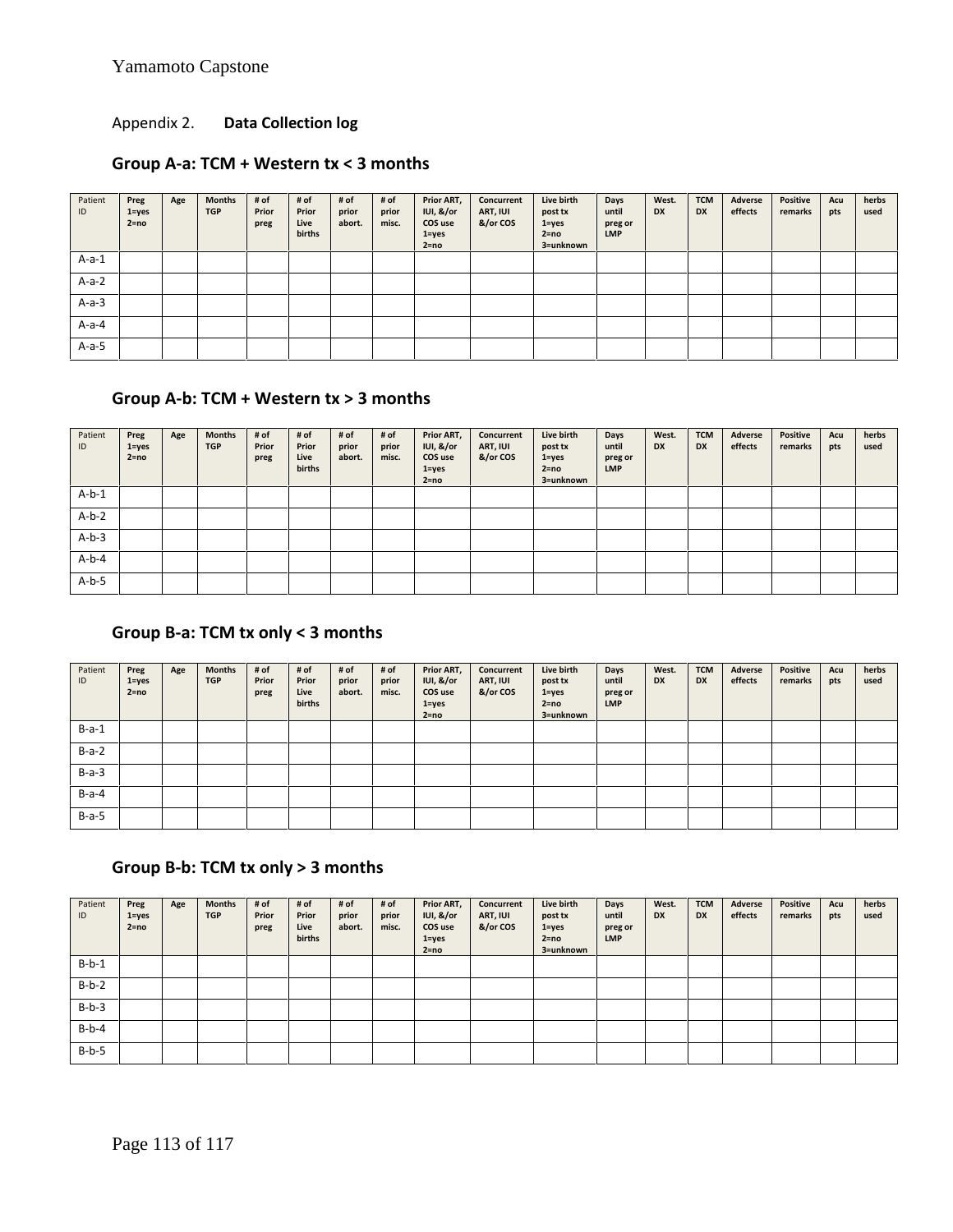ATTACHMENT 1—IRB Approval Letter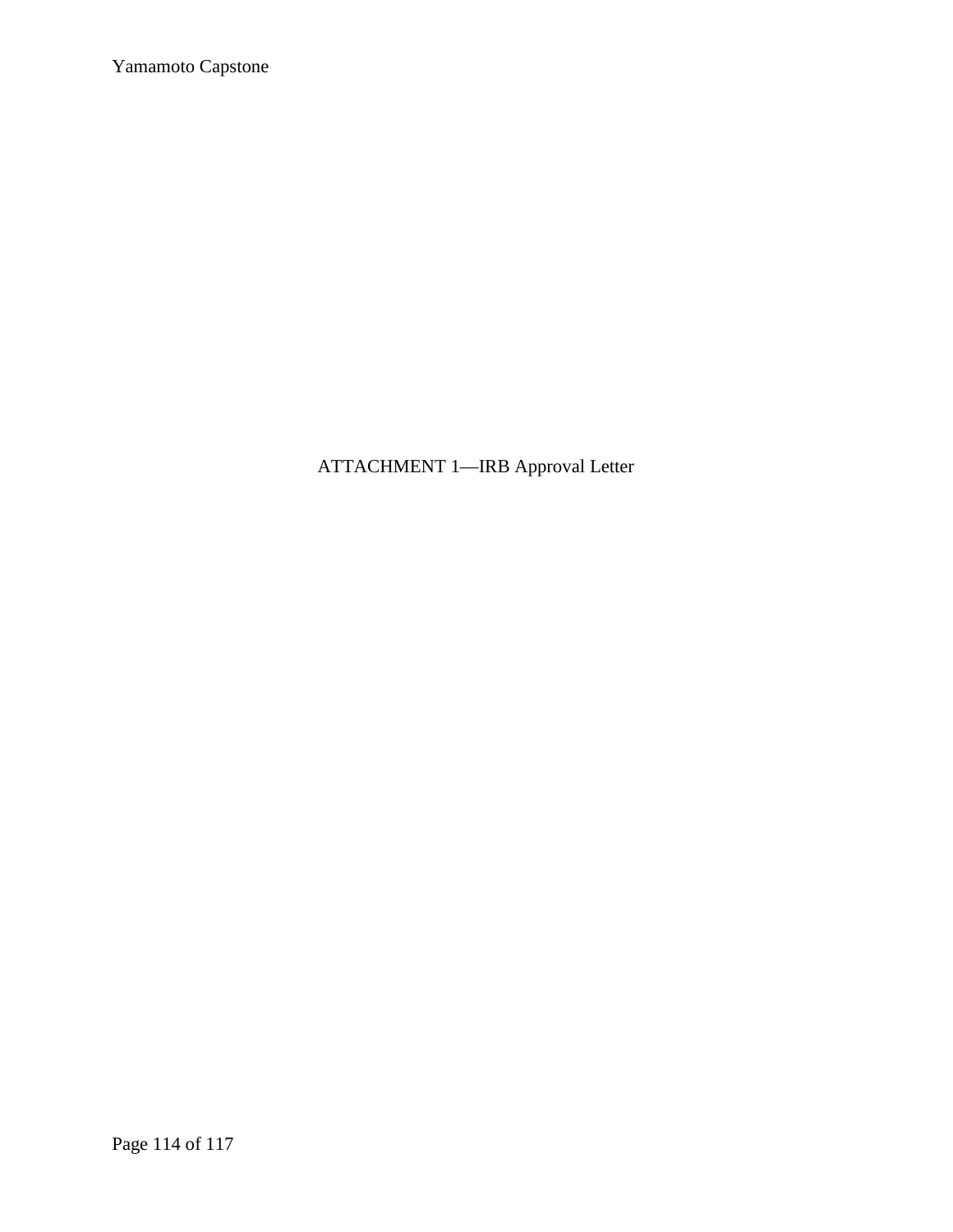#### Attachment 1—IRB Approval letter

-



April 25, 2012

Kumiko Yamamoto,L.Ac. 10206 Regent St #12 Los Angeles, CA 90034

Dear Kumiko,

Your Claim for Exemption from the Institutional Review Board (lRB) has been reviewed. Your research proposal has been approved, with no recommendations effective April 1, *2012* through March 31, 2013.

Should there be any significant changes that need to be made which would alter the research procedures that you have explained in your proposal, please consult with the IRB coordinator prior to making those changes.

Regards,

Venne

Debra Jean Rawdin IRB Coordinator

13315 West Washington Boulevard. Los Angeles. CA 90066 Tel310.577.3000 Fax 310.577.3033 www.yosan.edu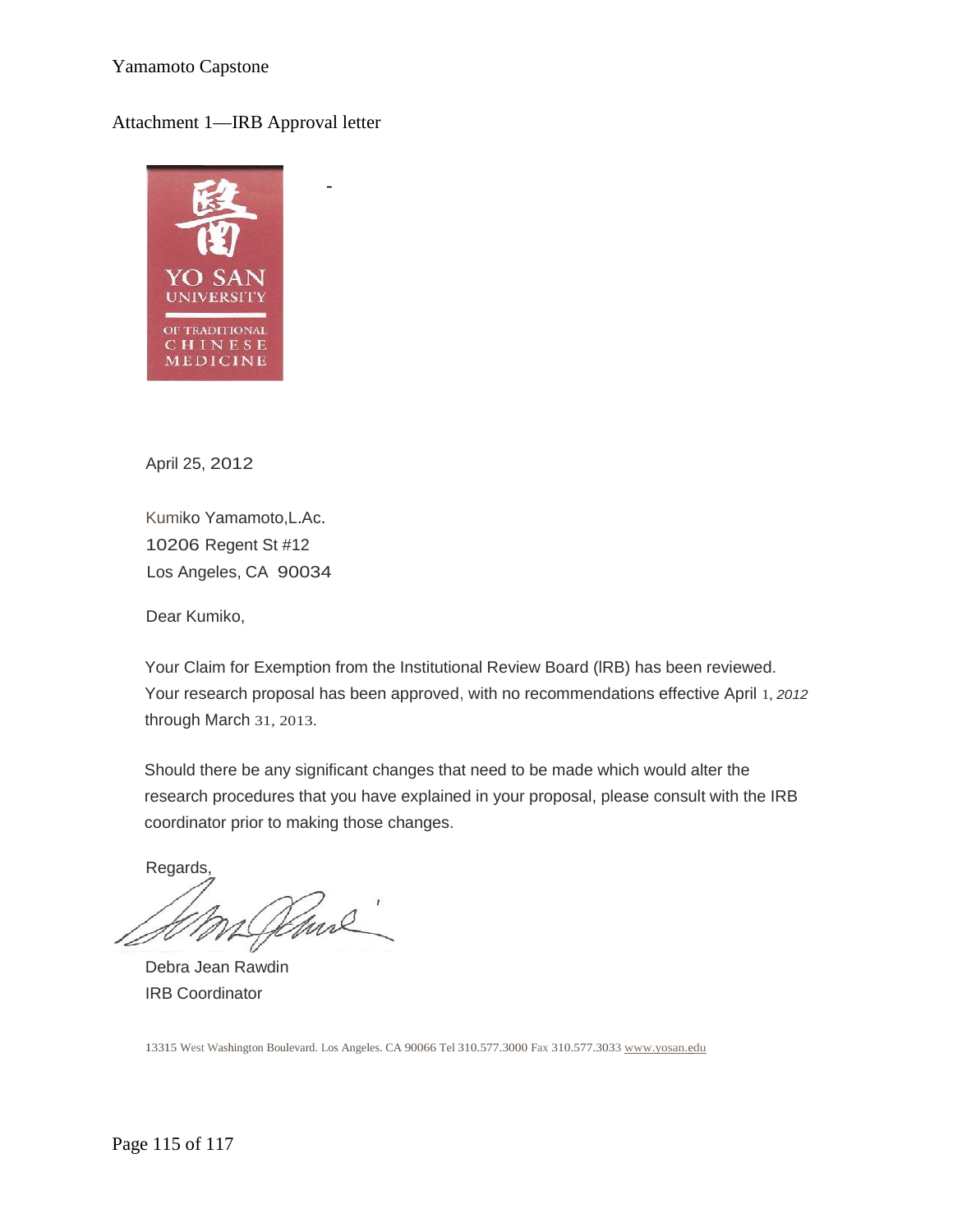ATTACHMENT 2-- Authorization Letter from Tao of Wellness Clinic